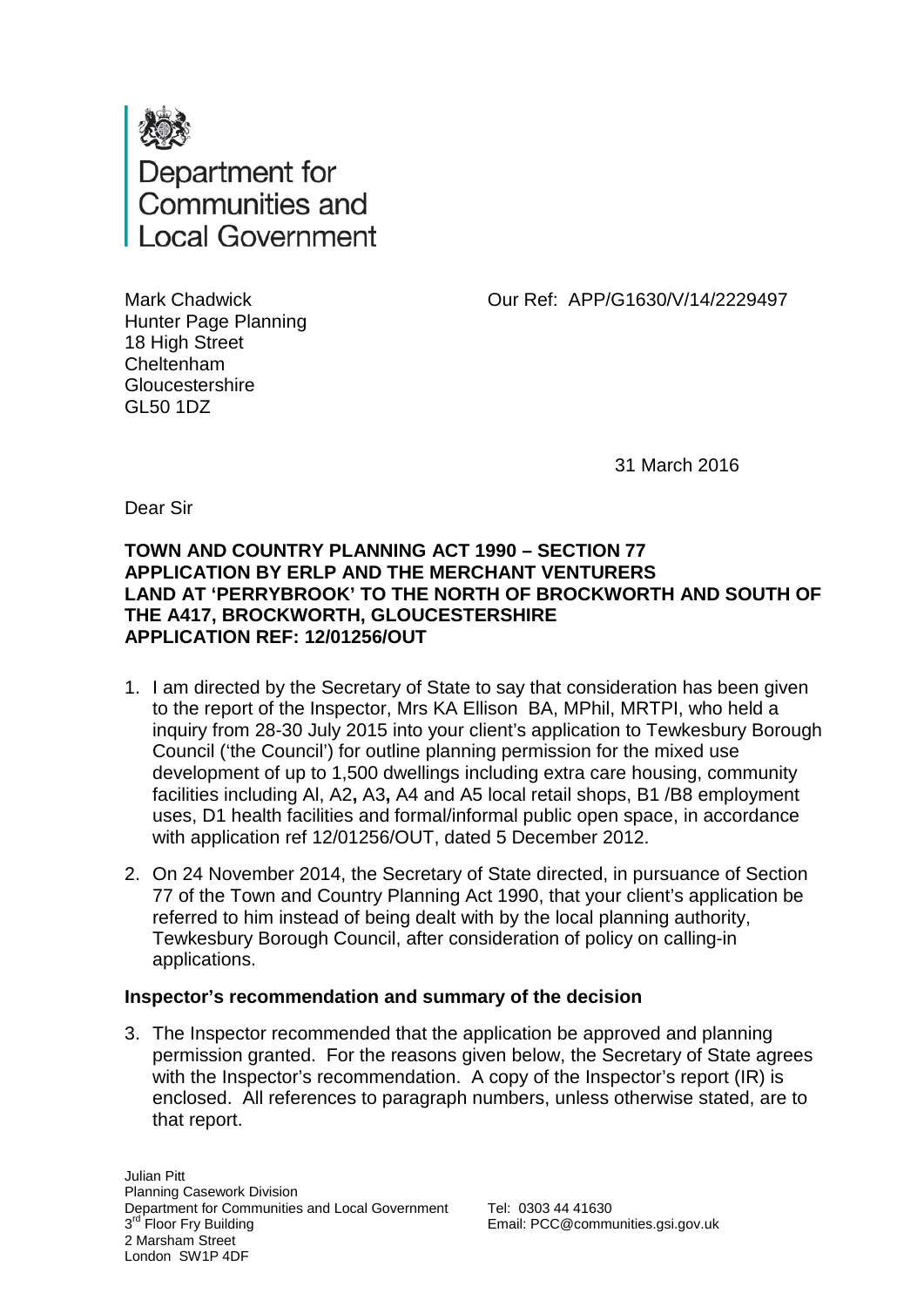# **Procedural matters**

- 4. The proposal constitutes Environmental Impact Assessment (EIA) development under the provisions of The Town and Country Planning (Environmental Impact Assessment) Regulations 2011 (as amended). The Secretary of State has taken into account the Environmental Statement (ES), the Addendum to the ES and all other updates and related documents. He is satisfied that the ES and the additional information referred to at IR12.1-12.2 comply with the above regulations and that sufficient information has been provided for him to assess the environmental impact of the proposals.
- 5. The Secretary of State is in receipt of a post inquiry representation from Janet Thomas, dated 8 November 2015, which was received too late to be considered by the Inspector. He also received a letter from the applicant dated 20 January 2016, attached to which was a document dated 15 December 2015 issued by the Examiner of the emerging Joint Core Strategy for Gloucester, Cheltenham and Tewkesbury (JCS) entitled *'Inspector's Preliminary Findings on Green Belt Release, Spatial Strategy and Strategic Allocations (Exam 146)'*, together with further representations from the appellant dated 23 February also in connection with the JCS, and an email from the appellant dated 17 March drawing attention to a recent Court judgment. The Secretary of State has given careful consideration to these representations, but as they do not raise new matters that would affect his decision he has not considered it necessary to circulate them to other parties. Copies of the representations can be made available on written request to the address at the foot of the first page of this letter.

# **Policy considerations**

- 6. In deciding the application, the Secretary of State has had regard to section 38(6) of the Planning and Compulsory Purchase Act 2004 which requires that proposals be determined in accordance with the development plan unless material considerations indicate otherwise. In this case, the development plan comprises the saved policies contained in the Tewkesbury Borough Local Plan (LP) to 2011, which was adopted in March 2006. The Secretary of State considers that the most relevant policies to this application are those listed at IR3.1-3.3. The proposal represents large scale inappropriate development in the Green Belt (IR6.1 and 15.2) and for this reason the Secretary of State considers that the proposal conflicts with the development plan.
- 7. Other material considerations which the Secretary of State has taken into account include the National Planning Policy Framework, March 2012 ('the Framework'), the associated planning practice guidance published in March 2014 and the Community Infrastructure Levy (CIL) Regulations 2010 as amended.
- 8. The Secretary of State has also had regard to the emerging JCS which was submitted for examination in November 2014. He agrees with the Inspector that the most relevant policies are those concerned with strategic development and listed at IR3.5. The distribution of development is outlined in policy SP2 and includes land to the north of Brockworth. Policy SA1 designates the various Strategic Allocations and requires a comprehensive scheme for each area. Plan A4 to that policy identifies land north of Brockworth for housing, with an indicative capacity of 1500. This allocation is substantively the same land as that within the red line area of the called-in planning application. The Secretary of State has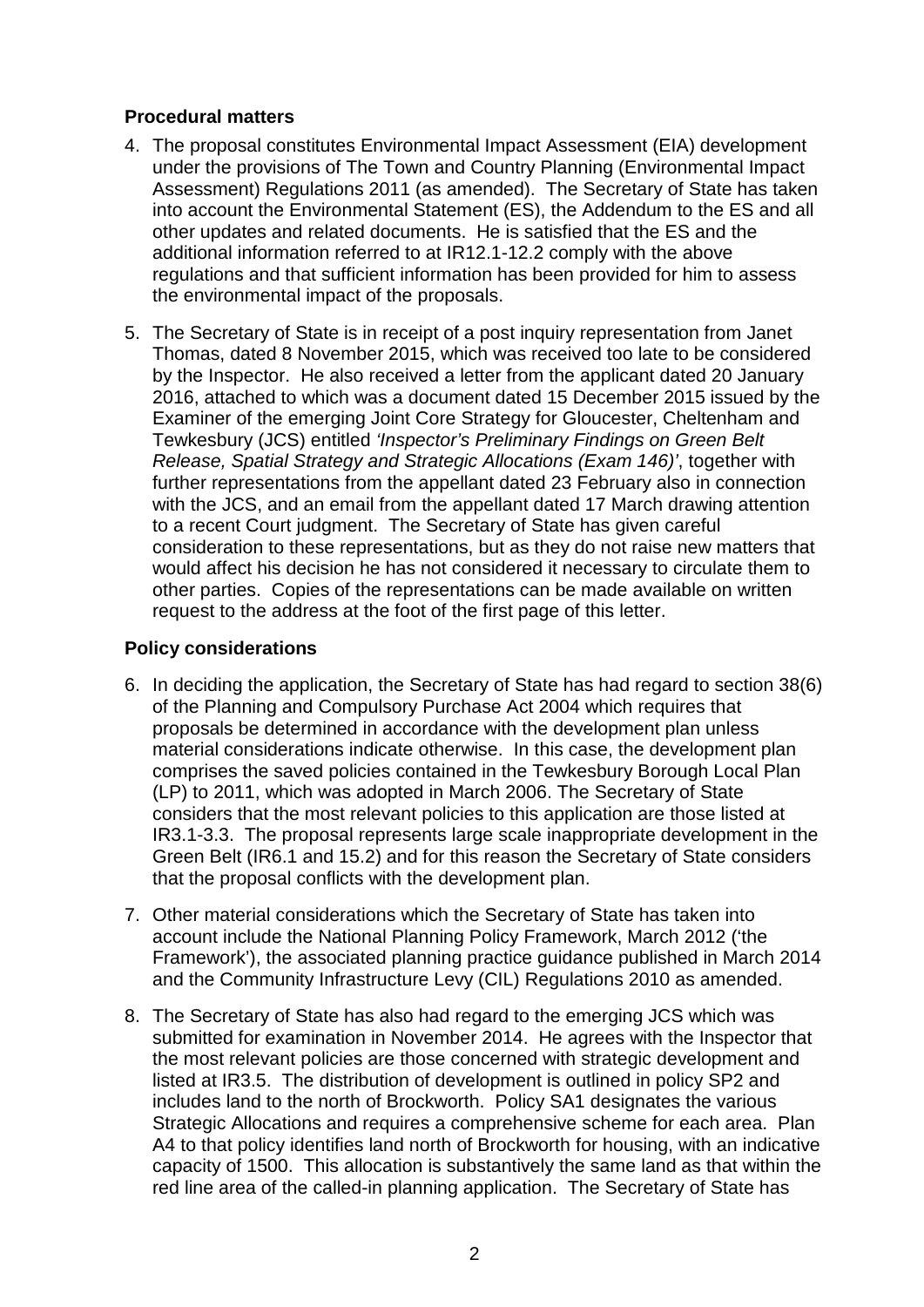taken into account the JCS examining Inspector's document 'Exam 146' referred to at paragraph 5 above and later at paragraph 19 of this letter.

9. In accordance with section 66 of the Planning (Listed Buildings and Conservation Areas) Act 1990 (LBCA), the Secretary of State has paid special regard to the desirability of preserving listed buildings or their settings or any features of special architectural or historic interest which they may possess.

## **Main issues**

10.The Secretary of State agrees with the Inspector that the main issues are those listed at IR15.1. He also agrees with the Inspector's introductory points at IR15.2-15.4.

## *The openness, permanence and purposes of the Green Belt*

11.For the reasons given at IR15.5-15.14, the Secretary of State agrees with the Inspector's conclusion that the proposal would be harmful to the Green Belt mainly in relation to the loss of the essential characteristic of openness and being contrary to the purposes of checking sprawl and safeguarding the countryside. There would also be lesser adverse effects in relation to some weakening of permanence, which is the second essential characteristic of the Green Belt, and to the purpose of preventing neighbouring towns from merging. The Secretary of State is in agreement with the Inspector that the harm to the Green Belt should carry substantial weight (IR15.15).

## *Landscape character and visual impact*

12.For the reasons given at IR15.16-15.23, the Secretary of State agrees with the Inspector's conclusion that a development of this scale would inevitably have some adverse effect on this rural landscape. He agrees that the effects will be particularly marked at the local scale, in terms both of landscape character and visual impact. Whilst the proposed landscape strategy would go a long way towards addressing this, like the Inspector he considers the overall landscape effect should be regarded as moderate adverse (IR1.524) and he places moderate weight on this harm.

#### *Heritage assets*

13.The Secretary of State agrees with the Inspector's reasoning and conclusions at IR15.25-15.30. He acknowledges Historic England's conclusion that the measures proposed would preserve the setting of St George's Church and the other builidngs that make up the Brockworth manorial unit. However, like the Inspector he prefers the applicant's assessment that the complete separation of these buildings from their agricultural past would represent an adverse effect in associative terms on their setting, albeit the harm would be less than substantial (IR15.27). In view of Section 66(1) of the LBCA, the Secretary of State attaches considerable weight to the harm that the proposal would cause to the significance of these designated heritage assets. With regard to the wellhead and the WWII pillbox, the Secretary of State agrees with the Inspector that there will be no adverse effect on these assets, subject to the measures proposed (IR15.28- 15.29).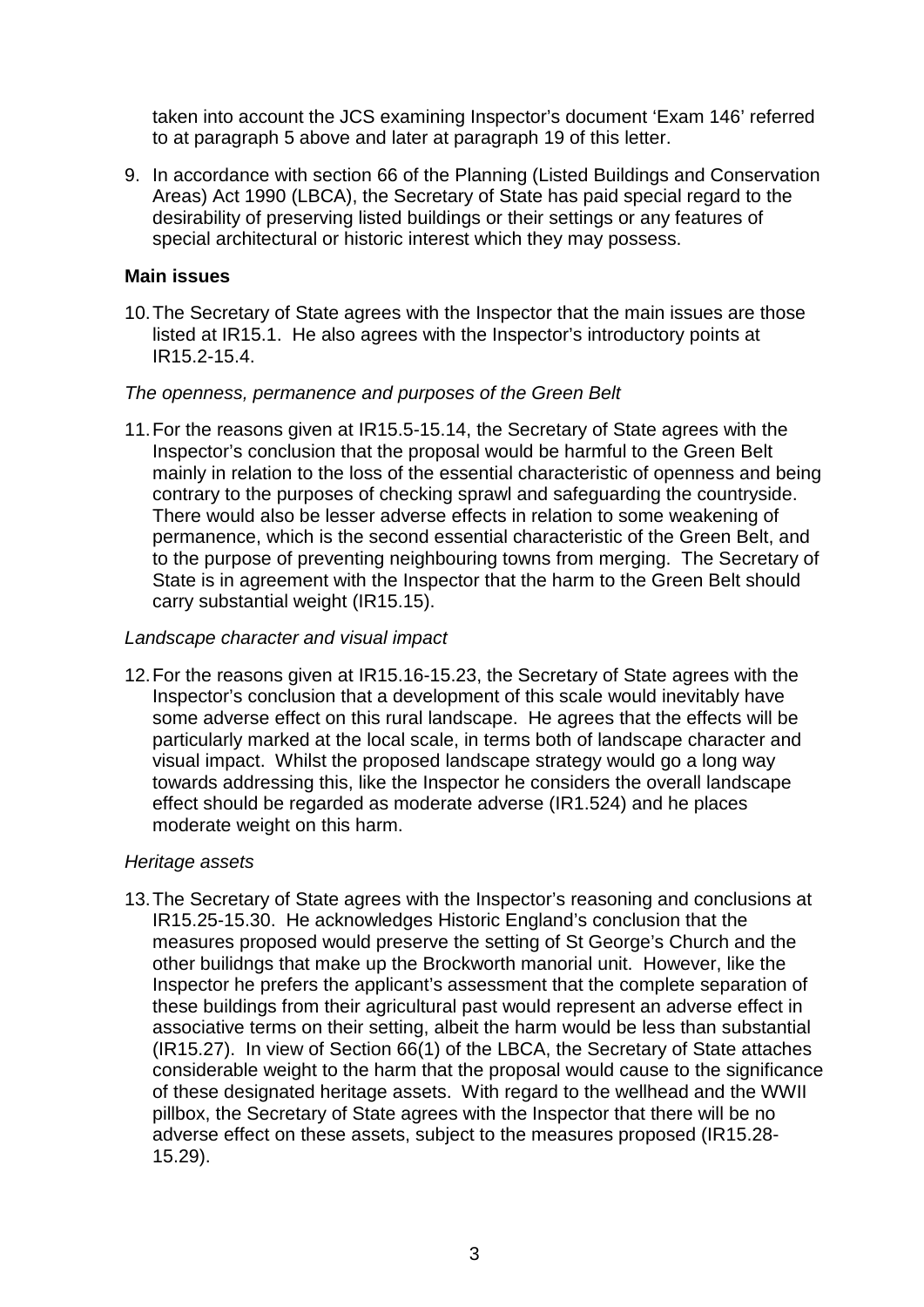# *Highway network*

14.For the reasons given at IR15.31-15.33, the Secretary of State concurs with the Inspector's conclusion at IR15.34 that no material harm has been identified in relation to the impact on the highway network.

# *Noise*

15.The Secretary of State agrees with the Inspector's reasoning and conclusions at IR15.35-15.40. He agrees that the Environmental Statement provides sufficient information to demonstrate that the effect of noise from the Henley Bank Kennels could be fully addressed as part of the reserved matters and therefore it should carry slight weight in the overall balance (IR15.40).

# *Loss of agricultural land*

16.The Secretary of State agrees with the Inspector's reasoning and conclusion at IR15.41 that the loss of almost 42ha of best and most versatile agricultural land represents a moderate degree of harm, on which he places moderate weight.

# *Cotswold Beechwoods SAC*

17.The Secretary of State agrees with the Inspector's reasoning and conclusions at IR13.1-13.4. He agrees that there would be no likely significant effect on the Cotswold Beechwoods SAC from this proposal, either alone or in combination. He agrees that it is therefore not necessary to carry out an Appropriate Assessment.

# *The supply of market and affordable housing*

18.The Secretary of State agrees with the Inspector's assessment at IR15.42-15.50. For the reasons given he agrees that the supply of housing in Tewkesbury Borough should be regarded as sitting within a range of 1.8-3.9 years (IR15.47) and notes that the undersupply has persisted over a lengthy period (IR15.48). Like the Inspector, the Secretary of State considers the delivery of some 525 units within the next five years as a substantial benefit (IR15.48). He also agrees that the provision for 40% affordable homes, equating to 600 units, makes a valuable contribution in the context of an identified need for 1600 affordable homes across the Borough (IR15.49) and that the wide range of tenure and dwelling types in this large scale proposal will make a valuable contribution to local housing (IR15.50). Overall, the Secretary of State attaches considerable weight to the housing benefits of the scheme.

# *Other considerations weighing in favour*

19.The Secretary of State agrees with the Inspector's reasoning and conclusions at IR15.51-15.53. Like the Inspector, the Secretary of State considers that it is significant that the application site has the support of all three planning authorities involved with the JCS (IR15.51). He also agrees with the Inspector that the proposal could be described as plan-led development rather than one which would undermine the plan-making process. Since the proposal is in keeping with the emerging JCS, he agrees that the proposal should not be regarded as premature within the terms of Framework paragraph 216 (IR15.52). Overall the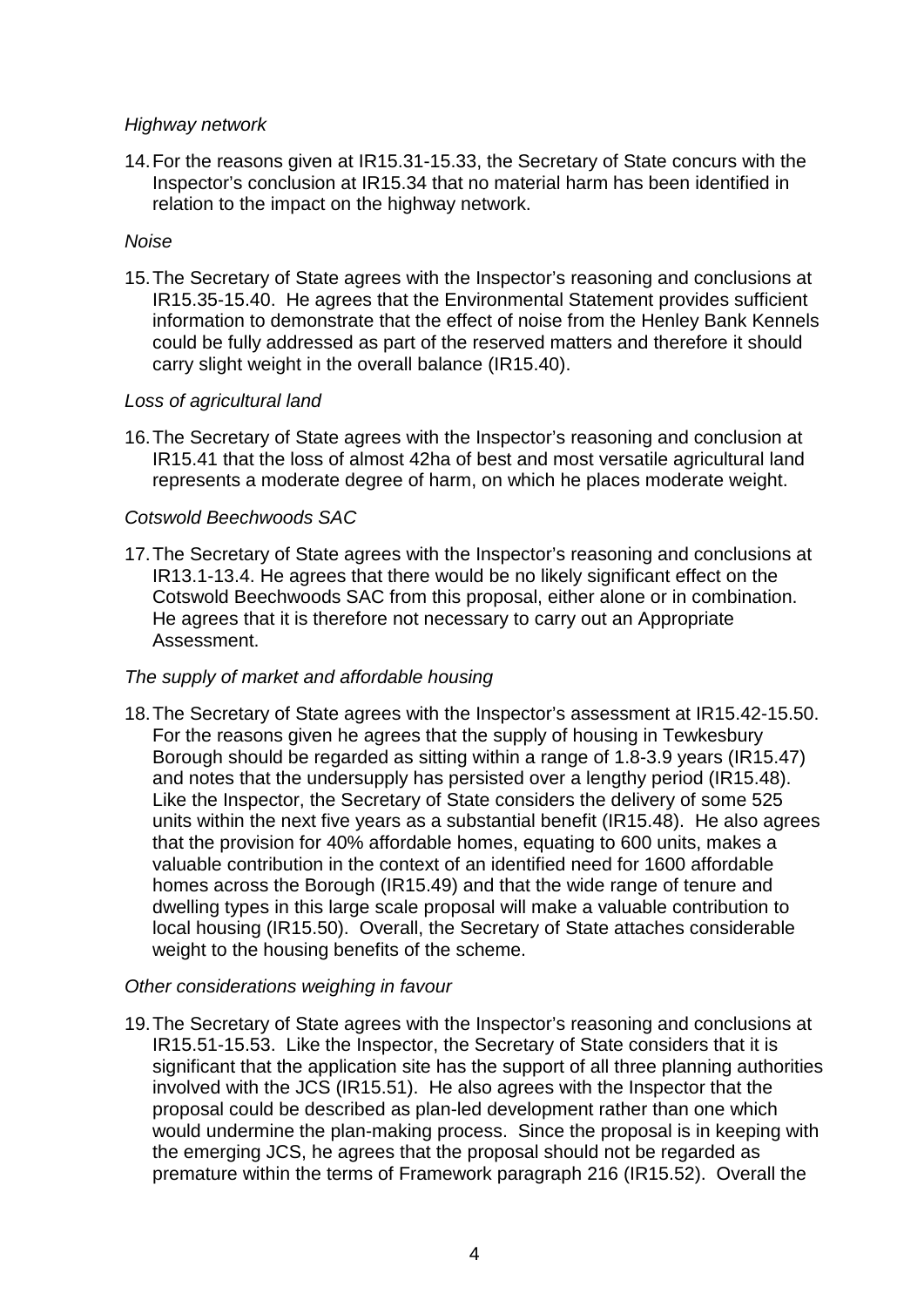Secretary of State concurs with the Inspector that, as the consistent conclusion of extensive study over the past decade has been that the area represents a logical and acceptable option for the extension of the built up area, the planning policy context should be accorded significant weight (IR15.53). In this matter the Secretary of State notes that the preliminary findings of the JCS examiner include that exceptional circumstances exist for the release of the proposed A4- Brockworth strategic development allocation from the Green Belt and that its allocation is sound (in Exam 146, see paragraph 5 of this letter).

- 20.The Secretary of State agrees with the Inspector that the considerable economic benefits the proposals would deliver should be accorded considerable weight (IR15.65). This includes the benefits identified at IR15.65 and also the economic benefits of the 'A' and 'B' use class development listed at IR5.1.
- 21.The Secretary of State agrees with the Inspector's reasoning and conclusions at IR15.54-15.64 regarding open space, sport and recreation; education; health care; community facilities; accessibility and environmental gains. He agrees that the improved sports facilities would allow the local football team, Brockworth Albion, to grow and that this would be an additional benefit to the wider area that should attract a limited amount of weight (IR15.56). He agrees that the facilitation of an increased range of health services through the provision of a site of up to 0.4ha for a new or relocated GP doctor's surgery would represent a benefit to the wider community that should also carry a limited amount of weight (IR15.60). The restoration of the orchard at Henley Bank would also represent a modest net benefit to the wider community (IR15.63).

# **Conditions and Obligations**

- 22.The Secretary of State agrees with the Inspector's assessment of the proposed planning conditions at IR14.1-14.11. He is satisfied that the conditions recommended by the Inspector and set out at Annex A of the IR and Annex A of this letter meet the tests of paragraph 206 of the Framework and comply with the planning practice guidance. (Numbering after Condition 24 in the IR has been corrected.)
- 23.The Secretary of State agrees with the Inspector's assessment of the two planning obligations at IR14.12-14.21. He is satisfied that the requirements of the completed, signed and dated Section 106 agreements referred to at IR14.12 are in accordance with paragraph 204 of the Framework and the CIL Regulations 2010 as amended.

# **The planning balance and overall conclusion**

- 24.The Secretary of State agrees with the Inspector's assessment at IR15.66-70 about the harm to the Green Belt and other harm that the proposal would cause.
- 25.The Inspector noted correspondence from the Minister of State for Housing dated 9 July 2015 that reiterated that the single issue of unmet demand for housing alone would be unlikely to outweigh harm to the Green Belt (IR15.71). More recently, Government policy as set out in a letter dated 31 August 2015 and followed up in a Written Ministerial Statement on 17 December 2015 has stated that unmet need is unlikely to clearly outweigh harm to the Green Belt and any other harm so as to establish very special circumstances. However in the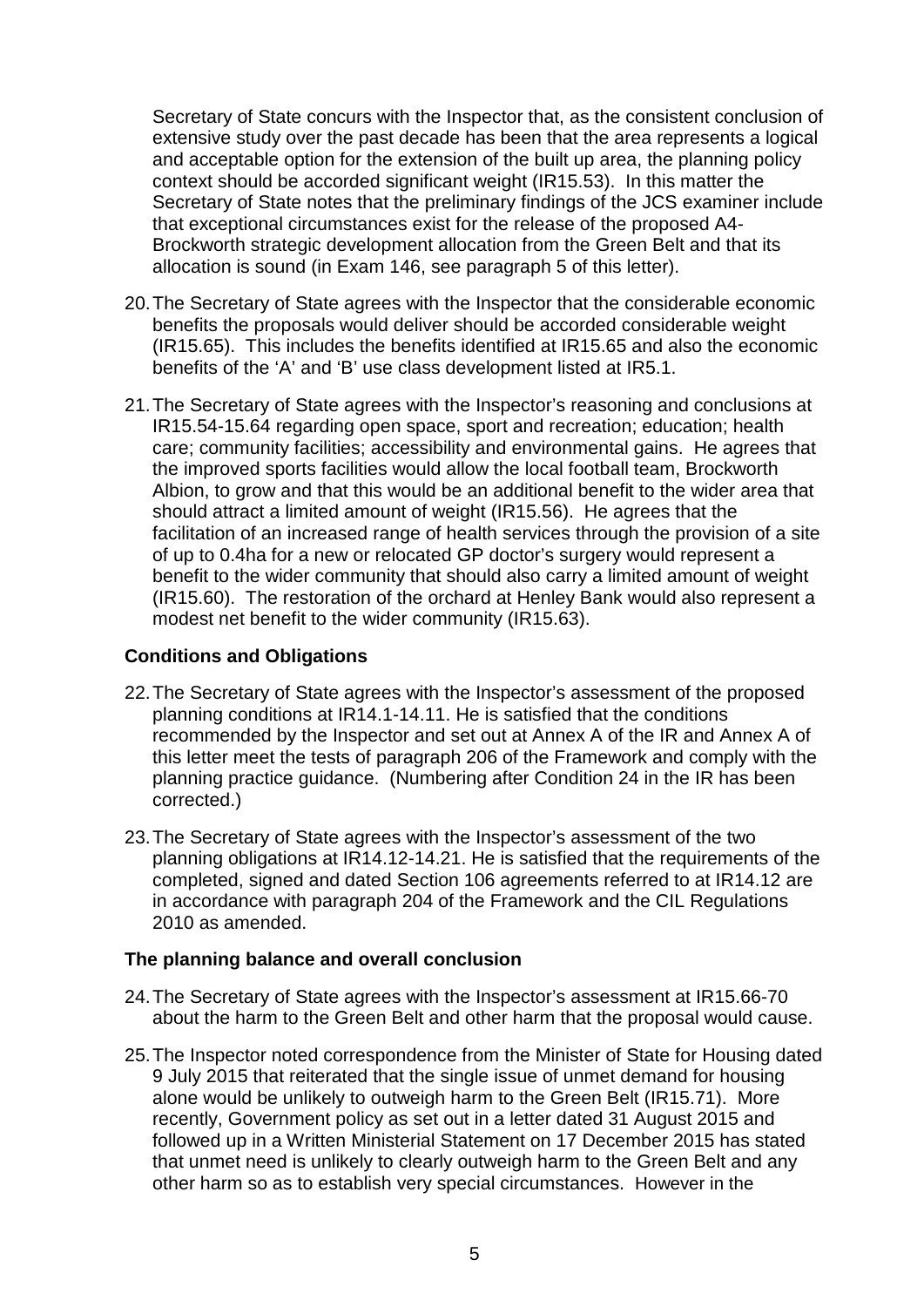particular circumstances of this case, in addition to the considerable weight that the Secretary of State gives to the housing benefits of the scheme referred to at paragraph 18 above he also attaches significant weight to the longstanding strategic planning aims referred to at IR15.72 and paragraph 19 above, and also considerable weight to the economic benefits of the scheme referred to at IR15.73 and paragraph 20 above. To this must also be added the limited weight he attaches to the various other benefits referred to at IR 15.73 and paragraph 21 above. Overall, the Secretary of State agrees with the Inspector that the various considerations in favour of the proposal are sufficient to clearly outweigh the harm to the Green Belt and all the other harm identified, and that very special circumstances have been demonstrated in this case (IR15.74).

- 26.The Secretary of State also agrees with the Inspector's planning balance and overall conclusions at IR15.75-15.80. He agrees that the proposal would accord with the social, economic and, on balance, the environmental dimensions of sustainable development. He therefore considers that the proposal would be sustainable development in terms of paragraphs 6-10 of the Framework.
- 27.However, as the proposal concerns land designated as Green Belt, the presumption in favour of sustainable development at paragraph 14 of the Framework does not apply in view of the provisions of footnote 9 (IR15.77).
- 28.The proposal is in direct conflict with the adopted development plan as regards its policies on the Green Belt and housing, including settlement boundaries. There is also some conflict with policy on landscape (IR15.78). The Secretary of State has therefore gone on to consider if there are any material considerations that indicate the planning application should be determined other than in accordance with the development plan.
- 29.As the Inspector notes at IR15.79, although LP Policy GRB1 is consistent with the Framework with regard to its treatment of built development, it does not make provision for assessing the question of very special circumstances. LP Policies HOU2 and HOU4 are dated, since they are based on the revoked Structure Plan. They also represent relevant policies for the supply of housing so that, in any event, they should not be regarded as up to date in view of the accepted lack of an adequate housing land supply in Tewkesbury Borough. Thus the Secretary of State agrees with the Inspector that, whilst there is conflict with the adopted development plan, there are other important considerations to be weighed in the balance. With regard to the conflict in relation to the LP's Green Belt policy, as concluded at paragraph 25 above he agrees with the Inspector that very special circumstances have been demonstrated, so that the proposal would accord with Framework paragraph 88 (IR15.80).
- 30.With specific reference to housing, the Secretary of State agrees that two points made by the Inspector at IR15.80 are of particular importance: firstly, the stated aim in the Framework to significantly boost the supply of housing; and, secondly, the strategic approach of the emerging JCS. As regards the first, although the actual figure for the full objectively assessed housing need of Tewkesbury has not yet been established, the evidence to the JCS examination to date points overwhelmingly to high and persistent levels of unmet need. In relation to the second, the approach of the JCS is based on strategic allocations and associated alterations to the Green Belt and it adheres to the recognition of the planning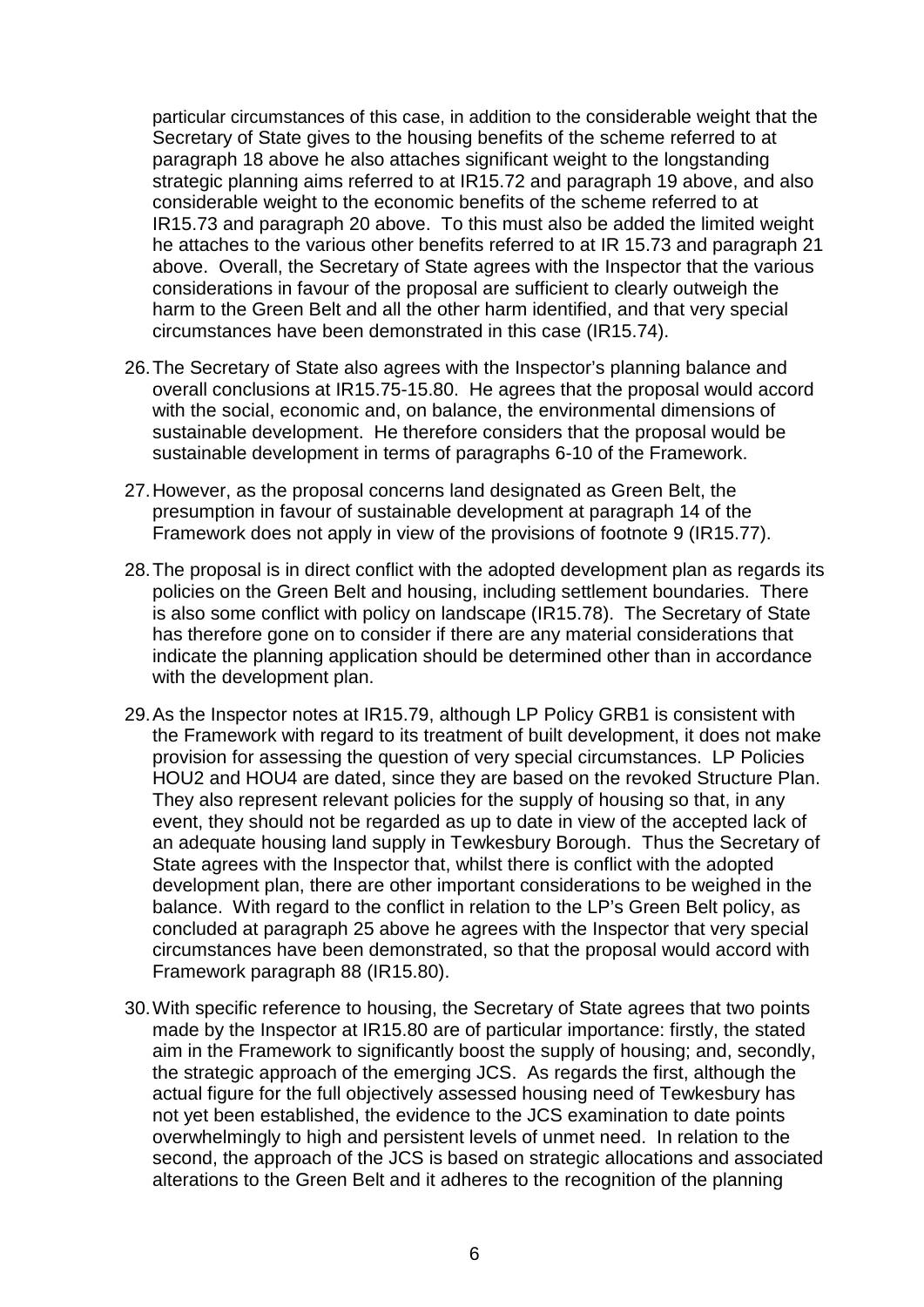merits of an urban extension north of Brockworth. Moreover, the appeal Inspector notes that the JCS Examiner had indicated acceptance as to the question of exceptional circumstances. The Secretary of State considers that the points made at IR15.80 are consistent with further provisional findings of the JCS Examiner that the appeal Inspector did not see (paragraph 5 of this letter).

31.Bearing in mind that the JCS has been prepared so as to be broadly consistent with current national policy, the Secretary of State agrees with the Inspector that considerable weight should be attached to the broad approach of the JCS and, as a consequence, the contribution which the application site is expected to make to the strategic planning of the area. For these reasons, combined with there being very special circumstances in this case, the Secretary of State agrees with the Inspector that there are sufficient considerations to outweigh the conflict with the development plan (IR15.80).

# **Formal decision**

- 32.Accordingly, for the reasons given above, the Secretary of State agrees with the Inspector's recommendation. He hereby grants outline planning permission for the mixed use development of up to 1,500 dwellings including extra care housing, community facilities including Al, A2, A3, A4 and A5 local retail shops, B1 /B8 employment uses, D1 health facilities and formal/informal public open space, in accordance with application ref 12/01256/OUT, dated 5 December 2012, subject to conditions set out at Annex A of this letter.
- 33.An applicant for any consent, agreement or approval required by a condition of this permission for agreement of reserved matters has a statutory right of appeal to the Secretary of State if consent, agreement or approval is refused or granted conditionally or if the Local Planning Authority fail to give notice of their decision within the prescribed period. This letter does not convey any approval or consent which may be required under any enactment, bye-law, order or regulation other than section 57 of the Town and Country Planning Act 1990.
- 34.This letter serves as the Secretary of State's statement under regulation 24(2) of the Town and Country Planning (Environmental Impact Assessment) Regulations 2011.

# **Right to challenge the decision**

- 35.A separate note is attached setting out the circumstances in which the validity of the Secretary of State's decision may be challenged. This must be done by making an application to the High Court within six weeks from the date of this letter for leave to bring a statutory review under section 288 of the Town and Country Planning Act 1990.
- 36.A copy of this letter has been sent to Tewkesbury Borough Council. A notification letter has been sent to all other parties who asked to be informed of the decision.

Yours faithfully

*Julian Pitt*

# **Julian Pitt**

Authorised by the Secretary of State to sign in that behalf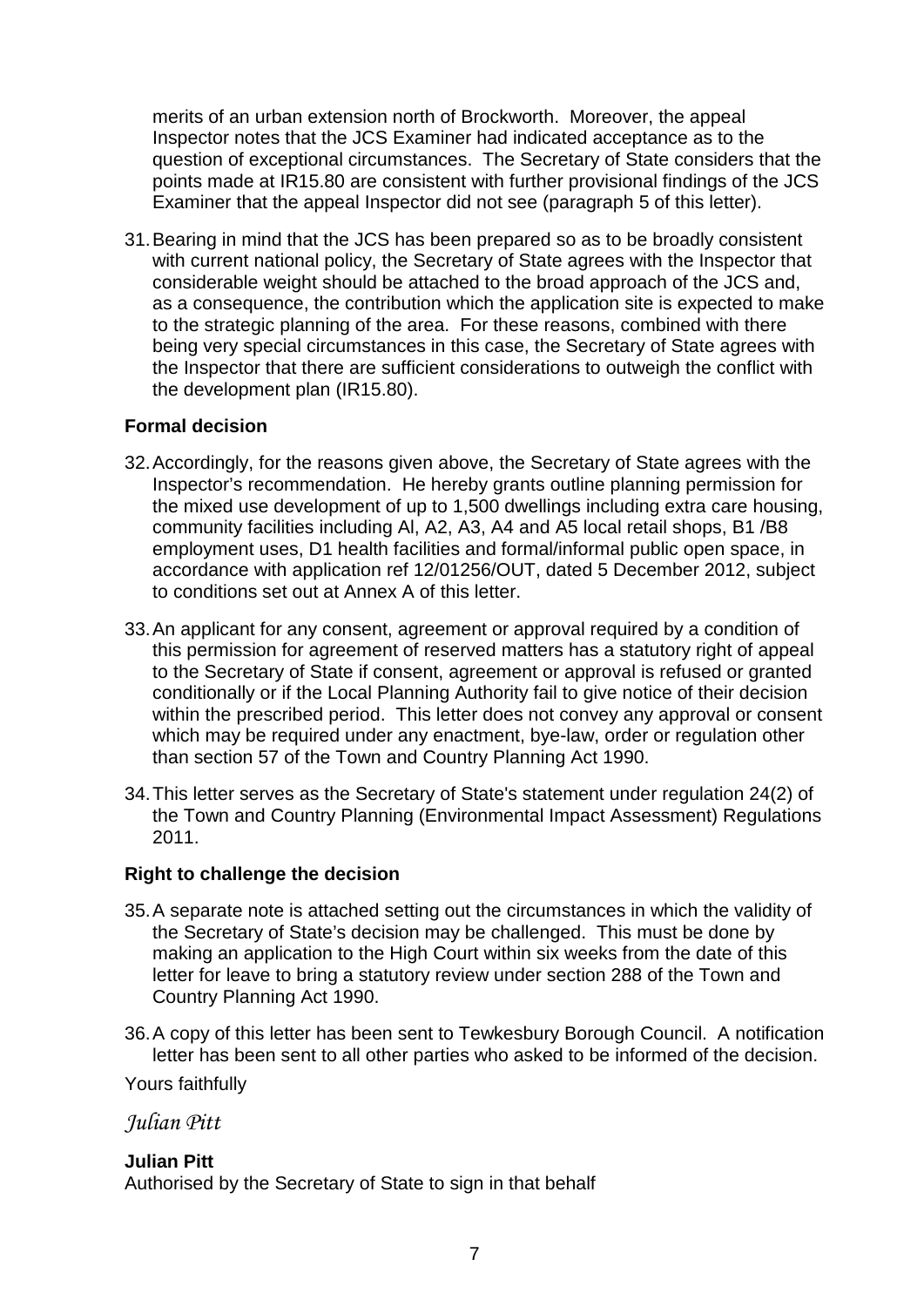# **Annex A**

# **Planning conditions attached to grant of planning permission: application ref 12/01256/OUT**

# Reserved Matters

1. The development shall not be begun before detailed plans for the relevant phase of the development showing the landscaping, layout, scale and external appearance of the buildings (hereinafter referred to as "the reserved matters") have been submitted to and approved by the Local Planning Authority. The development shall be carried out as approved.

2 Applications for the approval of the reserved matters relating to Phase One of the development, as shown on the phasing plan (drawing no. 10.67.111 Rev H) shall be made to the Local Planning Authority before the expiration of 2 years from the date of this permission.

3. Phase One shall be begun before the expiration of 12 months from the date of the approval of the reserved matters applications relating to that phase.

4. Applications for the approval of reserved matters relating to all following phases of development shall be made to the Local Planning Authority before the expiration of 10 years from the date of this permission; and development shall begin on those phases not later than two years from the date of the approval of reserved matters applications relating to that phase.

5. All reserved matters and details required to be submitted pursuant to condition 1 shall be broadly in accordance with the principles and parameters described and identified in the Illustrative Masterplan (Drawing No. 10.67.108 Rev E), the Conceptual Masterplan (Drawing No. 10.67.107 Rev F) and the Design and Access Statement (Revised July 2014) received on 2nd July 2014. A statement shall be submitted with each reserved matters application, demonstrating how the submitted reserved matters comply with the Design and Access Statement and Masterplan documents.

6. No more than 1,500 dwellings shall be constructed on the site.

7. The development shall include no more than 22,000 square metres gross external floor space of B1 and B8 of and no more than 2,500 square metres gross external floor space of A1, A2, A3, A4 and A5. The A-Class land uses shall have no more than one unit of up to 400 square metres gross internal floor space, with the remaining units being up to 75 square metres gross internal floor space.

# Flood Risk/Drainage

8. The first application for the approval of reserved matters on the site shall be accompanied by a surface drainage strategy for the entire application site. No building hereby permitted within each phase of the development shall be occupied until surface water drainage works have been implemented in accordance with details that have been submitted to and approved in writing by the Local Planning Authority as part of the reserved matters applications for that phase. The information submitted shall be in accordance with the principles set out in the approved drainage strategy. Before these details are submitted, an assessment shall be carried out of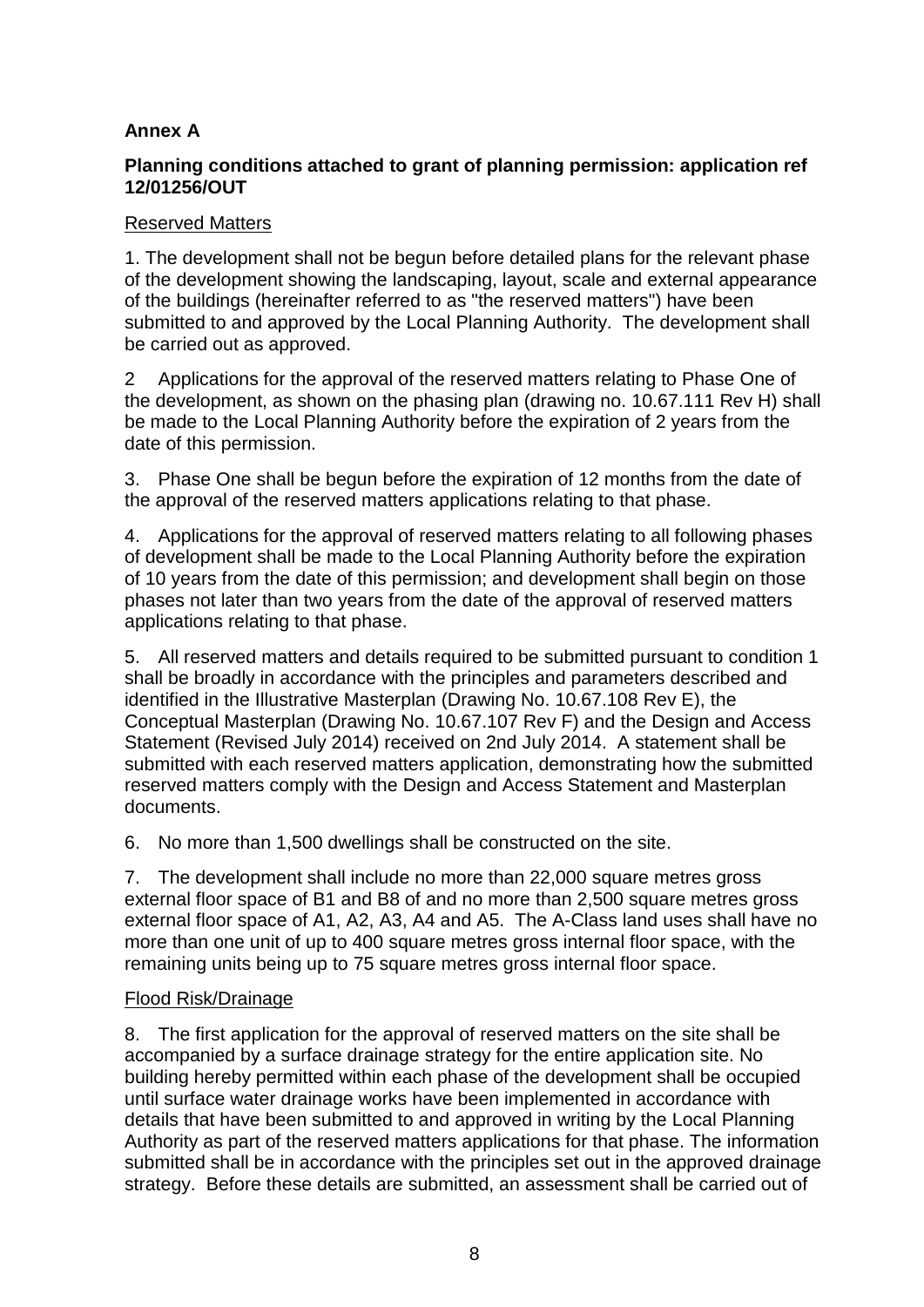the potential for disposing of surface water by means of a sustainable drainage system in accordance with the principles set out in DEFRA's non-statutory technical standards for the design, maintenance and operation of sustainable drainage systems to drain surface water (or any subsequent version), and the results of the assessment provided to the local planning authority. Where a sustainable drainage scheme is to be provided, the submitted details shall:

i) provide information about the design storm period and intensity, the method employed to delay and control the surface water discharged from the site and the measures taken to prevent pollution of the receiving groundwater and/or surface waters;

ii) include a timetable for its implementation; and

iii) provide a management and maintenance plan for the lifetime of the development which shall include the arrangements for adoption by any public authority or statutory undertaker and any other arrangements to secure the operation of the scheme throughout its lifetime.

9. Floor levels of all properties shall be set a minimum of 600mm above the modelled 1 in 100 year flood level, including an allowance for climate change at the appropriate locations along the Horsbere Brook.

10. No building for any phase of development hereby permitted shall be occupied until sewage disposal works for that phase have been implemented in accordance with a scheme which has first been submitted to and approved in writing by the Local Planning Authority.

11. No new buildings, structures (including gates, walls and fences) or raised ground levels shall be constructed or erected within 5 metres of the top of any bank of a watercourse, and/or the side of any existing culverted watercourses, inside or along the boundary of the site.

# Trees and Landscaping

12. The plans and particulars required to be submitted in accordance with the condition 1 shall include:

(i) a plan showing the location of, and allocating a reference number to, all trees protected by Tree Preservation Orders and all trees on the site which have a stem with a diameter, measured over the bark at a point 1.5 metres above ground level, exceeding 75 mm, showing which trees are to be retained and the crown spread of each retained tree;

(ii) details of the species, diameter (measured in accordance with paragraph (i) above), and the approximate height, and an assessment of the general state of health and stability, of each retained tree and of each tree which is on land adjacent to the site and to which paragraphs (iii) and (iv) below apply;

(iii) details of any proposed topping or lopping of any retained tree, or of any tree on land adjacent to the site;

(iv) details of any proposed alterations in existing ground levels, and of the position of any proposed excavation, within the crown spread of any retained tree;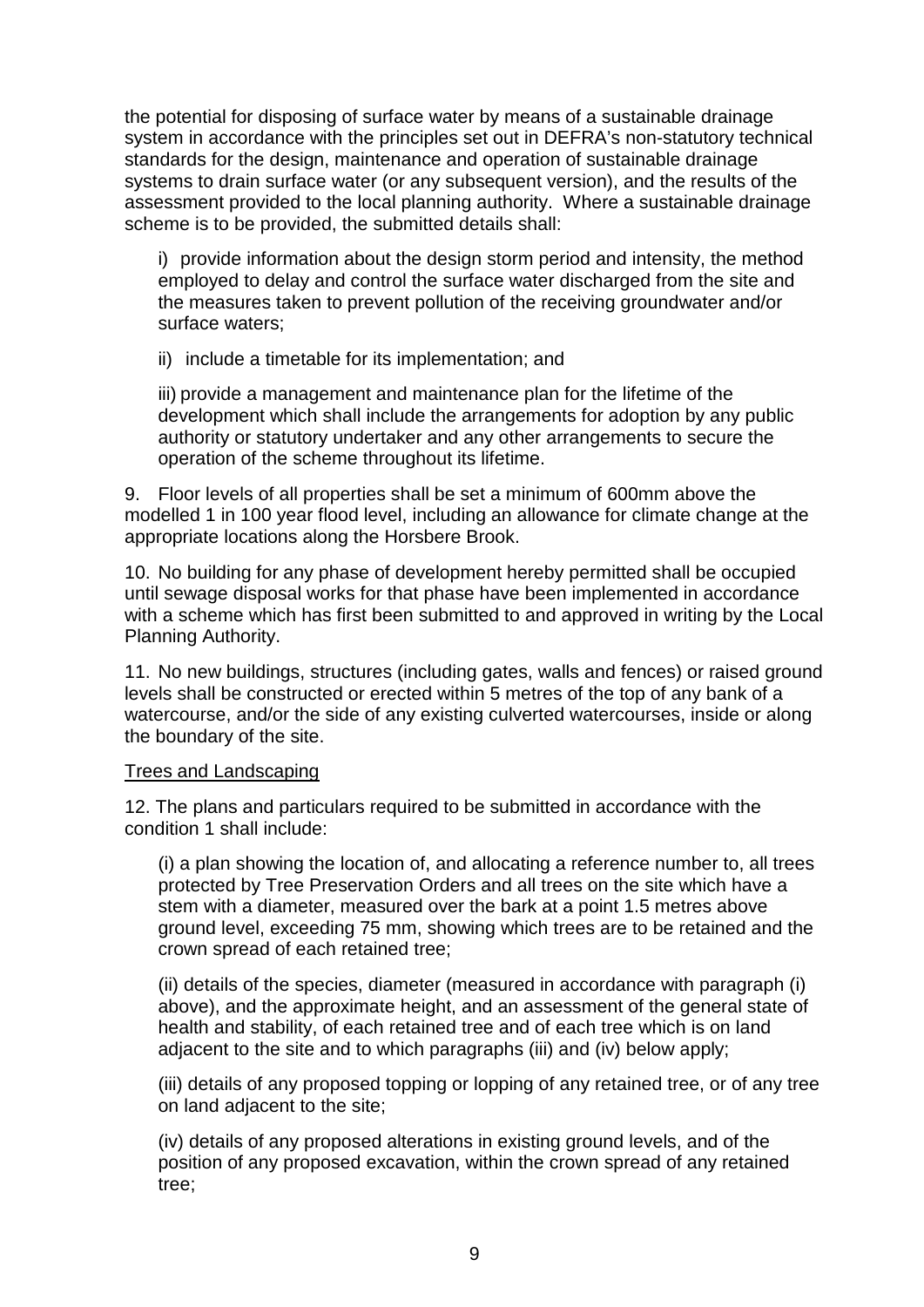(v) details of the specification and position of fencing and of any other measures to be taken for the protection of any retained tree from damage before or during the course of development. In this condition "retained tree" means an existing tree which is to be retained in accordance with the plan referred to in paragraph (i) above.

13. If within a period of five years from the date of the planting of any tree that tree, or any tree planted in replacement for it, is removed, uprooted or destroyed or dies, or becomes, in the opinion of the Local Planning Authority, seriously damaged or defective, another tree of the same species and size as that originally planted shall be planted at the same place.

# Highways

14. No development shall take place, including any works of demolition, until a Construction Method Statement has been submitted to, and approved in writing by, the Local Planning Authority. The approved Statement shall be adhered to throughout the construction period. The Statement shall provide for:

- i) the parking of vehicles of site operatives and visitors
- ii) loading and unloading of plant and materials
- iii) storage of plant and materials used in constructing the development
- iv) wheel washing facilities
- v) measures to control the emission of dust and dirt during construction
- vi) a scheme for recycling/disposing of waste resulting from demolition and construction works

15. No part of the development hereby permitted shall be occupied until such time as the improvement works to the junction of the A417 and A46 as shown in the Development Transport Planning Drawing no. 60007-TA-011 Rev B has been completed in accordance with the Local Planning Authority's approval.

16. Except as specified in condition 17, no building shall be occupied on Phase 1 of the development until the Mill Lane highway improvement works shown on plan no. 60007-TA-015 have been completed in accordance with engineering details to be submitted to and approved in writing beforehand by the Local Planning Authority.

17. No more than 80 dwellings shall be occupied on Phase 1 of the development until the Mill Lane highway improvement works shown on plans no. 60007-TA-014 have been completed in accordance with engineering details to be submitted to and approved in writing beforehand by the Local Planning Authority.

18. No building shall be occupied on Phases 2, 3 or 5 until a scheme of works broadly in accordance with the following plans has been submitted to and approved in writing by the Local Planning Authority:-

- (i) Court Road compact roundabout highway works as shown on plan no. 60007-TA-005 rev B;
- (ii) the Court Road Bus Layby highway works as shown on plan no. 60007- BUS-002;
- (iii) the Vicarage Lane Half Width Bus Layby highway works as shown on plan no.60007-BUS-001;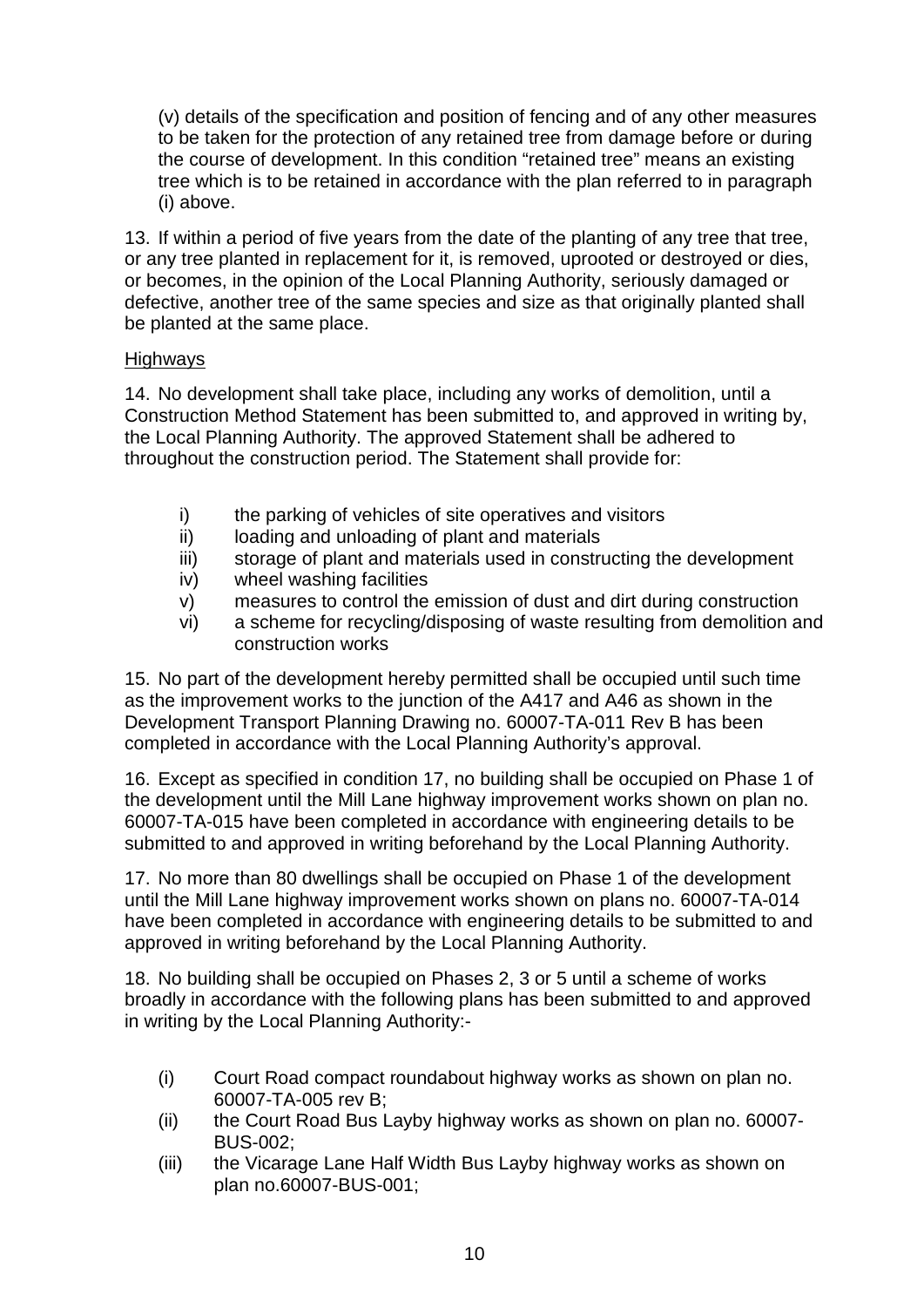- (iv) the Westfield Road / Ermin Street junction improvements highway works as shown on plan no. 6007-TA-009;
- (v) the Ermin Street / Shurdington Road junction improvement highway works as shown on plan no.60007-TA-010; and
- (vi) the Cycle Route signage scheme as shown on plan no. 60007-AUDIT-03.

Development shall be carried out in accordance with the approved details.

19. No building hereby permitted shall be occupied on Phases 4 and 6 of the development until a scheme of works broadly in accordance with the following plans has been submitted to and approved in writing by the Local Planning Authority:-

- (i) Valiant Way normal roundabout highway works as shown on plan no. 60007-TA-006 rev D; and,
- (ii) The cycle/footway works shown on plan no. 60007-TA-013.

Development shall be carried out in accordance with the approved details.

20. No building hereby permitted shall be occupied on Phase 7 of the development as shown on the approved Phasing Plan until a scheme of works broadly in accordance with the following plans has been submitted to and approved in writing by the Local Planning Authority:-

- (i) Delta Way normal roundabout highway works as shown on plan no. 60007-TA-007 rev A;
- (ii) the A417/Delta Way roundabout improvements works as shown on plan no. 60007-TA-008; and
- (iii) the cycle/footbridge works shown on plan no. 60007-TA-012

21. No dwellings on the development shall be occupied until the carriageway(s) (including surface water drainage/disposal, vehicular turning head(s) and street lighting) providing access from the nearest public highway to that dwelling have been completed to at least binder course level and the footway(s) to surface course level.

22. No development shall be commenced until details of the proposed arrangements for future management and maintenance of the proposed streets within the development have been submitted to and approved in writing by the Local Planning Authority. The streets shall thereafter be maintained in accordance with the approved management and maintenance details until such time as either a dedication agreement has been entered into or a private management and maintenance company has been established.

# Archaeology

23. No development shall take place within any phase of the development until a programme of archaeological work has been secured and implemented in accordance with a written scheme of investigation for the relevant phase, which shall have first been submitted to and approved in writing by the Local Planning Authority.

# Noise

24. No development shall take place within any phase of the development until a Noise Assessment has been carried out by a suitably qualified person. The Noise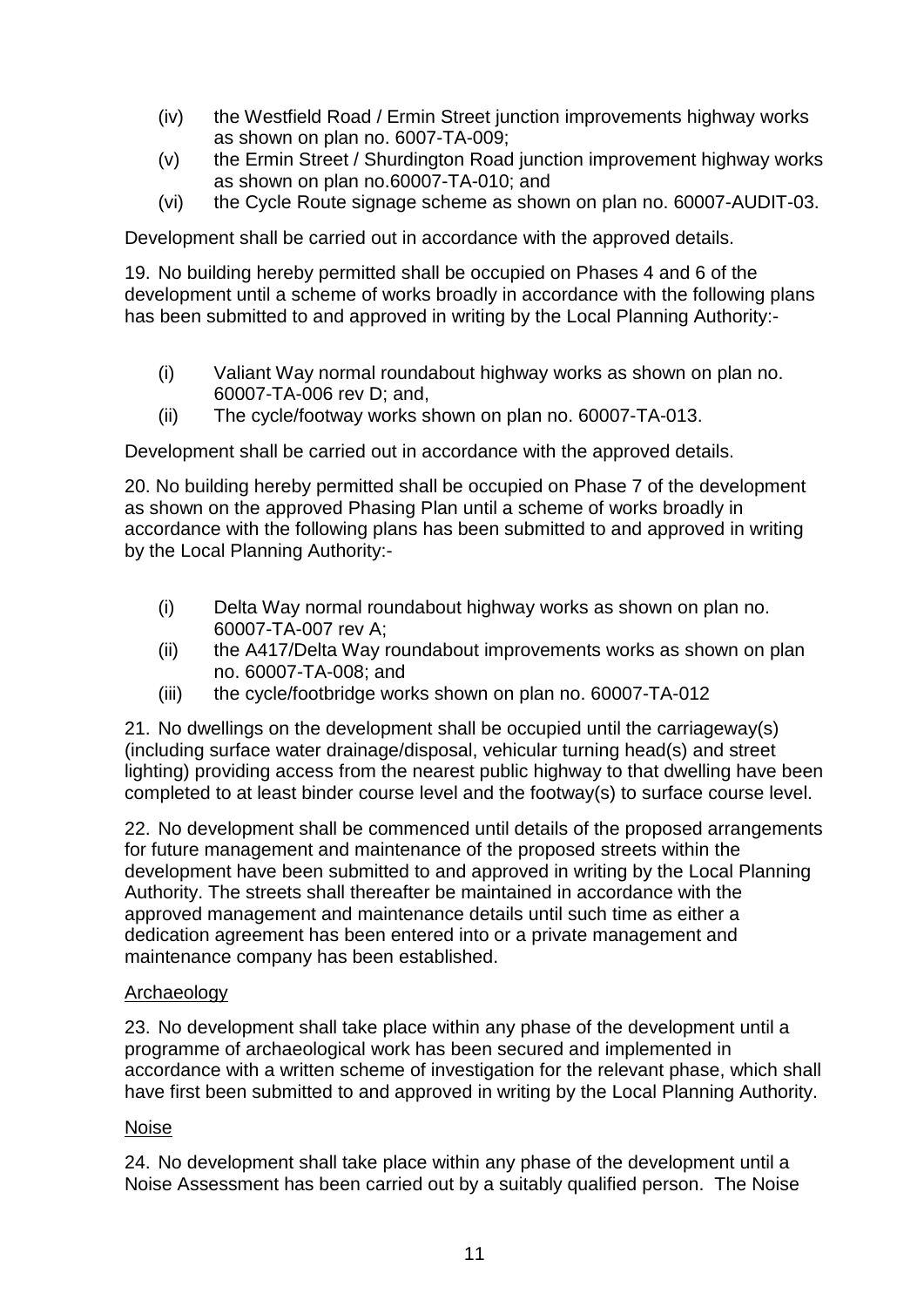Assessment shall particularly address the likely effects of road noise and noise from the Henley Bank Kennels on any proposed residential areas within the site. It shall provide details of measures to mitigate and minimise any identified adverse noise effects within those areas. It shall also specify measures to protect any individual properties as required. A scheme of measures based on the Noise Assessment and broadly in accordance with the proposals set out within the Design and Access Statement shall be submitted to and approved in writing by the Local Planning Authority, together with a timetable for their implementation. No dwelling shall be occupied until any measures in the approved scheme which are relevant to it have been carried out in accordance with the approved details. The approved measures shall be retained thereafter.

25. No external construction works, deliveries, external running of plant and equipment or internal works audible outside the site boundary shall take place on the site other than between the hours of 0730 to 1800 on Monday to Friday and 0800 to 1400 on Saturday and not at all on Sundays, Public or Bank Holidays.

# **Environmental**

26. No development shall take place until an Ecological Management Plan (EMP) has been submitted to and approved in writing by the Local Planning Authority. The EMP shall be in accordance with the mitigation and enhancement measures in the submitted Environmental Statement. It shall include a timetable for implementation, details for monitoring and review and how the areas concerned will be maintained and managed. Development shall be in accordance with the approved details and timetable in the EMP.

27. No development shall take place until a Construction Environmental Management Plan in accordance with the approach outlined in the Environmental Statement has been submitted to and approved in writing by the Local Planning Authority. This shall deal with the treatment of all environmentally sensitive areas, their aftercare and maintenance as well as detailing measures for their protection during construction. The scheme shall include details of the following and the works shall be carried out in accordance with the approved method statement.

- (i) The timing of the works
- (ii) The measures to be used during the development in order to minimise environmental impact of the works (considering both potential disturbance and pollution)
- (iii) The ecological enhancements as mitigation for the loss of habitat resulting from the development
- (iv) A map or plan showing habitat areas to be specifically protected (identified in the ecological report) during the works.
- (v) Any necessary mitigation for protected species
- (vi) Construction methods
- (vii) Any necessary pollution protection methods

# Waste Minimisation

28. All applications for reserved matters shall include details of the proposed design and location of recycling and refuse storage arrangements within that phase. The recycling and refuse storage facilities shall then be provided in accordance with the approved scheme and retained as such thereafter.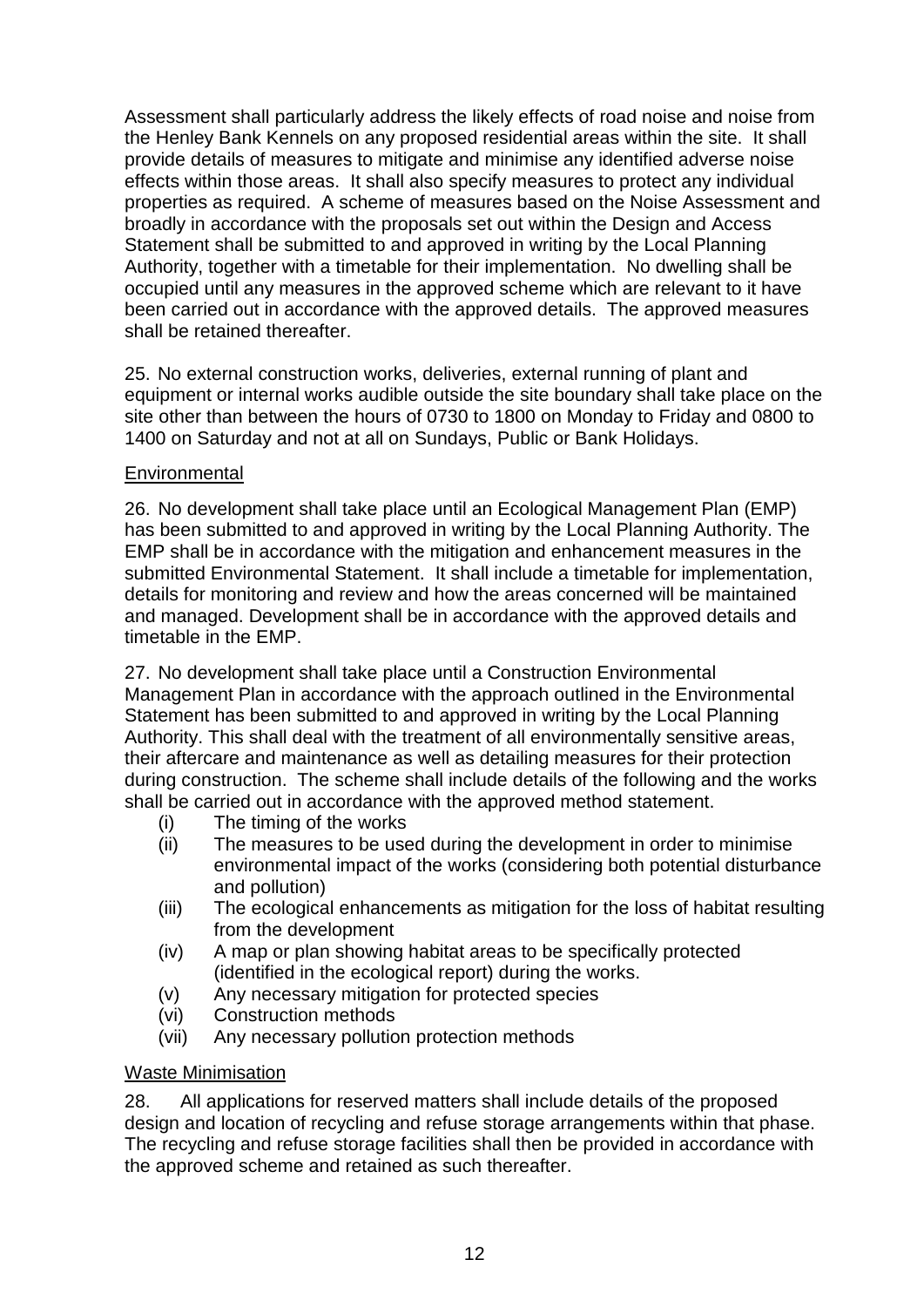

# **Report to the Secretary of State for Communities and Local Government**

**by Mrs KA Ellison BA, MPhil, MRTPI**

**an Inspector appointed by the Secretary of State for Communities and Local Government**

**Date: 4 December 2015**

**Town and Country Planning Act 1990**

**Tewkesbury Borough Council**

**Application by**

**ERLP and the Merchant Venturers** 

Inquiry opened on 28 July 2015

Land at 'Perrybrook' to the north of Brockworth and south of the A417, Brockworth, Gloucestershire

File Ref: APP/G1630/V/14/2229497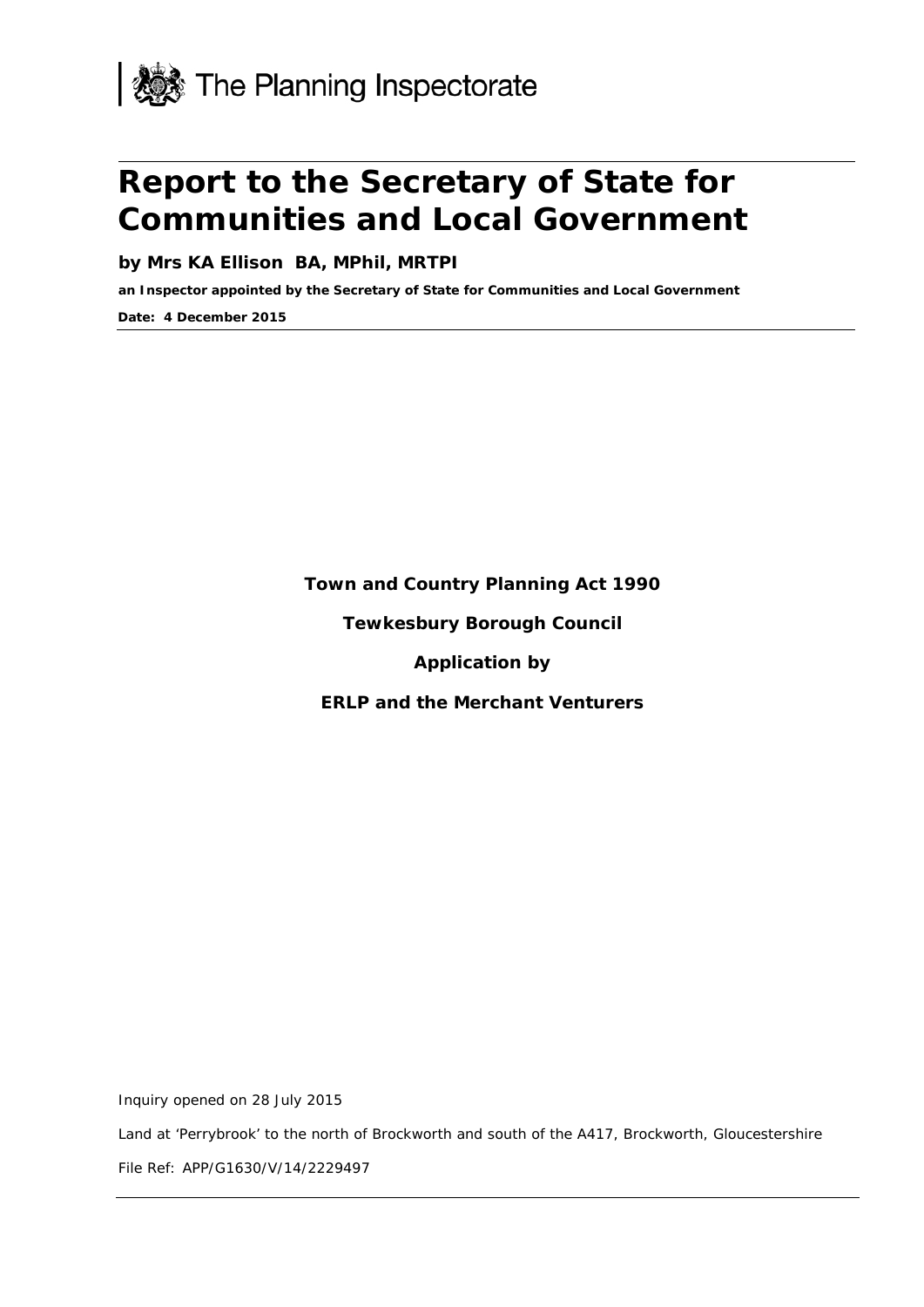| 1.  |                                                                             |  |
|-----|-----------------------------------------------------------------------------|--|
| 2.  |                                                                             |  |
| 3.  |                                                                             |  |
| 4.  |                                                                             |  |
| 5.  |                                                                             |  |
| 6.  |                                                                             |  |
| 7.  |                                                                             |  |
| 8.  |                                                                             |  |
| 9.  | The representations made by interested parties who spoke at the inquiry  13 |  |
| 10. |                                                                             |  |
| 11. |                                                                             |  |
| 12. |                                                                             |  |
| 13. |                                                                             |  |
| 14. |                                                                             |  |
| 15. |                                                                             |  |
|     |                                                                             |  |
|     |                                                                             |  |
|     |                                                                             |  |
|     |                                                                             |  |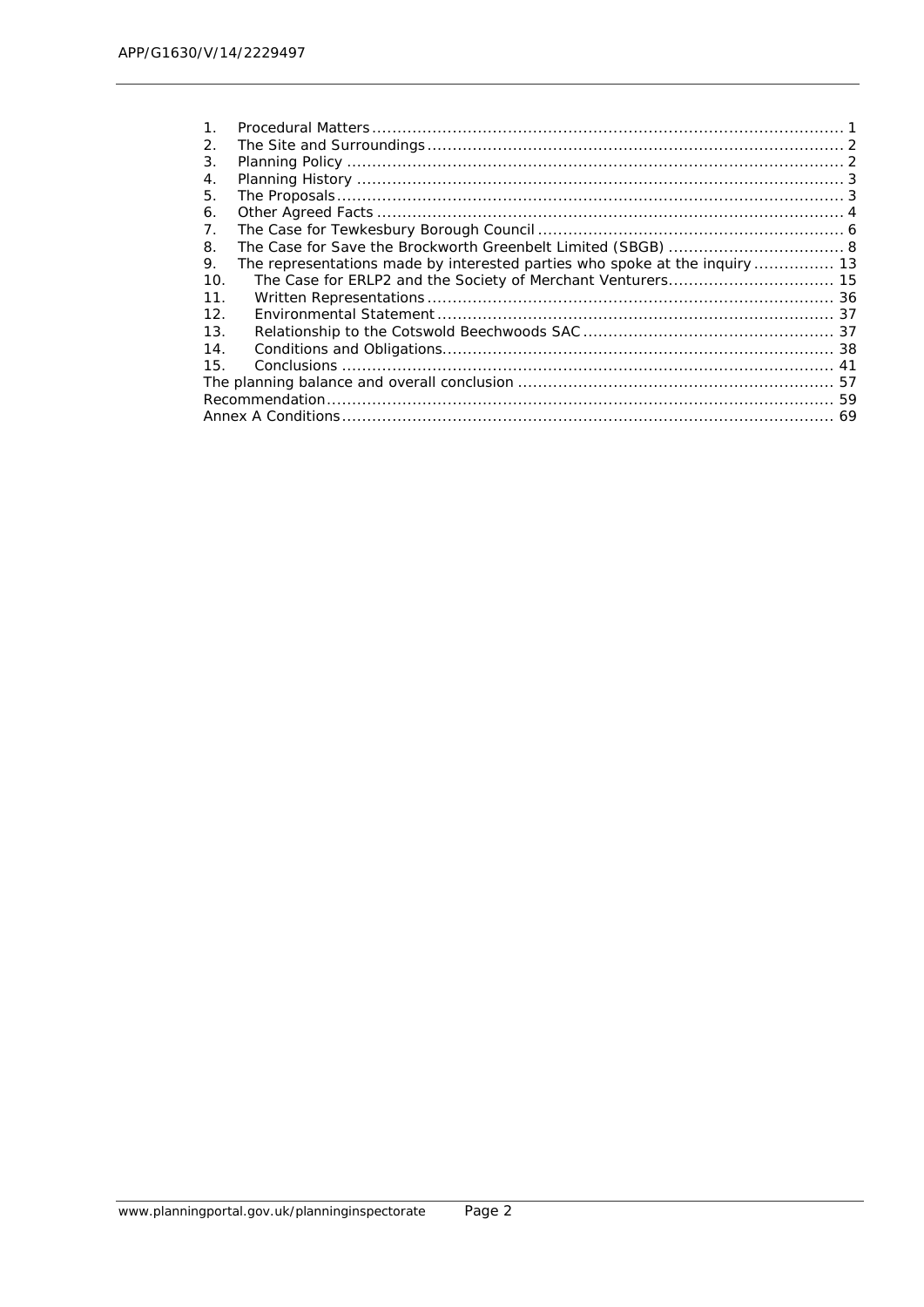## **File Ref: APP/G1630/V/14/2229497 Land at 'Perrybrook' to the north of Brockworth and south of the A417, Brockworth, Gloucestershire**

- The application was called in for decision by the Secretary of State by a direction, made under section 77 of the Town and Country Planning Act 1990, on 24 November 2014.
- The application is made by ERLP and the Merchant Venturers to Tewkesbury Borough Council.
- The application Ref 12/01256/OUT is dated 5 December 2012.
- The development proposed is mixed use development of up to 1500 dwellings including extra care housing, community facilities including Al, A2**,** A3**,** A4 and A5 local retail shops, B1 /B8 employment uses, D1 health facilities and formal/informal public open space.
- On the information available at the time of making the direction, the following were the matters on which the Secretary of State particularly wished to be informed for the purpose of his consideration of the application:
	- (i) the consistency of the proposal with the development plan for the area;
	- (ii) its conformity with policies contained in the National Planning Policy Framework on delivering a wide choice of high quality housing and on protecting Green Belt land;
	- (iii) any other matters the Inspector might consider relevant.

## **Summary of Recommendation: The application be approved.**

#### <span id="page-14-0"></span>**1. Procedural Matters**

- 1.1. A pre-inquiry meeting was held on 10 April 2015, when the parties were advised as to those other matters which the Inspector considered to be relevant. These included the housing land supply situation, the status of the development plan, accessibility, effect on the Green Belt, effect on character and appearance, effect on heritage assets, highway matters, living conditions, whether the planning obligations would make the development acceptable in planning terms and whether the very special circumstances necessary to justify the development could be demonstrated.
- 1.2. The inquiry sat for three days from 28-30 July. It was adjourned to allow for the receipt of survey information to update the Environmental Statement and for the submission of completed planning obligations<sup>[1](#page-14-1)</sup>. The inquiry was closed in writing on 9 September 2015.
- 1.3. While the inquiry was adjourned, SBGB provided a copy of the Secretary of State's decision on appeal ref APP/B1930/A/12/2180486 & APP/B1930/A/13/[2](#page-14-2)201728<sup>2</sup> concerning land at Harpenden Road, St Albans, on the basis that it was relevant to this appeal. I deal with this at paragraph 15.71 below.
- 1.4. The application is not opposed by Tewkesbury Borough Council. At the Council's Planning Committee of the 19 August 2014, it was recommended that permission be delegated to the Development Manager subject to certain matters. These included referral of the application to the Secretary of State, alterations to planning conditions as necessary and completion of a Section 106 Agreement. The Planning Committee resolved to delegate permission in accordance with the recommendation.

l

www.planningportal.gov.uk/planninginspectorate Page 1

<span id="page-14-1"></span><sup>1</sup> ID03&04, ID14 &15

<span id="page-14-2"></span> $^{2}$  ID 16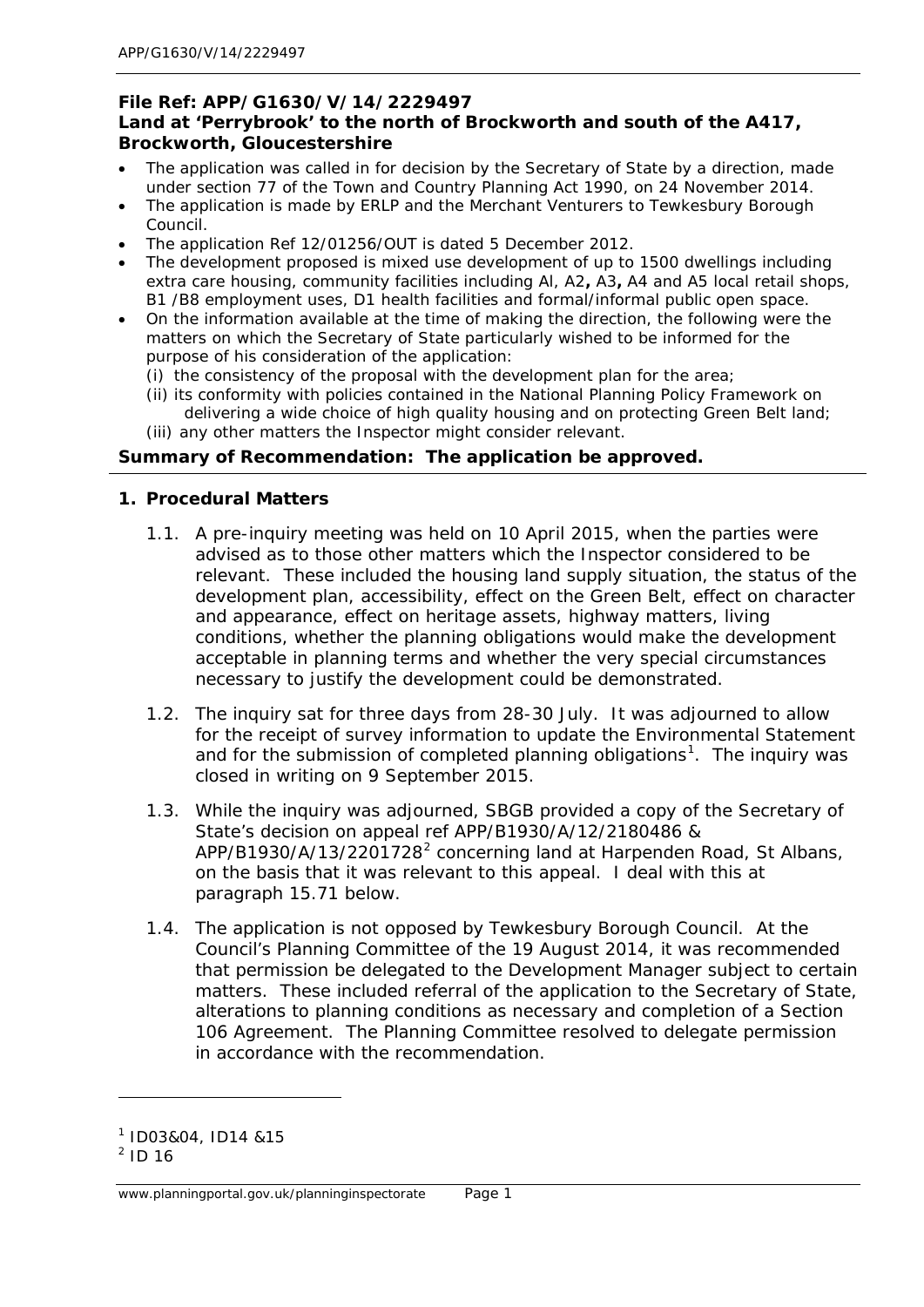- 1.5. The Save Brockworth Green Belt (SBGB) opposes the development, as do many local residents. SBGB was granted Rule 6(6) status on 20 April 2015. Although one Proof was submitted, on the opening day of the inquiry SBGB advised that it would call no witnesses. It should be noted therefore, that no formal oral evidence was presented in opposition to the proposal, nor was there any opportunity for the Applicants' case to be put to opponents in cross examination.
- 1.6. Four Statements of Common Ground (SoCG) were submitted: one between the Applicant and Council; one between the Applicant, Council and SBGB; one on Transport and Highways Matters; and one on planning conditions and CIL compliance. [CDG4-G7]
- 1.7. I carried out an accompanied site visit before the inquiry opened on 27 July and a further, unaccompanied visit on 31 July.
- 1.8. Two planning obligations were submitted, one between the Applicants and Tewkesbury Borough Council, the other between the Applicants and Gloucestershire County Council. Their provisions are considered at part 14 of this report.

# <span id="page-15-0"></span>**2. The Site and Surroundings**

- 2.1. The site is located immediately to the north of Brockworth and is some 76.65 hectares in area. It is mainly agricultural land within a generally open, slightly undulating rural landscape. Other land uses within and around the site include the urban area of Brockworth, open space, sports pitches and a clubhouse associated with Brockworth Rugby Club, orchards, isolated dwellings, a small number of commercial enterprises and the strategic road network.
- 2.2. The site is bounded to the north by the A417(T), to the west by the M5 and to the east by the A46 Shurdington Road. The southern boundary of the site is formed by Mill Lane from its junction with the A46 to the Horsbere Brook. From there, the brook forms the southern boundary as far as the western limit of Cedar Road. Valliant Way and Court Road run north and south and serve to divide the site into three distinct parcels. A network of Public Rights of Way (PROW's) also crosses the land. A significant number of mature trees are covered by Tree Preservation Orders.
- 2.3. The site is located within the Gloucestershire Green Belt as defined by the Tewkesbury Borough Local Plan 2006. The banks of the Horsbere Brook fall within Flood Zone 3 but the remainder of the land is within Flood Zone 1. The Brockworth Court Manorial Complex is outside the application site but enveloped by it. The group includes a Grade I listed church, a grade II\* listed manor house and tythe barn and some other grade II listed structures. A poorly maintained Perry Pear Orchard is located towards the eastern end of the site.

# <span id="page-15-1"></span>**3. Planning Policy**

3.1. Relevant policies are those saved policies contained in the Tewkesbury Borough Local Plan to 2011, which was adopted in March 2006. With regard to housing, policy HOU2 identifies Brockworth as a larger settlement capable of satisfactorily providing additional housing development. However, the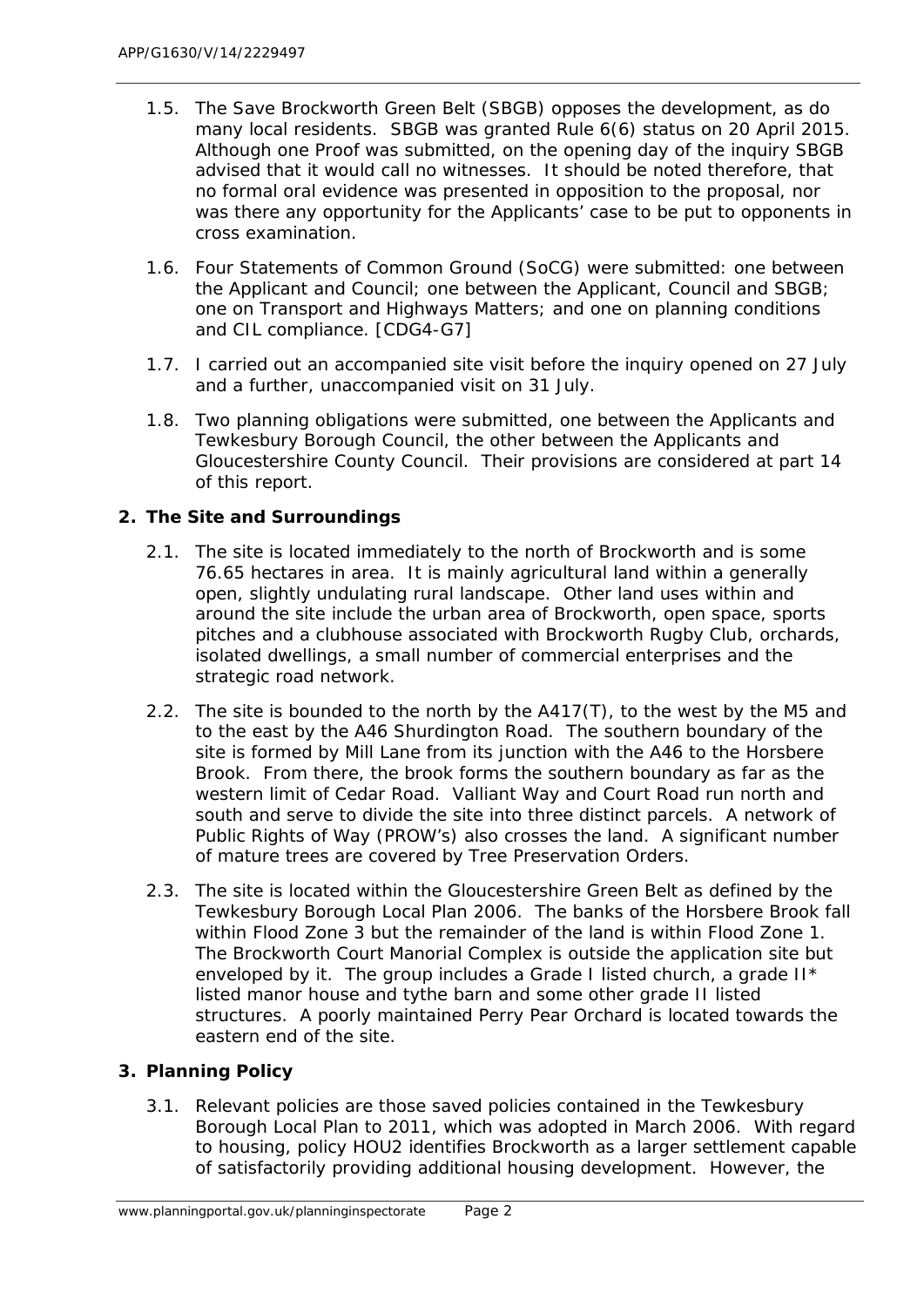application site lies outside the defined residential development boundary for Brockworth, where policy HOU4 does not permit new residential development except in limited circumstances. Policy HOU13 provides that the Council will seek to negotiate with developers to provide affordable housing, subject to there being an identified need.

- 3.2. The site also lies in the Green Belt. Policy GRB1 sets out those forms of development in the Green Belt where planning permission will be granted. None are applicable to this proposal. Policy LND4 states that in considering proposals for development in rural areas, regard will be given to the need to protect the character and appearance of the rural landscape. Policy LND7 requires that high quality landscaping schemes should be provided which form an integral part of the overall development and encourages the retention of existing landscape features.
- 3.3. On detailed matters, policy EVT3 states that new development will be sited away from sources of noise and expects noise effects to be ameliorated. Standards for outdoor playing space are set out in policy RCN1 which requires 2.43 ha of open space per 1000, of which 1.2ha should be playing pitches. Policy TPT1 expects development to make provision for access by various modes of transport. Highway access should not affect the safety or satisfactory operation of the highway network. Policy GN11 requires the provision of the infrastructure and public services necessary to enable a development.
- 3.4. The Joint Core Strategy (JCS) for Gloucester, Cheltenham and Tewkesbury was submitted for examination in November 2014. At the time of the inquiry, an initial round of Hearing sessions had taken place but the Inspector advised that further work was required. Nevertheless, the emerging JCS provides important context for the assessment of this proposal.
- 3.5. The most relevant policies are those concerned with strategic development. The strategy of the JCS, as set out in policy SP1, is to provide for housing primarily through urban extensions to Gloucester and Cheltenham, where much of the need arises. This requires the Green Belt boundaries to be redefined. The distribution of development is outlined in policy SP2 and includes land to the north of Brockworth. Policy SA1 designates the various Strategic Allocations and requires a comprehensive scheme for each area. Plan A4 to that policy identifies Land north of Brockworth for housing, with an indicative capacity of 1500.

# <span id="page-16-0"></span>**4. Planning History**

4.1. Various planning permissions have been granted for agricultural, sport and other recreational uses but none are particularly relevant to this proposal. There have been no applications for major housing development. However, the site has been promoted for housing through the plan-making process for several years.

# <span id="page-16-1"></span>**5. The Proposals**

5.1. The proposal is made in outline, with the principal means of access to be determined at this stage. The key elements of the proposal are: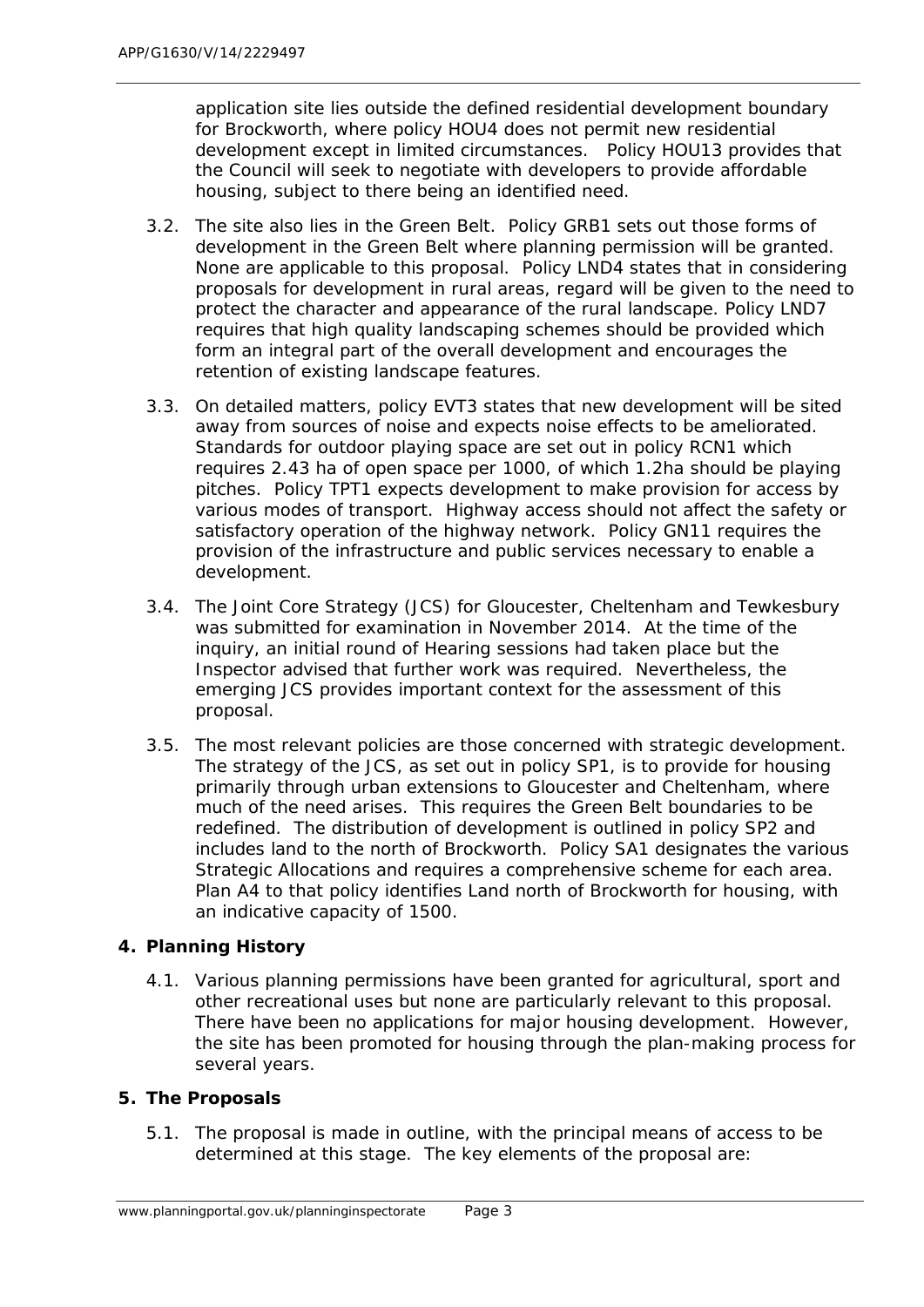- residential development of up to 1,500 dwellings of which 40% would be affordable housing including up to 175 units of extra care accommodation;
- 3.3ha of new B1 and B8 employment uses, comprising up to 22,000sqm of floor space on the western part of the site;
- a mixed use community hub including Classes A1, A2, A3, A4 and A5 local retail uses (totalling 2,500sqm) and Class D1 health facilities to be located adiacent to Brockworth Court;
- 2ha of land for a new primary school of 1.5 form entry capacity;
- playing pitches and associated facilities around the Brockworth Rugby Club site;
- formal and informal areas of open space and children's play areas, as well as a green corridor along the Horsbere Brook; and
- 0.78ha of on-site allotments.
- 5.2. It is proposed to develop the site in seven separate phases, commencing from the eastern side and moving westwards. The sports pitches would be provided within the first phase of development. The community and retail hub and primary school would all be delivered within the second phase. The employment land is proposed to be delivered within the seventh and final phase.
- 5.3. In terms of the road network, it is proposed to improve the junction between Mill Lane and the A46 Shurdington Road, to the east of the site. Going from east to west, there would be two accesses from Mill Lane to serve Phase 1 of the development; a further access from Mill Lane to serve Phases 2 and 5, together with a new roundabout on Brockworth Road, which would also serve Phases 3 and 4 further to the west; a new roundabout on Valliant Way would serve Phases 4 and 6 as well as Phase 7 and the employment area; south of the employment area, there would also be a roundabout junction onto Delta Way.

# <span id="page-17-0"></span>**6. Other Agreed Facts**

- 6.1. The site is within the Gloucester and Cheltenham Green Belt. The proposed development constitutes inappropriate development in the Green Belt which is harmful by definition and to which substantial weight should be attributed. Consequently, it is necessary to demonstrate that there are very special circumstances which clearly outweigh harm by reason of inappropriateness and any other harm.
- 6.2. The development would, by definition, result in loss of openness and would conflict with the stated Green Belt purpose of safeguarding the countryside from encroachment. These factors amount to the 'other harm', which will attract substantial weight against the proposal. It was also agreed that the following factors should weigh in favour of the proposal, although the degree of weight was not agreed:
	- the siting of the development at an identified sustainable location making best use of existing infrastructure at a 'First Tier' settlement;
	- the added benefits from the 0.4 hectare site for a GP surgery, which would support provision of other health facilities and provide a surgery in the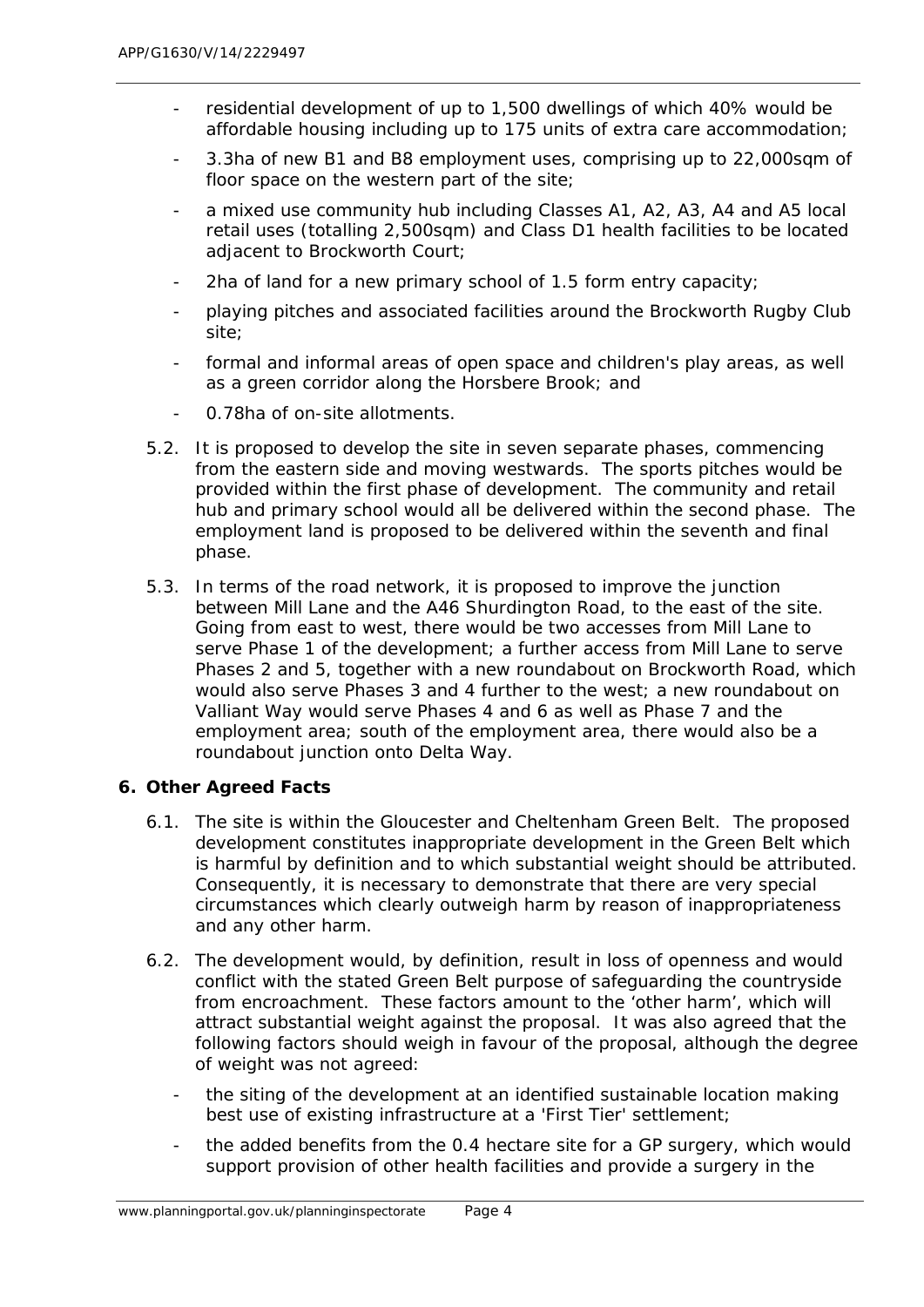northern part of Brockworth, where the majority of patients would be based;

- the extension to the facilities at Brockworth Rugby Club would enable the Club to unlock available funding. Millbrook Academy would also benefit, in view of its strong links with the Rugby Club;
- the financial contribution towards the services carried out by the Brockworth Community Project (BCP), which operates the Brockworth Community Library and helps local residents in many ways, including the provision of practical assistance to find jobs and advice on financial difficulties as well as a youth club and youth support services;
- 6.3. The housing requirements of the Tewkesbury Borough Local Plan are based on a now revoked Structure Plan housing figure and are therefore out of date. The housing requirement for the purposes of paragraph 47 of the Framework should be the full, objectively assessed need (OAN). As the figure in the emerging JCS has yet to be tested and is subject to unresolved objections, it should be afforded limited weight at this stage. The Council cannot demonstrate a 5-year housing land supply. In the context of NPPF paragraph 47, a 20% buffer should be applied.
- 6.4. The proposal is in accordance with the emerging JCS and development of the site at this stage will not undermine the plan-making process. Given the position in respect of the OAN, there is a need for the release of the application site to meet the immediate development requirements for the locality.
- 6.5. There are views of the site from within the Cotswolds AONB, including Coopers Hill, Churchdown Hill and Crickley Hill. Although views from within the AONB and around Brockworth Court are considered to be of 'high sensitivity', the overall visual sensitivity of the site is 'medium to low. Due to its scale, the development would have an adverse impact on the landscape. However, due to the physical characteristics of this particular site, and its immediate environs, it will be possible to secure a sensitively designed form of development and any significant long-term impacts can be adequately mitigated through future reserved matters applications and planning conditions.
- 6.6. It was agreed that the masterplan provides for a quality development. This will allow the development to be based on sound urban design principles that will be appropriate to the character and appearance of the existing settlement. It was also agreed that the layout would satisfactorily incorporate landscape features and that safe and suitable access could be achieved. With regard to archaeological interests, it was agreed that a planning condition requiring an appropriate programme of further archaeological recording prior to the commencement of development would adequately mitigate the proposal so that the development would result in less than substantial harm to the value of those assets.
- 6.7. On flood risk, it was agreed that the development would not be at risk of fluvial flooding and that the impact of surface water discharge could be adequately mitigated through the submission of a comprehensive SuDS scheme.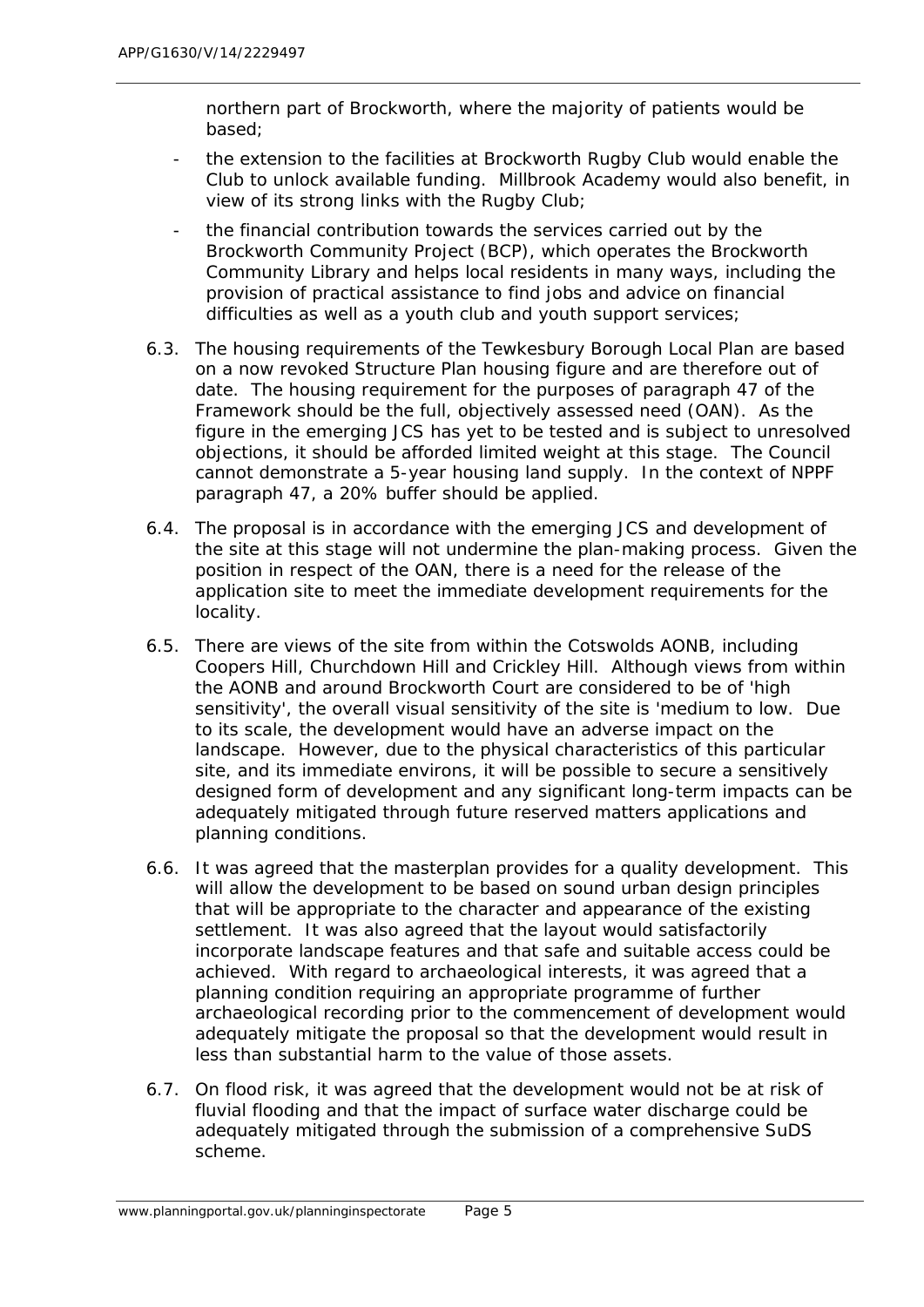- 6.8. The site is located within 2km of the Cotswold Beechwoods Special Area of Conservation (SAC). However, it was agreed that there would be no likely significant impact.
- 6.9. The provision of up to 40% affordable housing would equate to up to 600 units on the site, which would be provided in a suitable mixture that would assist in meeting the needs of the area.
- 6.10. The allotment land would be adequate to serve the proposed development.

# <span id="page-19-0"></span>**7. The Case for Tewkesbury Borough Council**

The material points are:

## *The Green Belt*

- 7.1. The site is located within the Gloucester and Cheltenham Green Belt. The built parts of the proposed development comprise inappropriate development. As such, it is up to the Applicants to demonstrate that there are very special circumstances which outweigh the harm to the green belt by way of inappropriateness and any other harm. The Council's Planning Committee accepted that very special circumstances were made out in this case. This remains the Council's position.
- 7.2. One of the functions of the green belt in this location is to resist the coalescence of Gloucester and Cheltenham which, in turn, goes to the point about the "permanence" of green belt boundaries. The nature of this application is such that, if granted, the green belt boundary will be shifted northward to the alignment of the A417(T). Green belt policy places great weight on the "permanence" of green belt boundaries.
- 7.3. As Mr Rider explained, the original green belt boundary to the south of the A417(T) was drawn to the line of the Horsbere Brook, which presumably was a physical feature at that time. Aside from that, there is nothing special about the brook in green belt terms and the A417(T) will serve exactly the same function, although it would be a more robust boundary.
- 7.4. The EiP Panel for the draft Regional Strategy for the South West of England concluded that 'the land [i.e. this site] could be developed without compromising the purposes of the wider Green Belt hereabouts inasmuch as sprawl, merging and encroachment in to the countryside would all be held in check by the bordering road network.' For the reasons given by Mr Rider, the Council is content that the coalescence of Gloucester and Cheltenham at this point will be held in check by the bordering road network.
- 7.5. As to the site's contribution to the green belt, Mr Rider has placed an extract from the AMEC Green Belt Assessment (September 2011) at his Appendix 8 and he has pointed out that the site was assessed as making a "limited contribution", the lowest rating in the scale applied.

# *Housing land supply*

7.6. The Council confirms that it does not have a supply of developable housing sites for the next 5 years. It has between 2.7 and 3.9 years of supply.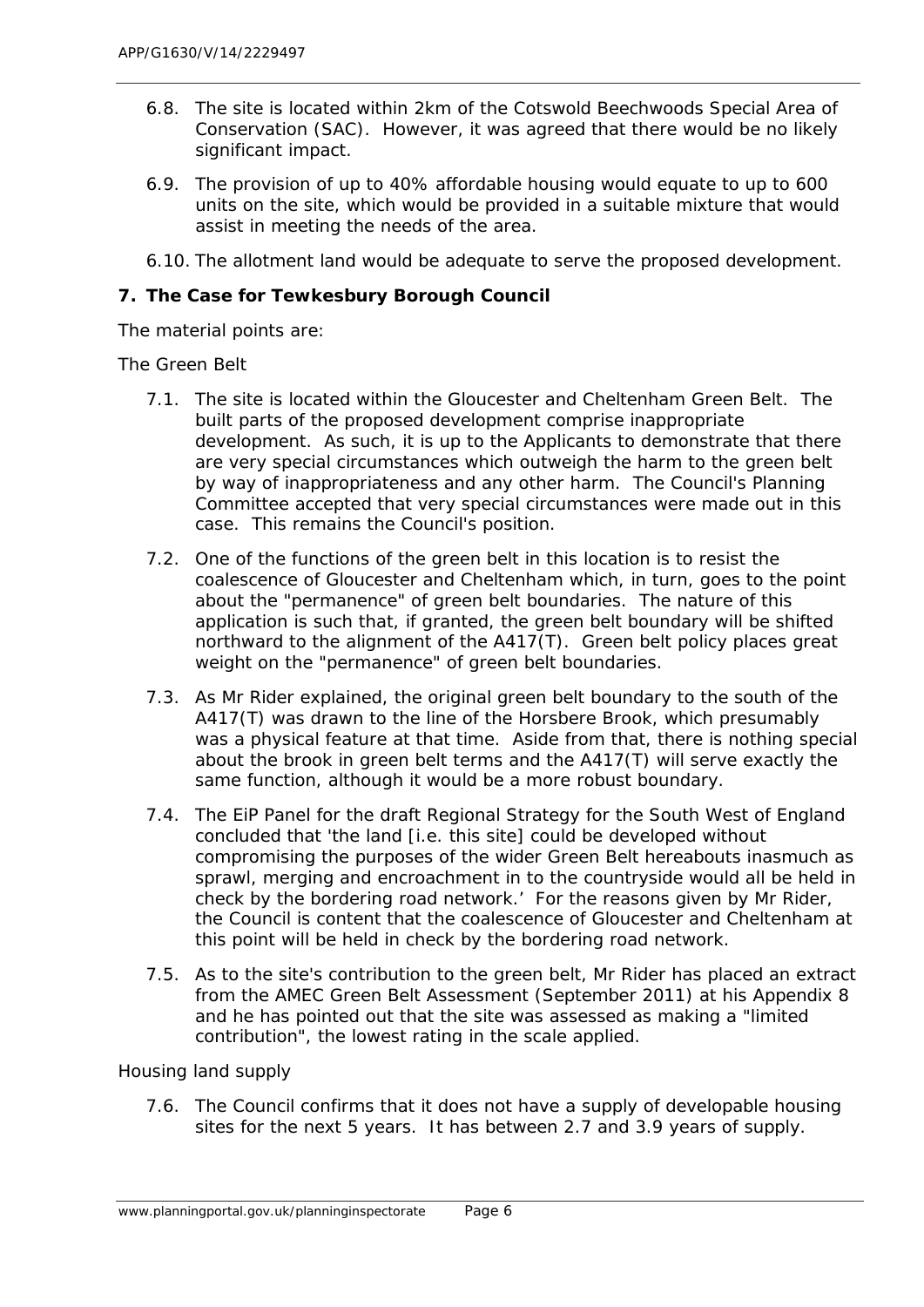- 7.7. The 2.7 year figure is taken from the projections which were used in the preparation of the Draft Regional Spatial Strategy for the South-West (RSS) - the now somewhat tired rationale being that the base dates and subsequent projections were tested at the Examination in Public which took place in 2007. It is important to note that the Draft RSS never became a development plan document. A consolidated consultation draft was issued by the Secretary of State in 2008, showing his proposed changes, and there it stood until 2010, when there were moves to revoke the Regional Strategies.
- 7.8. The Draft RSS was created in a very different planning policy climate and, importantly, the evidence base was collated, at best, about 10 years ago. Some of the evidence is much older. The Council has, in the past, been content to have regard to figures from the Draft RSS, but there has to come a point when this simply becomes an exercise in archaeology. As Mr Rider has indicated, that point in time has probably arrived. Notwithstanding this, examples of some recent appeal decisions have been provided where the Council has been content to accept the 2.7 years for the simple reason that, whichever way one cuts it, the Council's land supply figure falls below the 5 years which triggers paragraph 14 of the NPPF.
- 7.9. Turning to the 3.9 years figure, this is taken from the evidence which has been prepared in connection with the emerging Joint Core Strategy. This is intended to be a strategic planning document which will provide overarching policies for the three participating local planning authorities: Tewkesbury, Cheltenham and Gloucester. The JCS was submitted for examination in November 2014. The public hearing sessions commenced on 19 May 2015 and are still progressing. Predictably, the topic of housing requirement is the subject of considerable discussion. The JCS is based on considerable research and has been referred to in other appeals when considering the matter of the 5 year supply of deliverable housing sites.
- 7.10. Clearly, there is a difference between the Applicants and the Council as to the exact figures, depending on which methodology is used<sup>[3](#page-20-0)</sup>. Mr Lewis helpfully indicated that the most important thing is the fact that, whichever set of figures one uses, the upshot is that the shortfall is a significant material consideration. The Council has always concurred with, and accepted, that overall conclusion.
- 7.11. With regard to Mr Lewis' Table A [p17], the most appropriate scenario is that shown in the final column headed: "JCS policy on without green belt sites" which gives an outturn of 3.9 years<sup>[4](#page-20-1)</sup>. Mr Rider drew attention to the corresponding column of Table B3 [p19] and advised that this is the appropriate column which, if one uses Mr Lewis' assumptions, gives 2.9 years. However, Mr Rider pointed out that Mr Lewis' 10% discount for nonimplementation is not appropriate for large sites albeit the Council does apply it to small sites. Some LPAs use a blanket 10% buffer, but that is a matter for them and their local circumstances. Mr Lewis has not pointed to

<span id="page-20-0"></span><sup>&</sup>lt;sup>3</sup> See pages 17-19 of Mr Lewis' proof of evidence

<span id="page-20-1"></span><sup>&</sup>lt;sup>4</sup> This figure includes the contributions which the Council have adopted for Cheltenham and Gloucester under the 'duty to cooperate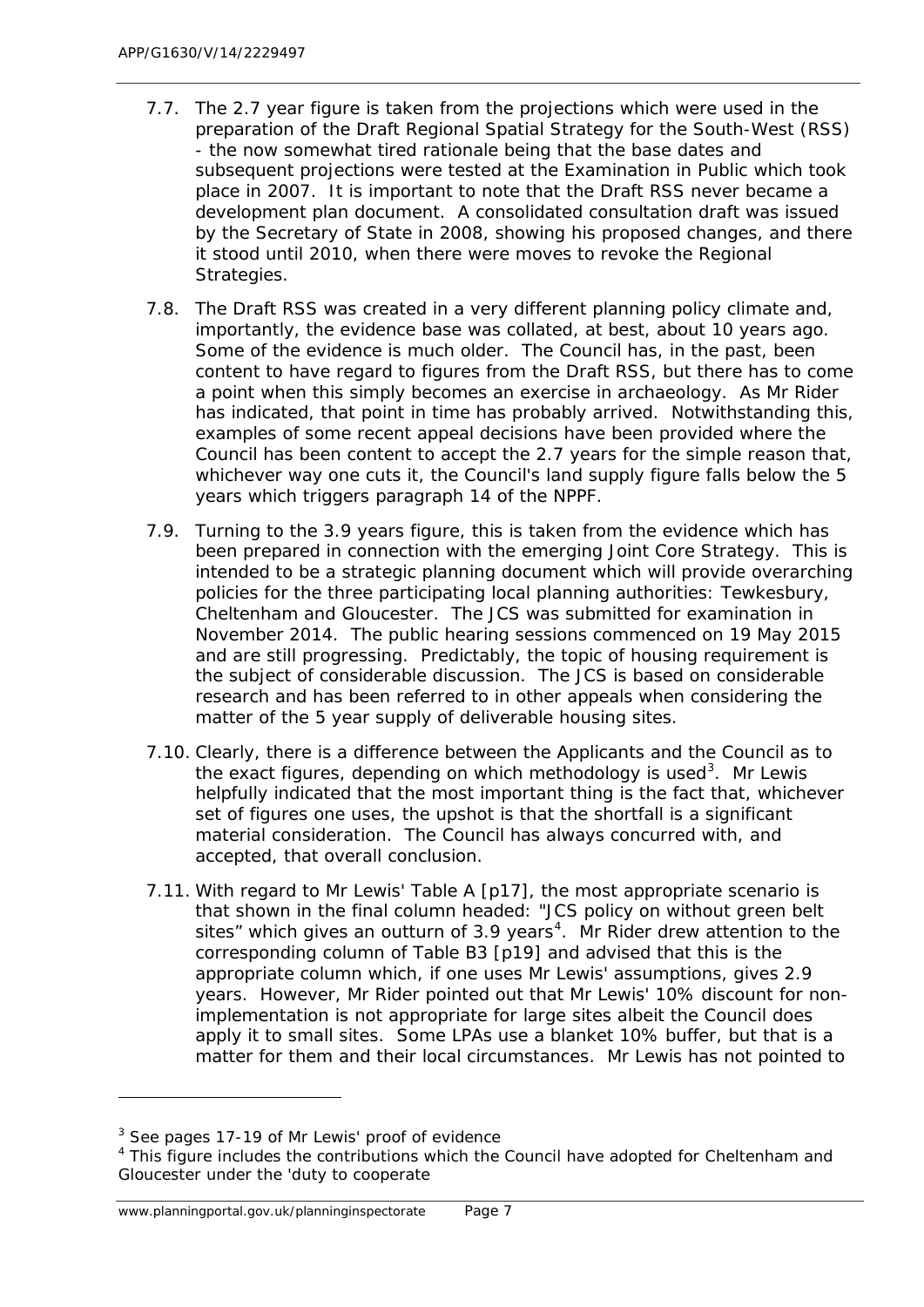any market evidence of non-delivery for this locality to support this assumption. Indeed, at one point in his evidence Mr Lewis expressed the view that housing sites are being marketed and that he is confident that this site will follow suit.

## *Affordable Housing*

7.12. At paragraph 14.9 of Mr Rider's proof, he notes that the current need for affordable housing in the Tewkesbury administrative area is for 1,619 homes. This scheme will provide 600 houses. This will meet 37% of that need. To invert the figures, 63% of this unmet need will still remain. If a threshold of 10 houses was introduced, it would place more weight on delivery via large sites<sup>[5](#page-21-1)</sup>. The case for the affordable housing is not only uncontestable but adds considerable weight to the case for very special circumstances.

## *The proposed masterplan*

7.13. The Council is satisfied that the proposed masterplan will adequately mitigate the impacts of, and to, the development including heritage assets, landscape, ecology and noise. Expert witnesses on heritage assets, landscape and associated topics have provided clear explanations as to the impacts of the development and the mitigation measures. The nature of the mitigation measures are set out in the design and access statement and extremely full environmental statement, which includes separate technical studies of these and other topics. Both of those documents are tied in by the proposed planning conditions and so the mitigation measures mentioned by them can be carried into effect and monitored.

#### *Conclusion*

7.14. The Council is supportive of the proposals and recommends that the Secretary of State grants planning permission for them.

#### <span id="page-21-0"></span>**8. The Case for Save the Brockworth Greenbelt Limited (SBGB)**

The material points are:

8.1. This scheme proposes to take what is an almost completely open site and cover it with approximately 70ha of built development. It will become the antithesis of an open Green Belt site. It would clearly harm three of the stated purposes of the Green Belt as well as its essential characteristics. The alleged very special circumstances are largely a restatement of some of the usual benefits of providing housing where there is unmet need. The Secretary of State has made clear on a number of occasions that this is unlikely to outweigh the harm to the Green Belt, and other harm, so as to constitute very special circumstances.

# *Green Belt Policy*

1

8.2. Green Belts have been an essential element of planning policy since 1955. The Framework notes "The Government attaches great importance to Green

<span id="page-21-1"></span> $5$  Inspector's note: Such a change was in place at the time the inquiry was held but had been removed from the Planning Practice Guidance (PPG) at the time of writing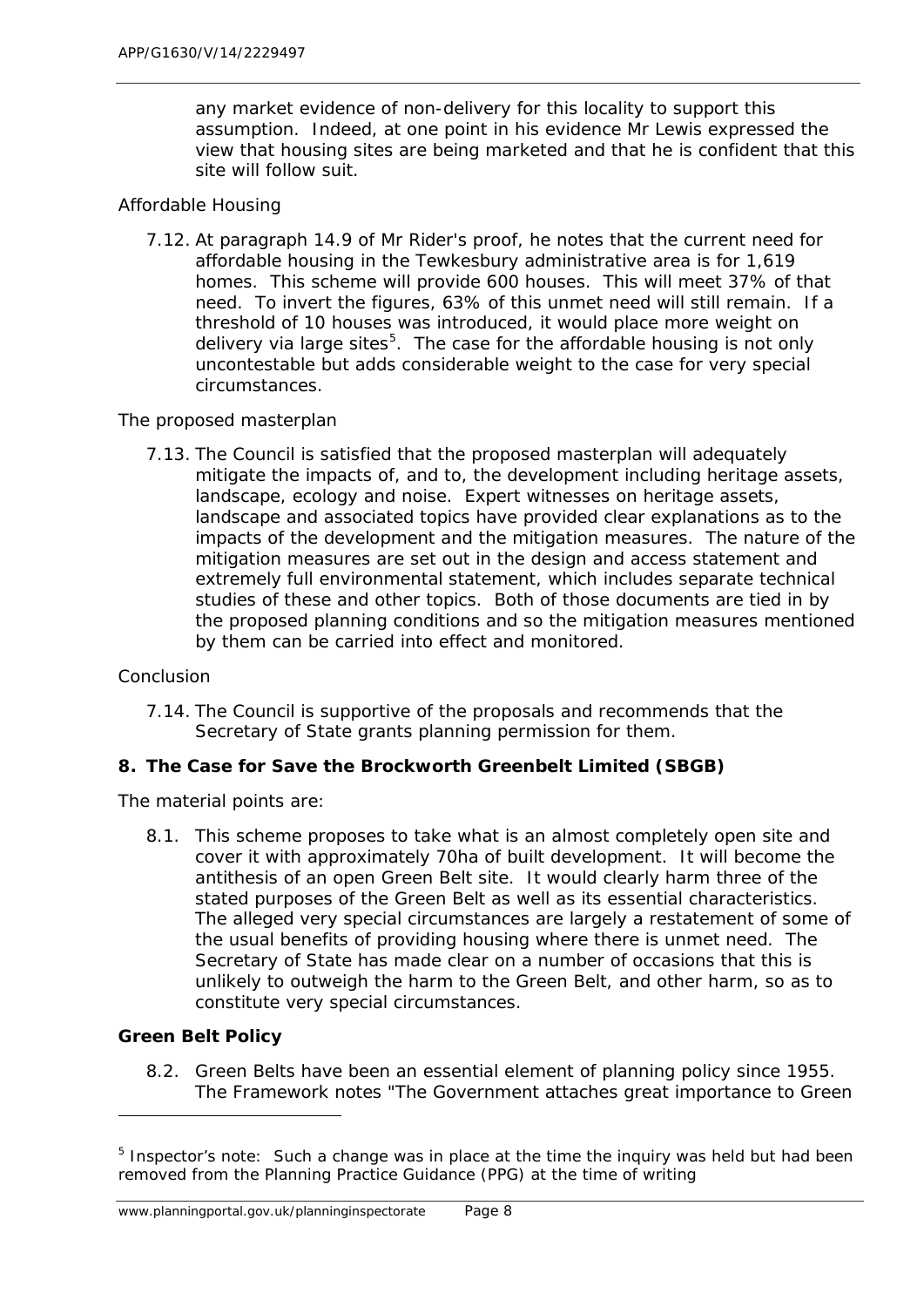Belts." Firstly, it is not in dispute that this is inappropriate development. What flows from being inappropriate development is that it is "by definition harmful to the Green Belt and should not be approved except in very special circumstances." (NPPF para 87.)

8.3. The policy is clear that "when considering any planning application, local planning authorities should ensure that substantial weight is given to any harm to the Green Belt" (NPPF para 88). Harm by definition alone would need to be given very substantial weight in the determination of any Planning application. Very special circumstances will not exist unless the potential harm by reason of inappropriateness, and any other harm, is clearly outweighed by other considerations.

## *Harm to the Fundamental Aim of Preserving Openness*

- 8.4. The site contains a small enclave of buildings (the village church and Brockworth Court and associated buildings) but apart from that is completely open. It is fulfilling the fundamental aim of Green Belt policy of preventing urban sprawl by keeping land permanently open. The application, if granted, would destroy this openness with 1500 houses and the necessary facilities. It would be a massive incursion into the Green Belt. The majority of the site would become urbanised and would lose its openness completely, contrary to the aims of the NPPF para 79.
- 8.5. This harm should be given great weight and is separate from inappropriateness by definition. There are many Green Belt cases where houses could, for example, replace an industrial series of buildings which would be inappropriate but could be said not to damage openness. This is not the case here.

#### *Purpose 1 – Preventing Urban Sprawl*

- 8.6. It would be totally contrary to this purpose to grant this application. The application site does not presently represent urban sprawl. This is a place where there are fields. The development would do very real harm to the first Green Belt purpose because it would replace open land with urban sprawl. It would allow substantial urban development to break the current northern boundary of Brockworth that has been so successful at stopping incursions.
- 8.7. It has been argued in previous cases before the Secretary of State that a development could not be urban sprawl because it was well designed. The inspector rejected this submission upon the basis that the idea that something ceases to be urban sprawl because it is well designed would effectively undermine Green Belt policy<sup>[6](#page-22-0)</sup>.
- 8.8. Size is also a factor to be taken into account and this is a large amount of development.

1

<span id="page-22-0"></span> $6$  For example this is consistent with the interpretation of urban sprawl in APP/M1520/A12/2177157, the "Castlepoint" decision/Fox Land and Property Limited versus Secretary of State for Communities and local Government, Castlepoint Borough Council (2014) EWHC 15 (Admin ID22a)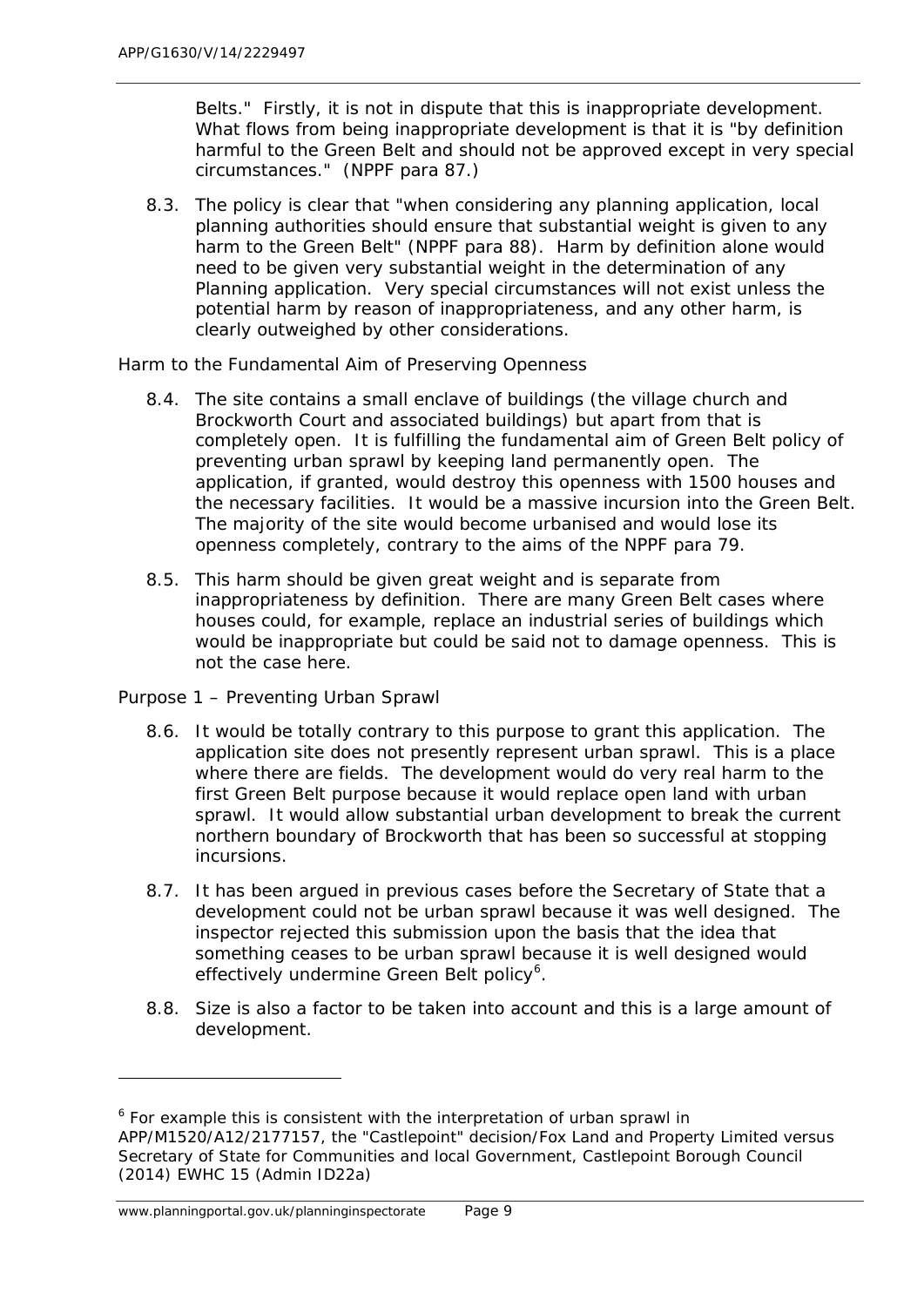#### *Purpose 3 – Safeguarding the Countryside from Encroachment*

8.9. The third purpose of safeguarding the countryside is fulfilled at the moment by the appeal site. It is clearly countryside and not urban fringe. This development would cause the direct loss of 74ha of countryside.

*Purpose 4 - To Preserve the Setting and Special Character of Historic Towns*

8.10. The development will encroach upon the setting of the church and Brockworth Court and there will be damage to archaeological assets.

#### *Other harm*

8.11. There will be harm to the landscape.

#### *Conclusion on Harm*

- 8.12. The evidence shows that as well as the substantial weight to be given to Harm by Definition, there would be the following additional harm:
	- substantial harm to the fundamental purpose of keeping land permanently open;
	- substantial harm to the purpose of checking unrestricted sprawl;
	- substantial harm to the safeguarding of the countryside from encroachment;
	- other harm to historic setting/archaeological assets and settings;
	- harm to the landscape.

## *Very Special Circumstances*

- 8.13. The Applicants' Statement on Very Special Circumstances refers to the significant contribution of housing, the identification within the emerging JCS as a strategic development site, the provision of wider housing choice, the sustainability of the location, improvements to healthcare infrastructure, support for Millbrook Academy, improvements to sports facilities, improved public access along the Horsbere Brook, securing the Henley Bank Orchard and contributions towards community library services.
- 8.14. Whether considered in isolation or in combination, this list does not clearly outweigh the harm to the Green Belt, such that it could be considered that very special circumstances exist.
- 8.15. The Secretary of State has already set out that: "The single issue of unmet demand for conventional housing is unlikely to outweigh harm to the Green Belt and other harm to constitute the very special circumstances justifying inappropriate development in the Green Belt."
- 8.16. Most of the considerations set out by the Applicants, including the land supply issues, the wider housing choice, care homes, homes for key workers, the securing of planned housing requirements, are largely different ways of relying on unmet demand. As a matter of policy, unmet demand is unlikely to outweigh harm so as to be very special circumstances. In this case, where there is not just harm by definition but substantial harm to openness, to Green Belt purposes and other harm, it is even less likely to be very special circumstances.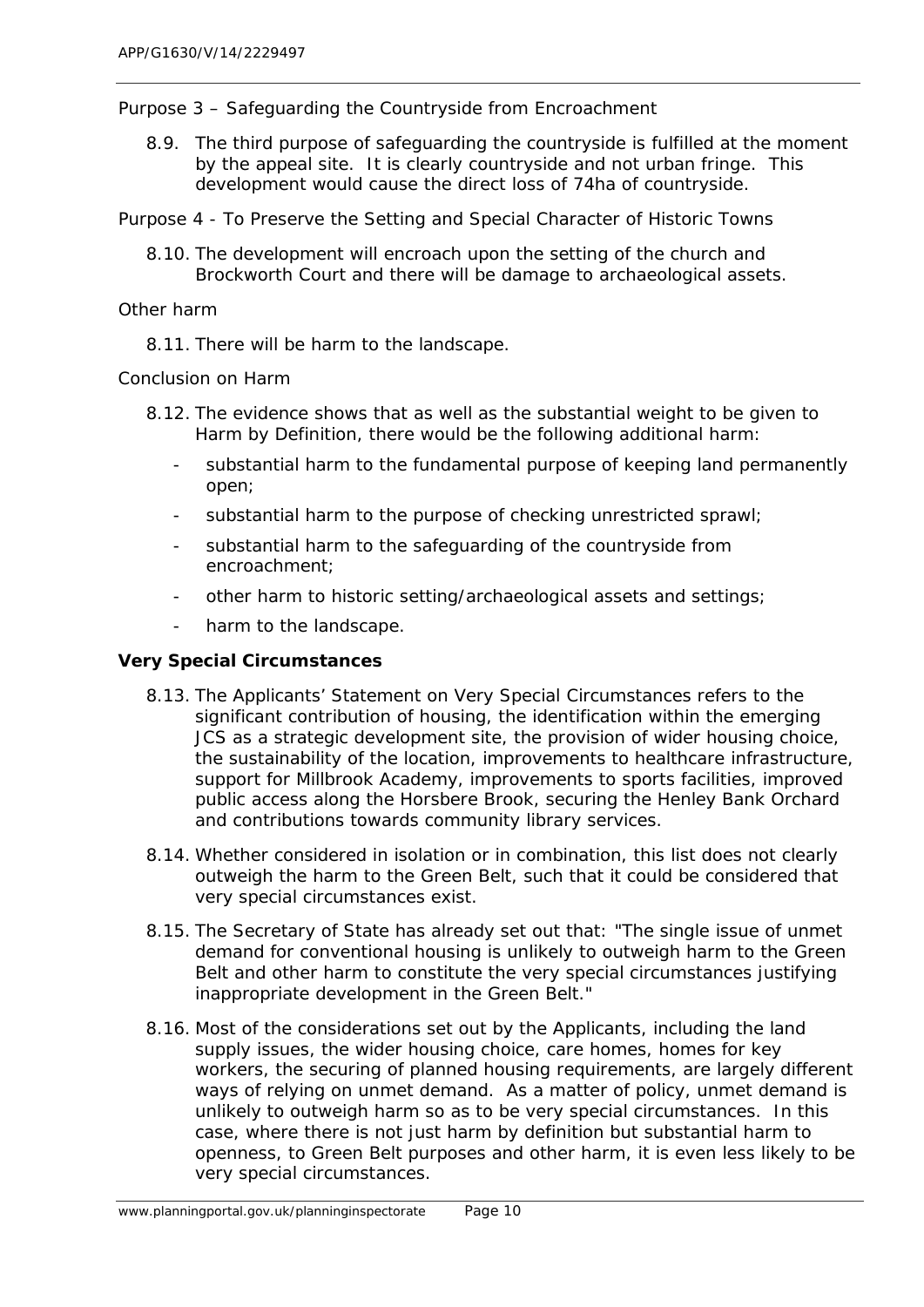- 8.17. The further considerations set out by the Applicants amount to no more than what would be required to serve the residential development. If housing need is unlikely to amount to very special circumstances then the provision of what is a standard requirement to serve the needs of future occupants is unlikely to amount to very special circumstances.
- 8.18. With regard to the contribution to meeting housing need and the identification of the site within the emerging JCS, all parties agree that the LPA is unable to demonstrate a deliverable supply of housing land. Similarly it is agreed that the housing requirement in the 2011 Tewkesbury Borough local plan is not up to date and that there is no independently verified up to date Objectively Assessed Housing Need (OAN) figure.
- 8.19. The LPA says that 3.9 years is the most appropriate measurement of supply to use at present. The OAN, as set out within the Submission Joint Core Strategy (JCS), is currently subject to independent examination. This process has not been straightforward and during her initial session on the housing matters, the Inspector concluded that she could not find the OAN sound on the basis of the evidence currently before her. Additional work would be required<sup>[7](#page-24-0)</sup>.
- 8.20. The evidence of Ian Bickerton sets out criticisms of the methodology employed in arriving at the OAN of 30,500. It is his view that the need is considerably less than that. Also, the Inspector has asked that a list of sites that have been omitted from the calculation be drawn up and considered. Despite this uncertainty, the Applicants contend that the only likely readjustment of the OAN is upwards. No detailed response is given to Mr Bickerton's criticisms.
- 8.21. There can be no certainty regarding the outcome of the work to be undertaken. There are realistic prospects of producing a very much lower figure and, with the discovery of additional land, it may be that there is no need to take land from the Green Belt (for example one of the omission sites is Norton Farm, Twigworth which would produce 1,000 units). Alternatively, even if it is necessary to do so the Perrybrook site may not be identified for removal from the Green Belt. There is a great deal of objection and dispute regarding the OAN figure and so little weight should be given to the identification of this site in the emerging JCS.
- 8.22. In accordance with the Secretary of State's own guidance, the single issue of unmet demand for conventional housing is unlikely to outweigh harm to the Green Belt and therefore is unlikely to constitute a very special circumstance.
- 8.23. As to housing choice, this is a restatement of another normal aspect of the provision of housing. Nor could an absolutely standard requirement for the provision of affordable housing turn unmet demand into very special circumstances.

<span id="page-24-0"></span> $<sup>7</sup>$  See note dated 1 July 2015, Appendix R1 to rebuttal proof of Mr Lewis</sup>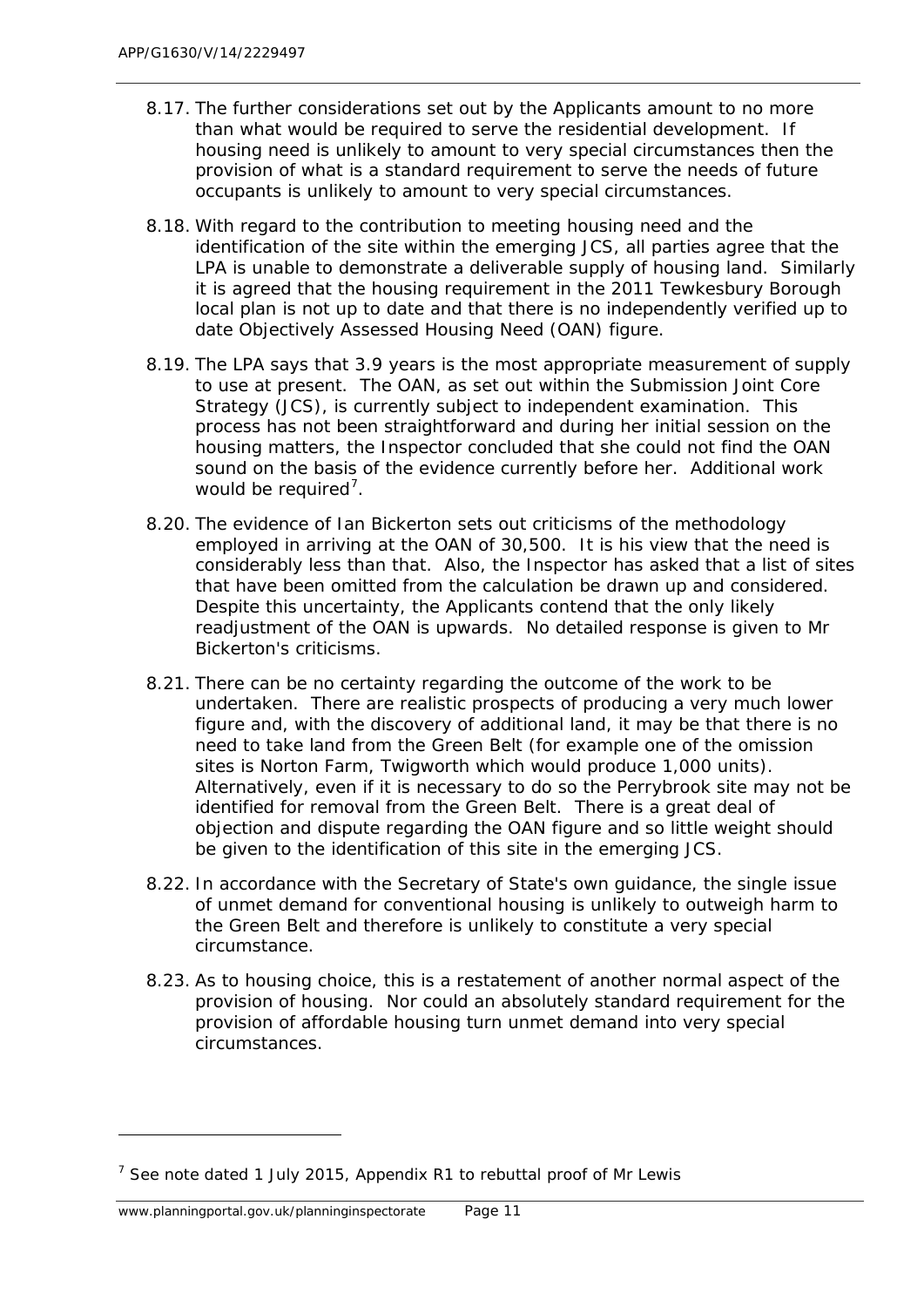- 8.24. Although it is of some benefit that the proposal would bring forward development at an identified sustainable location, this is not of any great weight.
- 8.25. With regard to healthcare infrastructure, the Applicants admit that the surgery has current capacity to absorb some of the likely demand generated by the development. It is further suggested that a new surgery would have the advantage of being able to provide complimentary healthcare or preventative healthcare facilities. These advantages are little more than standard provision for a development of this sort.
- 8.26. It was not properly explained how the proposal would help the Millbrook Academy to function "at optimum capacity." In fact common sense would suggest that greater numbers would produce greater pressures. Again, the provision of a secondary school is standard in a development of this size and the evidence from Mr Clyne confirmed that the school would very soon be at full capacity and have to be expanded further. This standard provision should carry no weight.
- 8.27. The facilities at the rugby club and the football club are not going to be any greater than would be expected from a development of this type. It is suggested that the rugby club would be able to apply to the Rugby Football Union for a grant. They currently do not qualify to apply for these grants. That is a very speculative benefit over and above the standard provision. There is no guaranteeing that they would be awarded the grant.
- 8.28. The Applicants accept that many parts of the brook are currently available to the public. It is also conceded by the Applicants that the parish plan has identified a key objective within the parish as being to secure environmental enhancements along the Horsbere Brook and improve access along the length of the river corridor. An action group has been formed to assist in meeting that objective and since 2011 significant improvements have been made to facilitate access along those parts of the brook where public access is permissible. So there is already in place a programme giving improved access to the brook, allowing the public to have access to other parts of the brook. The claimed improvements to public access along the Horsbere Brook would not be of great benefit and should carry little if any, weight.
- 8.29. Although the transfer of the Henley Bank Orchard to the Gloucestershire Orchard Trust would ensure long term stewardship, conservation and celebration of this unique resource, the current position is that the Orchard is owned by the Applicants and is in a poor state of repair but the trees are subject to Tree Preservation Orders and so must be preserved. The public do not currently have access to the orchard. Having access to an orchard is unlikely to have much weight bearing in mind the loss of so much open Green Belt land in return.
- 8.30. It is understood that the grant of £290,000 to the Community Centre represents no more than the standard provision. The benefit here over and above standard provision, is said by the applicant to be the placing of the funds into the community project rather than to the County Council. Regardless of who it is paid to it remains standard provision.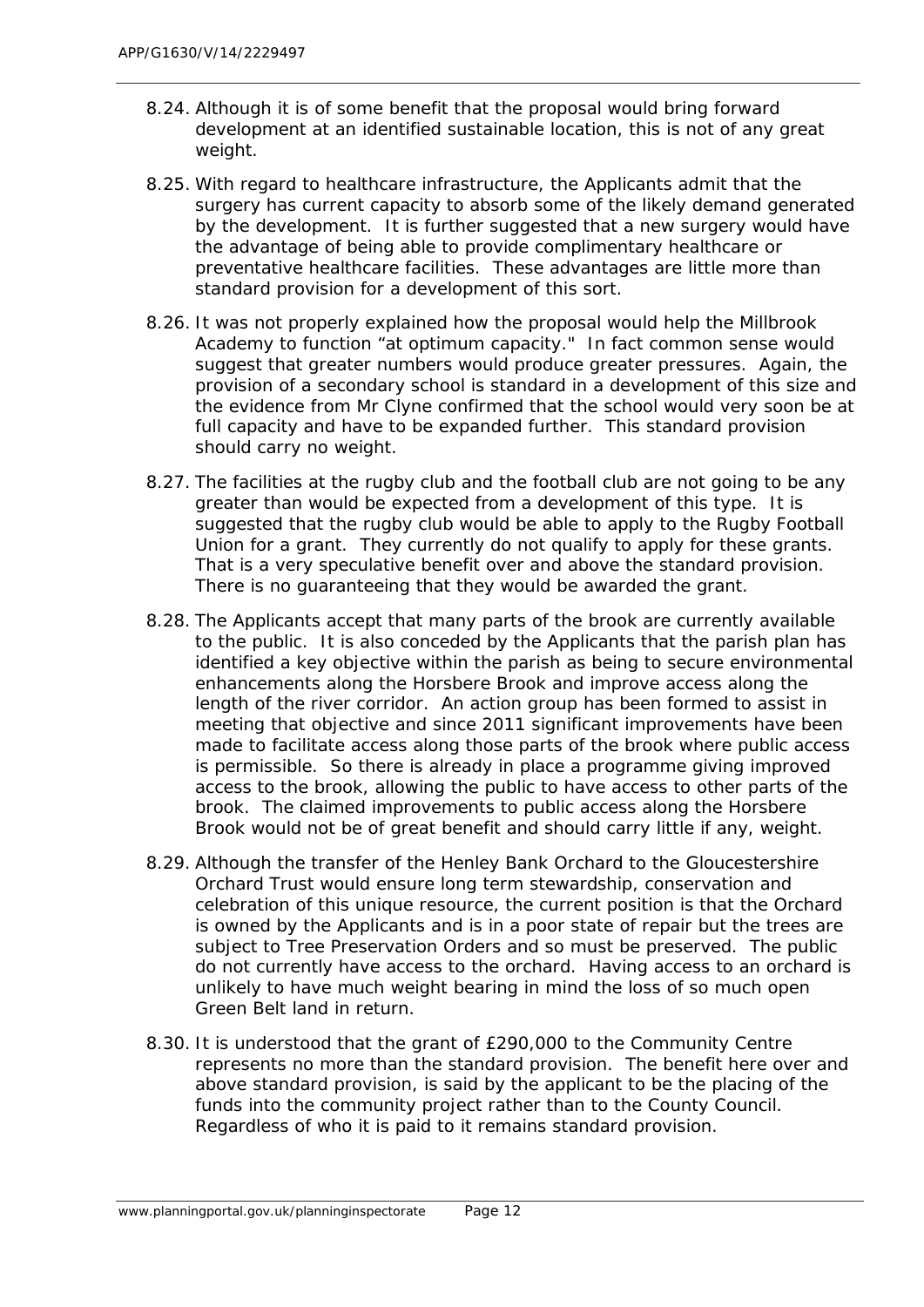# *Conclusions*

8.31. In conclusion, the evidence shows that the other considerations, even cumulatively, are not sufficient to clearly outweigh the harm by reason of inappropriateness and all the other Green Belt harm in this case and the application should be refused.

## <span id="page-26-0"></span>**9. The representations made by interested parties who spoke at the inquiry**

The material points of the cases made by those who appeared at the Inquiry and who are opposed to the development are:

## *Mr Mark Calway, for Laurence Robertson MP*

- 9.1. The Planning Committee decision was 7 for and 7 against, but the Chair used his casting vote. This shows there is not a great appetite for this application within the LPA. It also demonstrates there was good reason for this proposal to be called in by the Secretary of State. Green Belt is a vital tool in this area. The JCS is not yet adopted so the site still enjoys the full protection of its Green Belt status.
- 9.2. There is some inconsistency around the arguments on housing need. The site is required to meet the needs of Gloucester, yet that Authority has a five year housing land supply. In his letter to Laurence Robertson of 9 July 2015, the Minister of State for Housing and Planning reiterates that the single issue of unmet demand for housing would be unlikely to outweigh the harm to the Green Belt<sup>[8](#page-26-1)</sup>.
- 9.3. As for the A417(T), this was deliberately sunk so as to protect the landscape and reduce noise. The discussions concerning the by-pass back in 1995 made clear the purpose was not to open up land for development. In terms of landscape, there are several important features to consider including Coopers Hill, Chosen Hill and Gloucester Cathedral. It is also very important to ensure development does not straggle out towards Shurdington. The AMEC study notes the greater sensitivity of the eastern part of the site in landscape terms.
- 9.4. It should not be assumed that the site will be removed from the Green Belt through the JCS, as the Inspector has not yet issued any formal conclusions.

# *Mr John Eccles*

9.5. There are no exceptional circumstances to justify development on this valued area of open countryside, especially since the Government has stated that unmet housing need is unlikely to outweigh harm to the Green Belt. Looking at this site on a map or plan can be deceptive as it gives only a two-dimensional view. On site, when experienced in three dimensions, the by-pass cannot be seen. The site is visually continuous with the rest of the Green Belt. There is a continuous panorama in views from Coopers Hill. The countryside does not appear fragmented, even from the public footpath network. Also, this Grade 3 land is in active agricultural use. It is not low

<span id="page-26-1"></span> $8$  ID02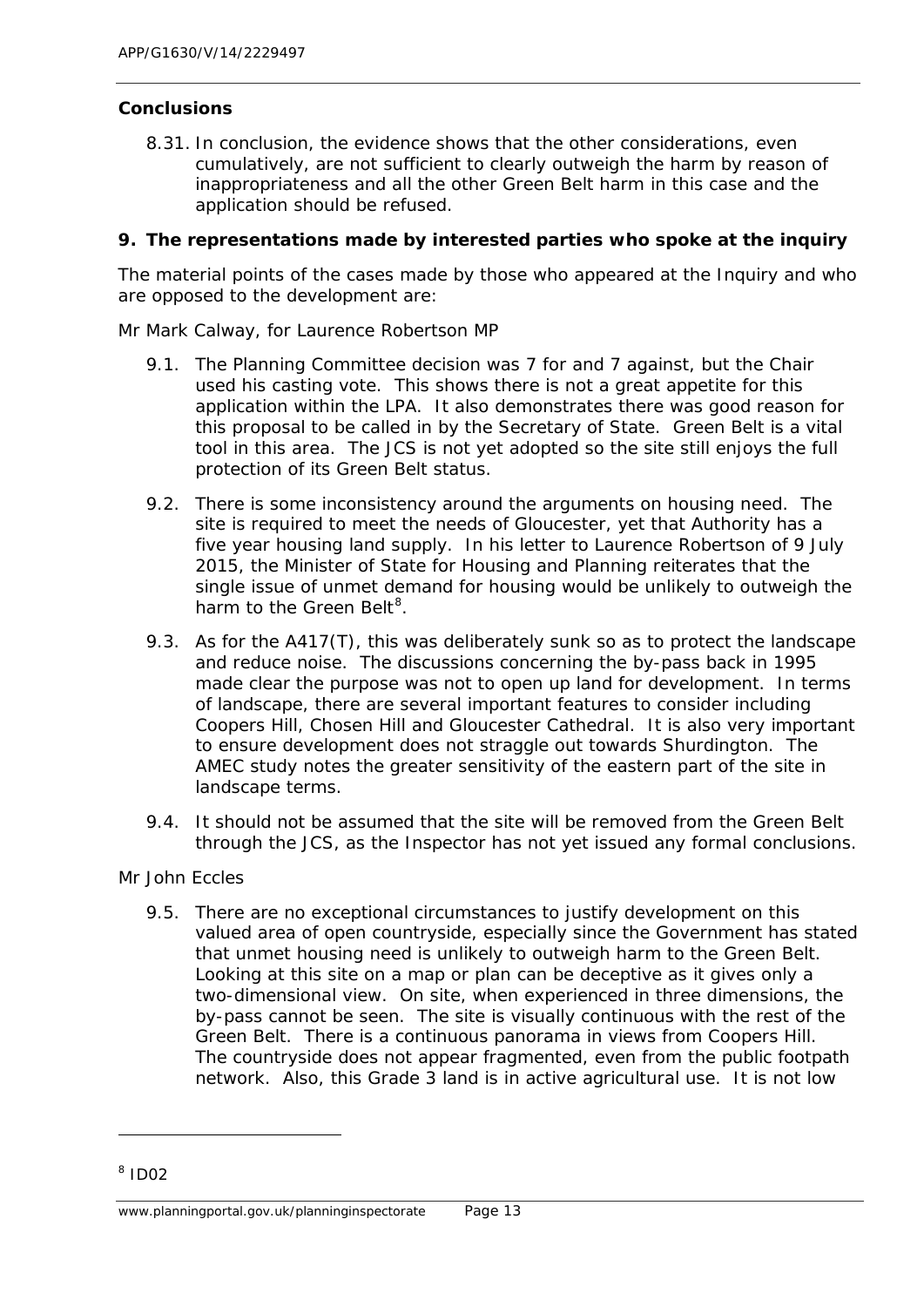quality urban fringe. Food production should count for more than development [NPPF paragraph 112].

9.6. Noise levels are unacceptably high, having been recorded as 55dB at the nearby Michael Wood motorway services. These have not been addressed. Nor has the issue of whether the development is compatible with the nearby kennels. Traffic on the A46 between Gloucester and Cheltenham is already congested, with peak time journeys taking about 40 minutes compared to 10 minutes at other times. This development will make the situation worse. Road capacity needs to be improved. As to affordable housing, it will be placed on the less desirable parts of the site.

## *Councillor H Turbyfield, Ward Member, Brockworth*

9.7. He spoke on behalf of local residents. One of their main concerns was that this amount of housing would have an impact on its surroundings as well as the landscape. There are 360 degree views of the countryside from the church at Chosen Hill. Despite the presence of the A417(T) by-pass, the development will appear as a scar on the landscape. The vote at Planning Committee was very close and the proposal was only accepted as a result of the use of a casting vote.

## *Lydia Lavia, Noise Abatement Society (NAS)*

9.8. The Society's remit is to find solutions to noise pollution problems for the public benefit. In relation to this proposal, it would have liked to see a qualitative as well as quantitative assessment of the soundscape, in reflection of the Noise Policy Statement for England and current professional guidance. Assessment methods have evolved significantly since the Noise chapter of the Environmental Statement was prepared in 2012. This development has the potential to become an exemplar site, if the latest standards were applied<sup>[9](#page-27-0)</sup>. NAS recommends either that a revised noise impact assessment is prepared or that all of the conditions requested by the Council's Environmental Health Officer in respect of noise mitigation be upheld. These should not remain open for dispute under best practicable means arguments.

#### *Mr N Smith, Henley Bank Kennels*

1

9.9. The Kennels provide accommodation for 60 cats and 80 dogs. They have been in business since 1969 and employ 14 staff. The owners are concerned that if residential development is brought any closer it may lead to complaints which could, in turn, cause increased costs to the business, such as if it was required to meet more stringent noise limits. The noise survey should not be relied on as it was carried out in February 2012, whereas the busiest period for the kennels is the summer, a period when dogs spend more time outdoors, including overnight. Also, it fails to address the annoyance factor associated with dogs barking. The proposed noise barriers will not be effective for those dwellings positioned on the higher ground towards the A46 (the eastern side of the site).

<span id="page-27-0"></span><sup>&</sup>lt;sup>9</sup> BS4142:2014 Methods for rating and assessing industrial and commercial sound replaced the 1997 version referred to in the Environmental Statement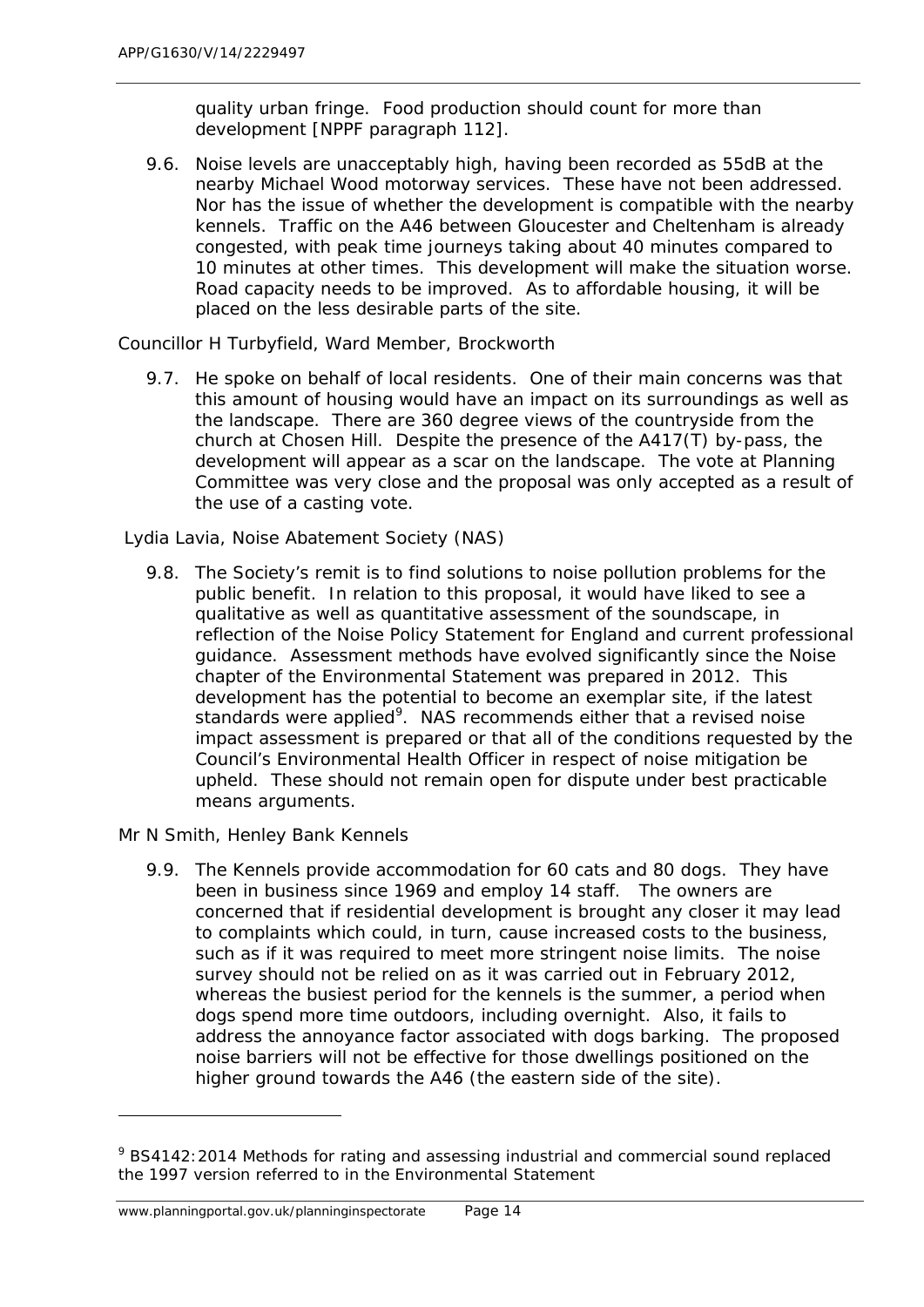## <span id="page-28-0"></span>**10. The Case for ERLP2 and the Society of Merchant Venturers**

The material points are:

## *Introduction*

- 10.1. The central judgment in determining this application is whether the particular prevailing circumstances, seen in the round, are 'very special', thereby justifying the approval of a major scheme in the Green Belt, when seen against the scheme's negative effects. Such a judgment would be unique to the case - there can be no 'precedent' effect, because very special circumstances are just that.
- 10.2. That judgment can be made now. There is only the faintest suggestion from some local objectors that it would be 'premature' to grant permission for the proposals. Indeed, the JCS authorities, including of course Tewkesbury Borough Council, strongly support the grant of permission before the finalisation of the JCS. It is important in this case to recognise that releasing one of the least impactful, most easily delivered, JCS strategic allocations at this point would be entirely in line with the Framework, because it would further the aims of the JCS rather than undermine them and would represent sustainable development.
- 10.3. The first part of the Green Belt balance is an assessment of harm to the Green Belt by reason of inappropriateness and any other harm. There will be harm to Green Belt by reason of inappropriateness, and loss of openness, albeit that the baseline conditions have radically changed in the area since the Green Belt was drawn in 1968. There will be very low levels of residual harm, at most, to heritage settings, and to landscape and visual receptors. There will be a loss of some Best and Most Versatile Agricultural Land.
- 10.4. However, at no stage of the 'harm' assessment should it be forgotten that this is an application in relation to which the officers of the local planning authority recommended approval, and which the members voted to approve; in which the scheme in places lies in the setting of Grade I and II\* Listed Buildings, but which is said by Historic England to preserve and enhance those settings<sup>[10](#page-28-1)</sup>; in which the proposals have the support of Highways England and the County Highway Authority, and which lacks objection from any statutory consultee or internal Council expert. Due weight should be given to the way that the proposals have been successfully brought together with the input of these key consultees over some years. Due weight should also be given to the fact that not a single expert witness has been produced to the inquiry who takes a different line on any of these points.
- 10.5. The second part of the Green Belt assessment is the 'benefit' or 'very special circumstances' appraisal. The ability to begin to deliver housing with minimum delay, including up to 600 affordable dwellings, is a very substantial benefit indeed when (as is agreed to be the case) there is:
	- (a) a significant 5 year housing shortfall;

<span id="page-28-1"></span><sup>&</sup>lt;sup>10</sup> Core Document F4.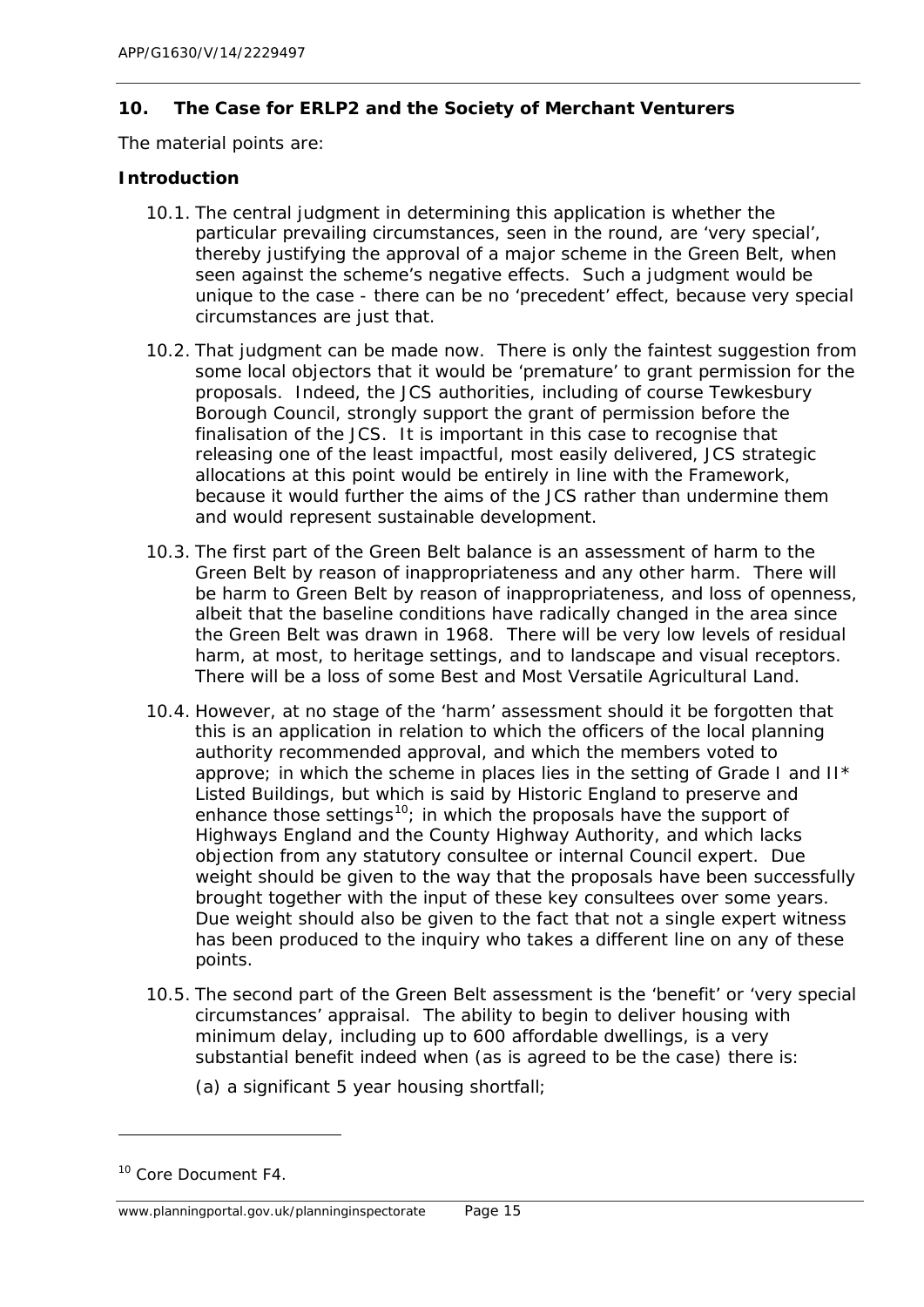(b) a very large affordable housing need; and

(c) the need to plan for consistent delivery throughout the plan period to meet needs.

10.6. Of course, nothing in Government policy or guidance requires the ability to meet needs to be excluded from the very special circumstances calculation. The consistent message in Ministerial statements since the Framework is that the ability of a Green Belt site to meet housing needs should not alone be judged to represent very special circumstances. In a case such as this, the role that meeting housing needs plays in the overall assessment of whether there are very special circumstances is compelling. The cumulative effect of the prevailing relevant circumstances clearly outweighs the harms identified.

#### *Effect on openness and permanence of the Green Belt*

- 10.7. The site is designated Green Belt and there is no dispute that the proposed development should be treated as inappropriate development for the purposes of paragraph 87 of the Framework. That is so notwithstanding that some of its elements (the open space and playing fields for instance) would not, on their own, amount to inappropriate development.
- 10.8. Harm would therefore be caused "by definition" (as indicated in paragraph 87 of the Framework). All inappropriate development is harmful by definition, but it is a nice question as to whether such "in-principle" or "definitional" harm varies in its extent according the scale of the proposed development. Although it is right to note that Mr Lewis appeared to accept that it might, there is a respectable argument that such definitional harm cannot rationally be related to the scale of the development. Actual harm to openness or to the purposes of the Green Belt is a separate question – that plainly will vary as a matter of degree. Being harmful "by definition" should not overlap with those Green Belt considerations. In the Applicant's submission, "definitional" harm is an irreducible fixed element of harm which applies to all inappropriate development and it attracts the same due weight in all applicable cases.
- 10.9. The key question in this and other cases of inappropriate development is not so much that which relates to the definitional harm but that which relates to the degree of impact on openness, on permanence and on the purposes of the Green Belt. NPPF Paragraph 79 establishes that the "fundamental aim ... is to prevent urban sprawl by keeping land permanently open; the essential characteristics of Green Belts are their openness and their permanence." However, national policy recognises that even a planning policy with the expressed aim of affecting the environment on a 'permanent' basis must be able to respond to changing circumstances. Both the plan-making test in paragraph 83 of the Framework ("exceptional circumstances") and the decision-taking test in paragraph 87 ("very special circumstances") demarcate the policy limits of the idea of Green Belt "permanence".
- 10.10. There is no definition in national policy or guidance of the expression "exceptional circumstances" but clearly something is meant which counts as very unusual, or unforeseen when the Green Belt was designated. One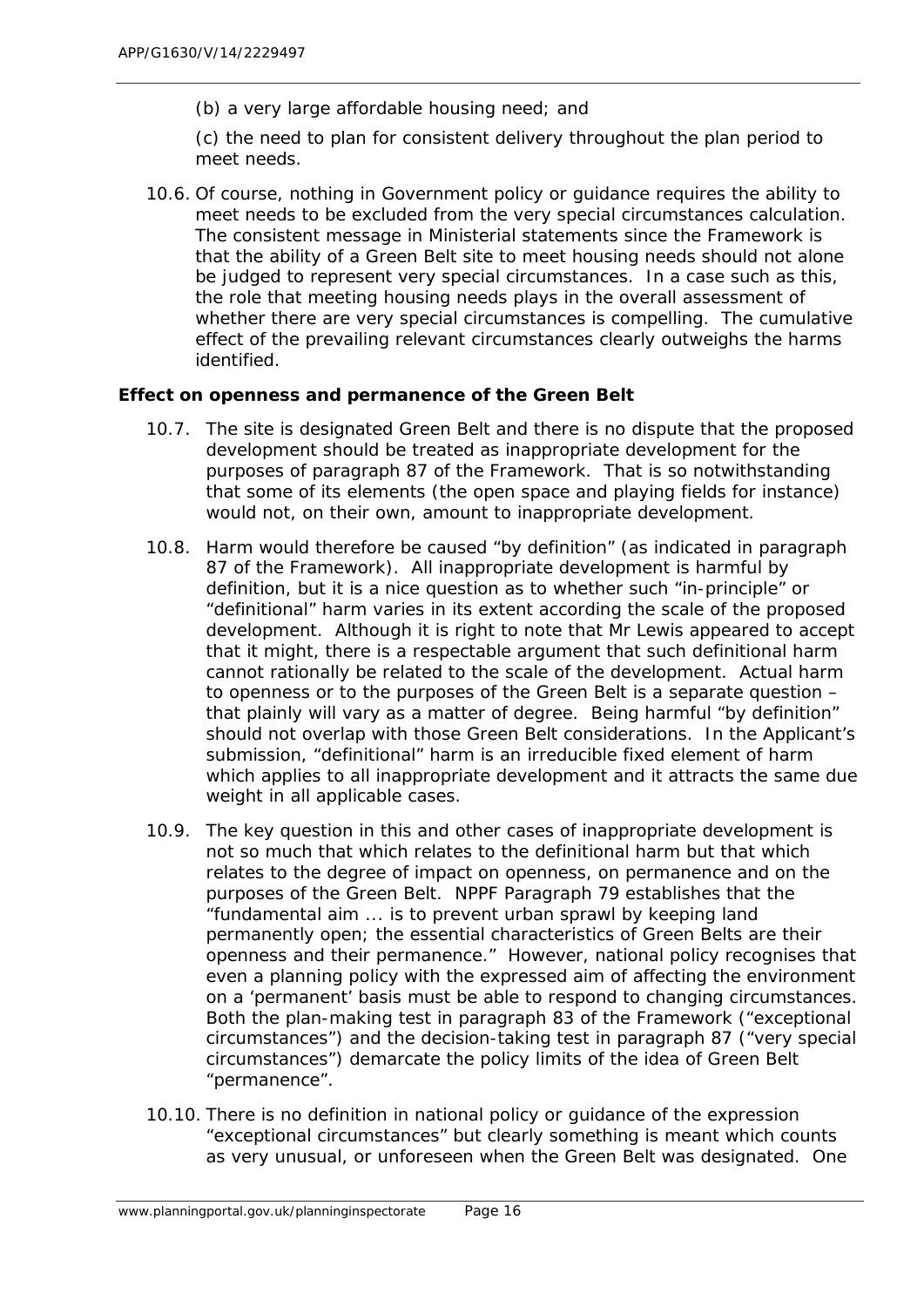can readily see why general societal change, or the increasing demand for housing alone, would not naturally fall within the ambit of the test.

- 10.11. Returning to the approach to Green Belt harm:
	- Openness is the absence of development; the degree to which this is affected is largely ascertainable by objective means but also entails an assessment of more subjective questions such as the visual effect of the proposal.
	- The extent to which the Green Belt meets the national policy purposes (ie those set out in paragraph 80 of the Framework) is relevant to the degree of harm to the Green Belt. It may be that circumstances have changed in relation to part of the designated Green Belt since its designation such that it has ceased, or largely ceased, to perform the functions for which it was originally designated, or where its ability to perform those functions has been materially diminished.
	- As to permanence, it makes no sense to ask whether developing a Green Belt site would affect its ability to remain permanently open – it would of course entirely negate that ability. Rather, the issue of permanence is relevant to whether there would be harm to the purposes of the Green Belt and to whether there might be consequential effects on the remaining Green Belt in the area were the particular parcel in question lost to the Green Belt.
- 10.12. With these principles in mind, the main points in relation to the application site are as follows:
	- There would be harm caused by the proposals by definition, due to them amounting to inappropriate development in the Green Belt. Due weight should be attached to that.
	- Looked at in bald terms, there would inevitably be a substantial impact on the openness of the site, ie its currently undeveloped status, as a result of up to 1500 homes, and nearly 30,000 sq m of other uses being placed on it. That is an effect to which it would be right to attach substantial weight, were it not for countervailing factors relating to the lack of Green Belt function and purpose served by the site, to which these submissions turn in a moment.
	- Similarly, as to the more subjective aspects of openness, it is right to say that there would be areas which would take on a developed urban or suburban appearance, and some others which would be semi-rural or even (eg Horsbere, the Orchards) rural. The subjective aspect of loss of openness does not add, in any event, to the harm caused simply through the presence of built development.
- 10.13. The extent to which the purposes of the Green Belt would be affected by the development of the site shows a quite different picture, one which inevitably has an effect on the way one appraises the harm to the Green Belt, beyond definitional harm. The evidence shows the following:
	- A radical change has occurred since the Green Belt was designated, when the site formed part of the countryside on the edge of Brockworth. At that stage, the Horsbere Brook formed a feature up to which built development progressed but beyond which stretched open countryside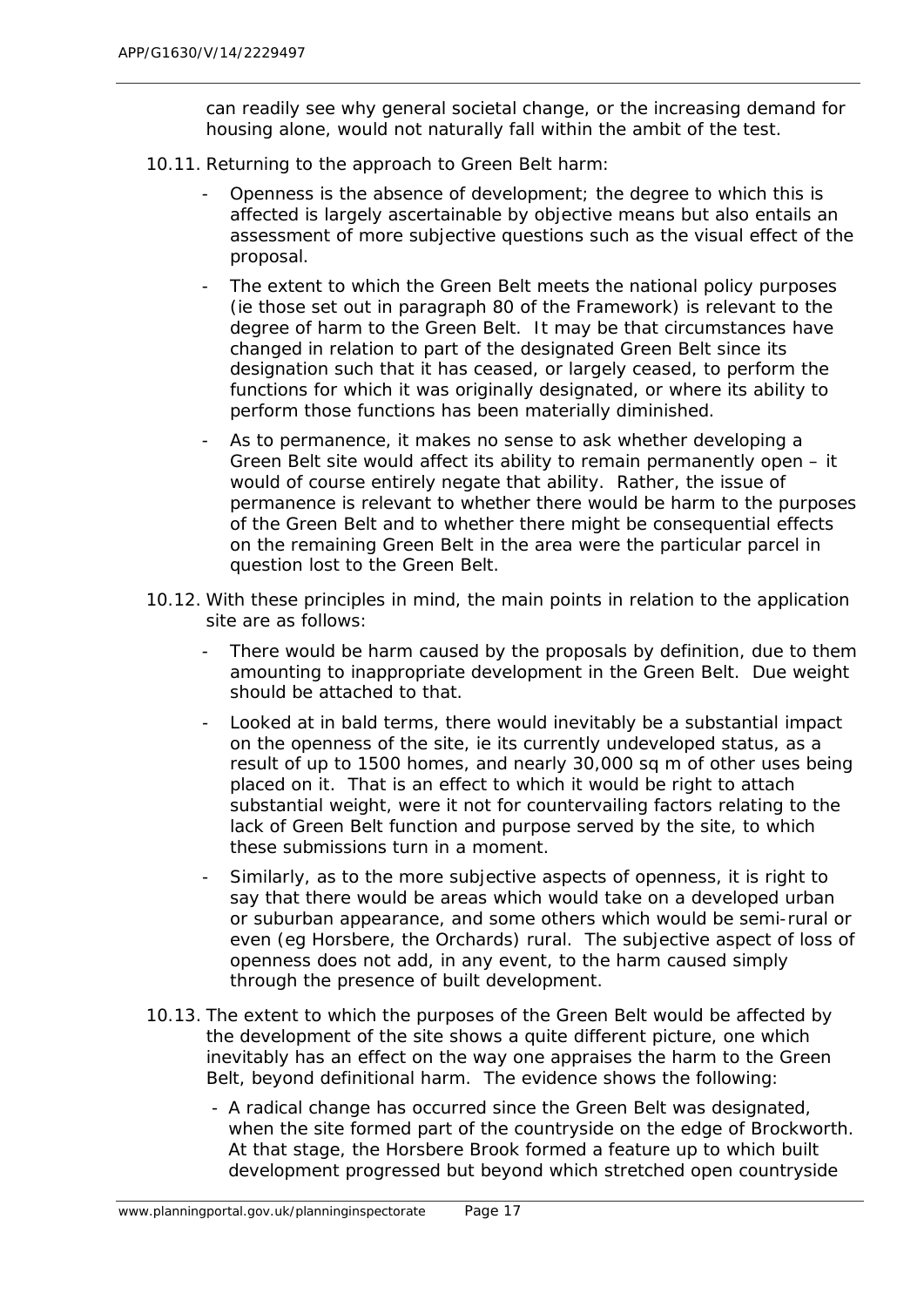to the north and west (containing some rural roads), and to the east as far as the A46. In 1971, the M5 imposed a major road to the west; in 1995, the A417(T) was driven through the area to the north, creating the application site as a parcel between a major road and the northern edge of Gloucester/Brockworth. With the A417(T) came the extended overbridge to the A46 and Valiant Way.

- This change has been recognised as making an important change to the role of the site as Green Belt; as far back as 2007, the EiP Panel made the following finding: *"... it also seems to the Panel that there is further capacity within a narrow sliver of land to the south of A417 and west of A46. The land is within the Green Belt but has become physically and visually detached from it in consequence of road construction works. The Panel considers that land within this area could be developed without compromising the purposes of the wider Green Belt hereabouts inasmuch as sprawl, merging and encroachment into countryside would all be held in check by the bordering road network, and in its present undeveloped state it makes no positive contribution to the setting or character of the city or to urban regeneration. We estimate the capacity here (which, like other land at Brockworth, lies within Tewkesbury Council's area) to be about 1,500 dwellings and accordingly recommend inclusion of this land as an additional area of search."*[11](#page-31-0)
- From that point onwards, the plan-making authorities (including the then Secretary of State) have regarded the application site as a location for urban expansion of Gloucester/Brockworth. It is only because the plan-making process has either failed (RSS cancellation before adoption in 2010/13) or been inordinately drawn out (Joint Core Strategy, beginning in 2010 but still only at examination stage and perhaps a year or more away from adoption<sup>12</sup>) that the application site still lies within the designated Green Belt.
- Recent analyses of the contribution the site makes to the purposes of the Green Belt show a consistent approach. The allocation of the site for 1500 units and its removal from the Green Belt is promoted by the JCS authorities; their evidential basis includes the assessment by  $EMTEC<sup>13</sup>$ , which concludes "*this land [ie, the application site] could be developed without compromising the purposes of the wider Green Belt in terms of sprawl, merging and encroachment which would be held in check by the bordering road network... [t]he A417(T) Brockworth bypass, M5 and A46 road infrastructure dominates this location and provides very strong boundaries that would effectively contain development. This would prevent sprawl and ribbon development. It is therefore concluded that the whole area contributes little to this Green Belt purpose.*"
- The ENTEC Report has not been challenged by conflicting expert evidence at this inquiry. Its conclusions also deal with the Green Belt

<span id="page-31-2"></span> $13$  CD C8, paragraph 6.7.2.

<span id="page-31-0"></span><sup>&</sup>lt;sup>11</sup> CDC1, Panel Report extract, paragraph 4.3.28.

<span id="page-31-1"></span> $12$  There is no firm timetable, but Mr Lewis (response to Inspector) estimated that due to the need for modifications, further consultation and then the adoption process, the examination itself is unlikely to finish before mid 2016 and, at the earliest, the plan might be adopted in late 2016.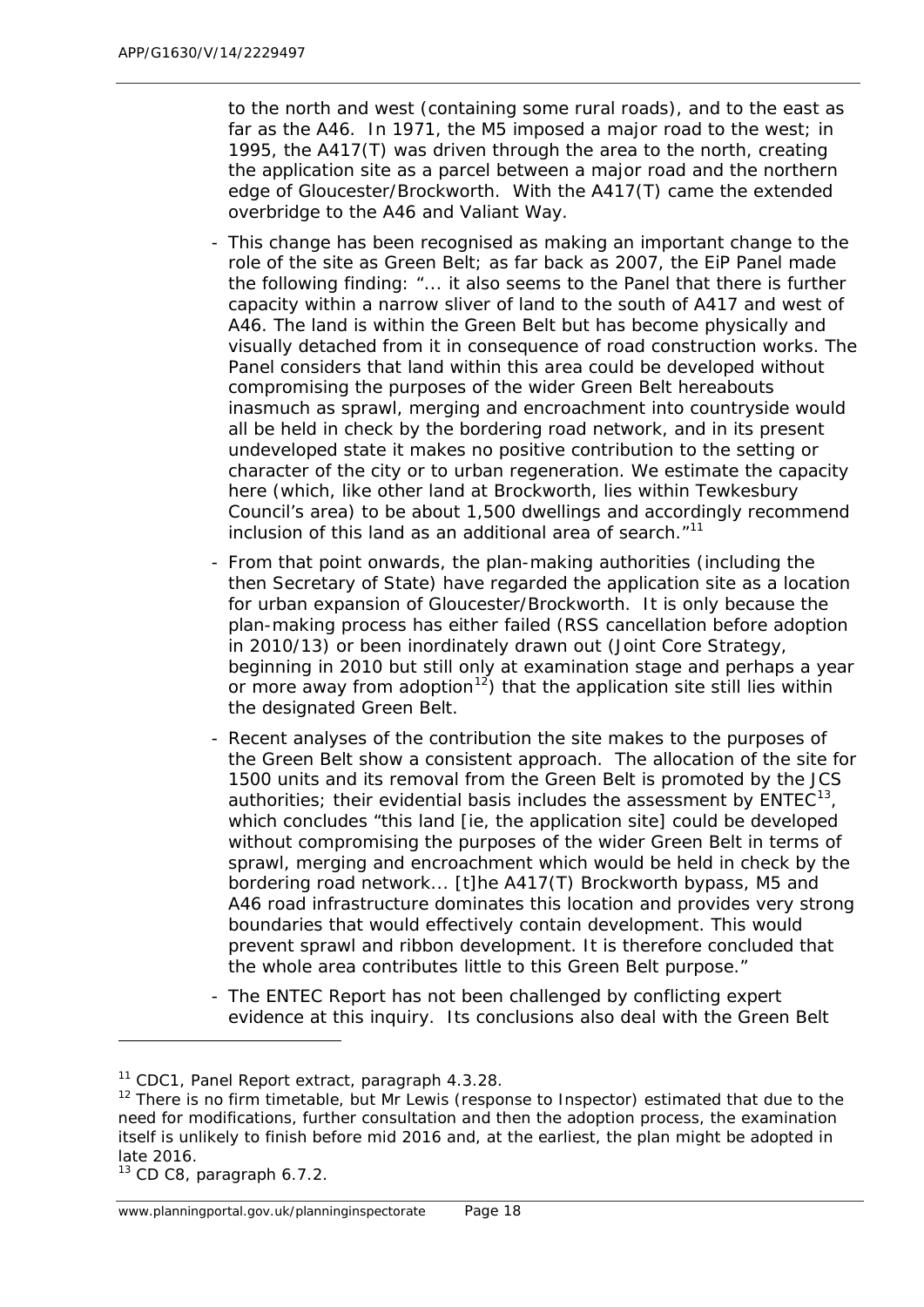purpose of preventing neighbouring towns from merging[14,](#page-32-0) saying "*PPG2 recommends that the most important attribute of Green Belts is their openness; however, a reduction of the separation distance by 200 m would not compromise the openness, especially as the A417(T) Brockworth Bypass forms a prominent landscape feature. If this area was released from the Green Belt there would be little risk of merging Gloucester and Cheltenham, or Brockworth with Shurdington, and the Green Belt in this location must be considered to be making little contribution to fulfilment of this purpose*".

- More recently, the AMEC Report<sup>[15](#page-32-1)</sup> (in which the site is referred to as segments SE7-9 in Figure 4.1) assesses the contribution the site makes to Green Belt purposes as "limited"[16.](#page-32-2) Its conclusion reads: "*Whilst forming the immediate boundary to Gloucester, intrusion of urban uses compromises its sense of openness. Severance from the main Green Belt tract to the north by the A417(T) further limits its function, meaning that there could be opportunities for re-examining its designation and boundaries. There would be no risk of sprawl or encroachment due to the strength of the A417(T) as a boundary. The segments' enclosure on all sides by major roads results in them serving little or no Green Belt function*."
- Mr Harris has undertaken his own appraisal for this appeal, and has reached the same broad conclusions as to the limited contribution the site makes to the Green Belt, and (it follows) the limited harm in Green Belt terms that would arise were it to be developed.
- 10.14. In such a case, the fact that the site has been rightly assessed to make little or no contribution to the purposes for which Green Belt is designated inevitably affects the weight to be given to the loss of openness. It makes little real sense to give great weight to the quantitative assessment of Green Belt harm (ie the fact of the 1500 units, etc) in circumstances where the site plays such a limited Green Belt role. Cut off by the later major road system, the site is like an oxbow lake, separated from the main flow of the river. Placing a lot of weight on its Green Belt value would be as fruitless as boarding a boat in an oxbow lake in the hope of sailing to the sea.
- 10.15. Nor should the very weighty and consistent accumulation of expert opinion and plan-making judgment be set aside simply on the basis that the site has not yet been released from the Green Belt in the JCS process. The evaluative considerations which will inform the JCS Inspector's conclusions about the value of the site to the Green Belt are remarkably unequivocal in this case. No representation has been made at this inquiry referring to any expert opinion which is contrary to that of the EiP Panel, the Secretary of State, ENTEC and  $AMEC^{17}$ , either at this inquiry or at the JCS hearings.

1

<span id="page-32-0"></span><sup>&</sup>lt;sup>14</sup> CD C8, paragraph 6.7.3.

<span id="page-32-1"></span><sup>15</sup> CD C9.

<span id="page-32-2"></span><sup>&</sup>lt;sup>16</sup> CD C9, Table 5.1 and Figure 5.2.

<span id="page-32-3"></span><sup>&</sup>lt;sup>17</sup>Whilst Mr Eccles expressed contrary views, his views are those of a local resident opposed to the development. He is not a landscape architect and has undertaken no proper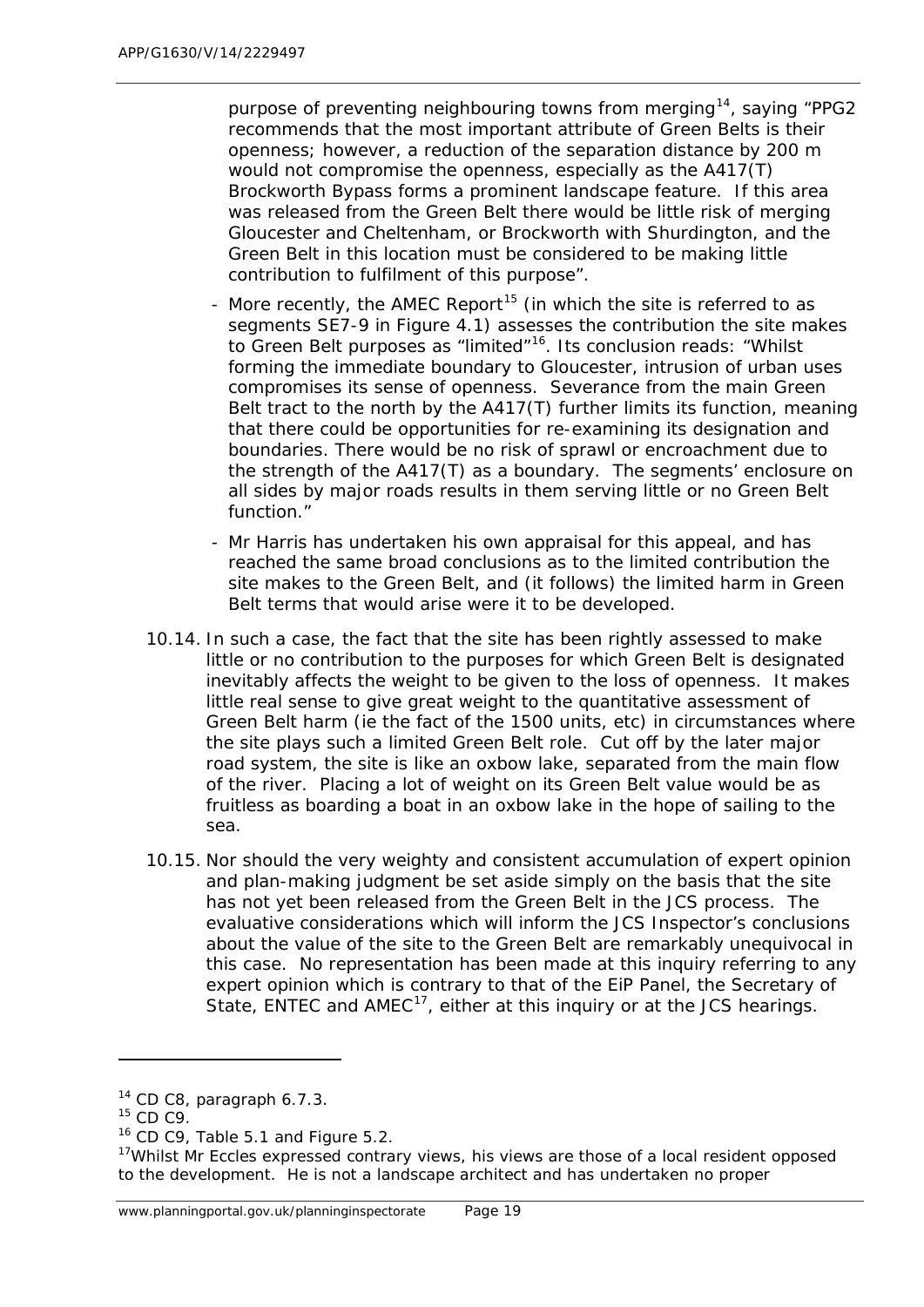Particular weight should be placed on the consistency of the expert opinion as to the site's Green Belt value since the advent of the roads.

- 10.16. As for the Inspector's questions at this inquiry:
	- as Mr Harris said<sup>18</sup>, Mill Lane is not a comparable boundary to the  $A417(T)$  – it would not be as robust or capable of containing sprawl, particularly in the long run, when applications are coming forward against a background of increased needs.
	- The site is not comparable to the Green Belt land beyond the A417(T) partly, of course, because that land runs unbroken to the edge of Cheltenham, serving a clear Green Belt function with no similar demarcating or severing features; and partly because the character of the countryside in that location is different: less urban edge, less disturbed, less active, as Mr Harris said $^{19}$  $^{19}$  $^{19}$ .
	- Mr Lewis<sup>[20](#page-33-2)</sup> said that in his view the Green Belt status is a particular factor in the progress of changes to the development plan; such changes are often locally controversial. These submissions have recited, and rely on, the clear conclusions of expert assessments. But it is also true that as far as regional, national and local plan-making bodies are concerned, there is unanimity that the site should be released from the Green Belt. So in relation to this particular site, rather than the generality (perhaps even vagueness) of Green Belt considerations more broadly, there is little doubt that the evidence discloses no bar to the site being released. It is partly for that reason that Mr Lewis was able fairly to say that it is "pretty obvious" that the site is to be released in due course anyway through the JCS process.
	- As to whether there are landscape or visual aspects to the site which should inform a Green Belt impact appraisal, Mr Harris was clear that the site, whilst in agricultural use, is affected by the urban edge and by road noise. He made it clear that the aspect of his character and visual assessment which might be most relevant to the Green Belt assessment is that relating to settlement pattern; as such, his judgments chime with those of other expert assessments undertaken over the past 7 or 8 years.
- 10.17. The Applicants' case is therefore that:
	- the value of the site in Green Belt terms should be treated with circumspection, and therefore
	- apart from the definitional harm caused by inappropriateness, the lack of Green Belt purpose served by the site, (and the identified limited harm its development would cause to the purposes of the Green Belt), should diminish to some extent the degree of Green Belt harm. It is

assessment of the question. The last minute reference by the Rule 6 party to conclusions of an Inspector in 2002 were not put in context and were before the EiP Panel's conclusion.

 $17$  In answer to the Inspector's question.

<span id="page-33-0"></span><sup>&</sup>lt;sup>18</sup> In answer to the Inspector's question.

<span id="page-33-1"></span><sup>&</sup>lt;sup>19</sup> Again, in answer to the Inspector's question.

<span id="page-33-2"></span> $20$  Towards the end of his answers to the Inspector's questions.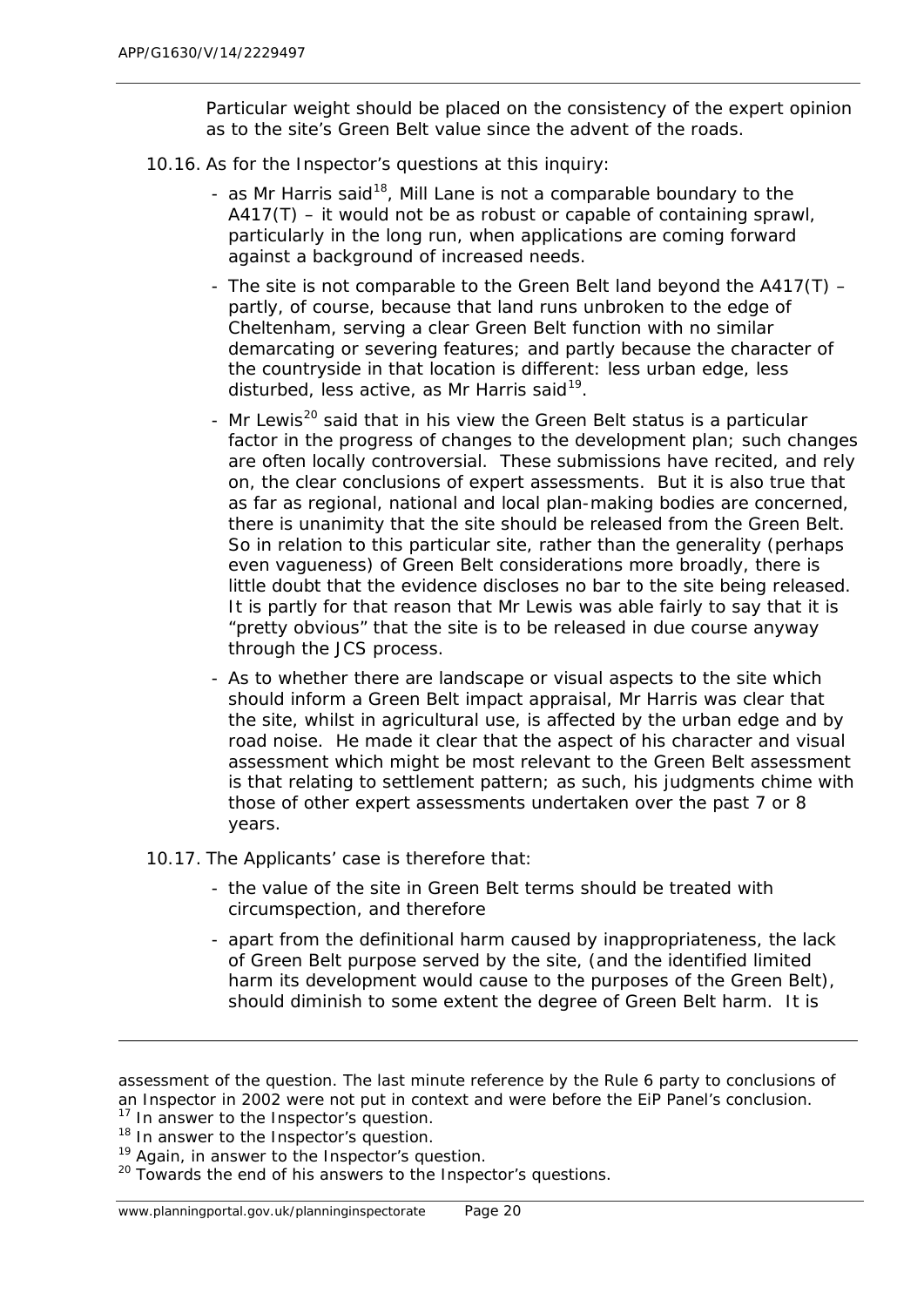recognised that Paragraph 88 of the Framework says that substantial weight should be given to *any* harm to the Green Belt; but that weight should be applied to a reduced degree of harm.

- 10.18. The Applicants recognise that there are two ways of reasoning the Green Belt purposes point (although there should be no 'double counting'). Instead of applying the 'lack of Green Belt purpose' point to diminish the *harm*, it would rationally be possible instead to leave the harm judgment unaffected but to take the point into account when assessing whether there are very special circumstances in this case. The difficulty with the latter course of action is that it is generally accepted that lack of harm is not traditionally one of the elements of a 'very special circumstances' set. So on balance, the Applicants suggest that (if the point is accepted as the evidence suggests it should be) the lack of, or diminished, Green Belt role played by the site should be taken into account when assessing the harm to the Green Belt that the development would cause.
- 10.19. In summary therefore, the Green Belt would not be seriously harmed by the development. The new boundary would plainly be capable of enduring beyond the plan period and underpinning the aspiration in national policy that such a boundary should be permanent<sup>21</sup>.

## *Visual impact and landscape character changes, particularly in Green Belt and AONB terms*

- 10.20. The first point to note is that Mr Harris was quite clear that the landscape character and visual appraisal of the scheme was a separate exercise from the Green Belt issues. His assessment of whether the landscape and visual characteristics add anything in particular to the Green Belt issues is summarised above. The urbanisation of parts of the site, loss of openness, and truncation of some views by built form, would not really cause additional harm to what is relevant for the Green Belt, which is not a landscape or visual designation. Those effects inform a judgment as to the impact on openness. In equal measure, the fact that the site is not important *as Green Belt* goes directly to the amount of weight that should properly be given to these impacts in the 'Green Belt' part of the assessment.
- 10.21. Clearly, the site is not within a designated landscape. This sets it apart from a number of the Green Belt sites before the JCS inspector. Mr Lewis reported that the JCS Inspector had expressly distinguished between her acceptance that 'exceptional circumstances' exist for the release of Green Belt land and those Green Belt sites which are in addition constrained by AONB.
- 10.22. Given its importance, it is right to start with the potential effects of the proposal on the setting of the AONB. Leaving aside the fact that the 'setting' of an AONB is not a recognised asset to be protected or even assessed, the position is plain. Any impact could only be visual. From the

<span id="page-34-0"></span> $21$  The Applicants note the point made for the first time in the rule 6 party's closing submissions at IR8.7 about the *Castlepoint* decision. It is however irrelevant to this decision as good design is not being prayed in aid here as contributing to very special circumstances.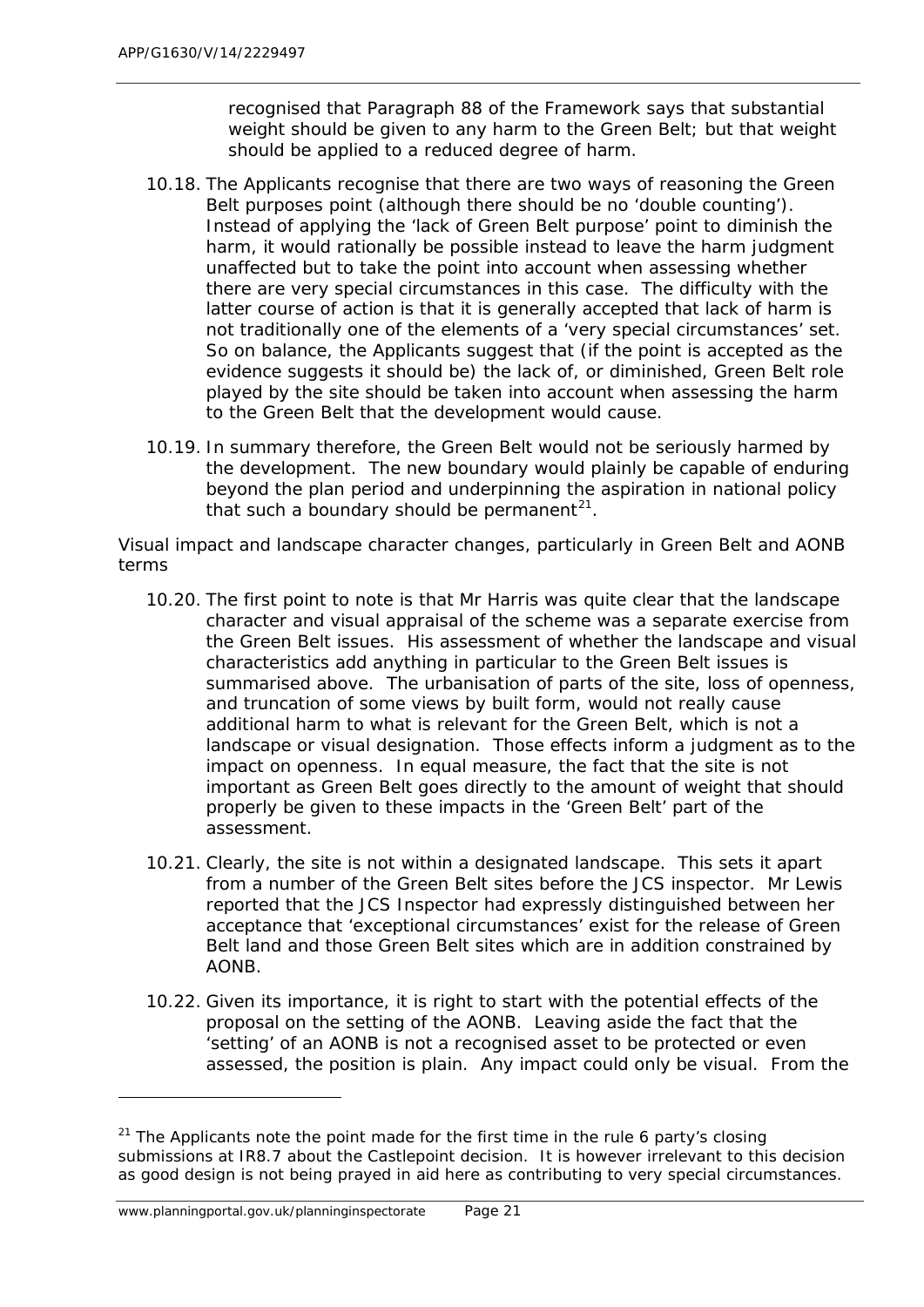key escarpment viewpoints<sup>22</sup>, the site lies in a narrow strip between the urban edge of Gloucester/Brockworth and the highly prominent line of the A417(T). It is in these elevated views, in fact, that the road system is at its most visually intrusive. The effect of the proposal in such large-scale views, where one is seeing the Severn Vale settled character at its most cartographic, would be relatively limited. As such, no finding of harm should be made as against the AONB or its 'setting'.

- 10.[23](#page-35-1). Turning to other distant views, it is said<sup>23</sup> that the site is visible from elevated views from Churchdown Hill (also referred to as Chosen Hill) and Coopers Hill (the site of the cheese-rolling event). As Mr Harris showed<sup>[24](#page-35-2)</sup>, elevated views from the former are limited by landform and vegetation, even in the winter (and there is no view of the site at all from the Church or from directly outside it). Lower down, the site is seen lying beyond the A417(T) on the edge of an extensive urban area stretching away to the south.
- 10.24. From Coopers Hill<sup>25</sup>, the site is only partially visible (it is screened by intervening landform for some of the views) or else foreshortened by distance and perspective into a strip lying adjacent to the northern edge of Brockworth. Beyond it, the settled agricultural landscape of the Vale stretches away to the north in a vast panorama. There would not be any material harm to character or views from these locations.
- 10.25. As to the site and its immediate surroundings, it is accepted<sup>[26](#page-35-4)</sup> that the development would cause harm, albeit that it will be limited. The site is not designated for its value, but it does contain valuable landscape elements: the Horsbere Brook corridor and the declining Perry Pear Orchards (including Henley Bank Orchard) are both of higher value. The Masterplan approach would enhance those landscape character elements. Those parts of the landscape lie in discrete areas of the site and do not inform or create its overall character.
- 10.26. It is only those elements, rather than the landscape as a whole, which could even qualify as locally valued. Indeed Mr Harris has assessed the landscape character of the site bearing in mind the guidance on paragraph 109 of the Framework given by the Inspector in the Kings Stanley case<sup>[27](#page-35-5)</sup>, subsequently approved by Ouseley J in *Stroud District Council v SSCLG.* He finds that the landscape of the site does not fall into the 'locally valued' category, since it does not contain any "demonstrable physical attribute rather than just popularity"<sup>28</sup>.

1

<span id="page-35-0"></span> $22$  See for instance Mr Harris' Appendices, viewpoints 3 to 5.

<span id="page-35-1"></span><sup>&</sup>lt;sup>23</sup> Cllr Turbeyfield, Mr Eccles and Mr Calway all made this point to the inquiry.

<span id="page-35-2"></span> $24$  See for instance his photo viewpoints 9 (Coopers Hill) and 11 (Churchdown Hill).

<span id="page-35-3"></span><sup>&</sup>lt;sup>25</sup> See Mr Harris' photo viewpoints 9 and 10.

<span id="page-35-4"></span> $26$  See his evidence, section 6, which reflects the LVIA contained within the ES.

<span id="page-35-5"></span><sup>&</sup>lt;sup>27</sup> Mr Harris' paragraph 6.4, and Appendix B.

<span id="page-35-6"></span> $28$  Having heard this discussion at the inquiry, the rule 6 party now asserts (new document "Value of the Landscape") that the Green Belt is "valued locally as a much loved recreational space". That does not fall within the principles set out in the Stroud case (CDD13).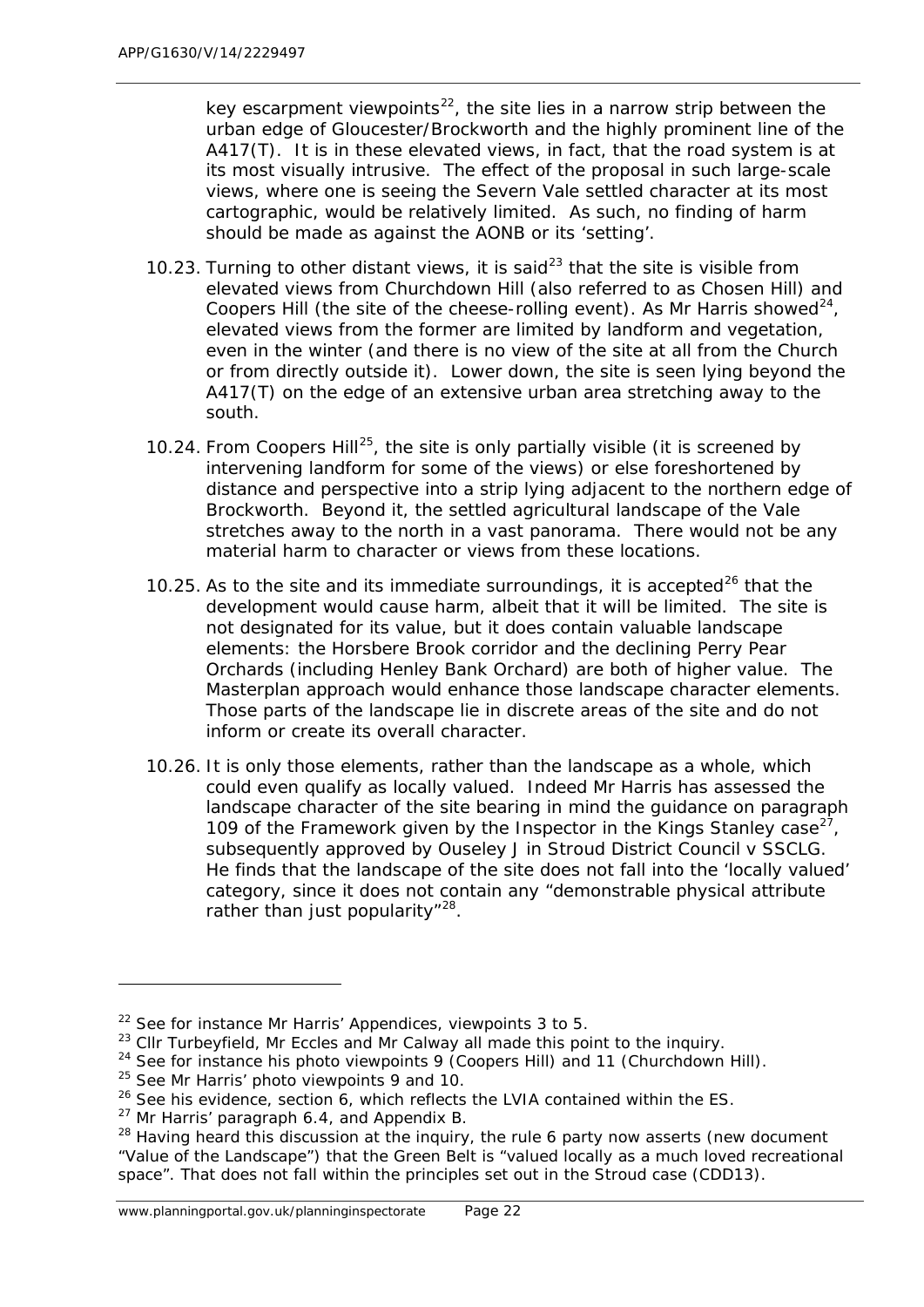- 10.27. Mr Eccles described it as "proper countryside" when he spoke at the inquiry but, as assessed by the landscape architects, it would be better to call it 'ordinary' countryside which lies on the urban edge. Indeed, there was a certain tension inherent in Mr Eccles' evidence as he asserted a high value for the site as unspoilt countryside and at the same time criticised the proposal for housing in a location that is, according to him, "not a good place to live" and "horrible and noisy" due to the effects of the strategic road network on the perceptual qualities of the site.
- 10.28. Perhaps the key aspect of the assessment undertaken by Mr Harris was his analysis of the way the relatively flat Vale landscape on and near the site relates to its surroundings. From the Vale itself, including the site, one experiences a compartmentalised landscape, in which one's view is usually truncated by vegetation or minor changes in levels, but from which one has views of the hills. The latter point is a characteristic of the urban areas of the Vale as well as the undeveloped parts. So the capacity of the landscape to accept development of the type proposed here is good. No character aspect prevents residential and business development and visual impact is limited by the fact that the scene is a series of relatively enclosed short/medium distance views delimited by vegetation $^{29}$  $^{29}$  $^{29}$ .
- 10.29. The report to committee<sup>[30](#page-36-1)</sup> refers to the conclusions of the *Landscape Characterisation Assessment and Sensitivity Analysis[31](#page-36-2)* which graded the site as of medium/low or medium sensitivity, recording that the analysis concluded that the western portion in particular had "lost its tranquillity due to the extensive road networks surrounding it". The Borough Landscape Officer is recorded<sup>[32](#page-36-3)</sup> as agreeing with that conclusion and those of the Environmental Statement on landscape and visual matters. That officer raised no objection to the grant of permission, partly due to the mitigation proposed.
- 10.30. The Environmental Statement recognises that a few residential receptors and those using footpaths $33$  will be detrimentally affected, but the residual harm would be minor given the mitigation proposed. Mr Harris also  $b^3$  accepted<sup>[34](#page-36-5)</sup> that there would be a limited degree of landscape/visual harm.
- 10.31. Field boundaries, especially important hedgerows, are intended to be retained, and that has been one of the guiding principles of the Masterplan<sup>35</sup>. Whilst it will not be feasible to quarantee the survival of every stretch of existing hedge, the landscape-led masterplan does take as one of its cues the position of existing field boundaries and this would be delivered through the reserved matters process under the supervision of the Council, if outline permission is granted. All important trees will be protected.

1

<span id="page-36-5"></span><sup>34</sup> XX by Mr Gadd

<span id="page-36-0"></span> $29$  Mr Harris' photo viewpoint 25 is a good example to which he spoke in XC.

<span id="page-36-1"></span> $30$  CD G1.

<span id="page-36-2"></span> $31$  CD C11,

<span id="page-36-3"></span><sup>32</sup> CD G1 paragraph 8.5-8.6.

<span id="page-36-4"></span><sup>&</sup>lt;sup>33</sup> See Mr Harris' evidence at paragraph 5.12, page 21 ("moderate adverse effects")

<span id="page-36-6"></span><sup>&</sup>lt;sup>35</sup> In answer to the Inspector's question.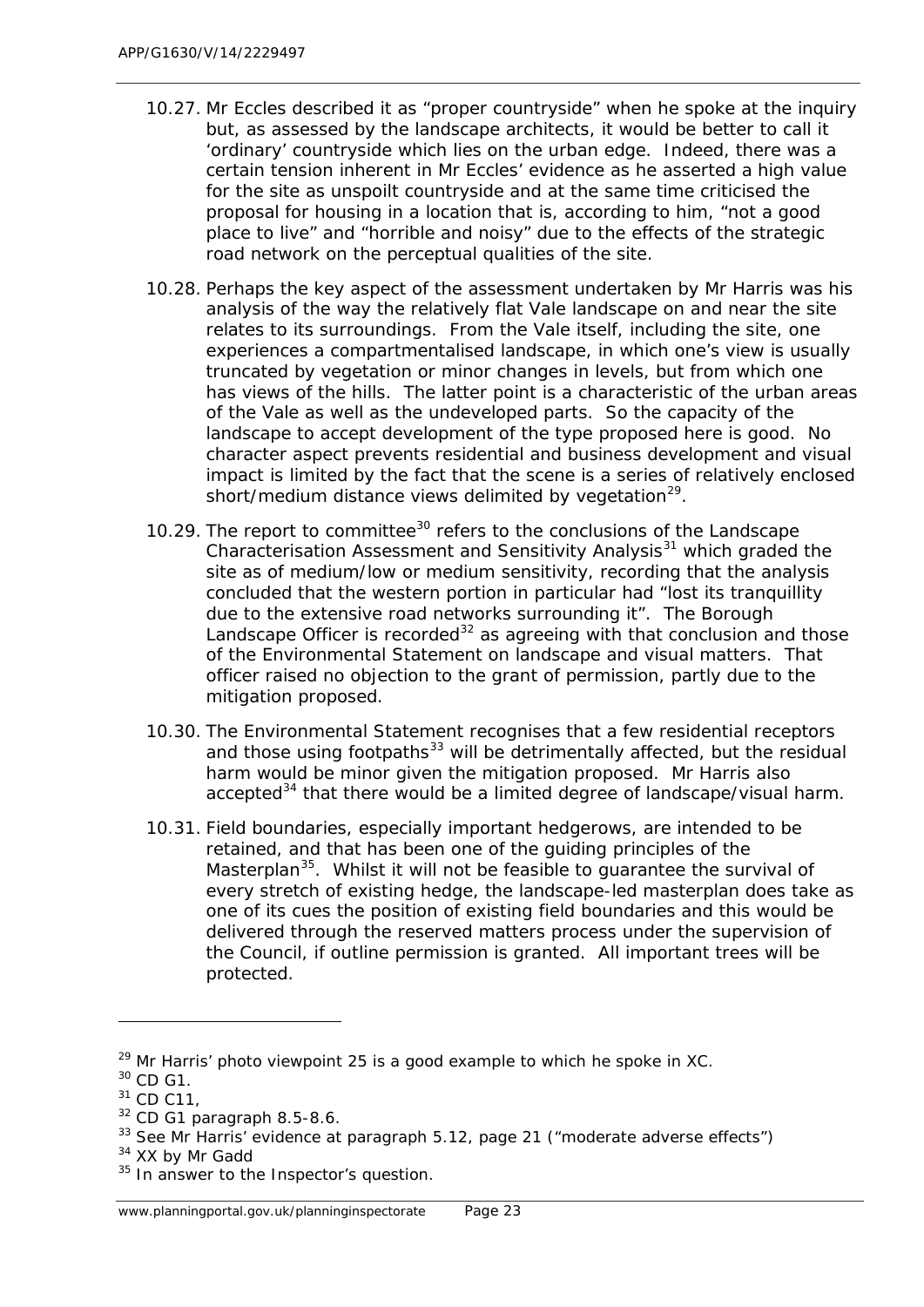- 10.32. Mr Harris' overall conclusions were also informed by the mitigation proposals that underlie the Masterplan<sup>36</sup>. The northern boundary of the site with the A417(T) will be heavily screened with a tree and planting belt 20 metres deep as a minimum, deepening to several substantial areas of tree planting. As Mr Harris put it, this would 'draw the landscape elements to the north into the site'. There would be very little perceptible 'urban edge' in views from the north, once this planting has matured. The improvements to the landscape value of the brook and its surrounding area as well as the orchards should also be taken into account.
- 10.33. It is quite true that the success of the scheme in landscape and visual terms depends on the successful implementation of the mitigation proposals illustrated on the Masterplan. There is no reason to fear that the proposals would not be successfully delivered: the draft conditions require a landscaping plan, and trees are dealt with separately in the list of conditions. There is no procedural or other reason why the Council will not be able to enforce delivery of the landscaping scheme; indeed they confirm that they will be able to.
- 10.34. In summary on landscape and visual impact, the Framework is the key policy guide. It simply requires that recognition is taken of the landscape, not that it be protected for its own sake<sup>[37](#page-37-1)</sup>. That is what the landscape proposals have done. There would be limited harm to landscape character and some local views.

## *Impact on the significance of heritage assets*

- 10.35. It is a notable feature of this application that a proposal for 1500 units and nearly 30,000 sq m of other floorspace, most of which lies within the wider (though not immediate) setting of a Grade I and a Grade II\* Listed Building, along with other designated heritage assets, is described by English Heritage (now Historic England) as a scheme which *"should help to enhance the setting to this historic complex so that its setting is preserved*  and enhanced". There is obviously no Historic England objection<sup>38</sup>, and none from the other relevant statutory consultees on heritage. Substantial weight should be given to those views, given that they were formed after a lengthy period of engagement with the Applicants' professional team.
- 10.36. The Statement of Common Ground<sup>[39](#page-37-3)</sup> also records the agreement between the Applicants and the Council's Conservation Officer that the mitigation planting *"buffer, together with the instigation of new planting of an orchard to the north and new hedgerows will help to preserve the setting of the historic complex"*.

l

<span id="page-37-3"></span><sup>39</sup> CD G4 at paragraph 5.8.4.

<span id="page-37-0"></span><sup>36</sup> CD A4.

<span id="page-37-2"></span><span id="page-37-1"></span> $37$  See the discussion on this point, and the consequential effect for the weight to be given to saved Tewkesbury Local Plan policy LND4 in the *Cornerways* DL (CD 10 at [6] to [17]). <sup>38</sup> The EH letter (CD F4) is not entirely straightforward to interpret, but it is clear (a) that there is no EH objection, (b) that the author considered that the mitigation would preserve and enhance the setting, and (c) that to the extent that one looked at the Framework, the test in paragraph 134 was passed.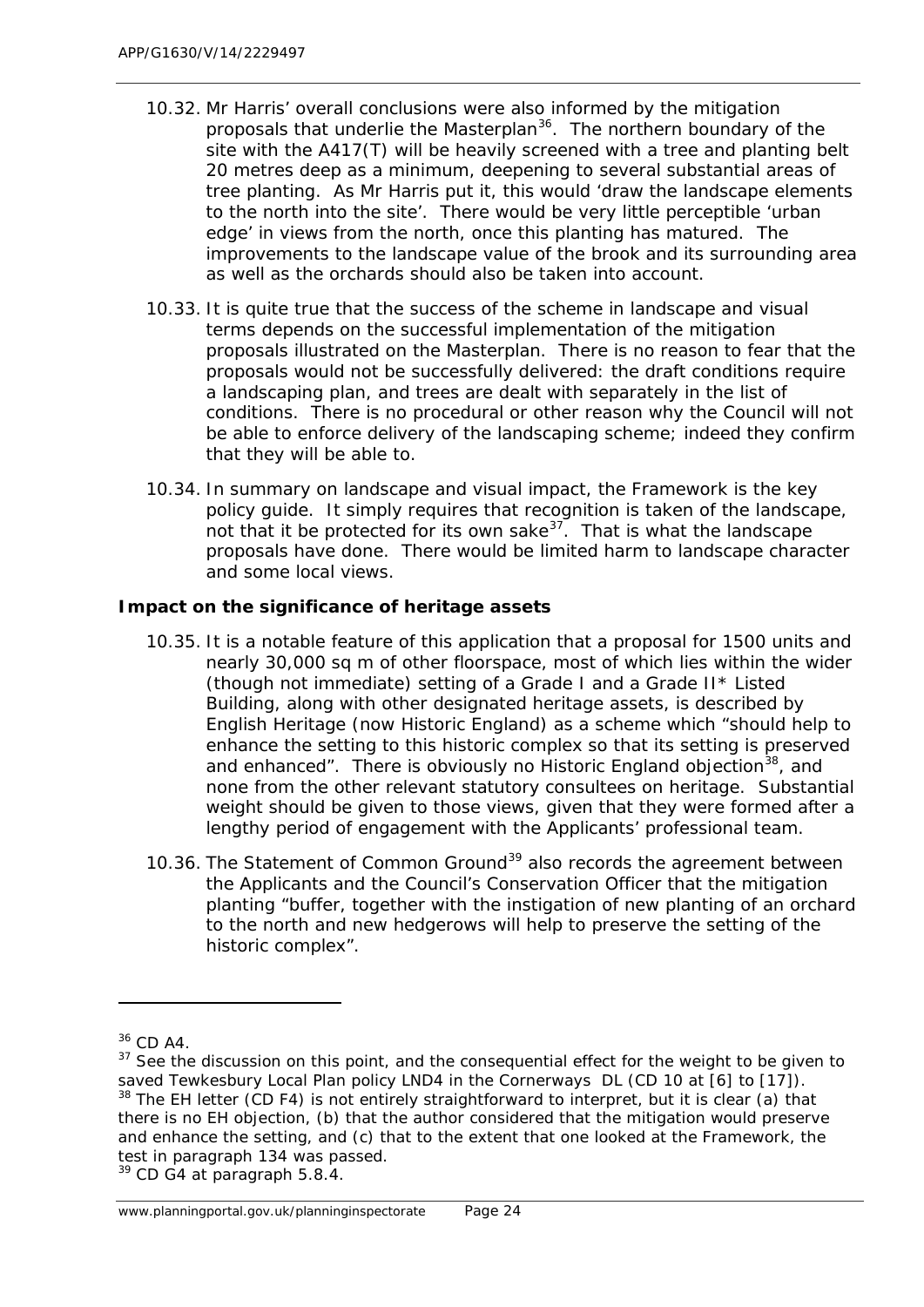- 10.37. The only countervailing evidence before the inquiry is the Ecus Report<sup>40</sup>, which assesses the site as constrained by heritage assets. The Rule 6 party relies on the document as evidence that the Applicants and Historic England have underestimated the likely harm to designated heritage assets. However, it is very important to recognise the Ecus Report's limitations<sup>41</sup>. It was a desk-based study. Its assessment of setting was therefore necessarily coarse-grained. It relies on an alleged impact on archaeology for its conclusions, but entirely omits to consider the work undertaken by the County Council, by Historic England and by Cotswold Archaeology. Moreover, the Ecus report (dated March 2014) was commissioned by the JCS authorities, who are jointly promoting the site as an allocation for 1500 units. Just as the document does not suggest that development is inappropriate, the JCS authorities plainly do not consider that the setting of the designated heritage assets represents a bar to the site's development.
- 10.38. In fact, as Ms Stoten's analysis shows, the site as *setting* is of limited importance to the significance of the designated assets nearby<sup>42</sup>. The site is a relatively modern agricultural landscape with significant urban and transport effects upon it. As Ms Stoten said, the value of the site as "associative" rural setting to the manorial complex is limited because:
	- There has been wholesale change in the character of the agricultural landscape since the date of the relevant buildings;
	- The site is not particularly remote or rural, in the sense that it lends any particular value to the significance of the heritage assets; she tested this conclusion against other manorial complexes in Gloucestershire;
	- There are few views out from the Listed Buildings which borrow from the landscape of the site in a way that adds to their significance; similarly there are limited views from the site towards the assets which add to the significance of the assets, and these would be enhanced by the proposals.
- 10.39. Again, the delivery of the mitigation package would be key. There is no reason to suspect that it will not be delivered under the Council's supervision. Indeed, they would be likely to consult Heritage England and the County Council on the detailed proposals that would come forward. The scheme would not only enhance the setting of the Grade I and Grade II\* buildings, but directly improve the Grade II listed wellhead (as well as its setting). These benefits should be given due weight. Plainly, the enhancement to the setting to the Grade I and Grade II\* buildings should be given significant weight and that the Grade II structures slightly less weight, reflective of the different value of the assets. Bearing those points

<span id="page-38-0"></span><sup>40</sup> CD C12.

<span id="page-38-1"></span><sup>&</sup>lt;sup>41</sup> See Ms Stoten's Note on Heritage Assets (appended to Mr Lewis' evidence), at paragraphs 4.1 to 4.11.

<span id="page-38-2"></span> $42$  Ms Stoten confirmed, in answer to one of the Inspector's questions, that the "Manorial complex" or the "group" did not represent the designated asset for the purposes of assessment, and therefore there was no requirement to assess the effect on setting of a "group". Nonetheless, her work does give some consideration to the assets in views where they are seen together and this point does not affect her overall conclusions.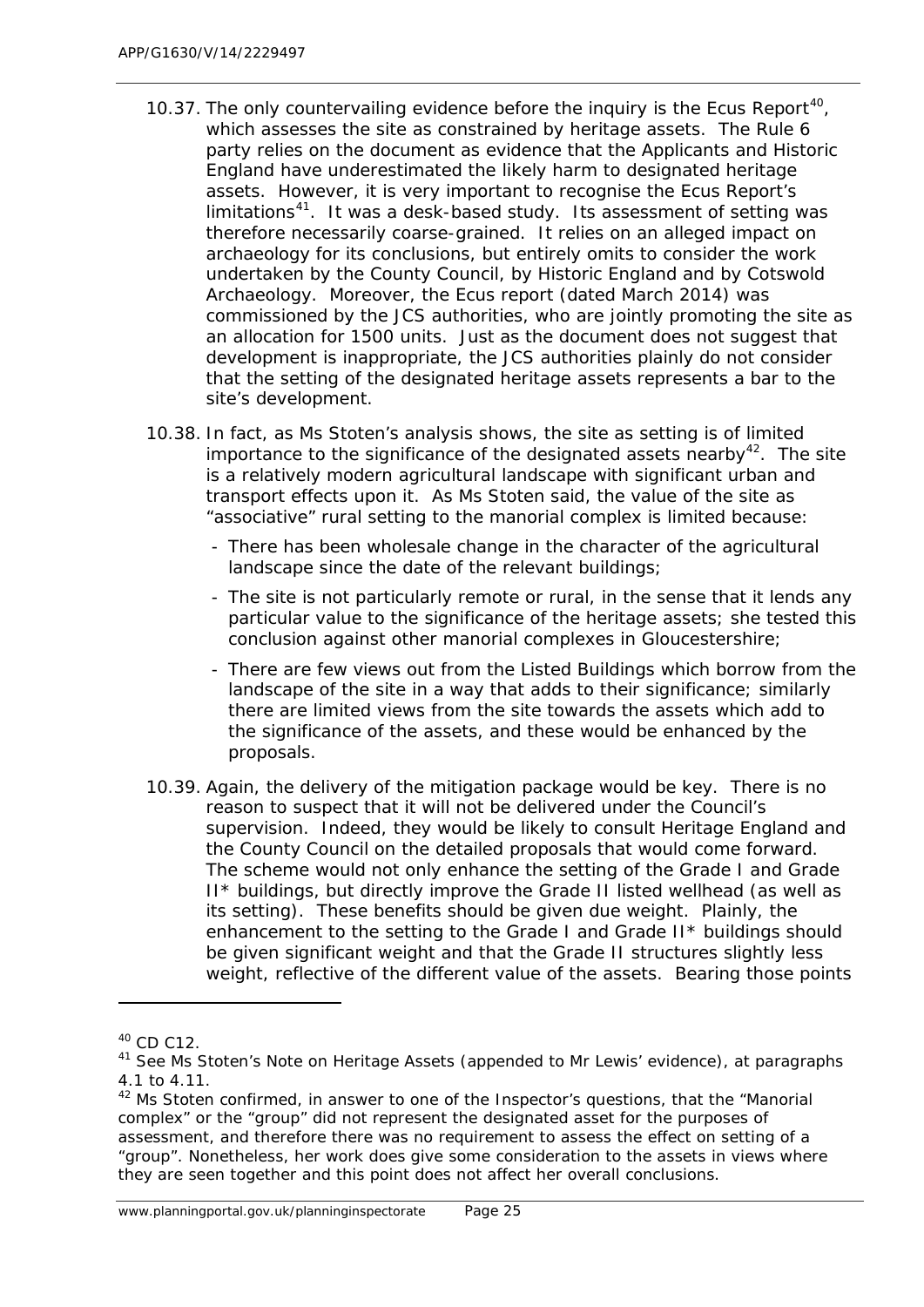in mind, Ms Stoten's evidence<sup>[43](#page-39-0)</sup> is that there would be a very limited ("minor" and in some cases "negligible") adverse effect overall on designated heritage assets (stemming from the loss of a minor contributor to significance, the undeveloped agricultural fields).

- 10.40. The consequences for the overall planning balance are that a very limited degree of harm would be caused to the settings of Listed Buildings. For the purposes of s.66(1) of the Planning (Listed Buildings and Conservation Areas) Act 1990, even such limited harm should be treated as a matter of considerable importance and weight, following the Court of Appeal judgment in *Barnwell Manor[44](#page-39-1)*. There are three points to note in relation to the legal duty and how it affects planning balances like this one:
	- No reliance should be placed on the notion that a finding of minor harm to the setting of a Listed Building establishes a strong presumption against the grant of planning permission. That proposition, drawn mainly from the later *Forge Field Society* case<sup>[45](#page-39-2)</sup>, has been effectively dismantled by the High Court in a later case, *Mordue[46](#page-39-3)* and should not be regarded as good law.
	- *Mordue* itself, as decided in the High Court, is a reminder of the potentially absurd effects of *Barnwell Manor* – in that case, the Inspector's finding was of "negligible" harm to the relevant asset; the Inspector recited the guidance at paragraph 132 of the Framework that "great weight" should be given to the asset's conservation; but the decision was quashed because the Inspector omitted to make it crystal clear that he had given what harm he had found "considerable importance and weight". The judge deciding *Mordue*, John Howell QC, makes his unhappiness at having to reach that conclusion quite clear in paragraph 73 of the judgment.
	- It is therefore also important to note that *Mordue* is on its way to the Court of Appeal. The terms of the grant of permission are instructive $47$ : Sullivan LJ (who was the lead judge in *Barnwell*) makes it clear that the basis for the decision in *Barnwell* may well be wrong. Therefore whilst as at 30 July 2015 it is necessary to stick to the terms of *Barnwell* and give any harm to designated assets "considerable importance and weight", that may not be the case by the time this case comes to be decided. The Secretary of State is a party to *Mordue* and would be expected to bear the outcome in mind. Nevertheless, representations will be made directly to the Secretary of State on this point if the Court of Appeal decides *Mordue* before the decision on this called-in application is released.
- 10.41. As for the Framework, the very minor harm identified would come at the bottom of the "less than substantial" category in paragraph 134. It is clear that, even if one restricted the scope of the balancing exercise to the way

<span id="page-39-0"></span><sup>&</sup>lt;sup>43</sup> Reflecting the ES chapter on heritage.

<span id="page-39-1"></span><sup>44</sup> *Barnwell Manor Wind Energy Limited v SSCLG and East Northants DC* [2014] EWCA Civ 137, here CD D4.

<span id="page-39-2"></span><sup>45</sup> *R(Forge Field Society) v Sevenoaks DC* [2014] EWHC 1895 (Admin) per Lindblom J.

<span id="page-39-3"></span><sup>46</sup> *Mordue v SSCLG* [2015] EWHC 539 (Admin), here, CD D8.

<span id="page-39-4"></span><sup>47</sup> CD D9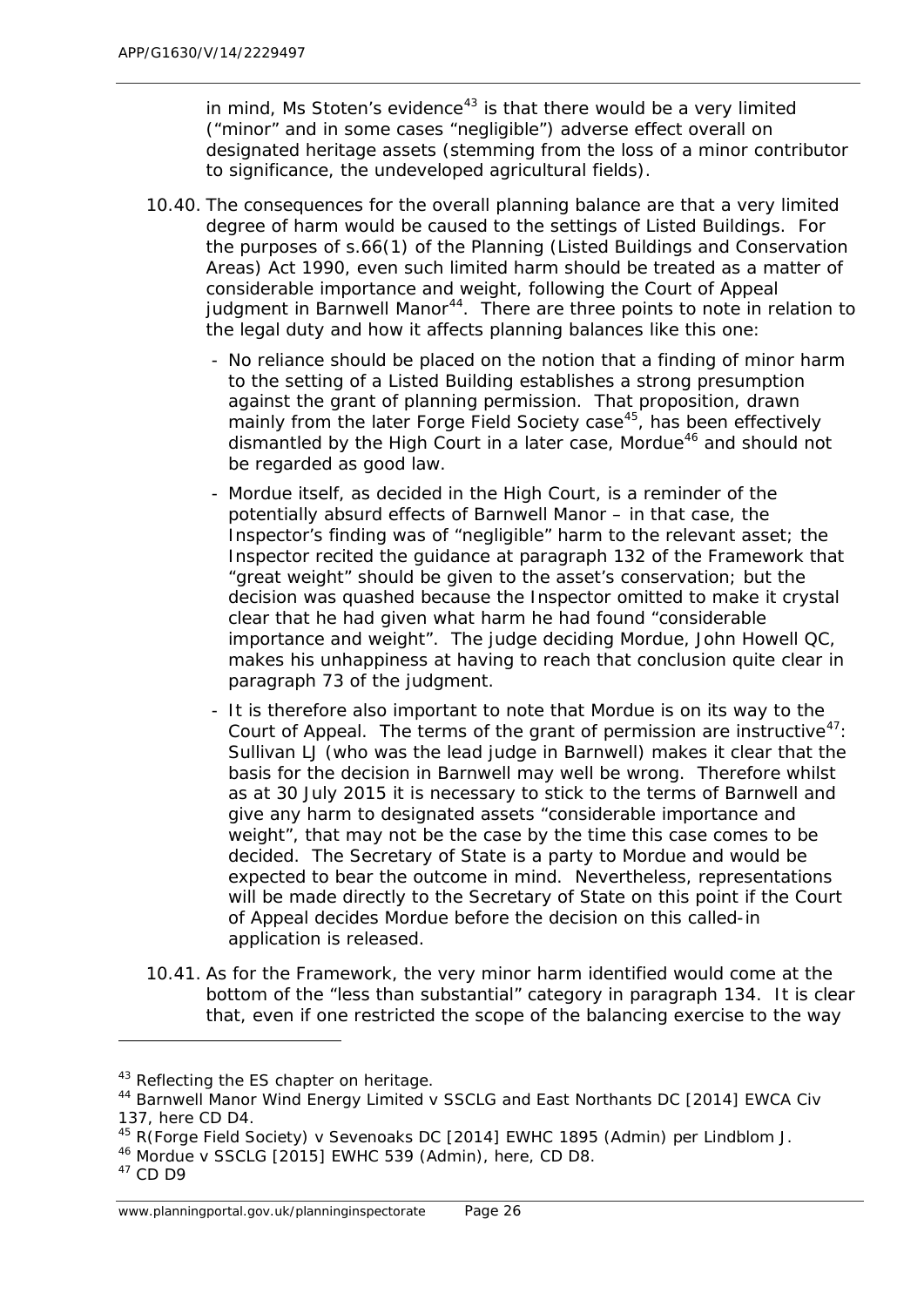the scheme would meet housing and affordable housing needs, the public benefits of the proposal would outweigh the harm identified. That conclusion is shared by Historic England, the County Council and Tewkesbury Borough Council.

10.42. There would be no harm in respect of archaeology, as the County agrees<sup>48</sup>.

## *Effect on highway conditions in the area*

- 10.43. There would be no harm to weigh in the balance stemming from highways or transportation. The site is in a sustainable location, and there are no objections from Highways England, or from the County as Highways Authority<sup>[49](#page-40-1)</sup>. Attention is also drawn to the contents of the report to committee on this point $50$ .
- 10.44. The on and off site highway works are contained in the drawings (some formally application drawings, some illustrative) which would be tied into the proposals by condition. The relevant authorities have given detailed consideration to the phasing of those works, a matter also reflected in the draft conditions. There is no basis for doubt about their deliverability or timing.
- 10.45. It is a point of some importance in the overall balance that a site and development of this scale can be brought forward with so little need for additional infrastructure. No harm needs to be put into the balance but some benefit should be recorded because of the swift, or unconstrained, deliverability of the scheme to meet needs.

## *Other harms – noise, air pollution, agricultural land*

10.46. All relevant statutory consultees are satisfied that the scheme can be delivered without any harm in respect of noise or air pollution. The relevant sections of the report to committee should be taken into  $account<sup>51</sup>$  $account<sup>51</sup>$  $account<sup>51</sup>$ , as should the detailed consideration of noise and air quality in the submitted ES as revised in July 2013 and May 2014 $^{52}$  $^{52}$  $^{52}$ . The representation made by Ms Lavia on behalf of the Noise Abatement Society does not purport to be a consideration of the merits of this particular case, and she made it clear that the NAS was neutral in relation to whether permission should be granted. Her letter<sup>[53](#page-40-5)</sup> and oral representations suggest either that a revised ES chapter on noise be produced (although she did not suggest that she had evidence that it was wrong, having not done a technical review), or peer reviewed, or the EHO conditions should be applied without alteration. The latter is in fact the case, and so Ms Lavia's suggestion has already been taken on board. It is of course

<span id="page-40-1"></span><span id="page-40-0"></span> $48$  There is no evidential justification for the assertion to the contrary by the Rule 6 party <sup>49</sup> CD G6: The Statement of Common Ground on Highways and Transportation embodies the agreement on this point between the relevant parties.

<span id="page-40-2"></span> $50$  CD G1 at section 10.

<span id="page-40-3"></span><sup>51</sup> CD G1: noise is dealt with at paragraphs 15.1 to 15.8. Air Quality is covered at paragraphs5.9 to 15.11.

<span id="page-40-4"></span> $52$  CD B18.

<span id="page-40-5"></span><sup>53</sup> 24 July 2015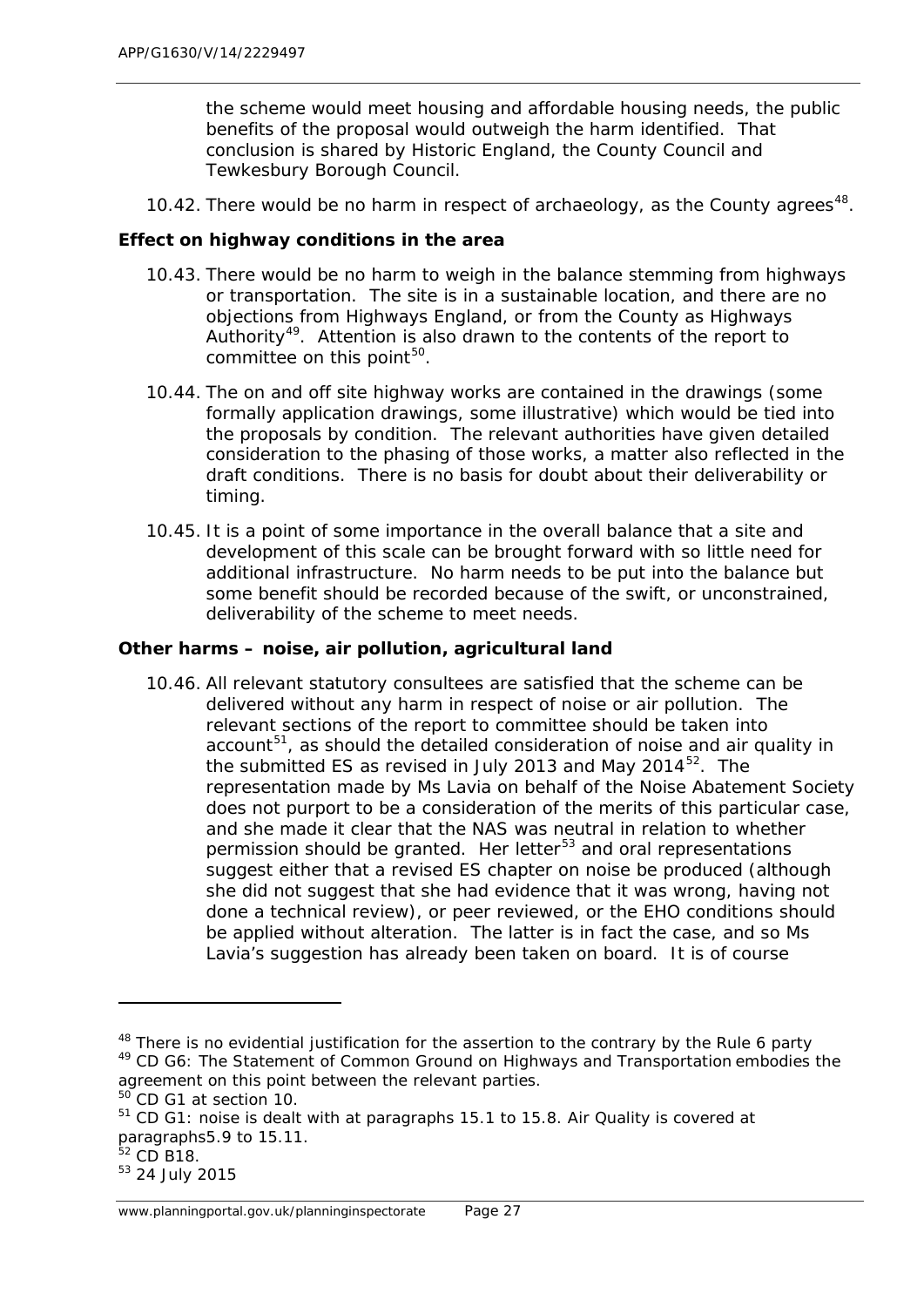inappropriate to seek to exclude negotiation on details at the condition discharge stage.

- 10.47. As for the kennels, they will be protected by way of mitigation negotiated with the relevant officers and which would be delivered through planning conditions, of which the Council's EHO approves. Draft condition 29 would control the effect of noise by reference to a  $45$ dBA( $\text{LAmax}$ ) level within the proposed properties *with the windows open*. That is a very stringent requirement, and there will be no consequent detrimental impact on the kennels business<sup>54</sup>. Plainly as the condition shows, there is no requirement for the windows of proposed units to be fixed shut on this part of the site. The concerns expressed on behalf of the kennels about the noise survey are not shared by the Council's EHO. The concerns about details of the mitigation measures (sunlight and access of air) are completely unfounded as a glance at the Masterplan shows. The noise measures will be on the bank many metres away to the west, and there will be no 'walling in' by acoustic barriers.
- 10.48. On the other hand, there will be harm through the loss of Best and Most Versatile Agricultural Land; some 41.6 ha of the site is assessed as falling within Grade 3a. The harm that would thereby be caused is however relatively limited, given that it would not result in any identifiable disruption to any agricultural business or concern. The loss of agricultural land is inevitable where large scale urban extensions are required, as the JCS authorities have recognised when assessing their various development options. Moderate weight should therefore be given to this issue in the planning balance.

#### *Contribution to meeting housing needs*

- 10.49. The issue of housing need weighs unequivocally in favour of the grant of permission. Clearly, the view of the JCS authorities is that the site should come forward to meet a range of housing needs.
- 10.50. The proposals would deliver up to 1500 units, of which up to 600 would be affordable (across a range of tenures). It would deliver up to 175 units of extra care housing<sup>[55](#page-41-1)</sup>, of which 70% would be affordable (ie up to 123 units) $56$ . These are substantial numbers on any view.
- 10.51. Housing need is very pressing in this area. It is agreed that in the short term, the Council is unable to demonstrate a 5 year supply of deliverable housing sites<sup>57</sup>. Mr Rider's evidence on behalf of the Council is that it has between 2.7 and 3.9 years' supply<sup>58</sup>. That is based on an acceptance that a 20% buffer should be applied to reflect persistent under-delivery<sup>59</sup>. Mr Lewis explains that in his view, on the basis of the work that the JCS

<span id="page-41-0"></span><sup>&</sup>lt;sup>54</sup> References made by Mr Smith to the experience of a neighbouring honey business and to audibility from Nightjar Close are to a situation before mitigation.

<span id="page-41-1"></span><sup>&</sup>lt;sup>55</sup> See the ES description of development, Chapter 3, paragraph 3.1.2 (references elsewhere to 150 units of extra care housing reflect the pre-application stage of the project).

<span id="page-41-2"></span><sup>&</sup>lt;sup>56</sup> See the draft condition relating to housing numbers.

<span id="page-41-3"></span><sup>57</sup> Statement of Common Ground, paragraph 5.2.3 (CD G4).

<span id="page-41-4"></span><sup>&</sup>lt;sup>58</sup> Mr Rider's paragraph 5.8.

<span id="page-41-5"></span><sup>59</sup> Ibid paragraph 5.7.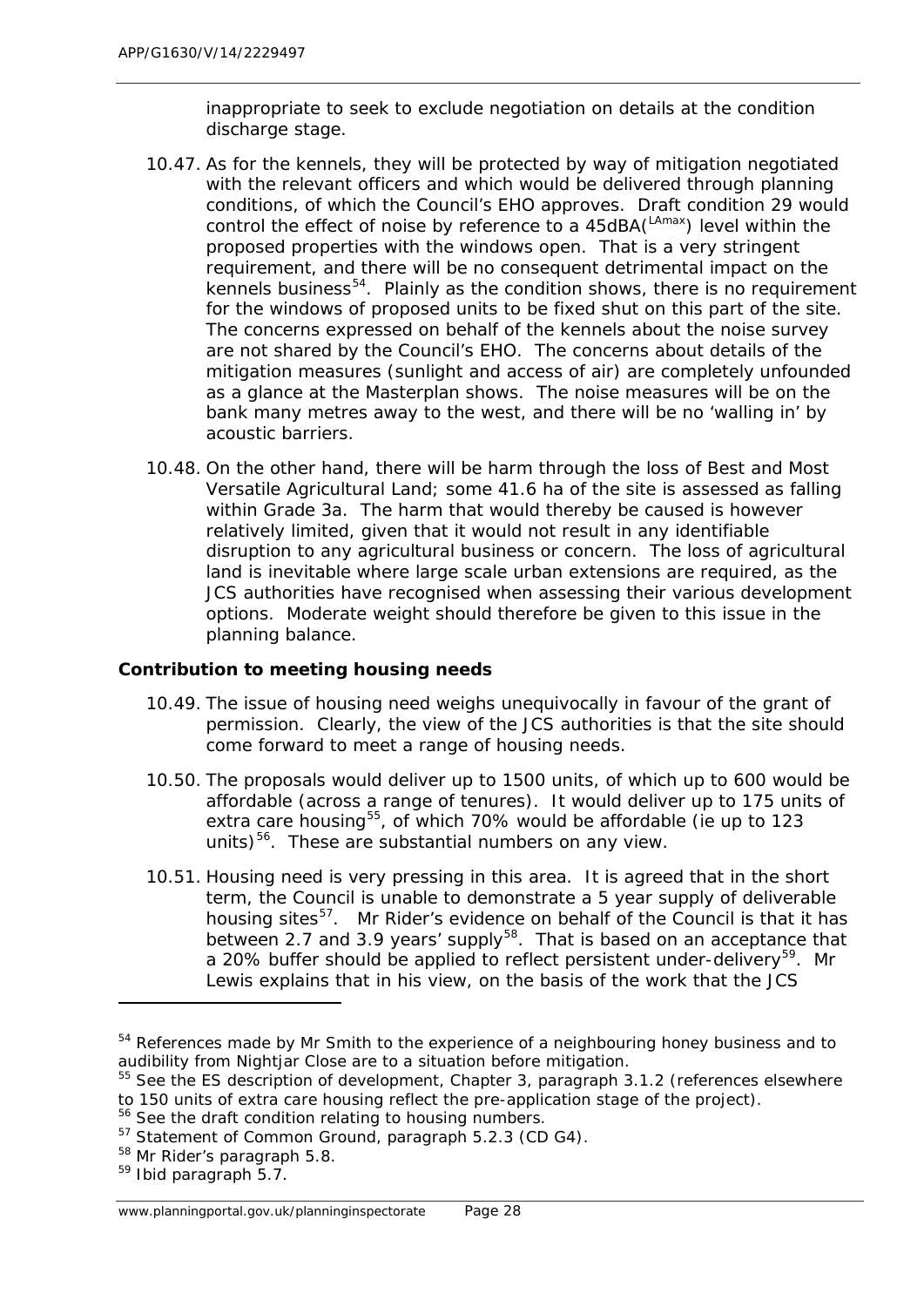authorities themselves have carried out, the supply is no more than 2.4 years<sup>[60](#page-42-0)</sup>, and if one adds in (a) shortfall adjusted by reference to the Sedgefield method<sup>61</sup>, and (b) an allowance for 10% lapse rate, and (c) recognise that there have been problems with some of the Tewkesbury Local Plan 2011 allocations which have not yielded permissions despite having been allocated for 9 years<sup>[62](#page-42-2)</sup>, then the relevant supply figure drops to 1.8 years.

- 10.52. Whichever approach one takes, the overall result is the same a significant undersupply and pressing housing need. Little time has been spent at the inquiry debating the precise figure because as Mr Lewis said, it makes little material difference to the outcome of the application. Such an approach was also taken in the recent *Cornerways* decision letter<sup>[63](#page-42-3)</sup>. The situation in this area of Gloucestershire has been the opposite of that urged by paragraph 47 of the Framework, that the supply of housing should be boosted significantly.
- 10.53. Furthermore, the need is not to be seen solely in terms of the 5 year supply, but in terms of the needs for housing over a plan period which started in 2011. There is already a substantial shortfall against those targets and the longer the delivery of the JCS is delayed, the further behind the three authorities fall in trying to meet their targets. Housing targets are not maxima in any event, but minima, as the JCS Inspector has recently reminded the JCS authorities<sup>[64](#page-42-4)</sup>.
- 10.54. Specifically in relation to affordable housing, it is no surprise that need outstrips supply. The current need in Tewkesbury Borough is for 1619 homes, with the assessment of need for social rented units in Brockworth alone gauged as  $489$  units<sup>[65](#page-42-5)</sup>. The committee report recognises that for a 40% affordable housing target to be achieved across the Borough, it is essential for strategic sites to deliver that percentage<sup>[66](#page-42-6)</sup>.
- 10.55. Extra Care Housing (affordable and market) is needed given the ageing population in Tewkesbury as elsewhere.
- 10.56. In locational terms, the needs of Gloucester in particular cannot be met within its administrative boundary, even taking the most positive approach to brownfield regeneration in the City<sup>67</sup>. These needs translate, through the duty to co-operate, into needs pressing upon this area of Tewkesbury.
- 10.57. Given the range and extent of housing needs in the area, very substantial weight should be given to the way that the proposal would contribute to meeting those needs. It would provide some 500+ units of

1

<span id="page-42-0"></span><sup>60</sup> Mr Lewis' page 17, Table A, column headed *Submission Joint Core Strategy with urban extensions.*

<span id="page-42-1"></span><sup>61</sup> Ibid paragraph 3.8 page 18

<span id="page-42-2"></span> $62$  Ibid.

<span id="page-42-3"></span><sup>63</sup> See CD D10 paragraphs 23 to 25.

<span id="page-42-4"></span><sup>&</sup>lt;sup>64</sup> See Note of 1 July 2015 by Ms Ord, Mr Lewis' Rebuttal Appendix R2, paragraph 15.

<span id="page-42-5"></span><sup>&</sup>lt;sup>65</sup> See Mr Rider's evidence, paragraph 14.9.

<span id="page-42-6"></span><sup>66</sup> See CD G1 paragraph 16.1.

<span id="page-42-7"></span><sup>&</sup>lt;sup>67</sup> See the JCS assessment at CD C37 page 6 paragraph 3.1.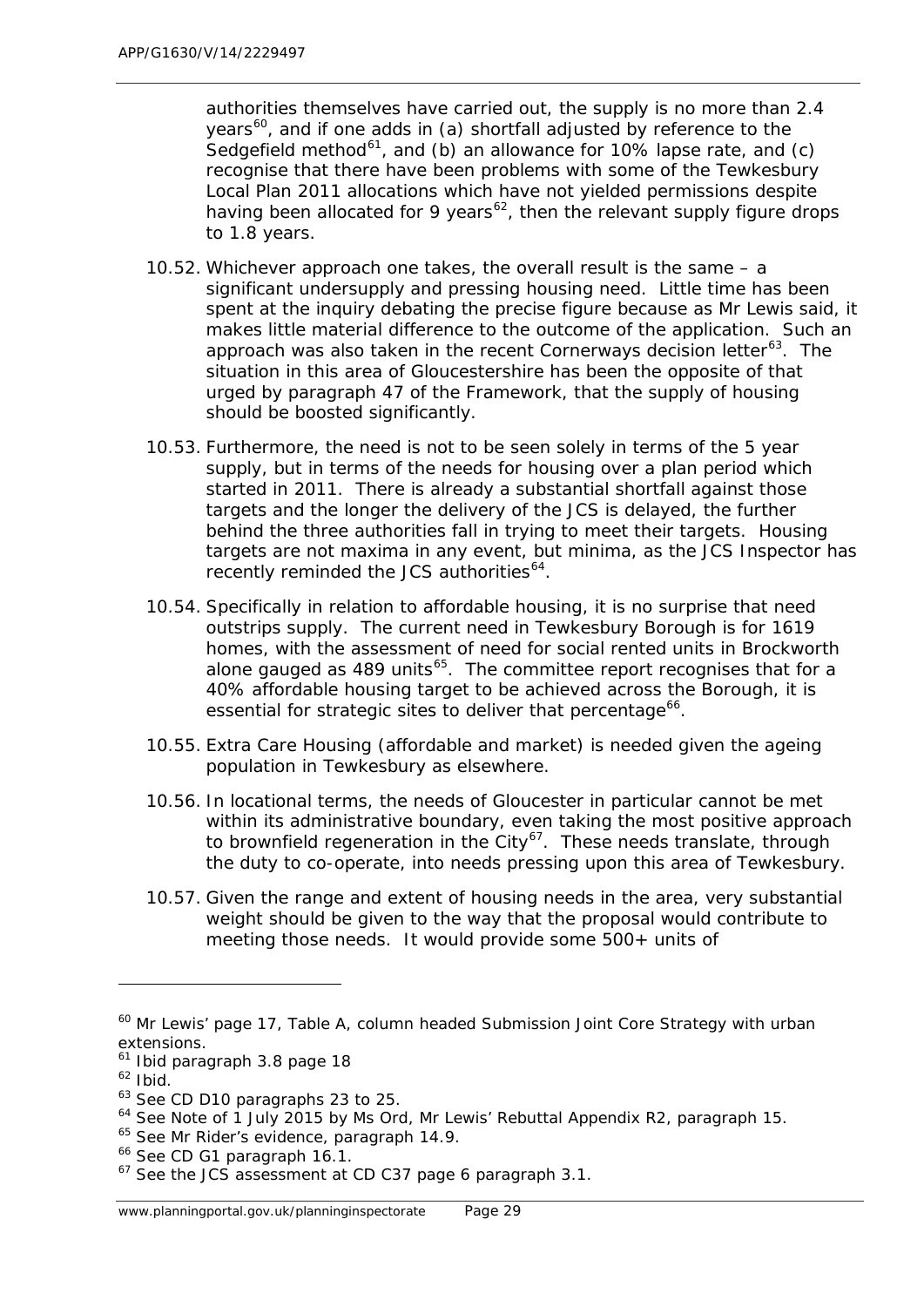accommodation in the next five year period<sup>68</sup>. It would underpin the JCS trajectory, which is already in danger of failing, as Mr Rider indicates<sup>[69](#page-43-1)</sup>. The plan-making authorities need the site to deliver housing soon (indeed they are currently reliant on an assessment which has the site delivering housing in 2016/17 $^{70}$  $^{70}$  $^{70}$ ). The delivery of units on the application site would therefore make a major contribution to achieving Framework-compliant local planning. Substantial weight should be attached to that alone. It would also provide a major boost to the delivery of affordable housing in the area, including to the provision of affordable housing to meet elderly needs $^{71}$ .

- 10.58. The focus should not be solely on numbers. The pressing housing need reflects the way that continued failure to provide sufficient housing detrimentally affects the ability of people in this area to lead flourishing lives. The severe affordable housing need equates to numerous children, families and individuals without suitable accommodation, or who are unable to get onto the housing ladder or to move to the area at all for family or work purposes. The meeting of a significant part of the need through a major application like this is crucial to the achievement of good planning and social and economic sustainability.
- 10.59. Particularly significant weight should be attached to the ability of the proposal to meet of a range of housing needs.

# *Other considerations weighing in favour of permission*

- 10.60. Although there is a difference in weight between aspects of the application which reflect the requirements of policy (for instance the provision of affordable housing) and those which go beyond it, one cannot draw a bright line between the two as far as positive considerations are concerned. Some benefits of the proposals are both required in order to service the needs of the scheme *and* are beneficial more generally.
- 10.61. The list of scheme benefits is unsurprisingly long, since it has been recognised from the outset that very special circumstances are required to be shown before the site can be released. They are set out in detail in the Applicants' *Statement on Very Special Circumstances[72](#page-43-4)* and in Mr Lewis' evidence<sup> $73$ </sup>.
- 10.62. The key considerations are as follows:
	- The meeting of pressing housing and affordable housing needs as well as extra care housing requirements. These substantial benefits are not ruled out from playing an important part in an overall assessment of benefits (indeed, it would be unlawful to exclude them, given the clear

1

<span id="page-43-0"></span><sup>&</sup>lt;sup>68</sup> See Mr Lewis in answer to the Inspector's question and the note agreed between the Council and the Applicants.

<span id="page-43-1"></span><sup>&</sup>lt;sup>69</sup> Mr Rider's paragraph 14.16.

<span id="page-43-2"></span> $70$  Ibid.

<span id="page-43-3"></span><sup>71</sup> something that PPG identifies as a 'critical' need nationally Ref 021-2A-021

<span id="page-43-4"></span><sup>72</sup> CD B5

<span id="page-43-5"></span><sup>73</sup> At paragraph 4.17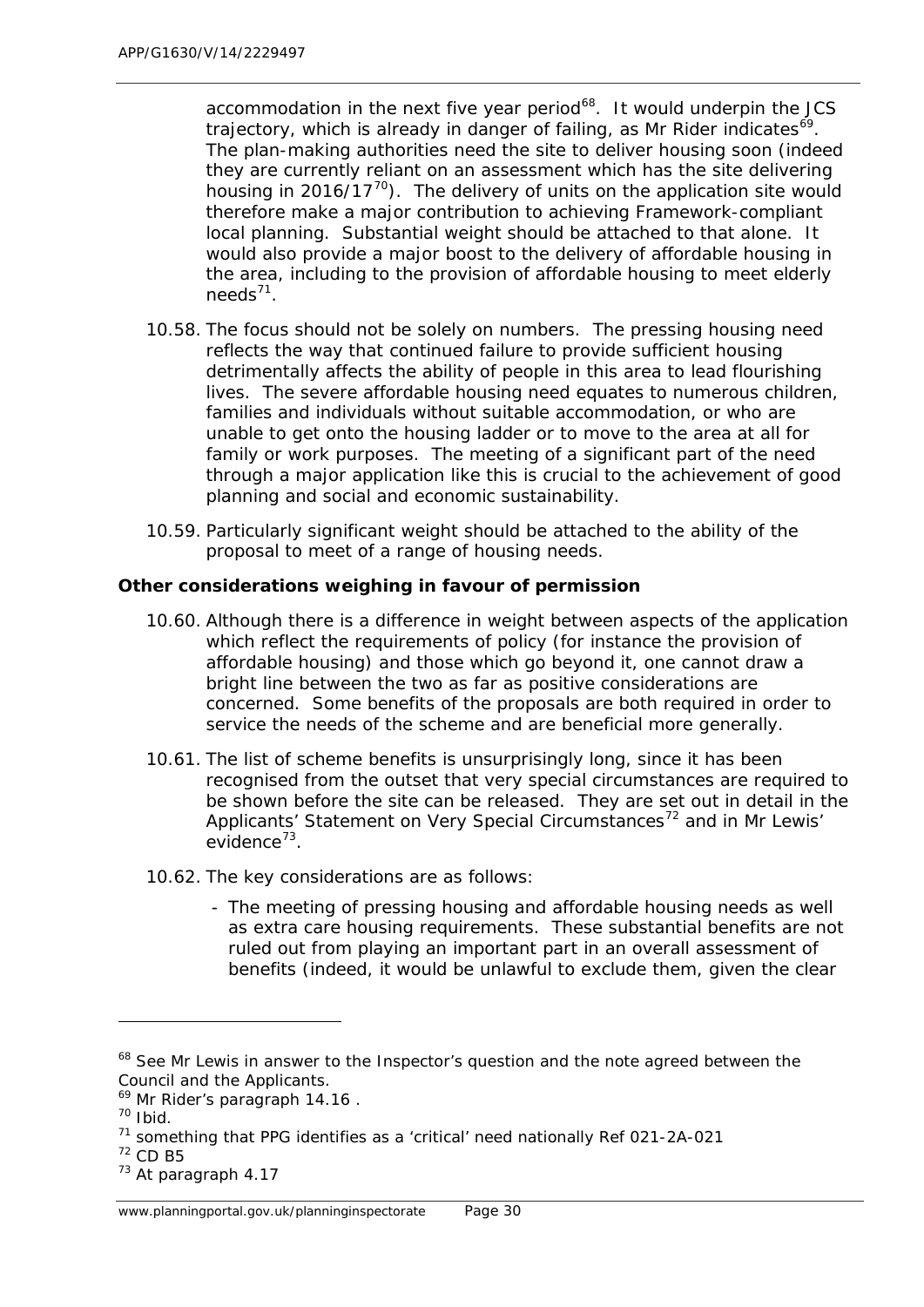terms of the Ministerial Statement that it is only housing needs *alone* which cannot in policy terms amount to very special circumstances).

- The fact that the site has long been identified for a major residential development (since 2007), and as part of the Green Belt which it would be appropriate to develop. In the light of housing needs, and the crossboundary issues affecting Gloucester, Cheltenham and Tewkesbury, it is a major benefit of this scheme that it underpins the satisfaction of the duty to co-operate and brings forward housing to meet Gloucester's needs in circumstances where the City is hugely constrained.
- The promotion of the site in the JCS process. It is true that the Inspector has not formally reported and has not given an express view, as of the end of July 2015, about the site. However, there is ample material before the inquiry to be able to form the same judgment which has been reached by Mr Lewis, namely that it is inevitable that the site will be allocated in the JCS in due course – but that might be eighteen months or more away.
- It is no answer to this either to say that formally little weight should be given to the JCS at this stage, or to point<sup>[74](#page-44-0)</sup> to the additional work which the Inspector has required of the JCS authorities (to be completed by the end of September 2015). Such work is relatively modest in the scale of such examinations, certainly nothing like the 6 month suspensions imposed in nearby authorities like South Gloucestershire and Stroud<sup>75</sup>. Reading her note<sup>76</sup>, it is unmistakable that the Inspector has asked for a review of the JCS figure for Objectively Assessed Need in the light of numerous factors (earlier reports, the latest data on population, economic forecasts) which *all* appear to support a higher, rather than lower, OAN figure than the 30,500 which the JCS authorities promote. As Mr Lewis said, that was the lowest figure which emerged from the work undertaken pre-submission. If the application site is needed to meet that figure it is, as he said "pretty obvious" that it will need to be released from the Green Belt.
- It is also clearly the case that substantial weight should be given to the way the site plays a critical role in the JCS approach, and to the evidence base which suggests it performs better than most other sites including most of the other sites which are to be allocated to meet the 30,500 requirement figure.
- None of this is inappropriately premature or anticipatory of the JCS outcome. Prematurity is not an objection made by the Council. Indeed, the release of the site is in direct accordance with the process of the Local Plan, rather than running counter to it. There is simply no realistic scenario in which brownfield sites in Gloucester, or grants from Government $^{77}$  $^{77}$  $^{77}$ , or omission sites to the south of the city, are going to be

 $74$  As the rule 6 party did in its cross-examination of Mr Lewis.

<span id="page-44-1"></span><span id="page-44-0"></span> $75$  Lewis in answer to the Inspector's question.

<span id="page-44-2"></span><sup>76</sup> Lewis Rebuttal Appendix R2 pages 4-10; Lewis RX.

<span id="page-44-3"></span> $77$  This point was floated for the first time in XX by Mr Gadd and is now repeated in the very late rR6 party document under "Prioritising Brownfield". They have misunderstood the situation in Gloucester. Even allowing for all and any realistic brownfield releases, Gloucester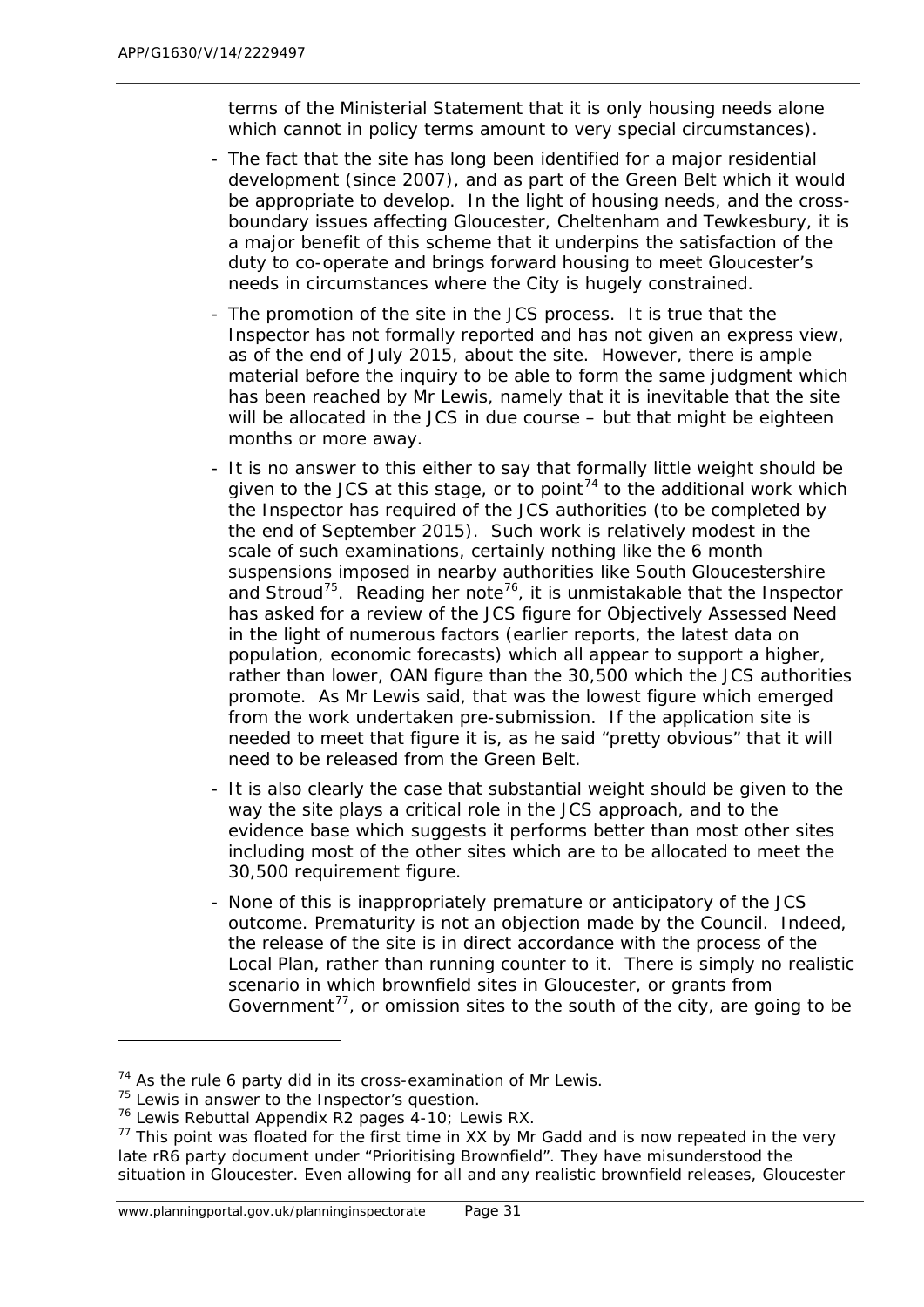able to meet the needs identified. It is also easy to see why the JCS Inspector, having asked the authorities to re-examine the requirement figure, also wants to look at the main omission sites before she reports. If, as is clearly the case, the requirement goes up, additional sites are going to be needed to meet it and ensure that the plan is sound. It would be fruitless to identify the requirement and then report, before it was clear that there would be sufficient sites to meet that elevated requirement. Mr Bickerton's written evidence is dealt with by Mr Lewis in the rebuttal proof, and very limited weight should be given to it (a) because it was not tested in cross-examination, and (b) it is plainly wrong, as Mr Lewis points out.

- The site is located adjacent to a "Tier 1" settlement, ie, is located sustainably. It will benefit from good public transport, walking and cycling credentials. There has been no substantive criticism of these very important aspects of the scheme, which weigh heavily in favour of the proposal.
- Health care improvements go beyond what would be required to meet the additional need created. The new surgery, for which serviced land would be provided, would enable complementary and preventative medicine services that cannot be offered now. The need for those services stems from the existing as well as proposed population of the area. The need is particularly in this area<sup>[78](#page-45-0)</sup>. Mr Lewis confirmed<sup>[79](#page-45-1)</sup> that discussions with the NHS and surgery had factored in the financial deliverability of the new facilities from the beginning: they will be delivered. It is usually said that further housing should be restricted because of the impact on over-stretched local services like healthcare. The benefits of strategic scale schemes, and of this one in particular, is the ability to cater for some existing needs as well as those of the proposed additional population; substantial weight should be attached to this benefit to the community.
- There would be a substantial additional benefit in terms of the community facilities. As Mr Rider explained, the withdrawal of funding for the library led to the establishment of the Brockworth Community Project. The scheme will not just supplement this initiative for the benefit of proposed residents of the area, but underpin the overall continued benefits that the Project will bring.
- Sports facilities would be hugely improved by the proposals<sup>80</sup>, to a degree that goes well beyond the needs of the proposed development. The proposals will allow the Rugby Club to establish itself on a secure footing<sup>81</sup>. Indeed, the club's representation says that without the proposal there would be a likelihood of the club failing. There would also be indirect but important benefits to the local football team, Brockworth Albion, the success of which is currently constrained by its limited

l

<span id="page-45-2"></span><sup>80</sup> See for the detail CD B5 pages 4 to 5.

City Council still argues forcefully at the JCS hearings for the release of this site from the Green Belt.

<span id="page-45-0"></span><sup>&</sup>lt;sup>78</sup> See CD B5 page 4.

<span id="page-45-1"></span><sup>79</sup> In answer to the Inspector's question

<span id="page-45-3"></span><sup>&</sup>lt;sup>81</sup> ID xx letter dated 25 July 2015 from the Chairman of Brockworth Rugby Club.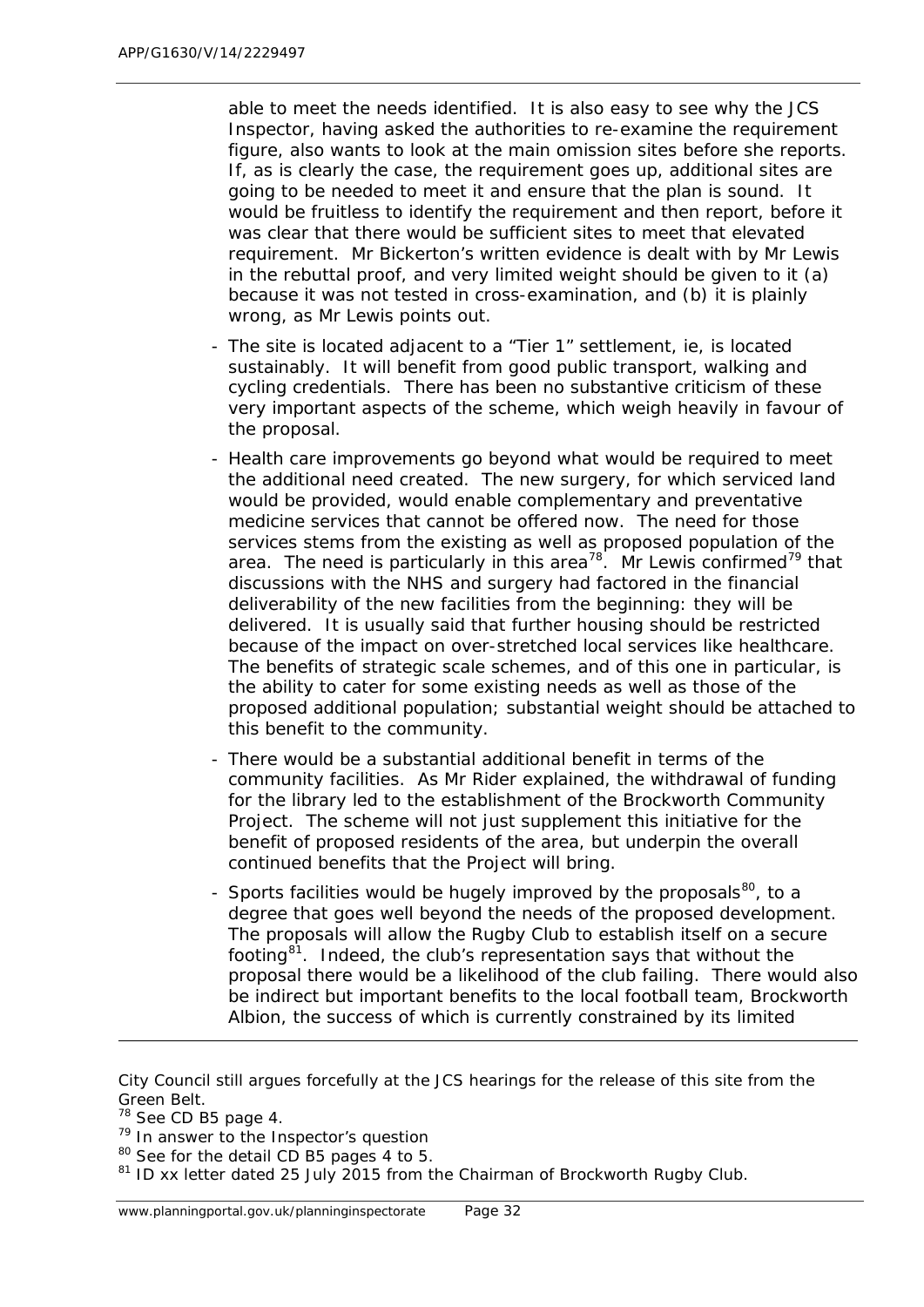facilities, but which would be enabled to grow by the scheme. Mr Rider's view was that the indirect or spin-off benefits of a critical mass of greatly improved sports facilities would bring a substantial benefit to the area, going beyond mere mitigation of the scheme itself.

- Environmental benefits would accrue, which again go beyond scheme mitigation. Two locally significant orchards would be rescued and public access permitted where it is currently denied. That goes beyond mitigation for the scheme. Improvement of, and greatly expanded public access to, the Horsbere Brook corridor for the entirety of its length through the site, would bring a substantial benefit. This is underlined by the fact that there is an active group trying to do the best it can with the limited areas where public access exists. It is important to stress the qualitative as well as quantitative aspects of that improvement. Whilst some of the Brook can be reached by a footpath, the existing route is of poor quality and suffers from a lack of management. Substantial weight should be attached to these benefits, which echo the wishes of the Parish in its Parish Plan of  $2011^{82}$ .
- Open space in general would be provided on a scale (24 ha) which vastly exceeds the basic mitigation requirement of the scheme (some 9  $ha^{83}$  $ha^{83}$  $ha^{83}$
- There may well be an additional benefit to the education provision in the area, going beyond what could strictly be required, due to the provisions of the s.106 and the setting aside of a 2ha site within the masterplan  $84$ . There would be additional benefit to Millbrook Academy in the years before rising numbers ensured it was full.
- 10.63. Overall, the proposals would bring a package of benefits which goes directly to the three dimensions of sustainability in the Framework and reaches well beyond the minimum requirements even of such a large scheme. They will be delivered through the s.106 measures and secured in some respects by the conditions.

#### *The Green Belt very special circumstances balance*

- 10.64. The Applicants' case is that there would be harm in the following respects:
	- 'Definitional' harm due to inappropriateness;
	- Harm due to loss of Green Belt openness but the weight to be given to that to be circumscribed because of the lack of Green Belt function that the site now performs, given radical changes to the physical layout of the area since 1968, as reflected in an entirely consistent set of expert and plan-making judgments since 2007. So the guidance in the Framework (paragraph 88) that all harm to the Green Belt should be given substantial weight needs in this case to be tempered by those factors.
	- Limited harm to landscape character and local views.

<span id="page-46-0"></span><sup>&</sup>lt;sup>82</sup> See CD B5 page 5.

<span id="page-46-1"></span><sup>83</sup> Mr Rider in XC.

<span id="page-46-2"></span><sup>84</sup> Inspector's note: see also IR14.16 and 15.58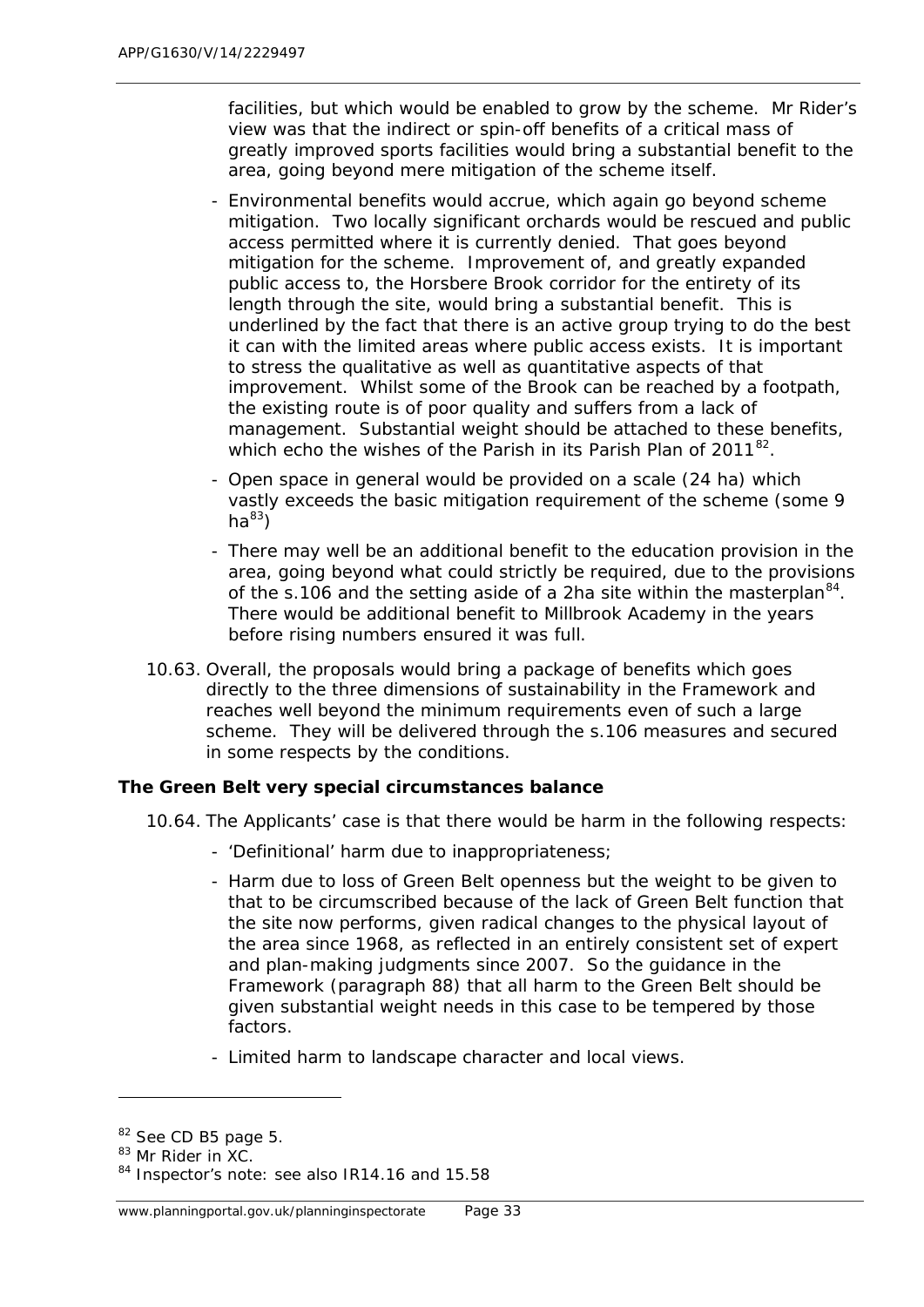- Very limited harm to the setting of designated heritage assets, to which (as things currently stand) 'considerable importance and weight' should be given. This should be seen in the light of the fact that Heritage England does not object and says in terms that the test in paragraph 134 would be passed and that the settings of the relevant assets would be preserved and enhanced.
- Some harm through the loss of Best and Most Versatile Agricultural Land. The context for that loss is the need to expand onto agricultural land to meet housing needs; there is no suggestion of particular agricultural harm and therefore only moderate weight should be given.
- Against the aggregate of those harms, which is significant, should be set the very substantial benefits of the proposals. Those benefits go beyond what is required for the scheme mitigation. More to the point, they gain particular weight from being, in most cases, urgently needed at the present time, with lasting benefits for the local and wider area.
- 10.65. It is very uncommon indeed for a Green Belt site (a) to have been recognised for 8 years as serving little continuing Green Belt function, (b) to have been consistently earmarked for urban expansion to meet Gloucester's needs but not brought forward because of successive false starts and delays in plan-making, and (c) to be urgently promoted by the Council even as its JCS is continuing.
- 10.66. Mr Lewis is right to say that the development would be plan-led. That is the key distinguishing feature of this case and, in combination with the package of benefits, is what really sets this site apart. The application was made in December 2012 at the instigation of the Council, to underpin the JCS process. It was the subject of a resolution to grant permission; the Council even opposed a suggestion that it might be more helpful to postpone this inquiry until the interim findings of the JCS inspector were published $^{85}$  $^{85}$  $^{85}$ . It is a deeply held conviction at the Council that this proposal should be granted permission ahead of the JCS, because of the pressing need for it and the benefits it would bring. Therefore there is a particularly unusual combination of substantive and timing benefits associated with this proposal. These would clearly outweigh the harm by reason of inappropriateness and the other harm, thus putting the proposal into the category of very special circumstances.

#### *Relationship of the proposals with policy including emerging policy (including having regard to the purposes of the Green Belt)*

10.67. The Statement of Common Ground<sup>[86](#page-47-1)</sup> identifies the relevant policies. The proposals do not comply with the saved policies of the Local Plan 2011 but the housing chapter is accepted to be out of date. Landscape policy protection is also out of date  $87$ . Green Belt policy in that document is not out of date, but for the reasons set out, is complied with.

<span id="page-47-0"></span><sup>85</sup> Representations at the PIM.

<span id="page-47-1"></span><sup>86</sup> CD G4

<span id="page-47-2"></span><sup>87</sup> See the *Cornerways* DL, CD D10 at paragraph 25.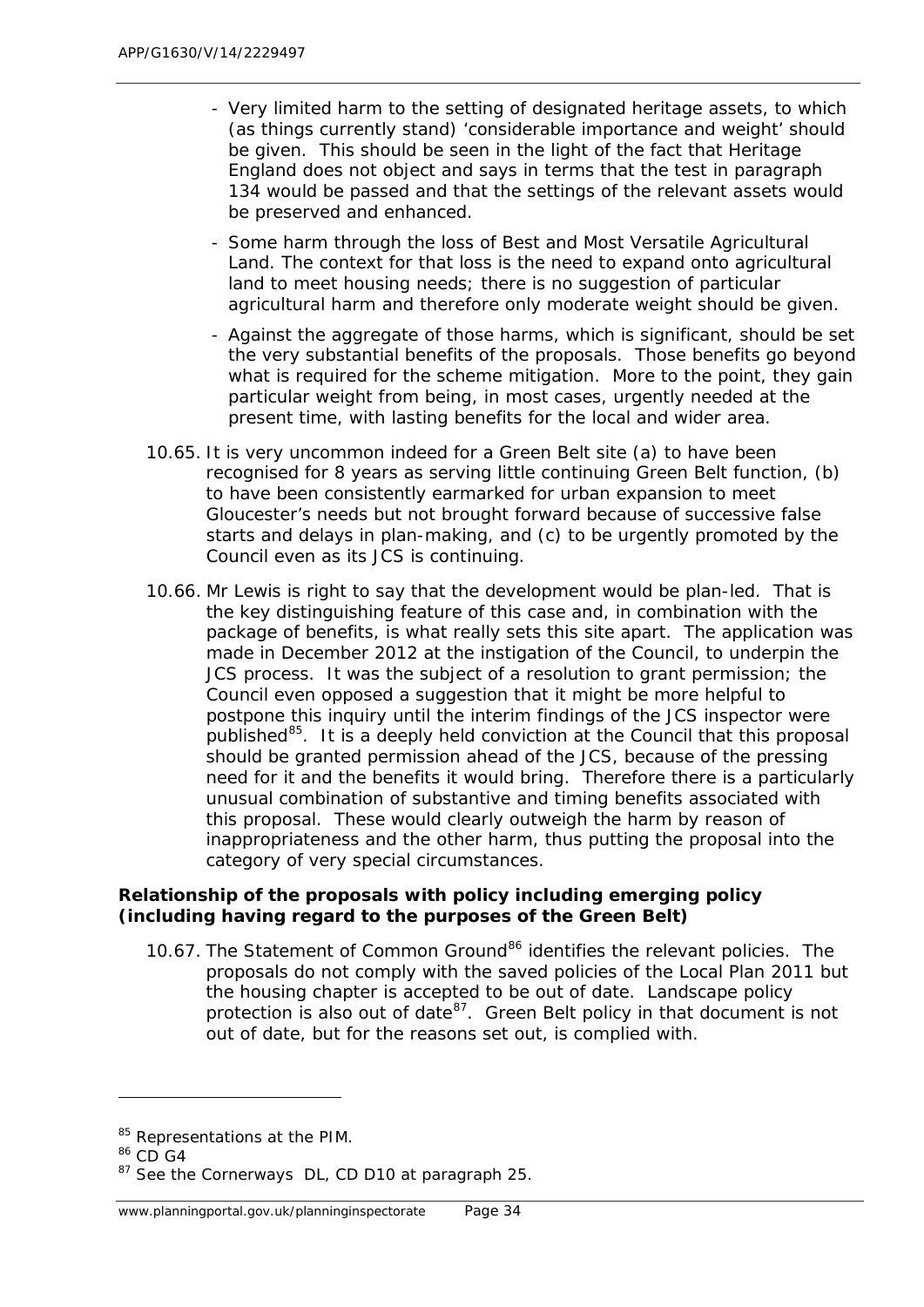- 10.68. The proposal is agreed between the Applicants and the Council to accord with the Framework. In particular, it is agreed to represent sustainable development, and not to fall foul of any policy which indicates that permission should be refused.
- 10.69. Paragraph 14 would ordinarily apply as a matter of course, but, in a Green Belt case, the prior question is whether the very special circumstances test is passed. In any event, an Appropriate Assessment (AA) is required, so paragraph 119 appears to apply.
- 10.70. There is an interesting but minor point about paragraph 119 in this case. The objective of that paragraph was to avoid a policy presumption cutting across the European legal restriction on granting permission at all where an Appropriate Assessment showed some adverse consequences for the protected environmental asset. It was felt that in cases where the habitats screening process showed the need for an AA because the project might have a significant effect on the asset, then it would not be right as a matter of policy to impose the new pro-development balance in paragraph 14. In this case however, the AA was done before any screening stage, and in the absence of any information being provided to Natural England through the JCS (at that stage, ie the second half of  $2012$ )<sup>[88](#page-48-0)</sup>. The Applicants therefore took the wise precaution of moving straight to the second stage and providing an AA. As that document shows, the proposal would not cause an adverse effect on the protected area. In fact, it should have been negatively screened as it would not be likely to have a significant effect.
- 10.71. So this is a case where it is right to say that the AA was not strictly speaking "required", and to which the objective underlying paragraph 119 of the Framework does not really apply. This is a minor material consideration here, though the Applicants do not ask the Secretary of State to find that paragraph 14 applies.
- 10.72. The JCS can be given due weight because it has reached an advanced stage. There are of course unresolved objections, but the evidence is clear that the site will be needed and indeed the principle of "exceptional circumstances" in relation to the Green Belt in general in the JCS area, has been expressly recognised already by the JCS Inspector. The proposals are not said to be premature and would accord directly with the terms of the JCS.

#### *Overall Conclusions*

- 10.73. This is a case where permission should be granted, for the reasons outlined above and set out in greater detail in the evidence, which was largely unchallenged. The Council promotes the development at this inquiry and the JCS authorities as a whole are behind the site and want it to be allocated (and removed from the Green Belt).
- 10.74. The trouble all along has been timing. The evidence shows that by now, there should be 1500 houses on this site, meeting some of Gloucester's

<span id="page-48-0"></span><sup>&</sup>lt;sup>88</sup> CD B13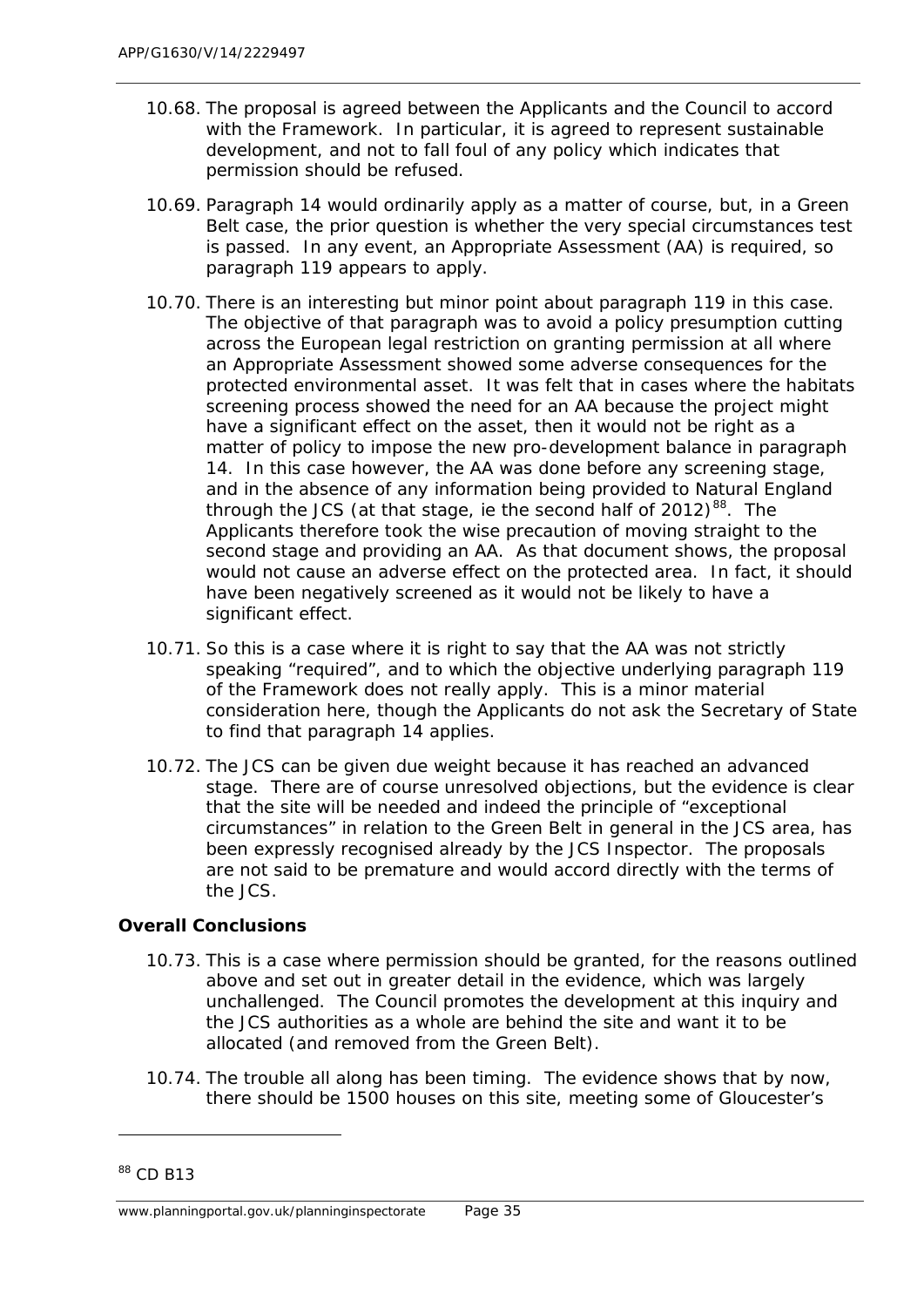needs – that was clear as long ago as 2007-2008. The JCS process, despite the best efforts of those concerned and the good intentions behind the 2004 Act reforms and the Framework of 2012, has taken many years even to reach examination. All the while, the housing needs of Gloucester and Tewkesbury have been going unmet, compounding year on year.

- 10.75. In many cases, despite these factors, and the significant shortfall against the 5 year supply requirement, the presence of Green Belt would have acted as a deterrent to release; but that is not the case here, for all the reasons given. This is an unusual case in which the value of the site to the Green Belt has been greatly diminished since its designation. Waiting until the JCS finally releases the site in 2016 or 2017 would be a continuation of the failure to plan properly for the area.
- 10.76. That is the basis on which the Applicants, supported by the Council, seek a decision. It is by no means necessary to wait for the JCS interim report, let alone its adoption. The evidence is compelling that such further delay would simply add to the mounting harm. The grant of planning permission would make an important move to stem the tide of worsening housing supply in this area, as well as providing many other benefits.
- 10.77. The Applicants urge the Secretary of State to grant permission without delay.

## **11. Written Representations**

The main points in written representations to the inquiry are summarised here. However, the Secretary of State should note the extensive range of representations as summarised in the Committee Report [CD G1].

- 11.1. Brockworth Parish Council does not agree that very special circumstances can be demonstrated. Its own Housing Needs Assessment in 2012 identified a need for only 69 homes, of which 40 should be affordable. Brockworth is already undergoing significant expansion with the construction of 1900 properties. The proposed medical hub will be less accessible for those living in the south of the village. There is no guarantee that children from this development will attend the Millbrook Academy. The sports hub would cater mainly for rugby and football rather than a wider range of sports. Although 52% of respondents to the 2011 Brockworth Parish Plan stated they would welcome more access to the Horsbere Brook, 94% stated it was important that the countryside was not built upon. The contribution to the Community Library Service would only guarantee security of tenure. It would not meet ongoing running costs. The Parish Council is also concerned as to the harm to heritage assets, especially the loss of the ancient view and historical setting of Brockworth Court farm and hall from the public rights of way.
- 11.2. Churchdown Parish Council argues that the JCS proposals for the Green Belt need to be looked at in the round. A grant of planning permission now could bring the whole JCS process into disrepute. The Council supports the many objections put forward by residents, especially the loss of Grade 3 agricultural land.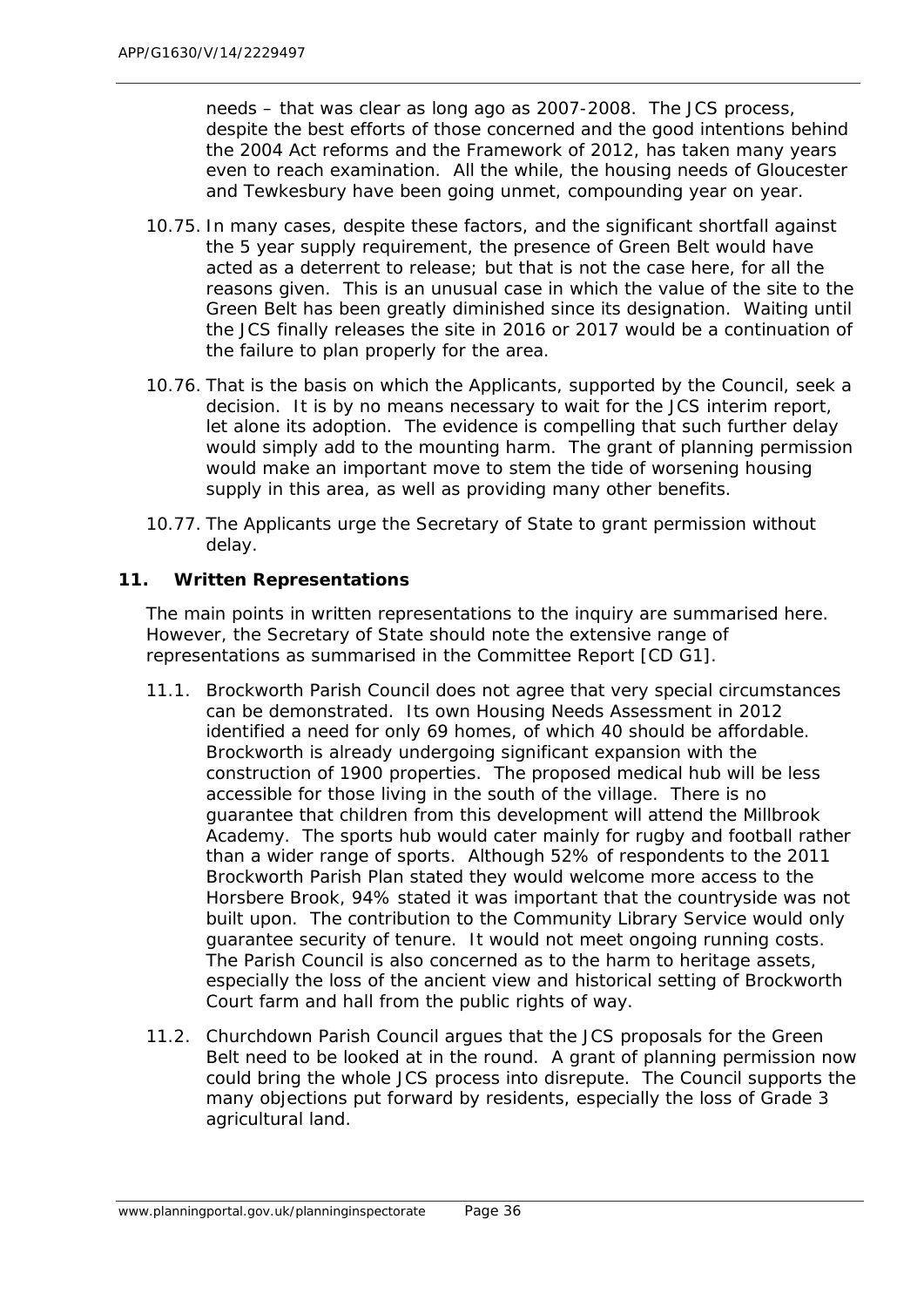- 11.3. Cheltenham, Gloucester and Tewkesbury CPRE considers that very special circumstances have not been demonstrated. No changes to the Green Belt boundary should be permitted until the outcome of the JCS is known. The City of Gloucester has a more than adequate housing land supply. There is no immediate need to bring this site forward, in view of the three large housing developments already underway in Brockworth [Coopers Edge, 2000 units, Kennel Lane 100 units and the Nylon factory, 200 units]
- 11.4. Cheltenham Alliance states that the application is premature, given the current stage of the JCS, including provision for contributions towards infrastructure through CIL. The evidence base of the JCS is in dispute, especially around housing numbers. The case for exceptional circumstances has not been proven. A boundary change of this magnitude should be plan-led. No decision should be made until after the JCS has been finalised.
- 11.5. SBGB: representations from individual members the main points are largely covered in the SBGB case as put to the inquiry. However, additional points include:- reference to the slow rate of development of the former Brockworth airfield, where some 900 of the total of 1900 have yet to be built and where employment land remains vacant; press reports as to the capacity of sites in the Gloucester city area; the argument that Gloucester should expand southwards, with implications for Stroud District, rather than northwards within Tewkesbury Borough; and setting out the strength of local opposition to development on the Green Belt at Brockworth.
- 11.6. Many of the letters from individuals reiterate the points made previously. Other concerns are raised in relation to flood risk, design quality and congestion.

# **12. Environmental Statement**

- 12.1. The proposal constitutes EIA development for the purposes of the Town and Country Planning (Environmental Impact Assessment) Regulations 2011. When the planning application was made in 2012, it was accompanied by an Environmental Statement (ES). Updates to the original ES have been provided as necessary and are listed in the ES Revision Dates Summary document.
- 12.2. An ES Addendum and updated Non-Technical Summary were provided in July 2015. A Bat Survey Results Addendum (August 2015) was also submitted on 3 September 2015 but this did not affect any conclusions reached. The ES provides the data and information required to adequately assess the impacts on the environment of the proposed development and meets the requirements of the EIA Regulations<sup>89</sup>.

## **13. Relationship to the Cotswold Beechwoods SAC**

13.1. The application site lies some 1.9km from the Cotswold Beechwoods SAC. This covers some 585ha and was designated on account of its beech

<span id="page-50-0"></span><sup>89</sup> CD B15-18, ID01, ID14, ID15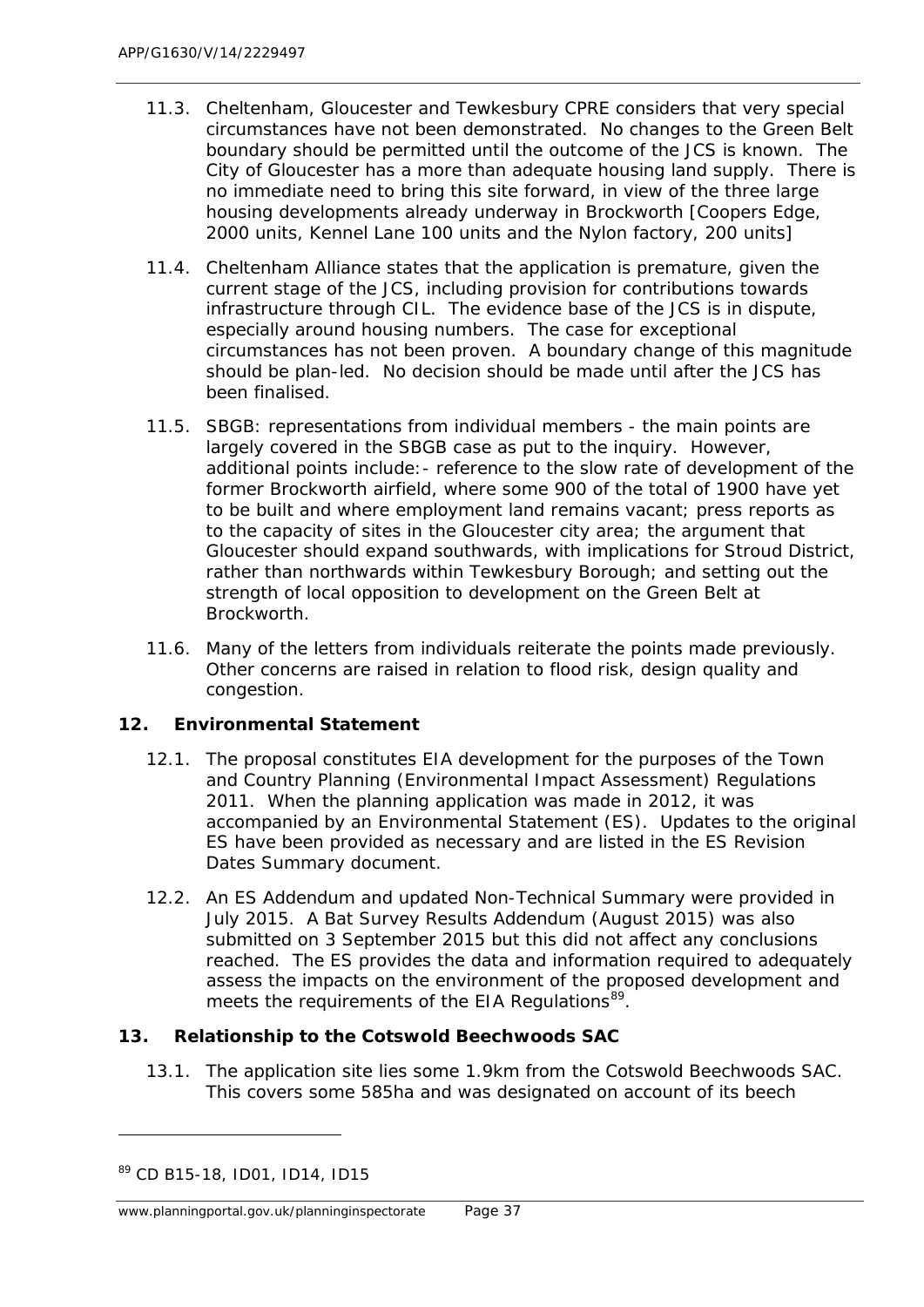forests and semi-natural dry grasslands. The conservation objectives are to maintain these habitats in a favourable condition.

- 13.2. Natural England's initial view was that there was not enough information to rule out the likelihood of significant effects arising from the project alone or in combination with others, particularly in relation to increased recreational pressure. A report has been provided setting out relevant information to enable the potential effect to be assessed $90$ .
- 13.3. The report sets out the findings of a user survey to assess potential recreational pressures arising from this proposal. It concludes that it would generate some 7 new visitors to the SAC per 1000 population and that this could be readily absorbed without contributing to a significant effect. It also notes that the 24ha of informal recreation within the proposed scheme would provide suitable recreational opportunities for future residents. The report does not identify any adverse effects within the hydrology and air quality assessments. On that basis, the report concludes that the project, alone or in combination, would not contribute to an overall significant effect on the SAC.
- 13.4. The report's conclusions have been accepted by English Nature. In addition, the Habitats Regulations Assessment (HRA) for the draft JCS concluded that it (the JCS) would not have adverse in-combination effects on the integrity of European sites through increased recreational activity<sup>91</sup>. This would include the application site, since it was identified as a strategic site within the draft JCS. There is no other evidence to suggest a likely significant effect. Although an assessment under Regulation 61 of the Habitats Regulations<sup>[92](#page-51-2)</sup> has been carried out, the information provided allows the competent authority to conclude that there would be no likely significant effect on the Cotswold Beechwoods SAC from this proposal, either alone or in combination. It is not necessary therefore to go on to carry out an Appropriate Assessment.

## **14. Conditions and Obligations**

- 14.1. Annex 1 contains a list of suggested conditions should planning permission be granted. It is based on the list agreed between the Council and the Applicants, with some amendments in the light of the discussion at the inquiry and so as reflect the requirements of the Planning Practice Guidance (PPG). In this section of the report, numbers in brackets indicate the number of the recommended condition.
- 14.2. The proposal is made in outline so the reserved matters should be defined. The development would be brought forward in phases. Conditions setting out the timing for submission of the reserved matters and their broad content are necessary to ensure timely commencement of the development, particularly so that it will contribute to the delivery of housing as envisaged in the JCS housing trajectory. They would also serve to protect the setting of listed buildings and visual amenity of the Green

<span id="page-51-0"></span><sup>&</sup>lt;sup>90</sup> CD B13: Information for an Appropriate Assessment November 2013

<span id="page-51-1"></span><sup>91</sup> Ibid 3.64-66

<span id="page-51-2"></span> $92$  The Conservation of Habitats and Species Regulations 2010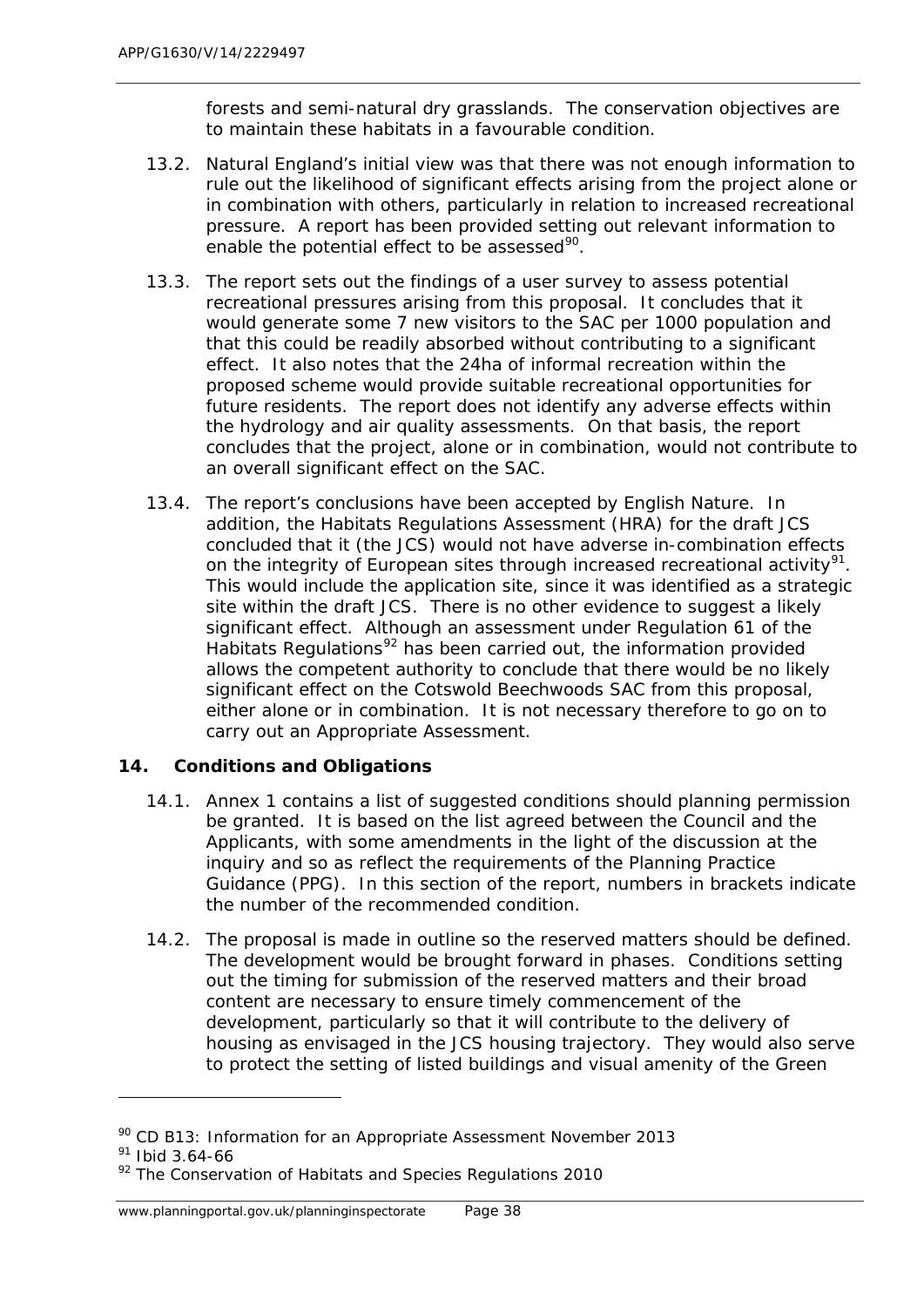Belt as well as ensuring accordance with good urban design principles and the integration of the development with its surroundings.  $(1,2,3,4,5)$ 

- 14.3. The proposal has been assessed on the basis of the number of dwellings and amount of commercial and retail floor space set out in the Environmental Statement so that the planning permission should be defined to reflect that. The level of extra care provision is dealt with through the planning obligation so that element of the suggested condition is not required. Controls over the floor space of the retail units are necessary to ensure that a range of retail formats will be provided. (6,7)
- 14.4. Conditions relating to drainage are necessary to limit the risk of flooding and to ensure a satisfactory form of development. (8,9,10,11)
- 14.5. The high quality of the landscape proposals is an important consideration in the planning balance. Conditions to protect existing trees and hedgerows, especially those which are protected, are necessary in view of their importance to visual amenity and to the quality of the development. (12,13)
- 14.6. A Construction Method Statement would allow the potential impact on the public highway and other environmental effects to be properly managed. Other conditions dealing with off-site highway works and other measures are necessary in the interests of the safe and efficient operation of the road network and ensuring the opportunities for sustainable transport are taken up. (14,15,16,17,18,19,20,21,22)
- 14.7. There are known areas of archaeological interest within the site so that a condition requiring a scheme of investigation is appropriate to record and advance understanding of any heritage assets which would be lost. (23)
- 14.8. Suggested conditions 26 and 29 are intended to address noise issues. The ES sets out noise mitigation measures for the control of noise from road traffic. However, as the Noise Abatement Society indicated, the approach to noise management has moved on since that work was conducted. For example, the 1999 version of BS8233 was superseded in 2014. Whilst I note the concerns of the Noise Abatement Society as to possible changes to the wording of these conditions, they do not satisfy the relevant advice. I have therefore recommended an alternative form of wording, to require submission of an up to date noise assessment. This would allow the potential impact of the Henley Bank Kennels to be reconsidered and the proposed measures for the control of noise either from road traffic or the kennels to be formulated in the light of current good practice. I have reworded the condition on hours of construction in the interests of precision. These conditions are necessary to protect the living conditions of residents. (24,25)
- 14.9. The ES identified a number of valuable ecological features so that an Ecological Management Plan is necessary to safeguard protected species and their habitats. The Construction Environmental Management Plan is also necessary to ensure protection during the construction phases. (26,27)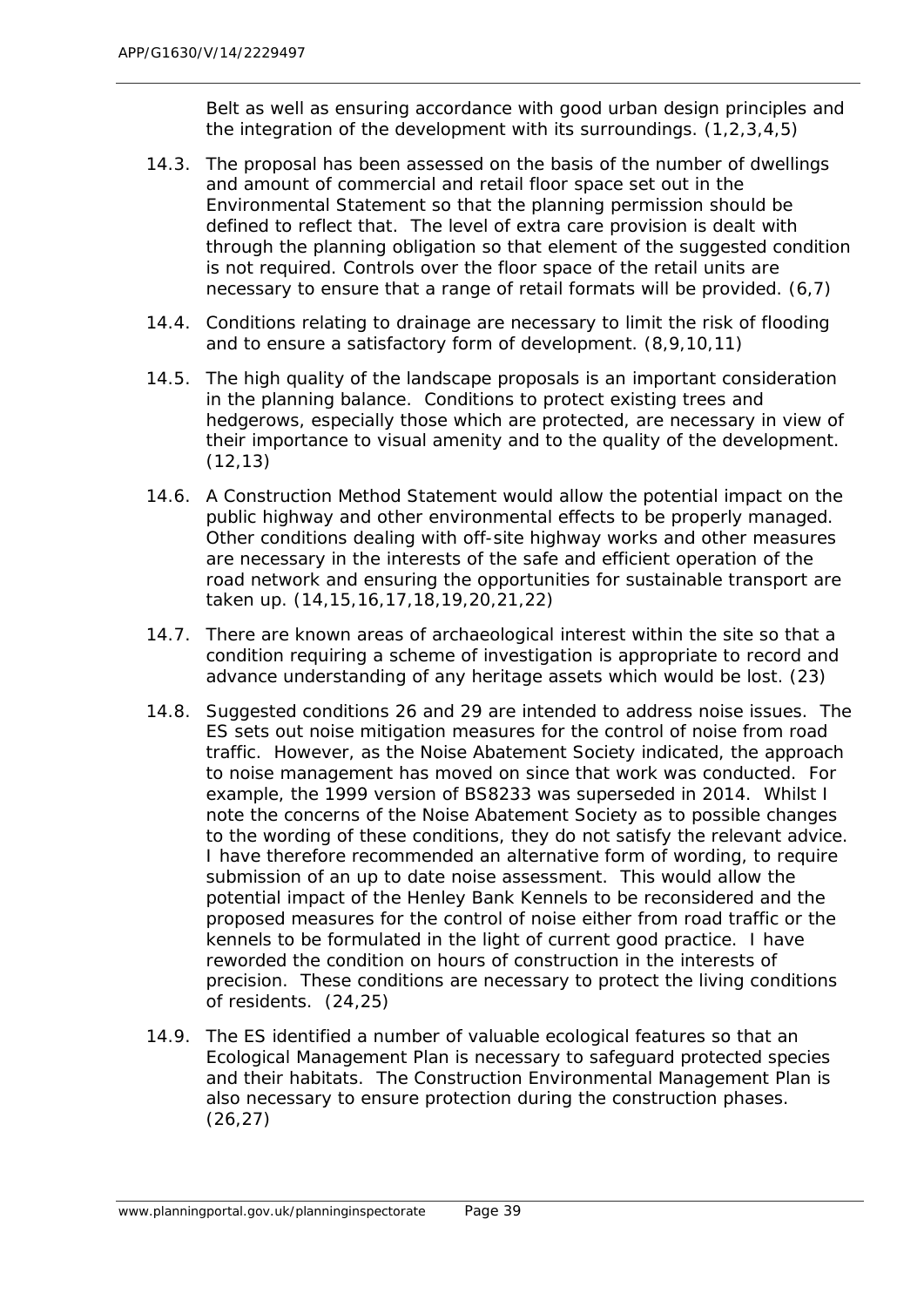- 14.10. Arrangements to manage waste during the construction phases would be dealt with as part of the Construction Management Plan. (28)
- 14.11. A number of other conditions were suggested but I do not recommend they are imposed<sup>[93](#page-53-0)</sup>. The distribution of fire hydrants is dealt with buy other legislation so that suggested condition 23 does not meet the relevant tests. The provision of pedestrian cycle links within Phases 3 and 4 can be dealt with as part of the reserved matters for those phases so that suggested condition 24 is unnecessary. Various controls were suggested in conditions 27-33 and 37. If controls over the employment area and any commercial businesses in the community hub were shown to be necessary, they could be imposed as part of the reserved matters, once details of any such development were known. Noise effects during the construction period would be controlled by the condition on hours. The Construction Method Statement already requires details of measures to control the emission of dust so a Dust and Noise Action Plan would be unnecessary. The conditions relating to the landscaping of each phase must satisfy the requirement that they are in accordance with the Masterplan and Design and Access Statement. In addition, the more specific requirements of this suggested condition could be dealt with under the Ecological Management Plan and Construction Environmental Management Plan. The suggested separate condition for the Horsbere Brook is unnecessary. Details of refuse disposal facilities should be provided as part of the reserved matters to ensure their adequacy and their proper integration into the development.
- 14.12. Two planning obligations have been provided setting out agreement with, respectively, Gloucestershire County Council (Agreement 1) and Tewkesbury Borough Council (Agreement 2).
- 14.13. Agreement 1 sets out the arrangements with the County Council in relation to primary and secondary education, travel plans, highway works and sustainable transport.
- 14.14. For primary education, the agreement allows either for all provision to be made within a new primary school or for demand to be met by a combination of a new school and the funding of additional places at existing schools. With regard to the possible transfer of the school site to the LEA, the land transfer terms make separate arrangements for dealing with any 'excess additional land' beyond that necessary for provision of either a 1 or 1.5 form entry school. The secondary education contributions would be paid on a phased basis as the development progressed. The education provisions are based on the forecast need arising from the development and accord with Local Plan policy GN11, which seeks to ensure that the infrastructure and public services necessary to enable a development to take place are available.
- 14.15. On highways matters, arrangements are made for a payment to provide a new roundabout (the C&G roundabout) to serve the western part of the site. Contributions would also be made to address sustainable transport and the cost of residential and business travel plans. These contributions

<span id="page-53-0"></span> $93$  These are as numbered in ID12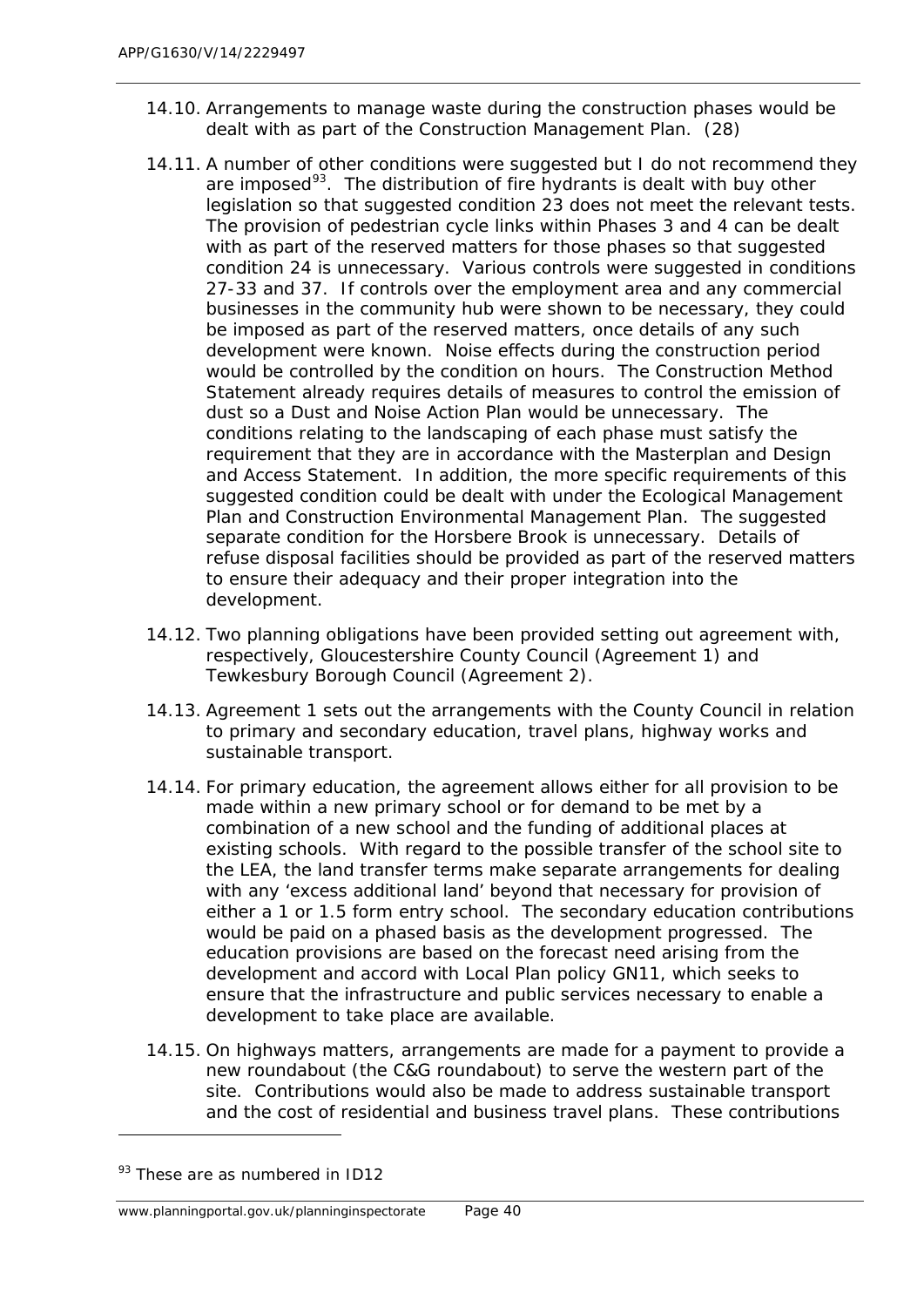reflect the assessments made by the highways authority as being required to meet the needs arising from the development and would accord with Local Plan policy TPT1.

- 14.16. Agreement 2 deals with affordable housing, sports and green infrastructure and payments towards a range of community facilities.
- 14.17. Details of the affordable housing would be considered as part of each phase of the development. In accordance with the terms of Local Plan policy HOU13 and Supplementary Planning Guidance (SPG), the proportion is set at 40% of the whole development.
- 14.18. The arrangements for sports and green infrastructure cover formal sports pitches and changing facilities as part of a new Sports Hub. This would accord with Local Plan policy RCN1 and the Council's Playing Pitch Strategy. The provision of outdoor playing space also reflects the requirements of Local Plan policy RCN1. The arrangements for Henley Bank Orchard are part of the mitigation proposals and accord with Local Plan policy NCN5.
- 14.19. With regard to community facilities, the Community Project Contribution has been calculated on the basis of the County Council's assessment of the cost of providing a library service. The Brockworth Community Project now manages such provision, along with other education, recreational and community based programmes. On the basis that a similar range of services is likely to be provided by the Project, I consider that the sum fairly and reasonably relates to the development proposed.
- 14.20. A plot of 0.4ha is to be provided for a surgery and associated health care uses. The plot would be made available prior to the occupation of the 400th dwelling. An area of 0.78ha would be provided for allotments. Other contributions would be made with regard to off-site provision for gypsy and traveller sites as well as recycling, dog bins, signage and a lockable store or office. All of these are based on the requirements of Local Plan policy GN11 and policies SA1, INF5 and 1NF7 of the emerging JCS. Although the policies are not yet part of the adopted development plan, the status of the application site in the emerging JCS is highly relevant to the assessment of whether very special circumstances can be demonstrated. On that basis, I consider that these contributions should be regarded as necessary to make the development acceptable in planning terms.
- 14.21. The Statement of Common Ground in respect of planning obligations sets out details of any relevant planning obligations made since 2010 and confirms that none of the obligations exceed the pooling restrictions in Regulation 123(3) of the Community Infrastructure Levy Regulations 2010 (as amended). The obligations also accord with Regulation 122 in that they are necessary to make the development acceptable, directly related to it and are fair and reasonable in scale and kind.

#### **15. Conclusions**

*Numbers in square brackets at the end of each paragraph refer to earlier paragraphs in this Report.*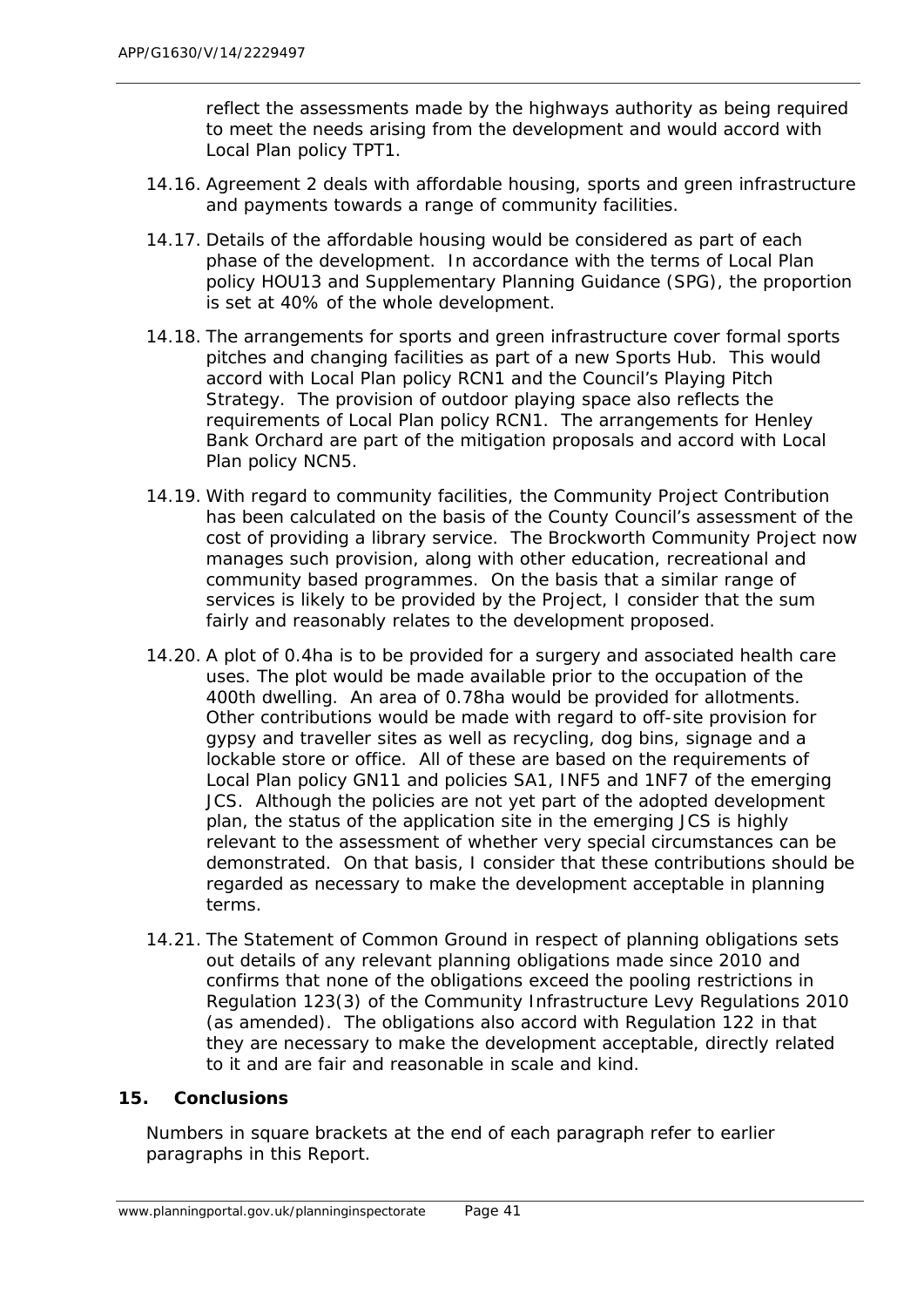- 15.1. In view of the evidence presented, the main issues could be identified as:
- (i) the effect of the proposal on the openness, permanence and purposes of the Gloucester and Cheltenham Green Belt;
- (ii) the effect on landscape character and the visual impact, with particular reference to the relationship with the Cotswolds AONB;
- (iii) its effect on the significance of designated and non-designated heritage assets within and in the vicinity of the site;
- (iv) whether the proposal would give rise to any other harm (particularly with regard to highway conditions, the noise environment and agricultural land);
- $(v)$  the contribution which the proposal would make to the supply of market and affordable housing;
- (vi) whether there are any other considerations which should weigh in favour of the proposal;
- (vii) whether the harm by reason of inappropriateness, and any other harm, would be clearly outweighed by other considerations so as to amount to the very special circumstances required to justify the proposal.
- 15.2. There is clear agreement that this proposal represents inappropriate development in the Green Belt. There is also agreement that NPPF paragraphs 86-87 set out a staged approach to the assessment of the proposal: firstly, that the degree of harm should be established, with weight assigned accordingly; then, that other considerations be identified in favour of the proposal, with weight assigned in proportion to those effects; finally, an overall balancing exercise should be carried out, to establish whether or not the harm would be clearly outweighed.
- 15.3. The Applicants' approach is to identify the existence of 'definitional harm' and then to move on to carry out an assessment of harm to the essential characteristics of the Green Belt and its purposes and assign weight accordingly. I do not wholly agree with this approach. NPPF paragraph 87 does state that inappropriate development is by definition harmful. However, NPPF paragraph 88 requires substantial weight to be given to 'any' harm to the Green Belt. On my reading, it does not provide the basis for a process whereby varying degrees of weight can be attributed to different aspects of harm. I agree that it is necessary to consider the ways in which harm may arise. However, my advice is that it is the harm as a whole, rather than its individual components, which should attract substantial weight. [8.3, 10.3-5, 10.7-9, 10.17-17]
- 15.4. One further point needs to be borne in mind. If planning permission were granted for this proposal, the Green Belt boundary would be unchanged, since that can only be done through the development plan process. The studies which accompany the submitted JCS compare the merits of the Horsbere Brook and the A417(T) as a boundary to the Green Belt and this approach has been carried across into the case for the Applicants and the treatment of the planning application by the Council. Whilst such arguments need to be employed when a boundary change is being considered, they are not so directly relevant in relation to a proposal such as this, for development of a specific site. This proposal must be considered according to the boundary as it stands, not what it may become once the JCS reaches adoption. [7.2]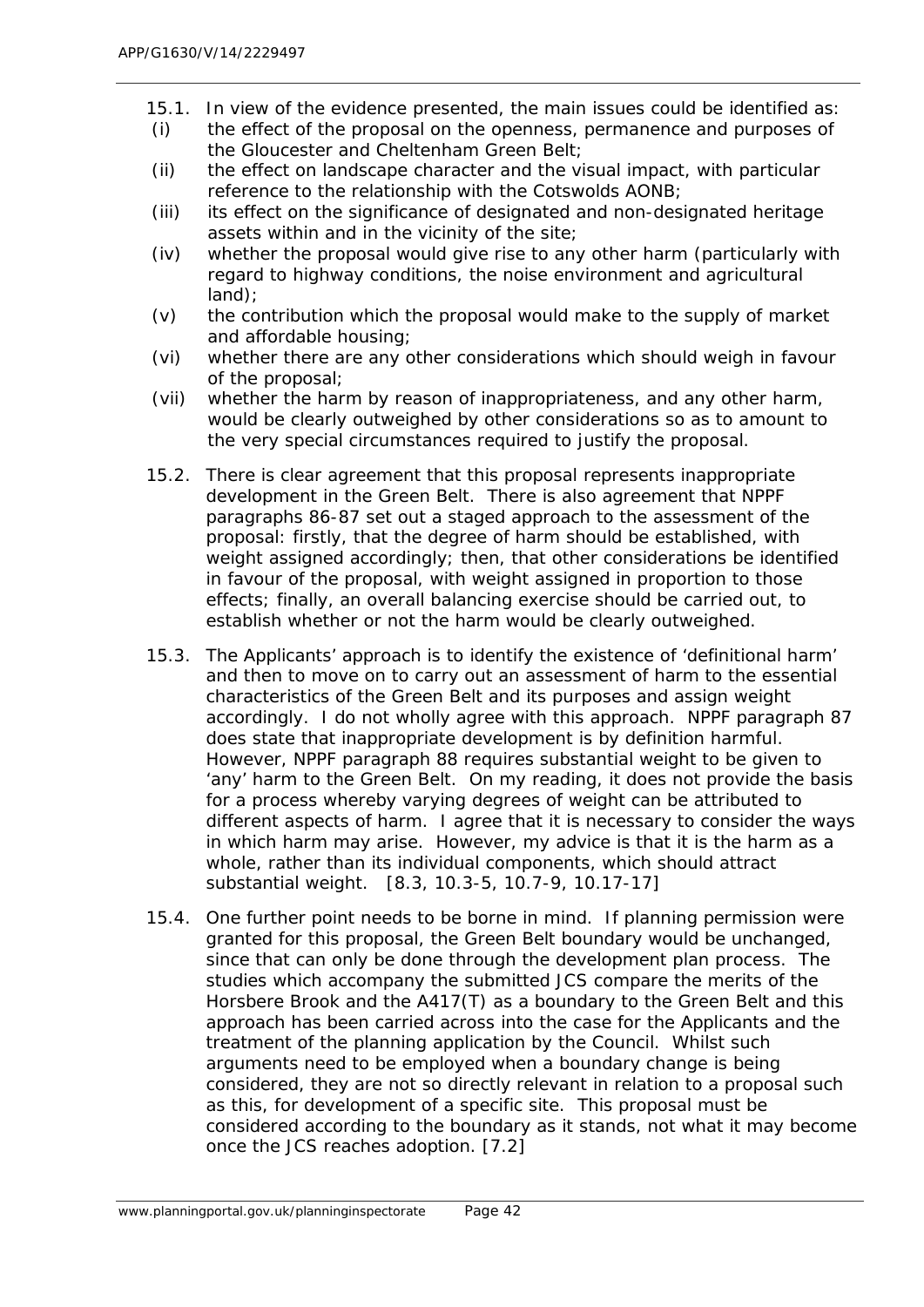## *Issue 1 – the openness, permanence and purposes of the Green Belt*

- 15.5. As shown on the masterplan, the scheme would include considerable areas which would be free of built development, such as the playing fields, public open space and orchards. However, as the built edge of Brockworth would be extended northwards to the A417(T), the overall result would be a loss of openness across the entire site. [8.4-5, 10.12]
- 15.6. With regard to permanence, I agree that the issue is whether there would be consequential effects for the remaining Green Belt. In view of the fact that the proposed change to the Green Belt boundary at Brockworth is contained in the submitted JCS, it should be regarded as having the formal support of all three JCS Authorities, notwithstanding those representations which refer to dissenting voices within the Authorities. In addition, Mr Lewis reports that the Inspector carrying out the JCS examination has indicated qualified acceptance that the exceptional circumstances needed to support an alteration to the Green Belt boundary can be demonstrated<sup>[94](#page-56-0)</sup>. Furthermore, no systematic analysis has been provided to counter the evidence dating back to 2007 that a change to the boundary in the Brockworth area will be necessary to meet development needs. Finally, Mr Lewis also advised that the proposed change to the Green Belt boundary had been a key factor in the decision to bring forward the planning application. In other words, it seems that it is the proposed boundary change which has prompted the making of the planning application, not the other way round. Whilst there should be no prejudgement of the outcome of the JCS examination, the extensive body of evidence in support of this element of the submitted JCS indicates that it can be afforded a good deal of weight, even though it is subject to objections. For these reasons, I consider that the proposal should be seen as having a very limited adverse effect in relation to permanence. [9.1, 9.7, 10.11, 11.4]
- 15.7. The main purpose of the Green Belt north of Brockworth is to prevent the merger of Gloucester and Cheltenham. It is for the Local Plan process to establish the suitability of any new Green Belt boundary north of Brockworth as proposed in the JCS (although as far back as 1997 the RSS Panel Report had concluded that the bordering road network would hold development in check). The point at issue here is whether the arguments hold good that the application site does not fulfil the purposes of the Green Belt to the same degree as the remainder of the Green Belt. I take each purpose in turn below.
- 15.8. Sprawl occurs when built development spills over from the urban area into the adjacent countryside. Although the ENTEC and AMEC studies agree as to some increase in urbanising influences, they do not identify instances of sprawl within the application site. Nor does the evidence for the Applicants. Indeed, the Council advised that there had been no breach of the Green Belt boundary in this locality to date<sup>[95](#page-56-1)</sup>. I consider, therefore, that in the period since designation there has been no diminution of the

1

<span id="page-56-1"></span><span id="page-56-0"></span><sup>&</sup>lt;sup>94</sup> Mr Lewis Rebuttal paragraphs 3.5-3.6. Mr Lewis' evidence on this point is undisputed <sup>95</sup> Mr Rider, in answer to Inspector's question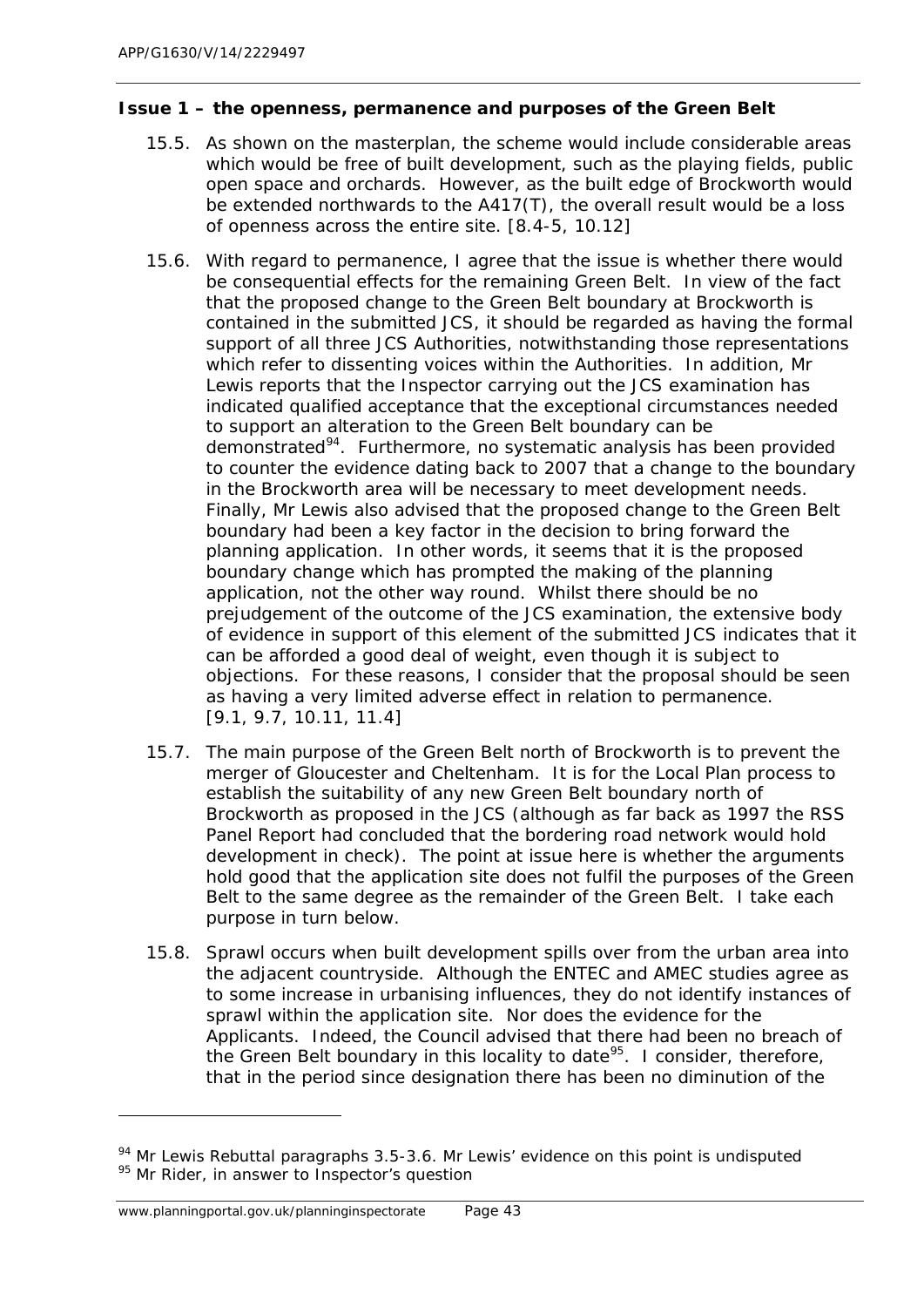extent to which the application site fulfils the purpose of checking unrestricted sprawl. [8.6-8, 10.13]

- 15.9. In order to prevent towns from merging, the Green Belt should serve not only as a physical gap but also to convey some sense of passing from one settlement to another. The proposal would, in effect, extend the built up area of Brockworth (and, by association, Gloucester) northwards by some 200m. As the Applicants state, a clear gap with Cheltenham would remain. However, such an argument could be repeated too often – and indeed, this type of argument is frequently brought to bear when development of open land at the edge of a built up area is being considered. On its own, the point is of little merit in the particular context of this application. [10.13]
- 15.10. The more important point concerns the appearance of the application site in relation to the rest of the land between Brockworth and Cheltenham. The AMEC study reviewed the whole of the Gloucester and Cheltenham Green Belt. It notes that this land (identified as segments SE7, 8 and 9 in that study) forms a distinct parcel in the open gap between Gloucester and Cheltenham<sup>96</sup>. The ENTEC study reaches a similar conclusion when considering landscape character<sup>97</sup>. In visual terms, the Environmental Statement concludes that the effect of the proposed development in relation to long distance views would be slight, increasing to slightmoderate for medium distance views and moderate for short distance views. These findings were confirmed in the only professional landscape evidence to the inquiry<sup>98</sup>.  $[10.13, 10.15]$
- 15.11. I accept that the application site can be experienced as part of the wider countryside, especially from those points within the site where there are no views of the A417(T)<sup>[99](#page-57-3)</sup>. However, the A417(T) is in place. It was constructed in 1995, a considerable period of time after the Green Belt boundary was first decided upon. Whilst not always visible, it is nonetheless a feature which creates a clear distinction between the application site and the countryside to the north, being dual carriageway at this point. I agree that this lack of connection limits the contribution which the site makes to the separation of Gloucester and Cheltenham and to the purpose of preventing them from merging. [9.5, 10.13-14]
- 15.12. Both the ENTEC and AMEC studies conclude there would be limited harm in terms of encroachment, referring to existing urban influences and the more clearly definable edge of the A417(T). The Environmental Statement and professional landscape evidence follow suit. However it seems to me this does not address the more fundamental point, as made by SBGB, that the application site would no longer form part of the countryside. To my mind, that change would represent a clear instance of encroachment. Whilst there have been material changes to the landscape of the locality in the period since 1968, those changes do not provide mitigation for the fact

<sup>96</sup> CD C9 5.2.12 and Fig 5.2

<span id="page-57-1"></span><span id="page-57-0"></span> $97$  CD C8 Figs 6.1 and 6.3

<span id="page-57-2"></span><sup>98</sup> Mr Harris, 5.3-5.13

<span id="page-57-3"></span><sup>&</sup>lt;sup>99</sup> Mr Eccles, a local resident with some experience in relation to landscape matters, spoke convincingly in this respect. The written representations from local residents make similar points.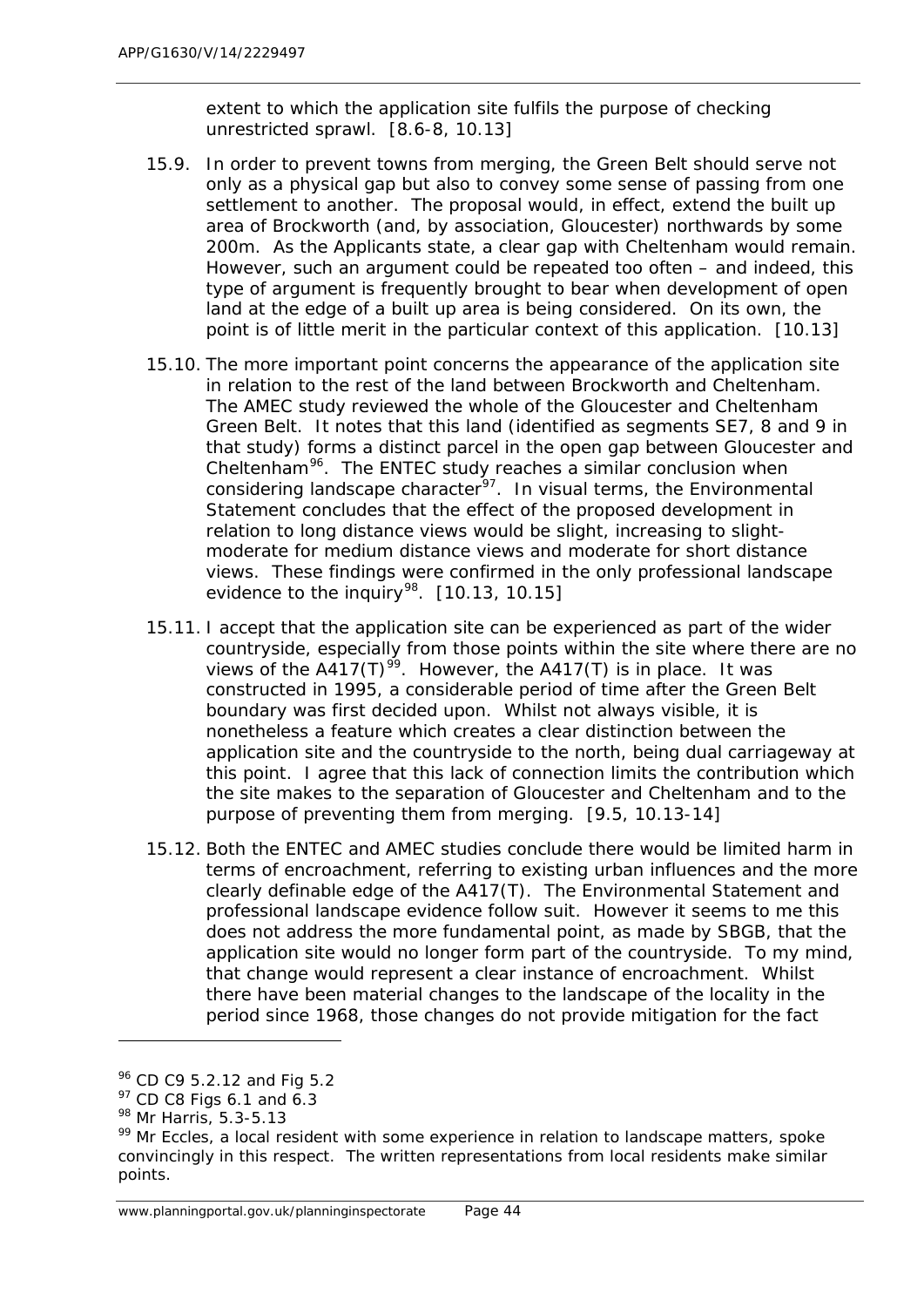that encroachment would occur if this development was to proceed. [8.9, 10.11, 10.16]

- 15.13. The application site is some distance from the historic centre of Gloucester and it has not been identified as contributing to its setting. SBGB seek to link consideration of the setting of Brockworth Manor to this Green Belt purpose. However, as the manorial complex is not an historic town, such matters fall outside Green Belt policy. I find no harm in respect of the Green Belt purpose of preserving setting. [8.10]
- 15.14. As regards urban regeneration, the City of Gloucester has stated that its housing needs cannot be met within the City boundary<sup>[100](#page-58-0)</sup>. Whilst SBGB refer to work currently underway to bring forward previously developed land within the city, there is no indication that such initiatives would be affected if this development was to proceed. I consider that no harm has been established in relation to this purpose. [8.1]
- 15.15. The proposal would be harmful to the Green Belt mainly in relation to the loss of the essential characteristic of openness and being contrary to the purposes of checking sprawl and safeguarding the countryside. There would also be lesser adverse effects in relation to some weakening of permanence, which is the second essential characteristic of the Green Belt and to the purpose of preventing neighbouring towns from merging. This harm to the Green Belt should carry substantial weight. [10.12, 10.19]

## *Issue 2: landscape character and visual impact*

- 15.16. The application site sits between the Cotswolds AONB to the east and the Special Landscape Area (SLA) around Chosen Hill<sup>[101](#page-58-1)</sup> to the west.
- 15.17. The Gloucestershire Landscape Character Assessment 2006 places the site within the Vale of Gloucester character area which, in turn, is a sub-area of the Settled Unwooded Vale Landscape Character Type[102.](#page-58-2) Key landscape characteristics include an undulating landform which encloses views in some areas whilst in other areas the views are distant. Other characteristics are the strong influence of the road network and the mix of rural character and urban influence. The ENTEC report notes that the site is generally representative of the Vale of Gloucester landscape character area. With regard to landscape character sensitivity, the report concludes that the western area is generally of low sensitivity, apart from in the areas near the Horsbere Brook and Brockworth Court, with the eastern area being of moderate sensitivity. This is generally confirmed within another piece of work, the JCS assessment, which identifies the western area as being of medium-low sensitivity and the eastern area as of medium sensitivity<sup>[103](#page-58-3)</sup>.  $[11.1, 11.2]$
- 15.18. The LVIA in the Environmental Statement comprises a more detailed analysis specifically directed towards the site itself. It notes that the site

1

<span id="page-58-0"></span><sup>100</sup> CD C37, 3.1-3.6

<span id="page-58-1"></span> $101$  In this section, I use the term 'Chosen Hill' to refer to the area of higher ground to the north west of the application site. That area is sometimes also called 'Churchdown Hill'. 102 CD C20 and C21

<span id="page-58-3"></span><span id="page-58-2"></span><sup>103</sup> CD C11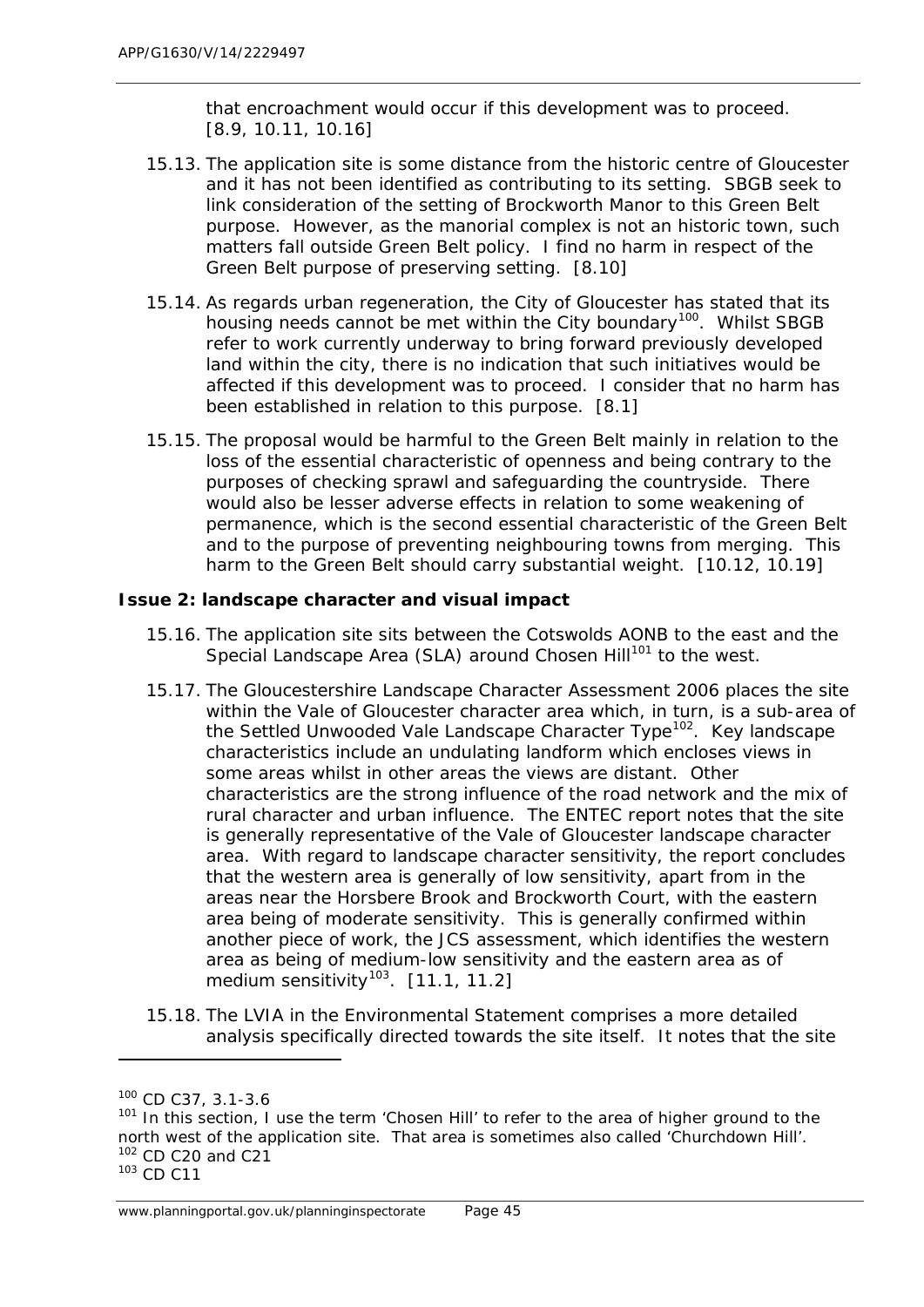reflects some of the desirable natural characteristics of the wider landscape such as the watercourse and orchard remnants. It also records the presence of some of the less desirable social and cultural elements of landscape character, such as the road network and the mix of rural and urban influence. Despite its proximity to the AONB, the application site does not share the landscape characteristics of the nearest feature, which is the Cotswold scarp. The LVIA classifies the local landscape character as: 'disturbed vale agriculture with strong urban fringe influence'. The nature and level of objections from interest groups and local residents indicate that great store is placed on the site in its present, undeveloped state. However, local popularity is not sufficient to demonstrate that the site should be regarded as 'locally valued' in the terms of NPPF paragraph 109. [8.11, 9.3, 9.5, 10.26-7, 11.5]

- 15.19. It stands to reason that the proposal would have an adverse impact on some aspects of landscape character. However, the site is well enclosed. Also, due the sizeable area involved, there is sufficient capacity for a comprehensive landscape strategy which would ensure that, on the whole, the landscape effects would be localised. Measures would include protection of valued elements such as the watercourse and its vegetated corridor. Other measures could also be taken to enhance the positive elements within the site, such as the Perry Pear Orchard at Henley Bank on the eastern side of the site and the orchard remnant in the centre of the site near the Manorial Complex. Provided careful attention was paid to the strategy, I consider that the impact on the character of the wider landscape would be slight. [10.22, 10.28-30]
- 15.20. It is within the site that the most severe harmful effects to landscape character would occur. These would be particularly associated with the extension of built form over such large areas of arable farmland, with the effects being greatest within the more sensitive, elevated eastern section of the site. The Design and Access Statement identifies the main components of the proposed landscape strategy, including the creation of links between key features such as the watercourse corridor and orchards, the use of strategic landscaping to provide visual containment and the incorporation of green fingers of open space to retain the sense of informal rural vale landscape. It also identifies the use of different residential character areas, to reflect the relationship with these key features. To my mind, there is sufficient scope within the proposal as it stands for an effective mitigation strategy to be implemented. On the basis that such a strategy would be put in place, I consider that the overall degree of harm to local landscape character could be regarded as moderate. [10.2]
- 15.21. The LVIA acknowledges that people experiencing views of the application site should be judged as having a medium-high susceptibility to change – a judgement which would certainly be consistent with the concerns expressed in the many written responses to the planning application. In terms of the value of the views themselves however, I accept that those of most value are the long distance ones from within the Cotswolds AONB, with those from within and close to the site being of lesser value, mainly due to their more limited nature. [10.22]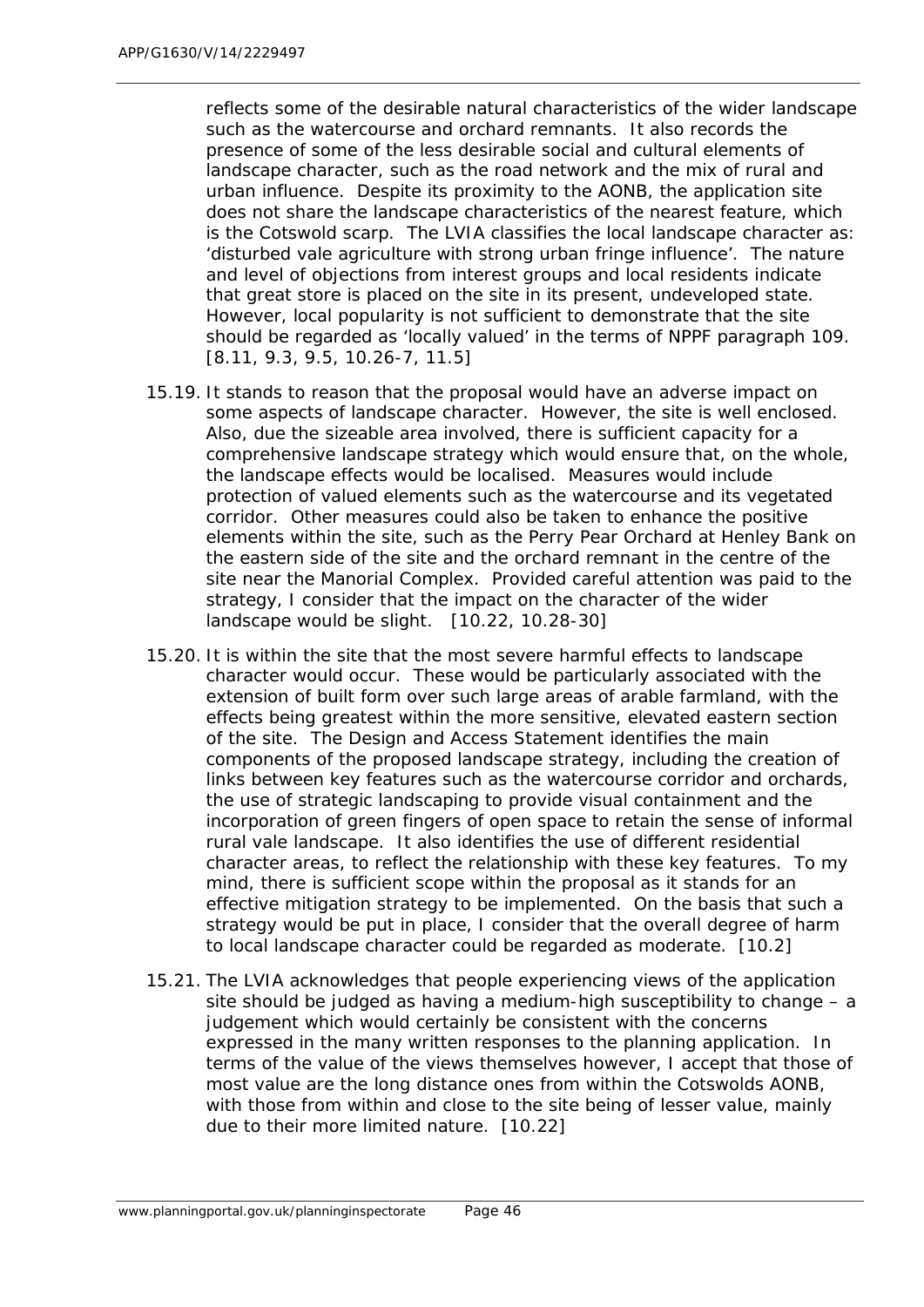- 15.22. The site is visible as part of the long distance views of the Vale of Gloucester. These can be enjoyed from viewpoints to the east of the application site, along the Cotswold scarp towards the edge of the AONB such as Crickley Hill or Shab Hill. It is also visible from Coopers Hill to the south, which has particular significance for Brockworth because of its association with the cheese-rolling event. These panoramic views extend across the whole Vale and encompass the main settlements of Cheltenham and Gloucester as well as other smaller settlements. The sheer scale of these views means that the site does not appear as a prominent feature – it has to be picked out. Due to its linear nature and the presence of the A417(T) dual carriageway, the site already has a strong visual connection with the adjacent built up area. Provided a landscape strategy was implemented along the lines proposed, I agree that the development would have only a limited adverse effect on these long distance views. Looking from the opposite direction, where there are some opportunities for views from Chosen Hill, similar considerations would apply. [10.23-24]
- 15.23. Short distance views are generally restricted, mainly as a result of the landform or hedgerows. The main effects on public viewpoints would be those from the public footpaths which cross the site and from the existing playing fields. Whilst these views may not be expansive, they are undoubtedly of open land. The landscape strategy indicates the existing footpath network would be integrated within the green corridors through the site. Although this would create a pleasant setting, the area would no longer be open as it is now. As for residential areas, the presence of boundary vegetation means that there are few views into or across the site. The exception is the area of recent housing development around Nightjar Road, which lies across Mill Lane from the easternmost section of the site. The change from open countryside to residential area would be particularly noticeable owing to the elevated nature of this part of the site. [10.25]
- 15.24. A development of this scale would inevitably have some adverse effect on this rural landscape. In this instance, the effects will be particularly marked at the local scale, in terms both of landscape character and visual impact. Whilst the proposed landscape strategy would go a long way towards addressing this, both in terms of landscape character and visual effects, I consider the overall landscape effect should be regarded as moderate adverse. [10.30-34]

#### *Issue 3: Designated and non-designated heritage assets*

15.25. With regard to heritage, the main concern relates to the setting of the Grade I listed St George's Church as well as Brockworth Court and Tithe Barn, both of which are Grade II\* listed. Together with other structures, these form a self-contained manorial unit which sits on the southern boundary of the application site, roughly mid-way between the M5 and the A46. There are also two designated assets within the site, a Grade II Listed wellhead to the east of Brockworth Court and a WWII pillbox in the central area of the site.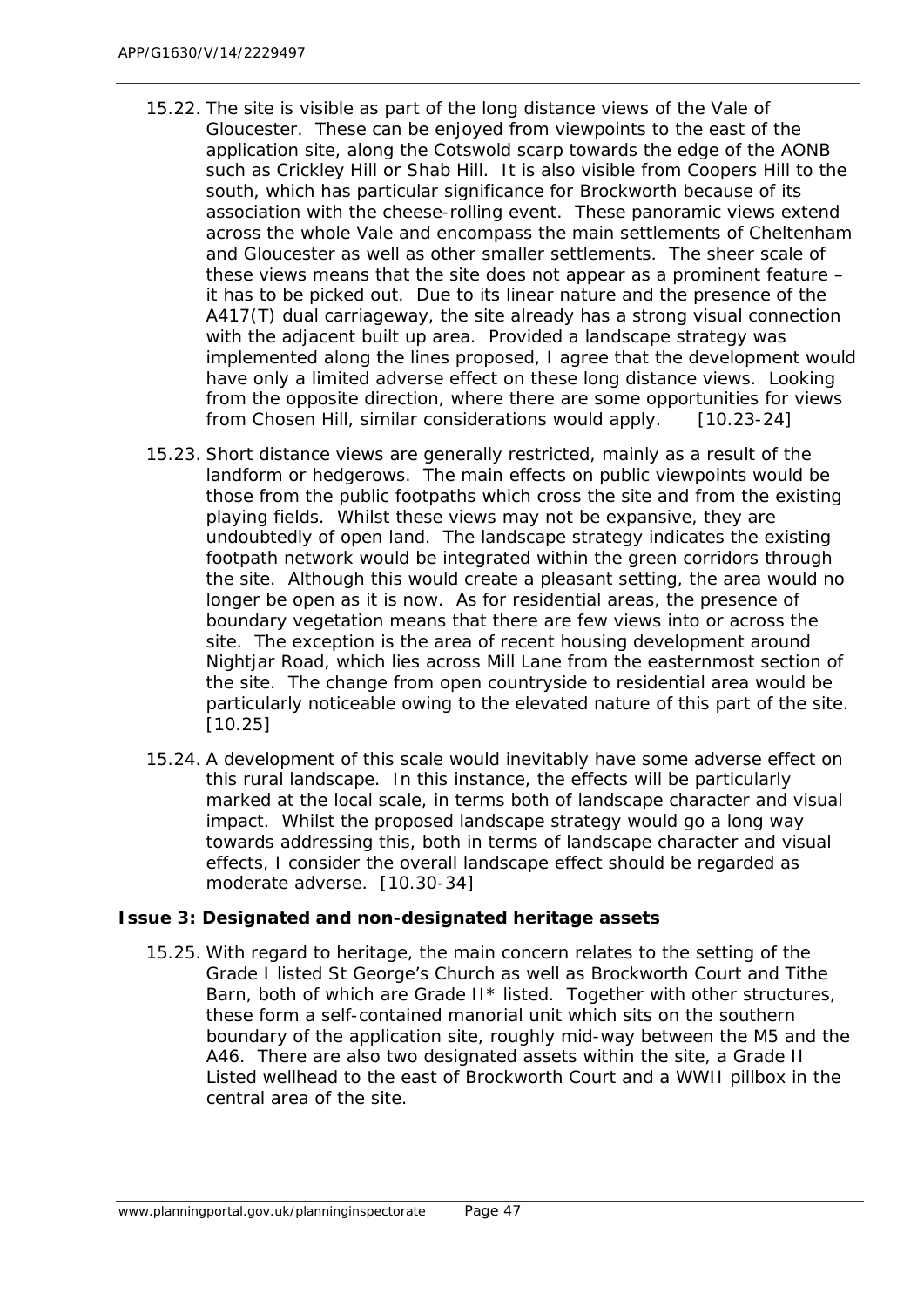- 15.26. The ECUS report<sup>[104](#page-61-0)</sup> states that the area makes a high contribution to the setting of designated assets. That report however, relied on desk-based assessments. The more detailed assessment conducted for the Environmental Statement observes that it is the churchyard which makes the greatest contribution to the setting of St George's church. Also, as the landform restricts views from the north, it is the inter-relationship of Brockworth Court and the Tithe Barn, along with the other listed outbuildings in the group, which forms the key setting for these assets. It concludes that, for all of these buildings, the wider area of agricultural land makes only a small contribution to their significance through setting. Given the much greater degree of detail within the Environmental Statement, I consider that its conclusions should be preferred. [10.37-38]
- 15.27. The Design and Access Statement indicates that built development to the east of Brockworth Road, on that part of the application site facing Brockworth Court, would comprise single storey development within the community hub and would be set behind an area of open space and fruit trees. Other measures would include reinstatement of orchards and historic field boundaries in the vicinity of Brockworth Court, with buffer planting between the Court and the proposed residential area to the northwest. I accept that such measures would be sufficient to preserve the immediate setting of each of the listed buildings. Nevertheless, the residential development of the wider area would effectively absorb the church and manor into the built up area of Brockworth. Historic England concluded that the measures proposed would preserve the setting of these buildings as a group. However, the Applicants' more detailed assessment is that the complete separation of these buildings from their agricultural past would represent an adverse effect in associative terms on their setting. To my mind, that assessment should be preferred, albeit that the harm would fall within the category of less than substantial. [10.39-41]
- 15.28. The wellhead, which is in a field a short distance to the east of Brockworth Road, was constructed to serve Brockworth Court. It is overgrown by vegetation and the roof has collapsed so it has a historical rather than visual relationship with Brockworth Court. In these circumstances, I agree that the wider setting should not be seen to contribute strongly to its significance. The proposed development makes provision to repair the fabric of the wellhead and manage the surrounding vegetation. Subject to these measures, I consider that there would be no adverse effect on the wellhead or its setting. [10.39]
- 15.29. The scheme also proposes retention in situ of the WWII pillbox. No harm has been identified in relation to that structure.
- 15.30. Previous archaeological work and the surveys conducted in relation to the Environmental Statement indicate the likely presence of below-ground remains dating back to the Bronze Age. None have the status of designated heritage assets and the evidence does not suggest any of the remains are worthy of preservation in situ. The effect on their significance

<span id="page-61-0"></span><sup>104</sup> CD C12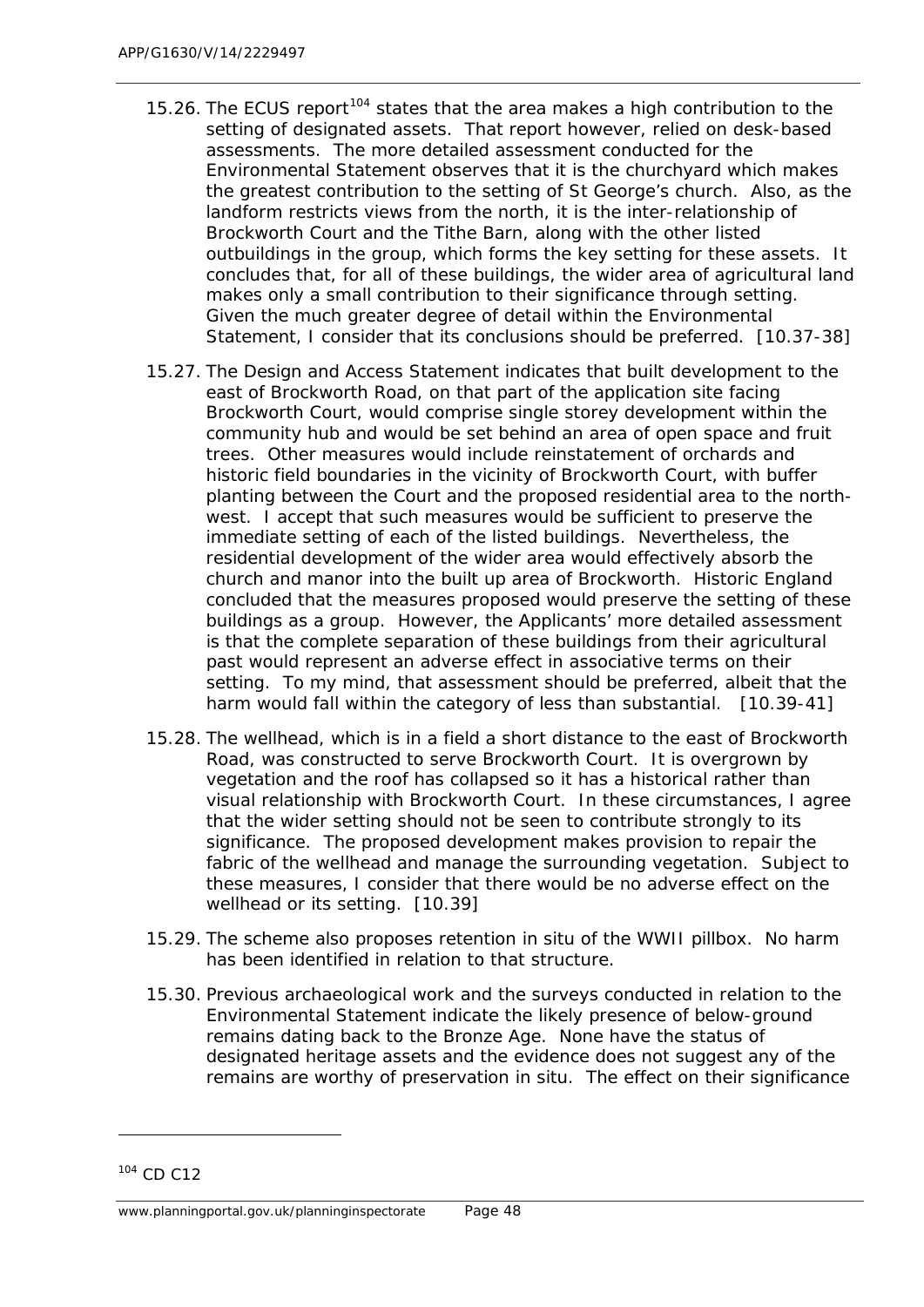could be addressed by means of a scheme of investigation and recording. [10.42, 11.1]

### *Issue 4: any other harm*

#### *Highway network*

- 15.31. Although not developed in its case to the inquiry, SBGB maintained an objection with regard to impact on the road network, particularly in relation to a nearby strategic housing site, situated on the southern edge of Cheltenham, known as the Leckworth site $105$ . Residents also expressed concern over the ability of the existing road network to accommodate the extra traffic arising from the development, particularly along the A46 Shurdington Road between Brockworth and Cheltenham. [9.6, 11.6]
- 15.32. The application is accompanied by a Transport Assessment which was prepared in consultation with Gloucestershire County Council and Highways England. There is also a Statement of Common Ground (SCG) on Transport and Highways Matters which has been agreed with these bodies. The SCG sets out the lengthy process by which agreement was reached as to the technical requirements for the Transport Assessment. It also summarises the infrastructure improvements which would be necessary, including the widening of Mill Lane as well as works to Shurdington Road and Ermin Street. Subject to those works being carried out, the technical evidence indicates that the proposal would not have an unacceptable effect on the existing road network
- 15.33. The combined impact of the application site and the Leckworth site has also been considered by the County Council as the relevant Highways Authority, as part of a separate planning application relating to the Leckworth site, where the impact on the highway network was also found to be within acceptable limits<sup>106</sup>.  $[10.43-45]$
- 15.34. I consider that no material harm has been identified in relation to the impact on the highway network.

#### *Noise environment*

- 15.35. The scheme has been designed to manage the impact of road noise, such as through the placing of employment uses in the area closest to the M5 and through the use of landscaped buffer zones alongside the A417(T). As a result, the ES advises, noise control measures for new dwellings would be required only for those closest to the main roads in order to address the effects of road noise. [10.46]
- 15.36. Henley Bank Kennels is situated towards the eastern end of Mill Lane. It would be bounded by the proposed development on three sides. The owners of the kennels express concern that if new residential development was situated closer to the kennels than existing dwellings, the kennels business would become the focus of noise complaints from future occupants. [9.9]

1

<span id="page-62-0"></span><sup>&</sup>lt;sup>105</sup> CD C4: JCS Proposals Map p7, Strategic Site A6

<span id="page-62-1"></span><sup>106</sup> Mr Lewis PoE Appendix 2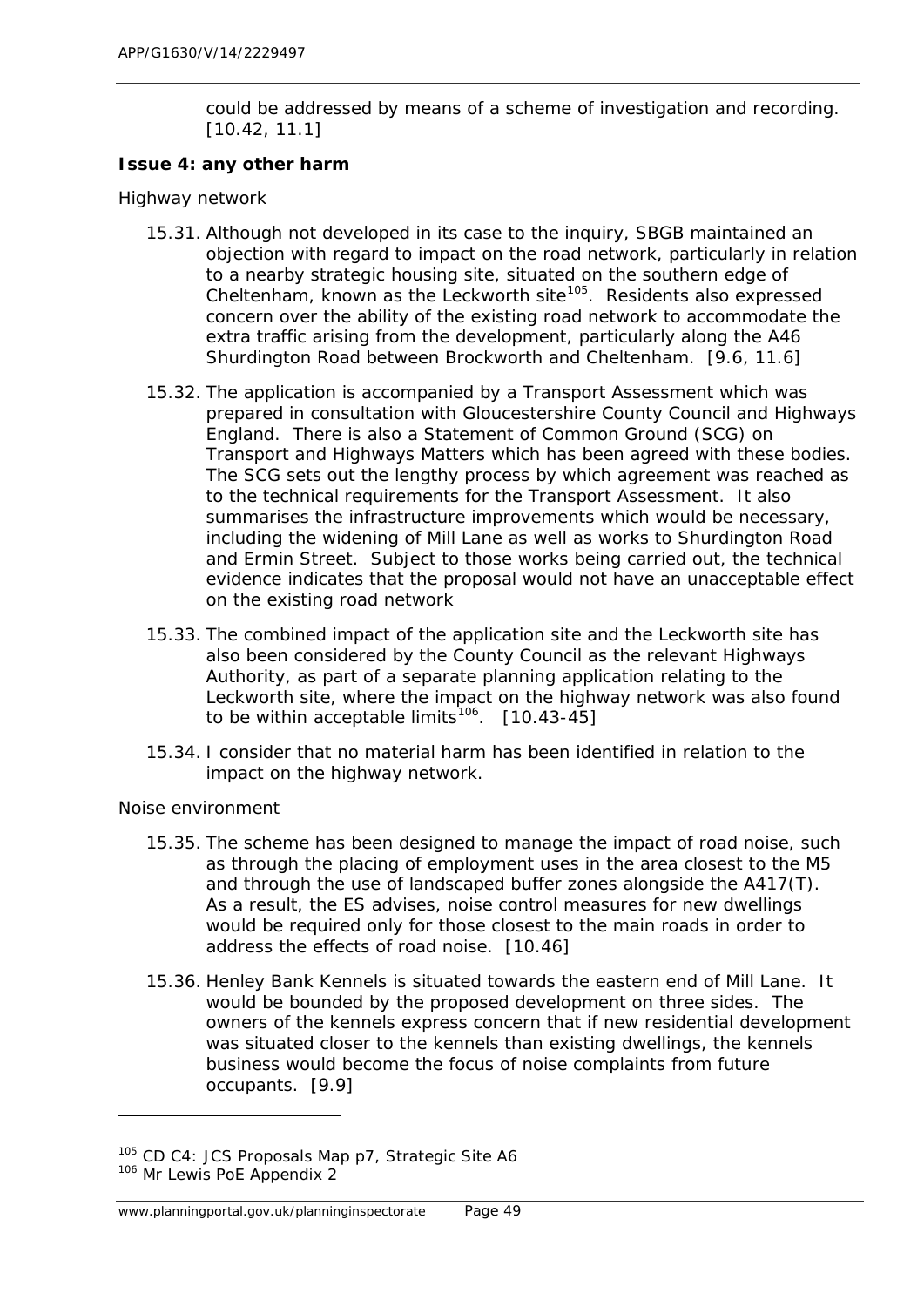- 15.37. The ES records that noise from dogs barking was measured during a holiday period. It notes that, at 100m from the kennels, the barking was barely audible against other local noise sources, especially road traffic. Continuous noise monitoring was also carried out at a distance of approximately 50m from the kennels, which resulted in a daytime noise exposure of 53-55dB  $L_{Aeq}$ . In order to create an acceptable noise environment for dwellings less than 100m from the kennels, the scheme proposes an acoustic fence along the boundary with the kennels. The Masterplan also identifies the provision of 'low, naturalised mounding' within the area of open space between the kennels and the housing area to the east.
- 15.38. The noise measurements for the kennels were taken in mid-February. Whilst this may have been a holiday period, the kennel owners advise this is not their busiest time of year. That occurs during the summer months, when weather conditions normally permit the dogs to stay outdoors well into the evening<sup>107</sup>. It is also a time when residents would be more likely to spend time outdoors and to have windows open for ventilation. Moreover, as the Noise Abatement Society points out, the current national policy context for noise assessment places much greater emphasis on the qualitative aspects of the noise environment, as opposed to the former reliance on measures of sound pressure levels and noise exposure categories. The Environmental Statement makes several references to the standards in PPG 24 but, although there is some reference to the more recent noise policy contained in NPPF paragraph 123, it does not discuss the merits of an approach based on the concepts of significant or lowest observed adverse effect levels.
- 15.39. In relation to the kennels, the Environmental Statement confirms that none of the land would come into Noise Exposure Category C (NEC C). That is hardly surprising, given the source of noise under consideration. However, there is no assessment of the characteristics of the noise source, which may include intermittent barking or howling, and the human reaction to these sounds, especially if they were to occur for sustained periods or at times of greater sensitivity, such as during the late evening or night. I am not convinced therefore, that the survey provides a robust assessment of the likely noise environment for occupants of any dwellings constructed in that band of 50-100m distance from the kennels. In addition, as there is no prediction as to the impact of proposed fence and mound, there is no basis to conclude on their effectiveness, especially having regard to local topography which includes rising land in this part of the site. Nor is there anything to indicate that the development would be capable of meeting the World Health Organisation (WHO) night time standard of 45dBA(LAmax) level within the proposed properties with the windows open, which would be required by suggested condition 29. [10.47]
- 15.40. In the absence of firmer evidence that the appropriate quality of life could be achieved for occupants in the vicinity of the kennels, I consider that this

<span id="page-63-0"></span><sup>&</sup>lt;sup>107</sup> The noise measurements for the kennels record a clear pattern of higher noise levels from 07.00 up until about 18.00, with much lower levels outside those hours. (CD B Environmental Statement Appx 11.3)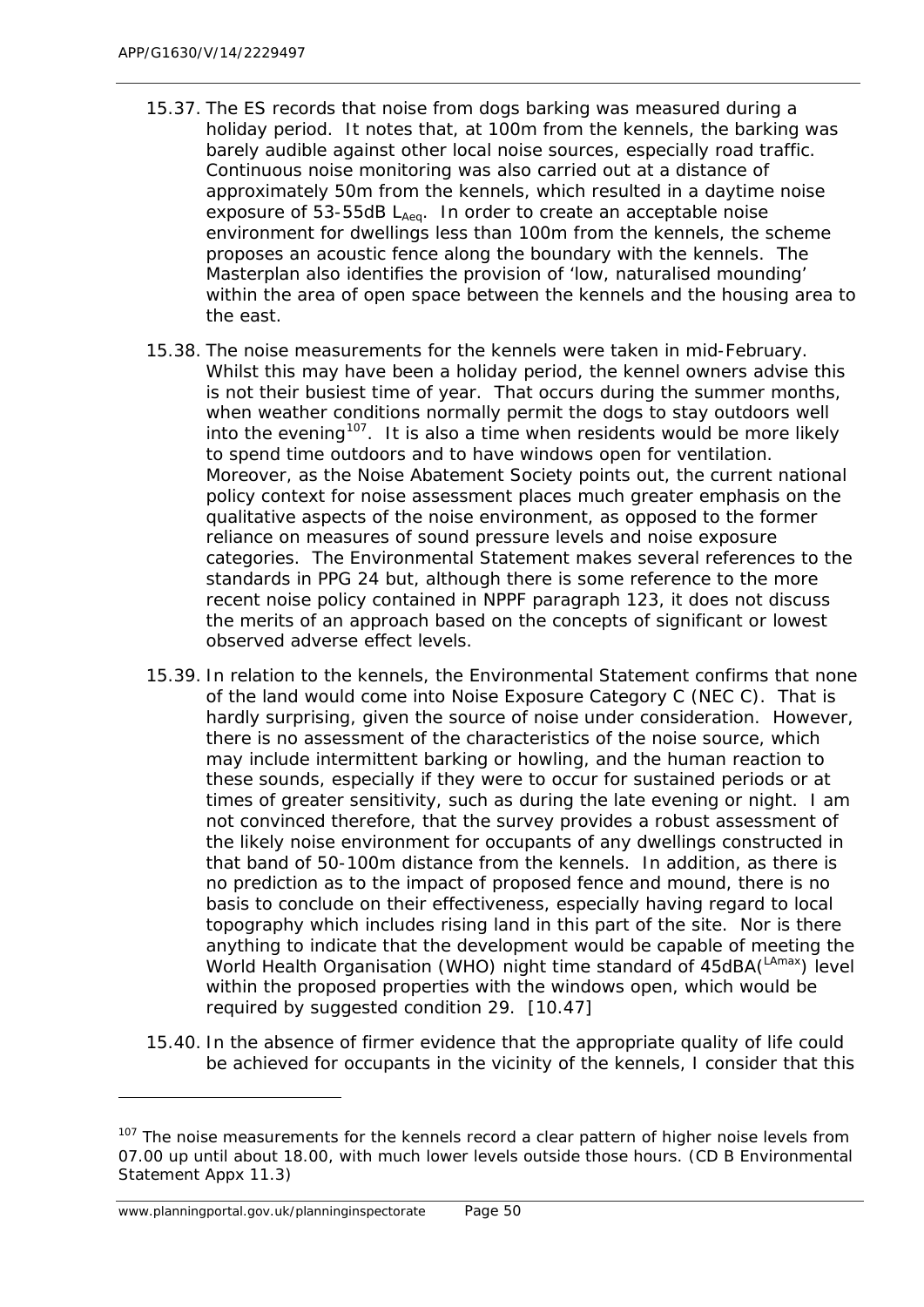should be taken to represent a deficiency in the proposal. However, it relates to a relatively small part of the site and the Environmental Statement provides sufficient information to demonstrate that the effect could be fully addressed as part of the reserved matters. Consequently, I consider that it should carry slight weight in the overall balance.

## *Agricultural land*

15.41. There is agreement that harm would occur due to the loss of almost 42ha of best and most versatile agricultural land. The Applicants point out that the loss of agricultural land is inevitable where large scale urban extensions are required, a point also recognised through the site selection process as part of the work on the JCS. Whilst there is nothing to suggest there would be any adverse impact on local agricultural interests, it nonetheless represents a moderate degree of harm. [9.5, 10.48, 11.2]

## *Issue 5: the supply of market and affordable housing*

- 15.42. The Council cannot demonstrate a five year supply of deliverable housing sites. [7.6, 10.51]
- 15.43. On the basis that the Draft RSS represents the most recent, publicly tested data on housing need, the Council notes it would be able to demonstrate a supply of 2.7 years. However, it places no reliance on this figure, due to the outdated nature of the evidence base. Although one appeal decision in recent years did have regard to the Draft RSS, in subsequent appeals the existence of a shortfall has been agreed and its extent has not been a matter at issue<sup>108</sup>.  $[7.7-8]$
- 15.44. The Council prefers a figure calculated against the requirements of the emerging JCS. On that basis, it contends, it has a 3.9 year supply of housing sites. This includes a 20% margin having regard to the evidence of persistent under delivery. The Council accepts this should be a significant material consideration. [7.9-11]
- 15.45. SBGB disputes the figure of 3.9 years on the basis that the figure for the full, objectively assessed need (OAN) of 30,500 in the emerging JCS is too high. SBGB provided documentation to the inquiry but no witness was available to allow the case to be tested. Exhibit IB1 (appended to the statement of Mr Bickerton) contends that the correct OAN figure should be 23,500. These arguments were put to the JCS examination and are dated 22 April 2015. On 1 July 2015, the JCS Inspector issued a note setting out her request for additional evidence following the Stage 1 Hearing sessions. These sessions had dealt with objectively assessed need, among other things, so it would be reasonable to expect that the Inspector had considered the arguments in the SBGB paper. She notes that the OAN figure relied on in the JCS was preceded by other reports which indicated higher levels of need; she raises the possibility that the OAN could be presented as a minimum; and she refers to elements of population data

<span id="page-64-0"></span><sup>108</sup> Mr Rider: Appx 3 APP/G1630/A/13/2209001; Appx 4 CD APP/1630/A/14/2222147; CD D10 APP/G1630/W/14/3001706; D11 APP/G1630/W/15/3003278; and D12 APP/G1630/W/14/3001584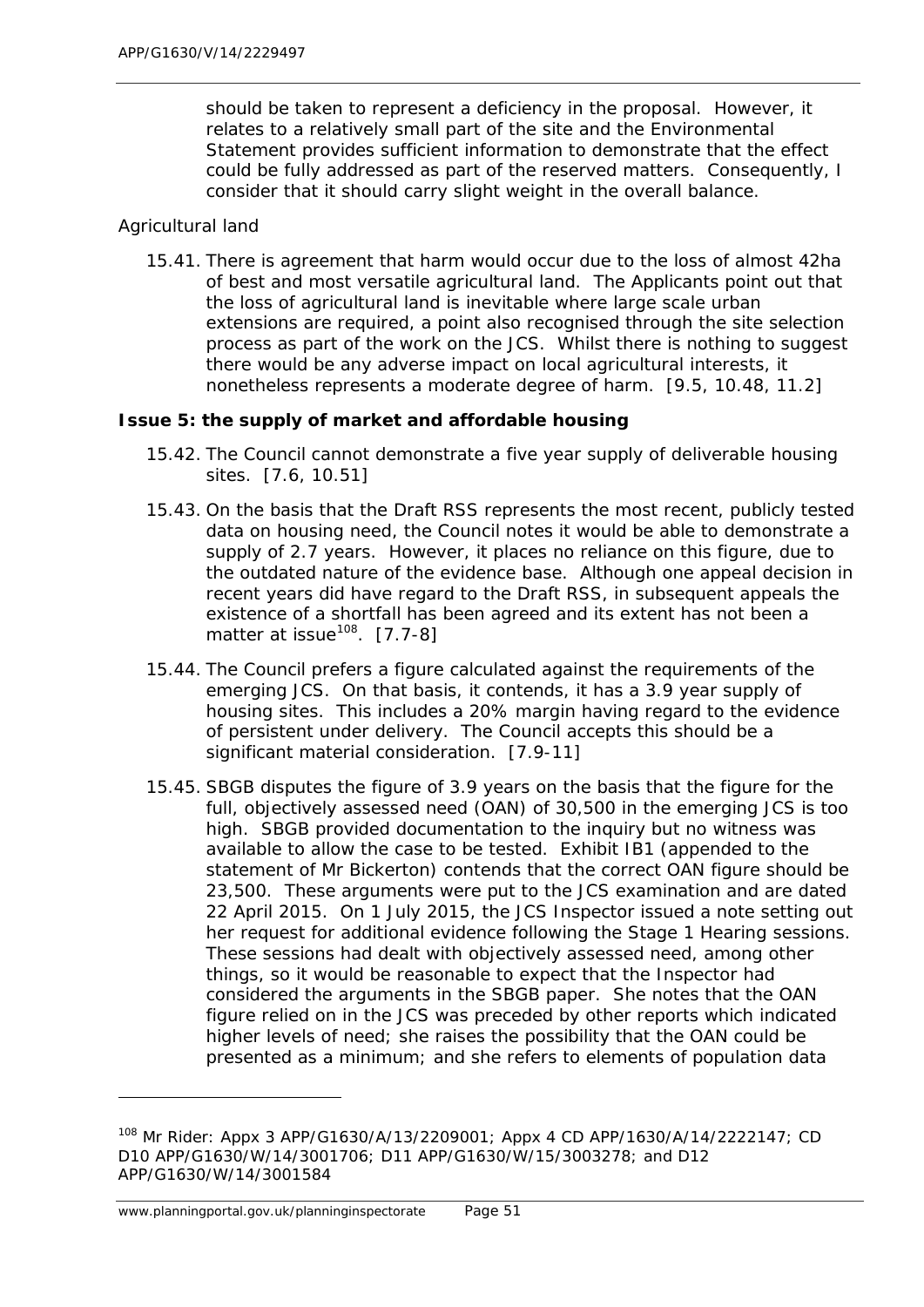which may have underestimated the effects of migration<sup>[109](#page-65-0)</sup>. As I read it, the general tenor of her request is to test whether the OAN figure is high enough. It gives no indication that she might consider the figure to be too high. Although there remains considerable uncertainty as to what the ultimate OAN figure will be, there seem to be few prospects that the further work to be undertaken would result in it being any lower than in the submitted JCS. [8.18-20]

- 15.46. For the Applicants, it is suggested that the supply is some 2.4 years at best, although it could be as low as 1.8 years if the arguments were accepted in relation to dealing with the shortfall, lapse rate and deliverability of some sites. In any event, it is argued, the data demonstrates that there is a significant undersupply and pressing housing need. [10.51-2]
- 15.47. On the basis of the information before the inquiry, I consider the indications are that the OAN figure will not be found to be excessive. It may well be adjusted upwards, although the degree of adjustment is unknown. As to housing land availability, this matter was not tested at the inquiry, since it would have been a poor use of inquiry time as it would not have contributed greatly to the merits of the case. It may be, as SBGB argues, that further sites will be included in the JCS, as SBGB refer to a possible large site at Twigworth which is not in the Green Belt. However, whilst such omission sites may be assessed for the purposes of adding to the supply, I see no rational basis to conclude that they might be substituted for the Brockworth strategic site. As to the parties' assessments of whether the housing land supply stands at 1.8 or 3.9 years, in my experience rigorous testing on matters of shortfall, lapse rate and deliverability do tend to result in a downward adjustment, although rarely to the extent argued for. The Council acknowledged that, using the Applicants' assumptions, the supply might be as low as 2.9 years. With that in mind, I take the view that the Council's assessment of the supply position may well prove to be on the high side, albeit the margin of error is probably not quite as great as the Applicants suggest. Consequently, I consider that the supply should be regarded as sitting within the range of 1.8-3.9 years. [7.11, 10.53, 11.3-4]
- 15.48. For the purposes of this decision, the relevance of the housing land supply position relates not only to the fact that there is an undersupply but also to the lengthy period over which it has persisted, the uncertain prospects for its early resolution and the implications of this situation for those seeking residential accommodation in the locality. In that regard, I take the view that if the application site was to be brought forward now, the delivery of some 525 units within the next five years would represent a substantial benefit in planning terms. That level of benefit should attract considerable weight, irrespective of where the supply may actually stand within the range discussed. [7.10, 10.6, 10.53, 10.57, 11.3, 11.5]
- 15.49. The proposal makes provision for 40% affordable housing or 600 units. Whilst this would be no more than necessary to meet policy expectations,

<span id="page-65-0"></span><sup>&</sup>lt;sup>109</sup> Mr Lewis, rebuttal proof paragraphs 12, 15 and 23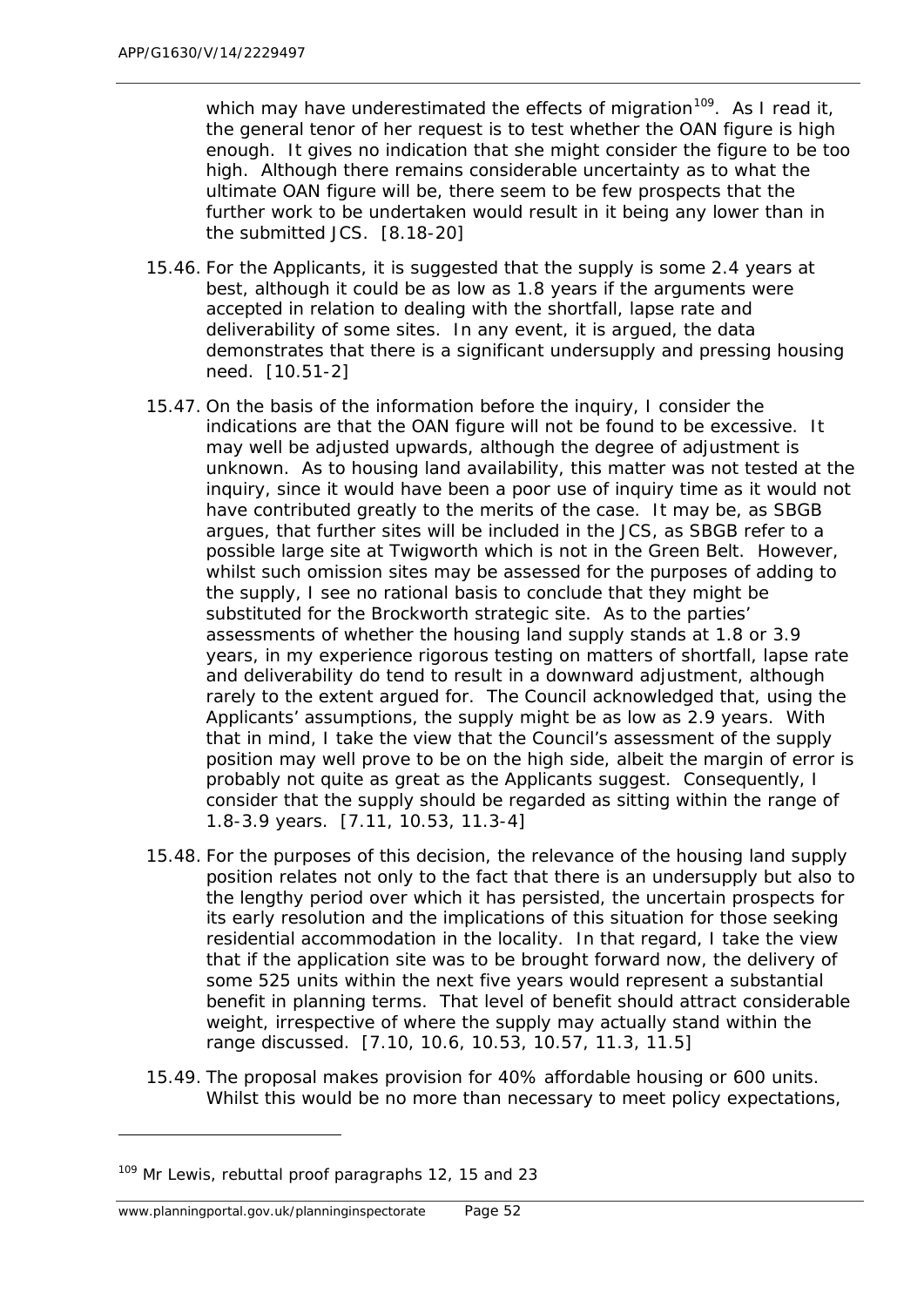it would nevertheless make a valuable contribution in the context of an identified need for 1600 affordable homes across the Borough. [7.12, 10.54, 11.1]

15.50. The Applicants also draw attention to the range of housing needs which would be met by the proposal, which includes extra care housing as well as market and affordable housing. It is the case that housing developments are expected to meet a range of needs. However, the scale of this proposal means that it would be able to provide a much wider range of tenure and dwelling types. In this respect therefore, it would also make a valuable contribution to local housing. [10.55-59]

## *Issue 6: other considerations weighing in favour*

#### *Policy context*

- 15.51. In terms of other considerations, the most distinguishing feature about this proposal is the policy context. The planning merits of enabling the expansion of Gloucester within the area to the north of Brockworth was first formally accepted in December 2007 with the publication of the RSS Panel Report. This was carried over into the Draft Revised RSS published in July 2008. The merits of the case for a change to the Green Belt north of Brockworth have been further assessed as part of the JCS process through the ENTEC (2010) and AMEC (2011) reports, amongst others. Identified as Area of Search G4 in the JCS Sustainability Appraisal (2011), the area was assessed as scoring 'extremely well' in relation to sustainability objectives<sup>[110](#page-66-0)</sup>. There was a shift in national planning policy in 2012 through the publication of NPPF, with much greater emphasis being placed on plan-making at the local rather than regional level. It is significant therefore, that the site north of Brockworth continues to attract the support of all three of the planning authorities involved with the JCS, where it is now identified as being of strategic value<sup>111</sup>. It is also recognised as a necessary element in delivering the duty to co-operate, which replaced the hierarchical approach of the former  $RSS^{112}$ . [10.13-15, 10.65-66]
- 15.52. SBGB and others suggest that the site should not come forward until after the JCS is adopted. However, the Applicants confirm that the purpose of making the application in 2012 was to support the JCS process. In this regard therefore, it could be described as a plan-led development rather than one which would undermine the plan-making process. Since it is in keeping with the emerging JCS, the proposal should not be regarded as premature within the terms of NPPF paragraph 216. Indeed, Gloucester City Council supports the early release precisely in order to avoid development at less sustainable locations being approved due to the housing supply situation. [7.4, 8.21, 9.1-2, 9.4, 10.2, 10.62]
- 15.53. Over the past decade, the area containing the application site has been subjected to extensive study covering a range of topics. The consistent

<span id="page-66-0"></span><sup>110</sup> CD C6, p19

<span id="page-66-1"></span><sup>&</sup>lt;sup>111</sup> CD C4, Submission JCS 2014, policies SP2 and SA1

<span id="page-66-2"></span><sup>112</sup> CD C13 paragraphs 9.10-9.11, April 2015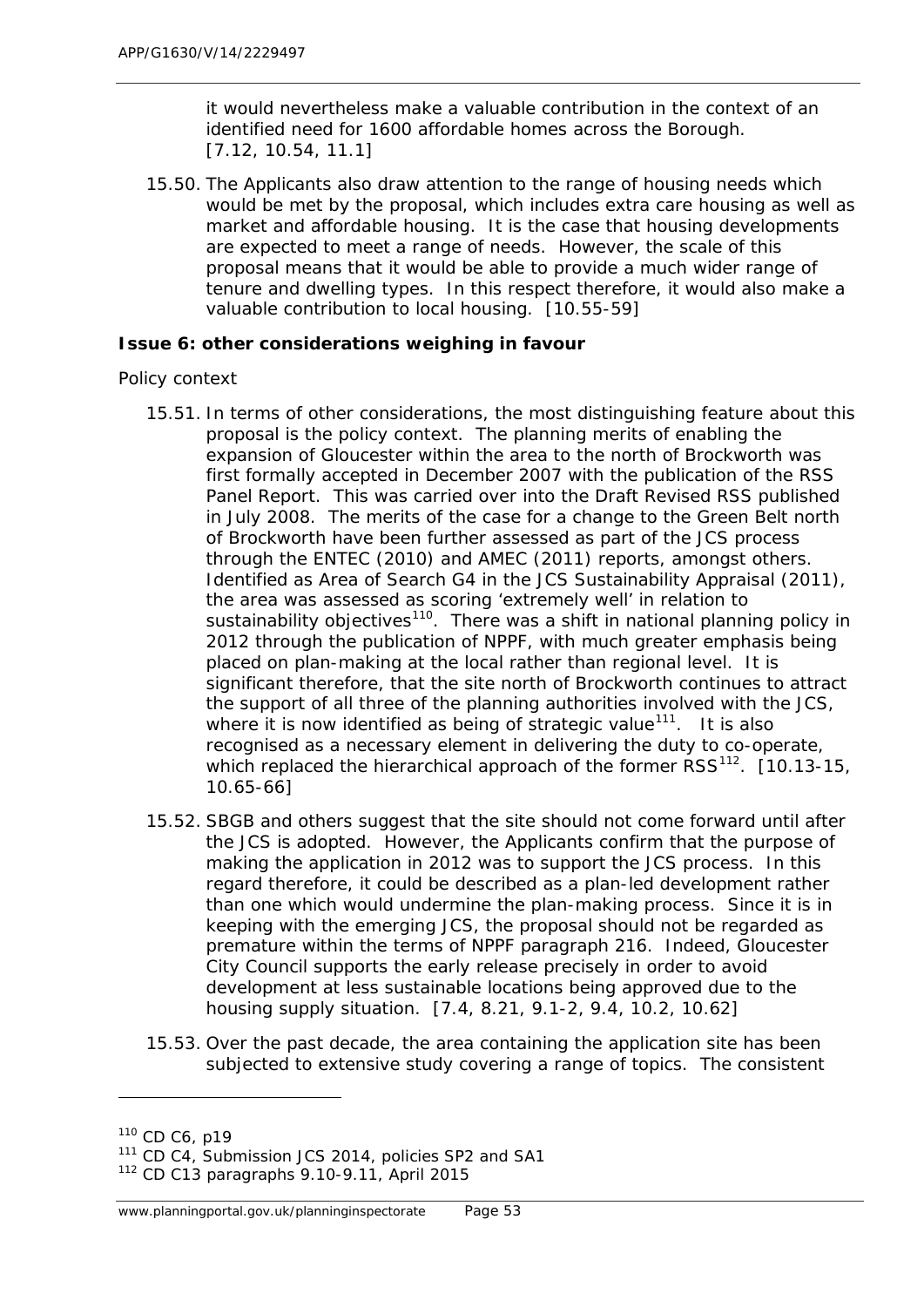conclusion has been that the area represents a logical and acceptable option for the extension of the built up area. On that basis, I consider that the planning policy context should be accorded significant weight.

#### *Benefits associated with the proposed development*

15.54. The proposal also makes provision in relation to local sports and recreational facilities as well as education, health and community facilities. To the extent that this provision is required to meet the needs generated by the development itself, I consider that it should not be seen to add further weight in support of the proposal. These forms of provision should only attract weight where they can be shown to deliver additional benefits, such as by exceeding policy expectations or enhancing local facilities in some other way. The fact that this distinction may not always be clearly demarcated does not alter that underlying principle. [8.16, 10.60]

#### *Open space, sport and recreation*

- 15.55. Under the standards set out in Local Plan policy RCN1, a development of this scale would be expected to provide around 8.5ha of public open space, of which about 4.2 ha should be playing pitches. As it stands, some 24ha would be provided in total, taking into account play areas, sports pitches, informal recreational land, orchards, ecological areas and landscaping. There would be just over 6ha of land for outdoor sports provision, of which about 4.8ha would be formal sports pitches.
- 15.56. The sports pitches would be located around the existing Brockworth Rugby Club in order to help provide a dedicated 'Sports Hub' that would be run by a Sports Foundation. Together with the provision of changing facilities and full control of the existing rugby pitch, the arrangement would give the Rugby Club greater security, reducing the risk of the club failing<sup>[113](#page-67-0)</sup>. The improved facilities would also allow the local football team, Brockworth Albion, to grow. This additional benefit to the wider area should attract a limited amount of weight. [8.27, 10.62, 11.1]
- 15.57. The quantum of open space would be almost three times greater than the minimum policy requirement. However, the amount and arrangement of open space would be primarily to mitigate adverse impacts to landscape character, appearance and setting of heritage assets so that most of this additional provision has already been taken into account. [10.62]

#### *Education*

l

15.58. Negotiations have taken place as to making appropriate provision for educational needs arising from the proposal. Although it was originally expected that a 1.5 form entry primary school would be required, Mr Clyne's evidence was that the LEA would prefer the new school to provide 1.0 form entry, with the balance of places provided through the enlargement of other local schools. The planning obligation allows for either option and makes provision commensurate with the needs arising from the proposal. Mr Clyne estimates that there could be an overage of up to 0.8ha against the 2ha of land reserved for education on the

<span id="page-67-0"></span> $113$  ID 05 – as stated in letter from Brockworth Rugby Club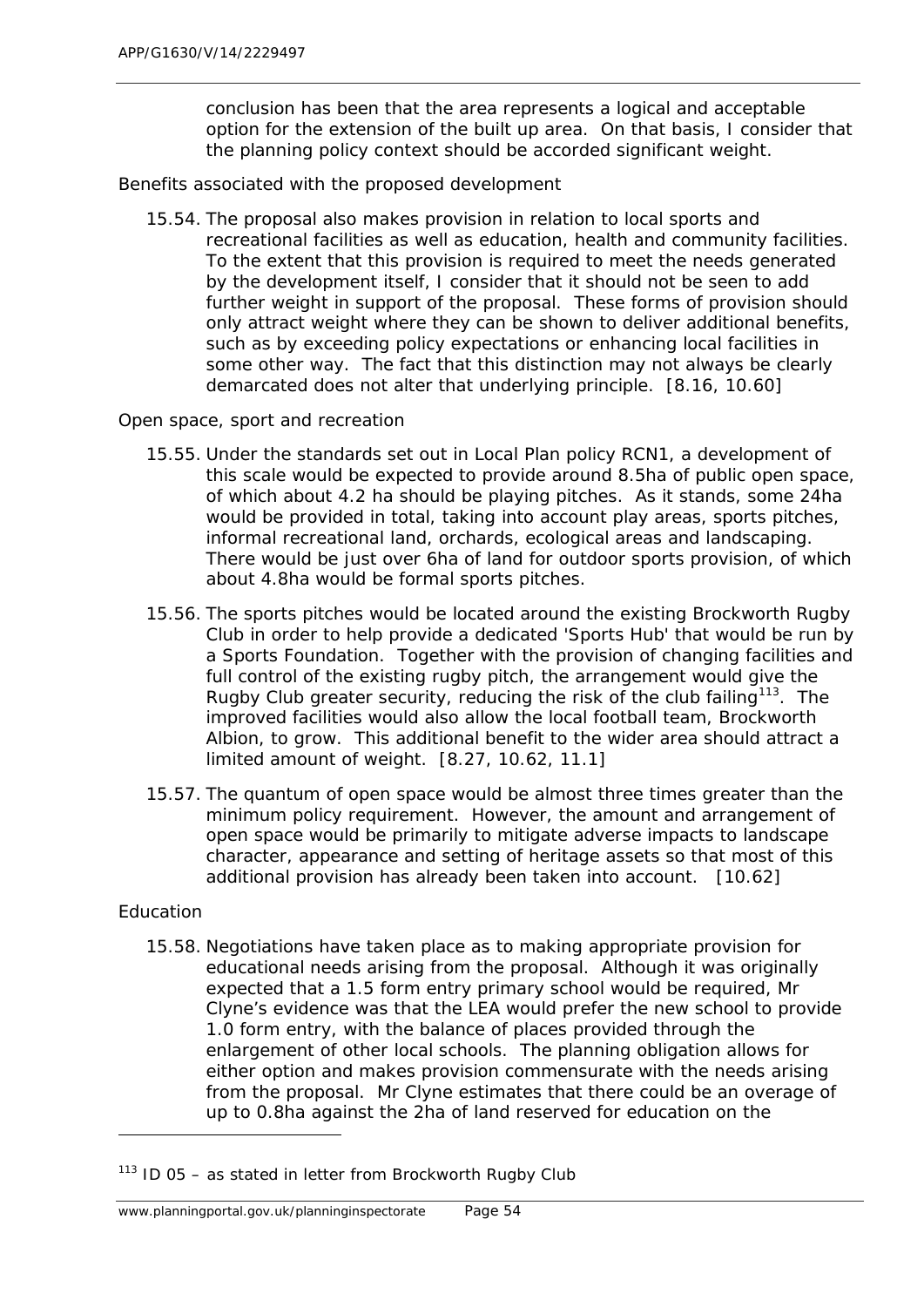masterplan. However, under the terms of the planning obligation, the 'excess educational land' would be dealt with separately from that for the school itself. As such, I am not persuaded the proposal would deliver any net benefit in relation to primary education. [10.62]

15.59. Secondary age pupils from the development could be expected to attend the nearby Millbrook Academy, which presently has surplus capacity. However, the Council points out that projections show that the school would be likely to reach full capacity anyway as a result of increased demand associated with other housing developments. I consider that there is insufficient evidence that this proposal would deliver any material net benefit in relation to secondary education. [8.26, 10.62]

## *Health care*

15.60. A site of up to 0.4ha would be set aside for a new or relocated GP doctor's surgery. The existing surgery in Brockworth does not have the capacity to cater for the increased demand arising from this proposal and the current site lacks capacity for expansion. The proposed site would not only be sufficient to allow this necessary expansion but would also allow the surgery to offer complementary care services. Initial discussions indicate the surgery would be interested in relocating to the proposed new site at Perrybrook, since the site would also be better located geographically for patients. The need for the relocation would arise from the demands that would be created by the development. However, the opportunity to provide an increased range of health services would represent a benefit to the wider community. In facilitating this through the provision of a larger site, the proposal would make a modest contribution to assisting in this process. This should carry a limited amount of weight. [8.25, 10.62, 11.1]

## *Community facilities*

15.61. A financial contribution would be made to Brockworth Community Project for the benefit of the community run library service and community based programmes. This reflects the sum which would formerly have been required as a library contribution, when that service was run by the County Council. No doubt the funding will be invaluable to the Community Project. However, the increased population associated with the proposed development would be likely to lead to increased demands on the Project. As such, I consider this element of the proposal should not be regarded as delivering any net benefit. [8.30, 10.62, 11.1]

#### *Sustainability of location*

15.62. Brockworth is identified as having good levels of accessibility. Whilst this proposal would enjoy similar public transport, walking and cycling credentials, no net benefit has been identified in this respect. As such, I consider that these considerations should not attract additional weight. [10.62]

#### *Other environmental gains*

15.63. Of the two orchards within the scheme, that to the north of Brockworth Court would be required to mitigate the impact on the setting of listed buildings. The other, Henley Bank, would be restored and transferred to a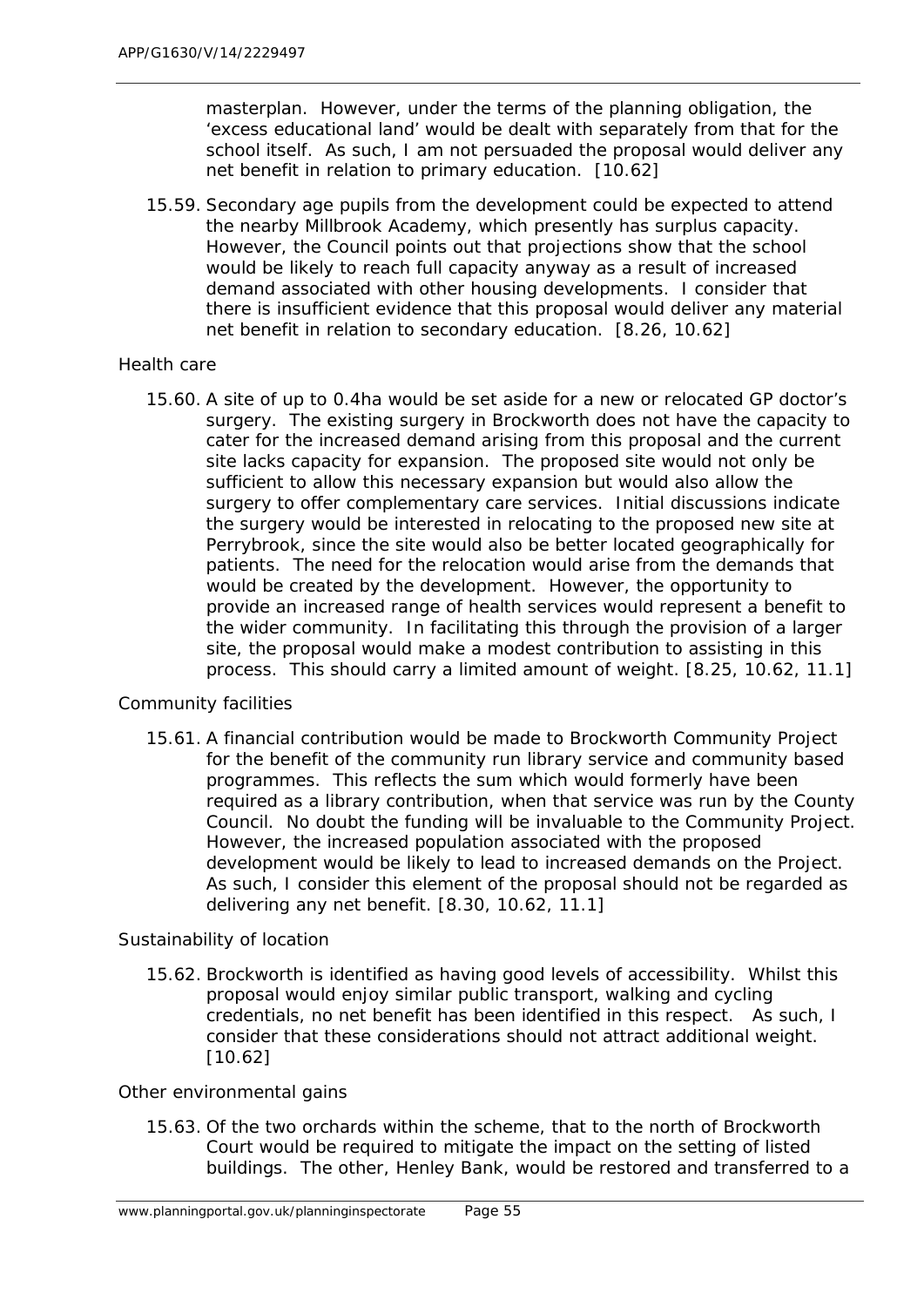local trust together with a commuted sum to provide for its maintenance. Public access to this orchard would be of value to the wider community due to its local heritage interest. It represents a modest net benefit. [8.29, 10.62]

15.64. There would be some improvements to the Horsbere Brook corridor, including enhanced public access to that section within the application site. Whilst this would be in keeping with the aims of the Parish Plan, the works would be primarily to mitigate landscape impact. The improved public access represents a very limited net benefit. [8.28, 10.62]

#### *Economic benefits*

15.65. The provision of housing on the scale proposed would deliver considerable economic benefits in the form of job creation, the stimulus to the local economy from the additional households and increased financial contributions through Council Tax and New Homes Bonus. The Applicants estimate Phase 1 would generate 300 construction jobs and 540 indirect jobs; it would generate around £4.6million gross household income; £190,000 in Council Tax; and £1.3million by way of new homes bonus. The economic benefits should be accorded considerable weight. [10.62]

## *Issue 7: very special circumstances*

- 15.66. The proposal would cause harm to the Green Belt by reason of inappropriateness. It would result in a loss of openness across the entire site. It would conflict with the purposes of the Green Belt in relation to checking the unrestricted sprawl of large built-up areas, preventing neighbouring towns from merging and safeguarding the countryside from encroachment. This harm carries substantial weight against the proposal.
- 15.67. To this should be added a limited amount of harm associated with the moderate adverse effect on the landscape.
- 15.68. In my view, there would be some harm to the setting of St George's Church and the listed buildings within the Manorial Complex. Under the terms of the *Barnwell Manor* judgement, this harm should be given considerable importance and weight although that situation may change, depending on the outcome of Court proceedings in relation to *Mordue*.
- 15.69. Separately, since it would be less than substantial harm, NPPF paragraph 134 states this should be weighed against the public benefits of the proposal. The benefits in relation to the provision of market and affordable housing would be more than sufficient, in themselves, to outweigh this particular harm so that there would be no conflict with NPPF paragraph 134.
- 15.70. I have also identified a slight degree of harm due to my reservations as to noise impact and a moderate adverse effect owing to the loss of best and most versatile agricultural land.
- 15.71. As to factors weighing in favour of the proposal, it has been shown that there is a significant undersupply of land for housing, as well as a pressing housing need. Correspondence was provided to the inquiry between the local Member of Parliament and the Minister of State for Housing and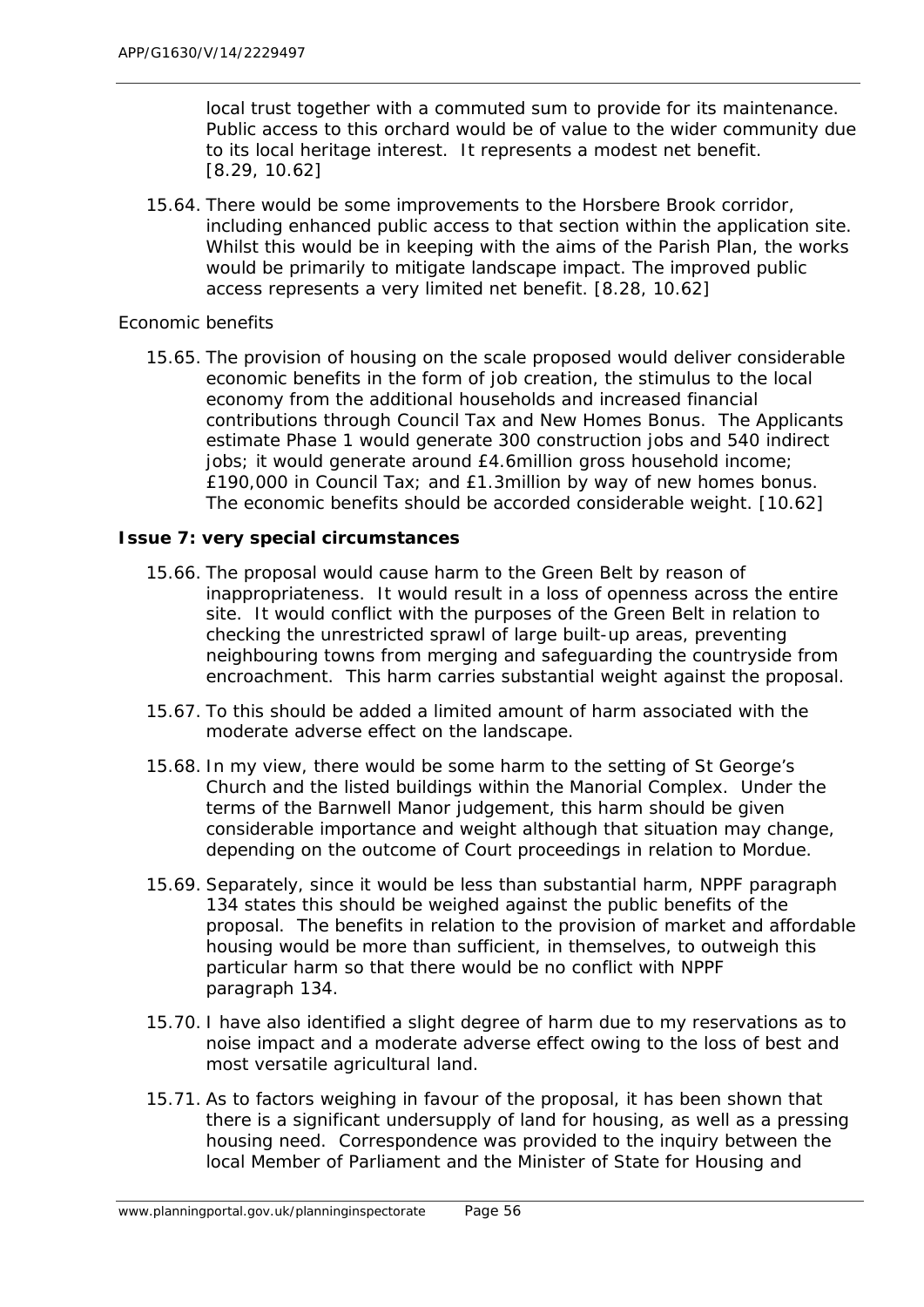Planning<sup>114</sup>. This reiterates the point that the single issue of unmet demand for housing alone would be unlikely to outweigh harm to the Green Belt. Also, it is of note that the recently determined St Alban's appeals were dismissed, notwithstanding the severe shortfall in housing land supply which was identified in that instance. However, the contribution of those proposals to unmet housing need was still found to weigh positively in the balance<sup>115</sup>. In view of the aim in NPPF to significantly boost the supply of housing, I consider that the contribution which this site would make to housing delivery in this localitywould amount to a significant benefit worthy of very considerable weight. To this should be added moderate weight from the benefits associated with the provision of affordable housing and meeting a wide range of housing needs. [8.15- 16, 9.2, 10.64]

- 15.72. In addition to meeting demand for housing, the proposal would accord with longstanding strategic planning aims. Despite never reaching the stage of a formal allocation in an adopted plan, the application site has been recognised as having a key role to play in plan making in the wider area for many years. Although the decision of the Council's Planning Committee may have been close, the principle of development on this site has support not only as a result of that decision but also by virtue of its status in the emerging JCS and the weight of evidence in support of the relevant policies in that plan. This should be accorded significant weight.
- 15.73. It would also deliver considerable economic benefits as well as more limited benefits in relation to support for local sports provision, health care and environmental gains.
- 15.74. The adverse effects of the proposal should not be underestimated. They would be considerable, especially in relation to impact on the Green Belt and the open countryside. However in my opinion, the other considerations are sufficient to clearly outweigh all of the harm identified so that very special circumstances have been demonstrated.

## **The planning balance and overall conclusion**

15.75. NPPF paragraph 7 refers to the three dimensions of sustainable development. This proposal seeks to bring forward land in a location which has for some time been identified as being in the right place to support growth. The comprehensive form of the proposal would ensure that the development would proceed in a coordinated manner so that the proposal accords with the economic strand of sustainable development. As regards the social dimension, the evidence on the lack of land for housing and the growing need for affordable housing shows that the proposal would make a valuable contribution to meeting housing need. The Illustrative Masterplan indicates this would be provided in the context of a high quality built environment. In terms of the environmental dimension, I recognise that the proposal would result in the loss of an extensive area of open countryside which is also protected as Green Belt. However, it would assist in satisfying a long-recognised need for development within a planned and

1

<span id="page-70-1"></span><span id="page-70-0"></span><sup>&</sup>lt;sup>114</sup> ID 02: letter dated 9 July 2015 from Brandon Lewis MP to Laurence Robertson MP <sup>115</sup> ID16, DL16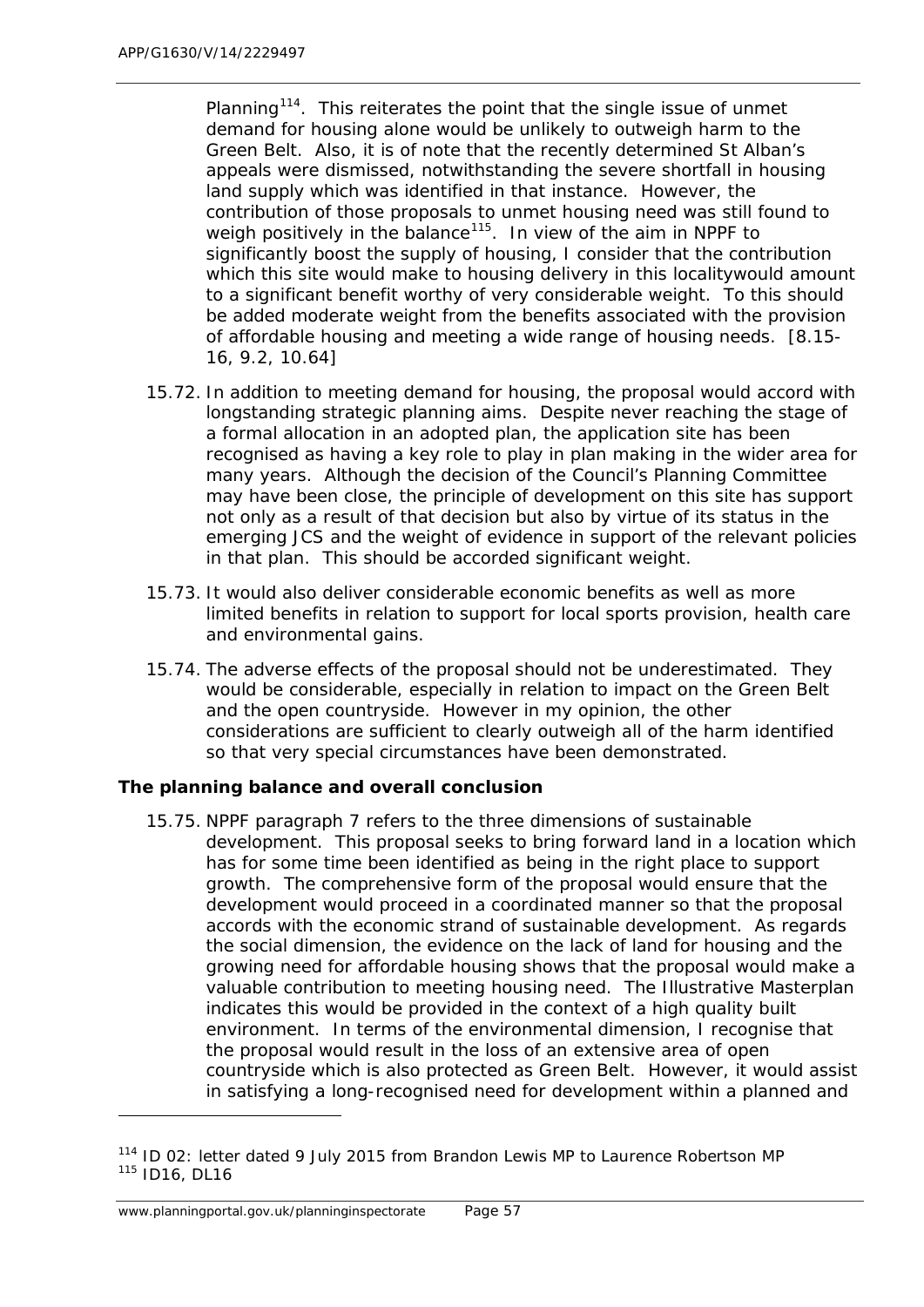comprehensive framework which would incorporate substantial mitigation, particularly as regards the impact on the natural and historic environment. On balance therefore, I consider that it would also accord with the environmental dimension of sustainable development.

- 15.76. This application should be determined in accordance with the development plan unless material considerations indicate otherwise. However, the presumption in favour of sustainable development set out at NPPF paragraph 14 states that where relevant policies are out of date, planning permission should be granted unless the adverse impacts would significantly and demonstrably outweigh the benefits or specific policies in the Framework indicate development should be restricted, for example policies relating to sites protected under the Birds and Habitats Directives or land designated as Green Belt.
- 15.77. The Applicants do not rely on the presumption in favour since the proximity of the site to the Cotswold Beechwoods SAC and the initial concerns of Natural England led the Applicants to commission a Report on the information needed for an Appropriate Assessment. NPPF paragraph 119 states that the presumption in favour of sustainable development does not apply where development requiring appropriate assessment under the Birds or Habitats Directives is being determined. Paragraphs 13.1-13.4 of this report and CDB13 provide the information necessary for the Secretary of State, as the competent authority, to carry out the Appropriate Assessment in relation to this proposal, if one is deemed necessary. However, as no likely significant effect has been identified, it is not necessary for the competent authority to carry out an Appropriate Assessment. Consequently, paragraph 119 does not apply. However, as the proposal concerns land designated as Green Belt, the presumption in favour of sustainable development should not apply, in view of the provisions of footnote 9. [10.69-71]
- 15.78. The proposal is in direct conflict with the adopted development plan as regards its policies on the Green Belt (GRB1) and housing, including settlement boundaries (HOU2, HOU4). There is also some conflict with policy LND4, having regard to the landscape impact. [10.67]
- 15.79. Although policy GRB1 is consistent with NPPF with regard to its treatment of built development, it does not make provision for assessing the question of very special circumstances. Policies HOU2 and HOU4 are dated, since they are based on the revoked Structure Plan. They also represent relevant policies for the supply of housing so that, in any event, they should not be regarded as up to date in view of the accepted position on housing land supply. Policy LND4 is consistent with the NPPF, where one of the core principles is to recognise the intrinsic character and beauty of the countryside. This point was reiterated in correspondence between the Minister and the Planning Inspectorate<sup>116</sup>.
- 15.80. Thus, whilst there is conflict with the development plan, there are other important considerations to be weighed in the balance. With regard to the conflict in relation to the Local Plan's Green Belt policy, it is my view that

<span id="page-71-0"></span><sup>&</sup>lt;sup>116</sup> CD C24: letter to PINS dated 27 March 2015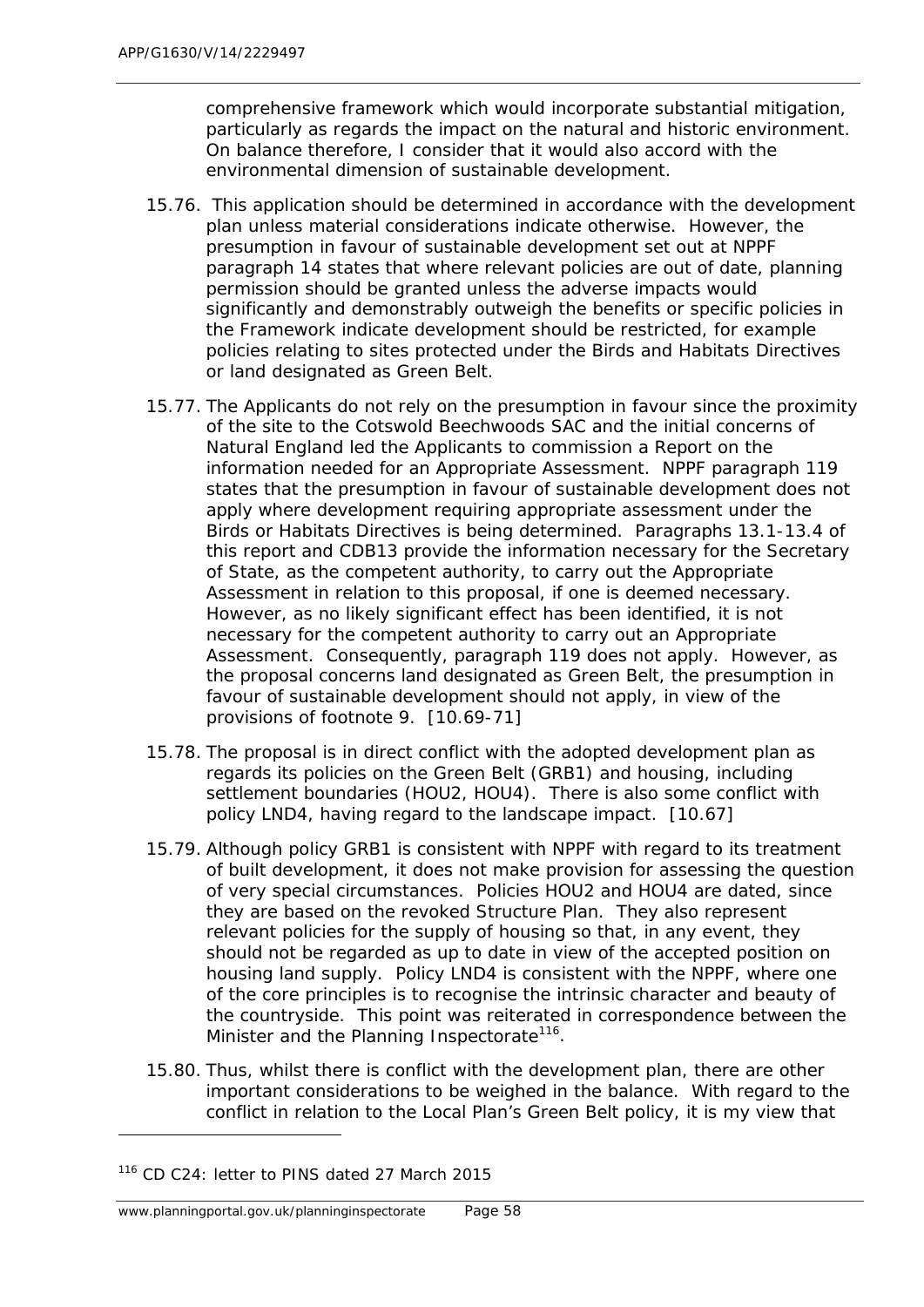very special circumstances have been demonstrated, so that the proposal would accord with NPPF paragraph 88. With specific reference to housing, two points are of particular importance: firstly, the stated aim in more recent national policy to significantly boost the supply of housing; and, secondly, the strategic approach of the emerging JCS. As regards the first, although the actual figure for the full objectively assessed housing need of Tewkesbury has not yet been established, the evidence to the JCS examination points overwhelmingly to high and persistent levels of unmet need. In relation to the second, it is the case that the approach of the JCS is based on strategic allocations and associated alterations to the Green Belt and it adheres to the recognition of the planning merits of an urban extension north of Brockworth. Also, the Inspector for the JCS examination has indicated acceptance as to the question of exceptional circumstances. Bearing in mind that the JCS has been prepared so as to be broadly consistent with current national policy, this suggests that considerable weight should be attached to that broad approach and, as a consequence, the contribution which the application site is expected to make to the strategic planning of the area. For these reasons, I consider that there are sufficient considerations to outweigh the conflict with the development plan. [10.72-77]

#### **Recommendation**

15.81. I recommend that planning permission be granted, subject to the conditions set out in Annex 1.

*K.A. Ellison*

Inspector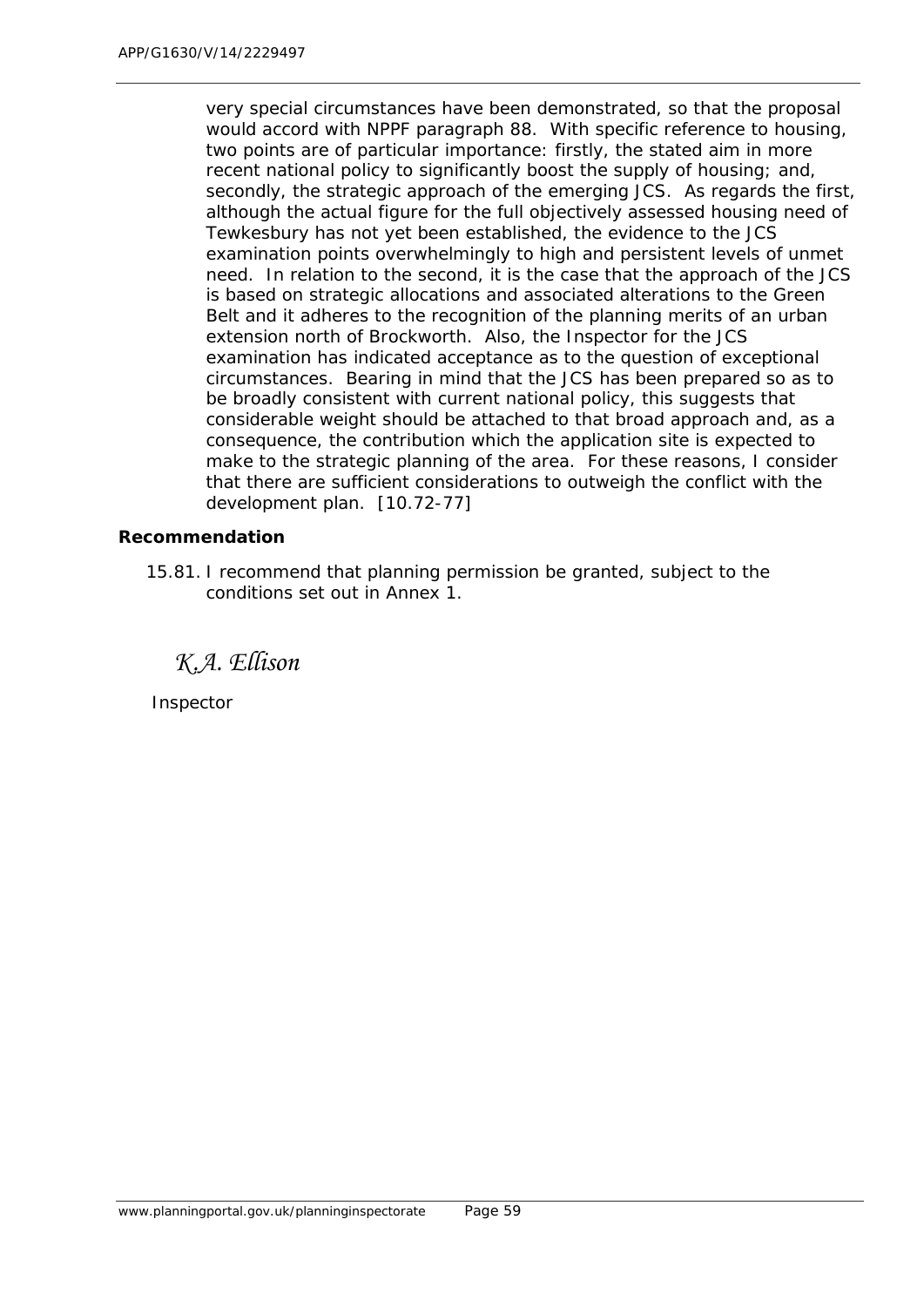### **APPEARANCES**

#### FOR THE LOCAL PLANNING AUTHORITY:

| Thomas Graham |                                           | Solicitor Advocate                                     |
|---------------|-------------------------------------------|--------------------------------------------------------|
|               | He called<br>Oliver Rider MSc, MRTPI      | Associate Director, McLoughlin Planning Ltd            |
|               | FOR THE APPELLANT:                        |                                                        |
|               | Rupert Warren QC                          |                                                        |
|               | He called<br>Paul Harris BA, DIP LA, CMLI | Director, MHP Design Ltd                               |
|               | Gail Stoten BA(Hons), MCIA                | Principal Heritage Consultant, Cotswold<br>Archaeology |
|               | Stephen Clyne LCP(Dip.SMS)<br>CertEd, MAE | EFM Ltd                                                |
|               | Christopher Lewis DipTP,<br>MRTPI         | Hunter Page Planning                                   |

FOR THE SAVE BROCKWORTH GREEN BELT:

Conrad Gadd Solicitor (ret)

INTERESTED PERSONS:

| Jon Eccles        | Local resident                                 |
|-------------------|------------------------------------------------|
| Mark Calway       | Assistant to Laurence Robertson MP             |
| Cllr H Turbyfield | Ward member, Brockworth                        |
| Lydia Lavia       | Noise Abatement Society                        |
| N Smith           | Henley Bank Kennels                            |
| J Medlin          | Gloucestershire County Council (for session on |
|                   | planning obligations)                          |

#### INQUIRY DOCUMENTS

- ID01 Note on Environmental Statement
- ID02 Letter to Laurence Robertson MP
- ID03 s106 Agreement with Tewkesbury Borough Council
- ID04 s106 Agreement with Gloucestershire County Council
- ID05 letter from S Jones, President, Brockworth Rugby Club
- ID06 Statement by Neil Smith, Henley Bank Kennels
- ID07 Statement by Lisa Lavia, Noise Abatement Society
- ID08 Erratum to Proof of Mr Lewis
- ID09 Agreed position in respect of delivery and supply
- ID10 List of Application Plans
- ID11 CIL Regulations 2010
- ID12 Agreed Draft Planning Conditions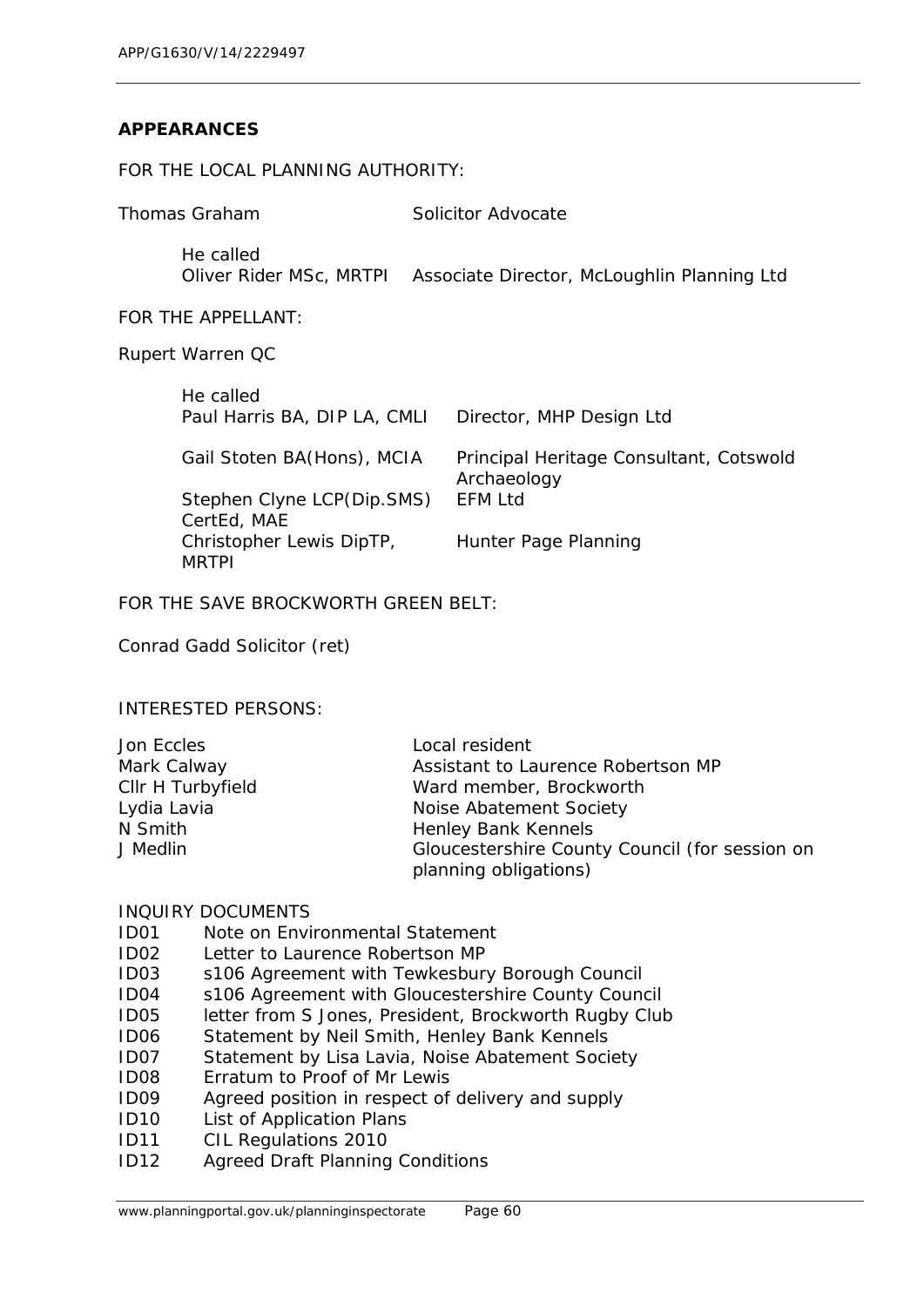- ID13 Revised agreed conditions 6 and 7<br>ID14 Responses to updated Environmen
- Responses to updated Environmental Statement
- ID15 Environmental Statement Bat Addendum
- ID16 Secretary of State's decision on appeal APP/B1930/A/12/2180486

| Ref            | Reference/<br>Author                     | <b>Title</b>                                       | Date                            | <b>Extracts</b> |
|----------------|------------------------------------------|----------------------------------------------------|---------------------------------|-----------------|
| A)             | <b>Application Plans</b>                 |                                                    |                                 |                 |
| A1             | MHP Design                               | Site Location Plan - 10.67.903                     | 10.12.12                        |                 |
| A2             | MHP Design                               | Planning Application Boundary -<br>10.67.902 Rev D | 03.10.11                        |                 |
| A3             | MHP Design                               | Illustrative Masterplan - 10.67.108<br>Rev E       | 24.05.13                        |                 |
| A4             | <b>MHP Design</b>                        | Conceptual Masterplan- 10.67.107<br>Rev F          | 25.01.13                        |                 |
| A <sub>5</sub> | <b>MHP Design</b>                        | Site Phasing Plan - 10/67.111 Rev<br>H             | 28.02.12                        |                 |
| A6             | Development<br>Transport Planning        | Dwg No. 60007-Bus-001                              | 01.05.13                        |                 |
| A7             | Development<br>Transport Planning        | Dwg No. 60007-Bus-002                              | 01.05.13                        |                 |
| A8             | Development<br>Transport Planning        | Dwg No. 60007-Audit-03                             | 22.05.12                        |                 |
| A9             | Development<br><b>Transport Planning</b> | Dwg No. 60007-TA-005 Rev B                         | 06/02/13<br>Revised             |                 |
|                |                                          |                                                    | 25.03.13                        |                 |
| A10            | Development<br><b>Transport Planning</b> | Dwg No. 60007-TA-006 Rev D                         | 31/07/12<br>Revised<br>03/12/13 |                 |
| A11            | Development<br><b>Transport Planning</b> | Dwg No. 60007-TA-007 Rev A                         | 30/07/12<br>Revised<br>25/03/13 |                 |
| A12            | Development<br><b>Transport Planning</b> | Dwg No. 60007-TA-008                               | 30/07/12                        |                 |

#### CORE DOCUMENTS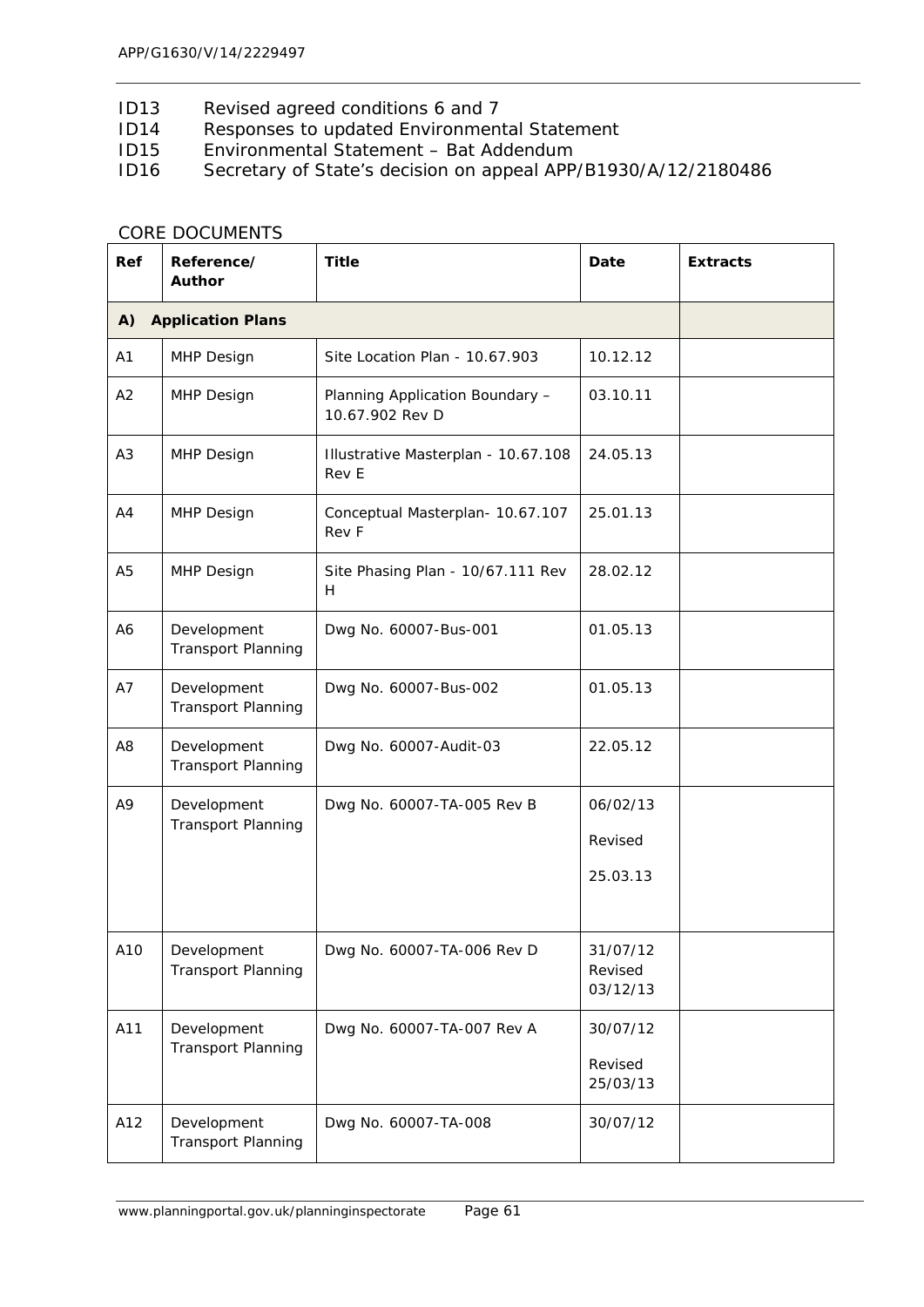| A13            | Development<br><b>Transport Planning</b> | Dwg No. 60007-TA-009                                           | 30/07/12         |  |
|----------------|------------------------------------------|----------------------------------------------------------------|------------------|--|
| A14            | Development<br><b>Transport Planning</b> | Dwg No. 60007-TA-010                                           | 23/10/12         |  |
| A15            | Development<br><b>Transport Planning</b> | Dwg No. 60007-TA-012                                           | 29/05/13         |  |
| A16            | Development<br><b>Transport Planning</b> | Dwg No. 60007-TA-013                                           | 03/12/13         |  |
| A17            | Development<br><b>Transport Planning</b> | Dwg No. 60007-TA-0114                                          | 03/12/13         |  |
| A18            | Development<br>Transport Planning        | Dwg No. 60007-TA-015                                           | 03/12/13         |  |
| B)             | <b>Application Reports</b>               |                                                                |                  |  |
| B1             | MHP/HPP                                  | Design & Access Statement                                      | <b>July 2014</b> |  |
| <b>B2</b>      | Iceni Projects Ltd                       | Brockworth Statement of<br>Community Involvement               | Nov 2012         |  |
| B <sub>3</sub> | <b>HPP</b>                               | Planning Statement                                             | January<br>2013  |  |
| B4             | <b>HPP</b>                               | Economic Benefits of First Phase of<br>Development             | 06.08.14         |  |
| B <sub>5</sub> | <b>HPP</b>                               | Statement of 'Very Special<br>Circumstances'                   | 08.08.14         |  |
| <b>B6</b>      | Stuart Larkin and<br>Associates Ltd      | Affordable Housing Statement                                   | August<br>2013   |  |
| B7             | <b>Acuity Consulting</b>                 | Flood Risk Assessment - Rev D                                  | <b>July 2013</b> |  |
| B8             | <b>Richard Allitt</b><br>Associates Ltd  | Sewer Capacity Assessment                                      | 20.09.13         |  |
| <b>B9</b>      | <b>HPP</b>                               | <b>Utilities Statement</b>                                     | Nov 2012         |  |
| <b>B10</b>     | MHP Design                               | Agricultural Land Use and Land<br><b>Classification Report</b> | December<br>2012 |  |
| <b>B11</b>     | <b>Tyler Grange</b>                      | Tree Quality Survey                                            | 17.10.11         |  |
| <b>B12</b>     | <b>HPP</b>                               | Waste Minimisation Strategy                                    | <b>July 2013</b> |  |
| <b>B13</b>     | <b>Ecology Solutions</b>                 | <b>Habitat Regulation Assessment</b>                           | November<br>2013 |  |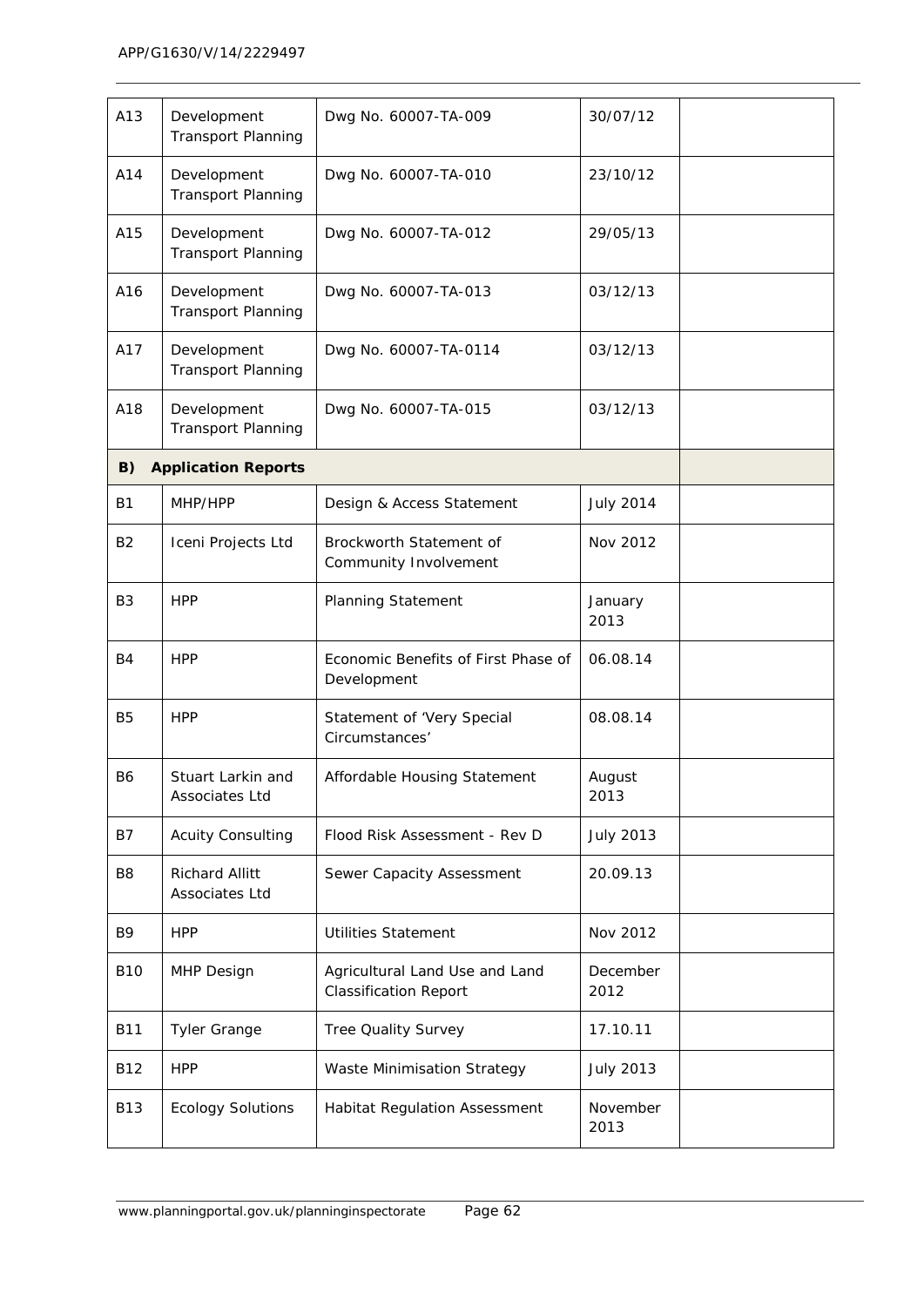| <b>B14</b>     | <b>HPP</b>                              | Planning Obligations Head of<br>Terms                                             | Revised<br>31.07.14 |             |
|----------------|-----------------------------------------|-----------------------------------------------------------------------------------|---------------------|-------------|
| <b>B15</b>     | <b>HPP</b>                              | Environmental Statement Volume<br>1                                               |                     |             |
|                |                                         | Non-Technical Summary                                                             | <b>July 2015</b>    |             |
|                |                                         | Introduction<br>1.0                                                               | June 2015           |             |
|                |                                         | 2.0<br>Assessment Methodology                                                     | <b>July 2013</b>    |             |
|                |                                         | 3.0<br>The Proposed<br>Development                                                | June 2015           |             |
|                |                                         | 4.0<br><b>Planning Context</b>                                                    | May 2014            |             |
|                |                                         | 5.0<br>Landscape and Visual<br>Impact<br>Assessment                               | June 2015           |             |
|                |                                         | 6.0<br>Biodiversity                                                               | June 2015           |             |
|                |                                         | 7.0<br>Hydrology, Hydrogeology<br>and Water Quality                               | <b>July 2013</b>    |             |
|                |                                         | 8.0<br>Cultural Heritage                                                          | May 2014            |             |
|                |                                         | 9.0<br>Social and Economic<br>Context                                             | <b>July 2013</b>    |             |
|                |                                         | 10.0<br>Transport                                                                 | Nov 2012            |             |
|                |                                         | 11.0<br>Noise and Air Quality                                                     | May 2014            |             |
|                |                                         | 12.0<br>Environmental<br>Management                                               | June 2015           |             |
| <b>B16</b>     |                                         | ES Vol 2 - Plans and Appendices                                                   | Various             |             |
| <b>B17</b>     |                                         | ES Vol 3 - Transport Assessment                                                   | Various             |             |
| <b>B18</b>     |                                         | Note on the Revisions to the ES<br>Chapters                                       | 15.07.15            |             |
| C              | Policy and evidence base documents      |                                                                                   |                     |             |
| C <sub>1</sub> | <b>GOSW Regional</b><br>Strategies Team | Draft RSS for the South West Inc<br>Proposed Changes - For Public<br>Consultation | <b>July 2008</b>    | Pages 84-88 |
| C <sub>2</sub> | Tewkesbury BC                           | Tewkesbury Borough Local Plan to<br>2011                                          | March<br>2006       |             |
| C <sub>3</sub> | Tewkesbury BC                           | Tewkesbury Borough Local Plan -                                                   | 25 March            |             |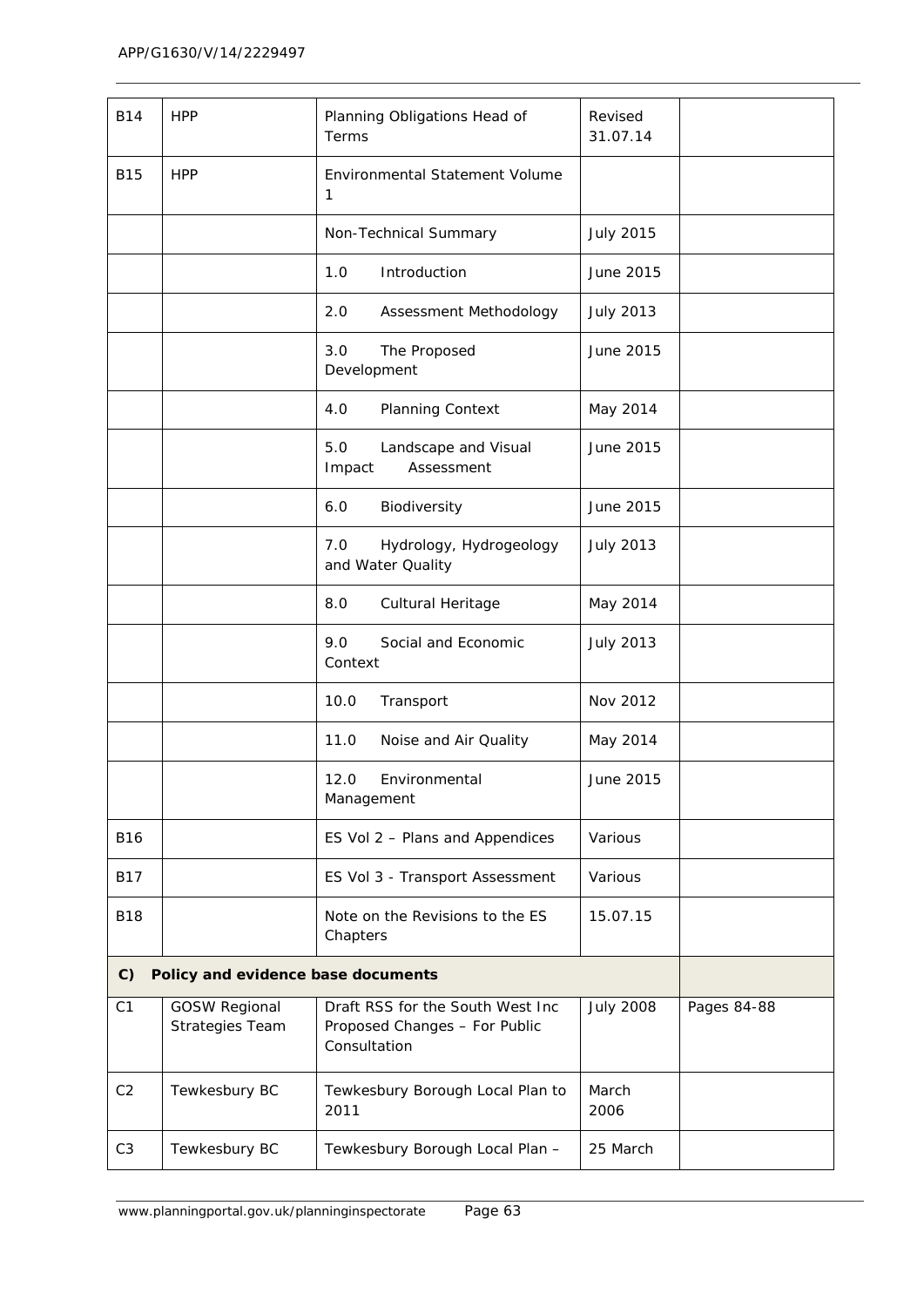|                 |                                   | Saving Direction                                                                 | 2009             |                                             |
|-----------------|-----------------------------------|----------------------------------------------------------------------------------|------------------|---------------------------------------------|
| C <sub>4</sub>  | <b>JCS Councils</b>               | The Submission Joint Core<br>Strategy                                            | Nov 2014         |                                             |
| C <sub>6</sub>  | <b>JCS Councils</b>               | JCS Initial Sustainability Appraisal<br>Summary Report                           | 2011             |                                             |
| C <sub>7</sub>  | <b>JCS Examination</b>            | Gloucester, Cheltenham and<br>Tewkesbury JCS Programme,<br>Matters and Issues v5 | 5th June<br>2015 |                                             |
| C <sub>8</sub>  | Entec UK Ltd                      | <b>JCS-</b> Urban Extension Definition<br>Study                                  | <b>July 2010</b> | Pages 91-103                                |
| C <sub>9</sub>  | AMEC                              | JCS - Green Belt Assessment                                                      | Sept 2011        | Pages 27-47                                 |
| C10             | <b>JCS Councils</b>               | JCS - Landscape and Visual<br>Sensitivity and Urban Design<br>Report             | October<br>2012  | Pages 22-25                                 |
| C11             | <b>JCS Councils</b>               | JCS- Landscape Characterisation<br>Assessment and Sensitivity<br>Analysis        | Sept 2013        | Pages 75-80 &<br>Appendices 1 & 2           |
| C12             | <b>ECUS</b>                       | <b>JCS Historic Environment</b><br>Assessment                                    | March<br>2014    | Pages 49-57 & 98-<br>104                    |
| C13             | <b>JCS Councils</b>               | Housing Background Update Paper                                                  | November<br>2014 |                                             |
| C14             | NLP/CCHPR                         | Assessment of Housing<br>Requirements                                            | Aug/ Nov<br>2014 |                                             |
| C15             | <b>JCS Councils</b>               | JCS Strategic Allocations Report                                                 |                  | Pages 1-47 and<br>Appendices 1, 2, 5<br>& 6 |
| C16             |                                   | not used                                                                         |                  |                                             |
| C17             | Tewkesbury BC                     | Five Year Land Supply                                                            | October<br>2014  |                                             |
| C18             | Tewkesbury BC                     | 5 Year Housing Land Supply<br>Assessment                                         | <b>July 2013</b> |                                             |
| C19             |                                   | not used                                                                         |                  |                                             |
| C20             | Natural England                   | National Character Map of England<br>106: Severn and Avon Vales                  | 17/07/<br>2012   |                                             |
| C <sub>21</sub> | Gloucestershire<br>County Council | Gloucestershire Landscape<br><b>Character Assessment</b>                         | 2006             |                                             |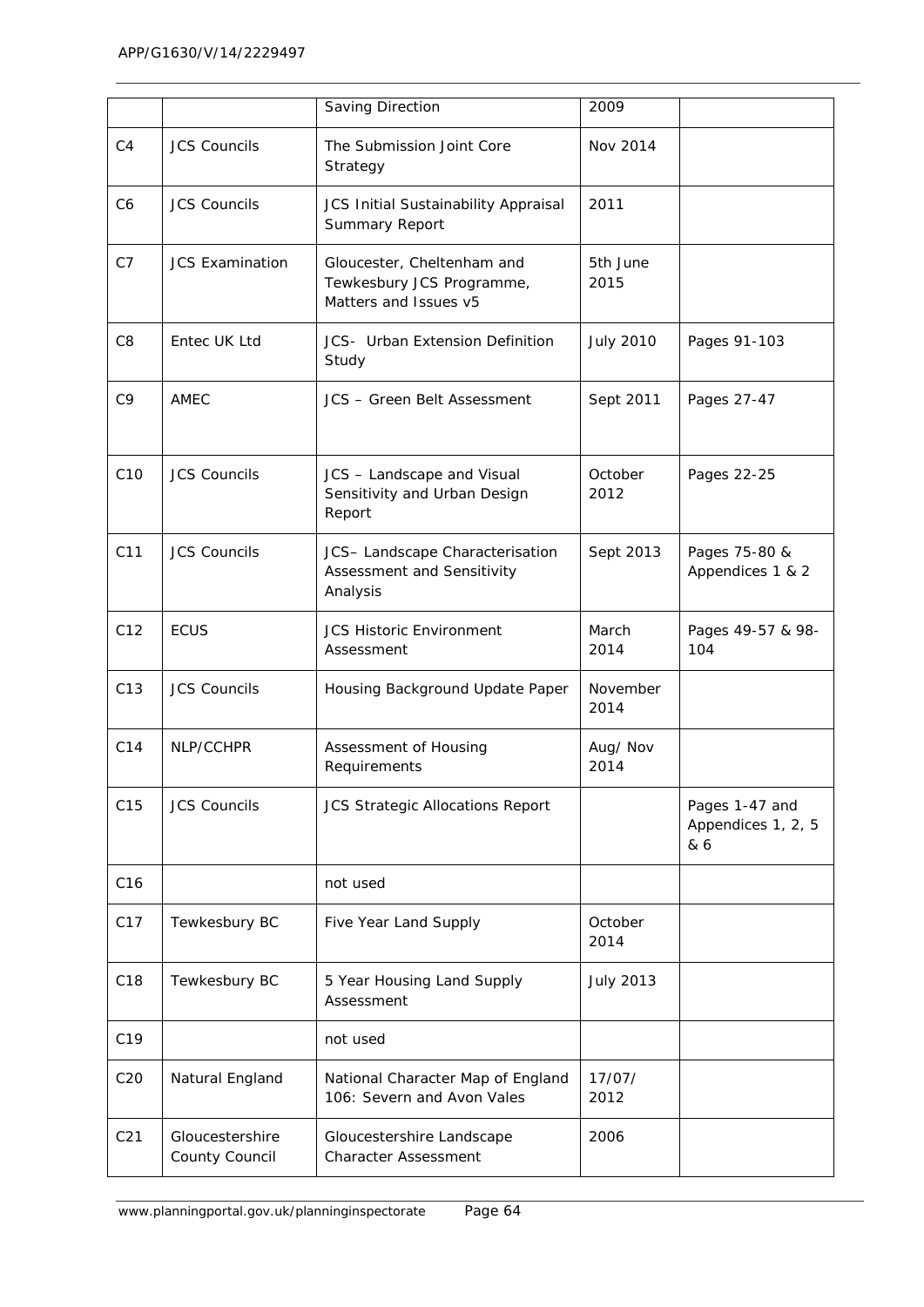| C <sub>22</sub> |                                            | not used                                                         |                  |                 |
|-----------------|--------------------------------------------|------------------------------------------------------------------|------------------|-----------------|
| C <sub>23</sub> |                                            | not used                                                         |                  |                 |
|                 |                                            |                                                                  |                  |                 |
| C <sub>24</sub> | <b>DCLG</b>                                | WMS by Local Government<br>Minister Brandon Lewis                | 1st July<br>2013 |                 |
| C <sub>25</sub> | <b>HM Government</b>                       | Laying the Foundations: A Housing<br><b>Strategy for England</b> | Nov 2011         | Various pages   |
| C <sub>26</sub> | <b>JCS Councils</b>                        | Joint Core Strategy Rural Area<br>Settlement Audit               | 2014             |                 |
| C <sub>27</sub> | HDH Planning and<br>Development            | <b>Strategic Housing Market</b><br>Assessment Update             | March<br>2014    |                 |
| C <sub>28</sub> | <b>GFirst</b>                              | Statement to the JCS Examination                                 | June 2015        |                 |
| C <sub>29</sub> | <b>JCS Authorities</b>                     | JCS Pre-submission responses<br>summary report                   | November<br>2014 | Page 9, Page 16 |
| C30             | <b>Brockworth Parish</b><br>Council et al  | Objections to Submission JCS                                     | August<br>2014   |                 |
| C31             | <b>JCS Examination</b>                     | JCS Programme, Matters and<br><b>Issues V8</b>                   | 17 July<br>2015  |                 |
| C <sub>32</sub> | <b>JCS Authorities</b>                     | Matter 8 Written Statement                                       | June 2015        |                 |
| C33             | <b>JCS</b><br>Authorities/ERLP2<br>and SMV | Matter 8 Statement of Common<br>Ground - Site A4                 | <b>July 2015</b> |                 |
| C34             | <b>CPRE</b>                                | Matter 8 Written Statement                                       | June 2015        |                 |
| C35             | Save Brockworth<br>Green Belt              | Matter 8 Written Statement - Site<br>A4                          | June 2015        |                 |
| C36             | Hunter Page for<br>ERLP2 & SMV             | Matter 8 Written Statement - Site<br>A <sub>4</sub>              | June 2015        |                 |
| C37             | <b>JCS Authorities</b>                     | EXAM 77 JCS Brownfield Paper                                     | <b>July 2015</b> |                 |
| C38             | Home Builders<br>Federation                | Matter 3 Written Statement -<br>Housing                          | April 2015       |                 |
| C39             | <b>HASHTAG</b>                             | Matter 3 Written Statement -<br>Housing                          | April 2015       |                 |
| C40             | Pegasus Group for<br>Robert Hitchins Ltd   | Matter 3 Written Statement -<br>Housing                          | April 2015       |                 |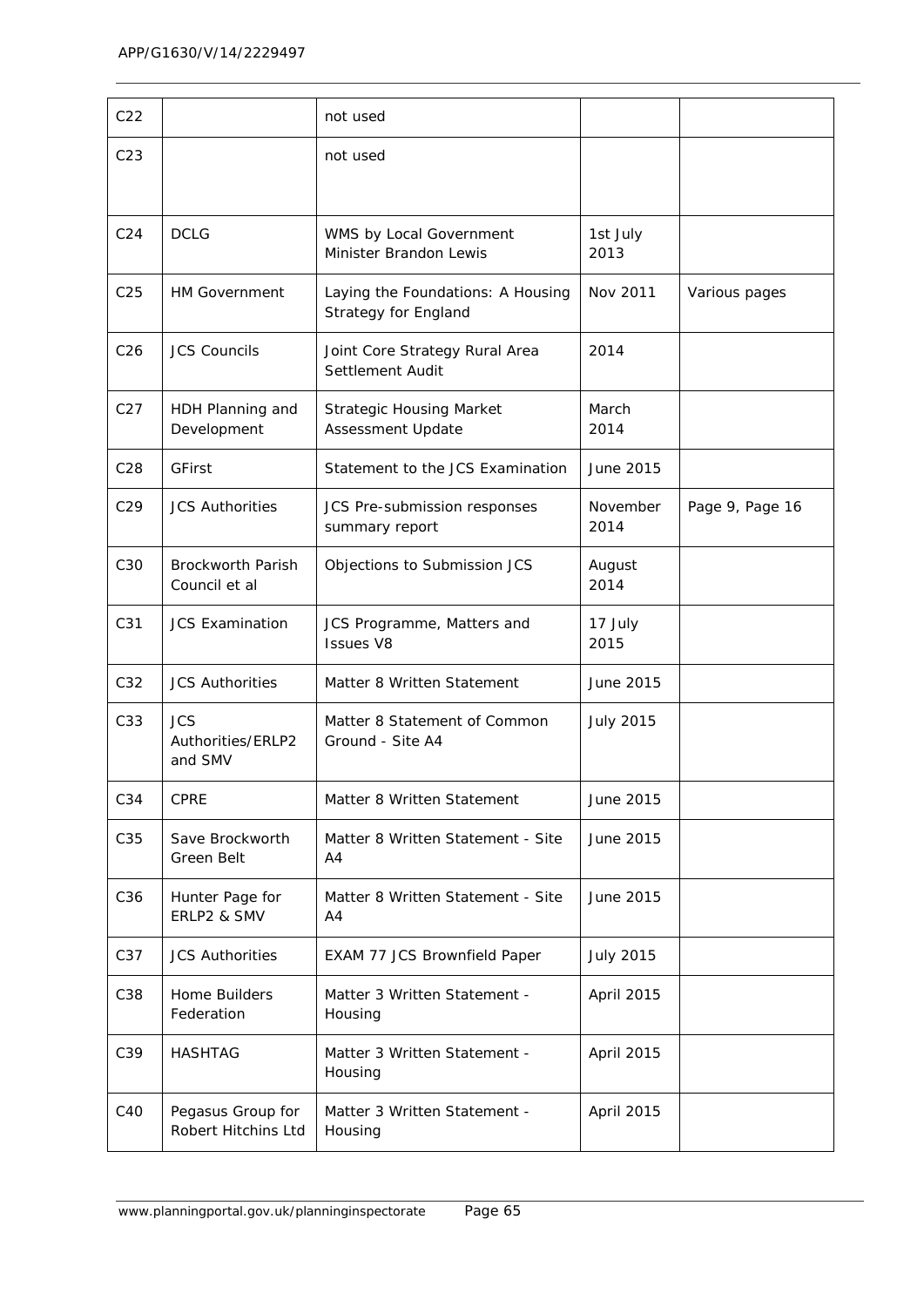| C <sub>41</sub>  | Pegasus Group for<br>Robert Hitchins Ltd       | Matter 7 Written Statement -<br><b>Green Belt</b>                               | June 2015        |  |
|------------------|------------------------------------------------|---------------------------------------------------------------------------------|------------------|--|
| C42              | <b>JCS Authorities</b>                         | Matter 7 Written Statement -<br>Green Belt                                      | June 2015        |  |
| C43              | Save the<br>Countryside                        | Matter 7 Written Statement -<br>Green Belt                                      | June 2015        |  |
| C44              | Gladman                                        | Matter 7 Written Statement -<br><b>Green Belt</b>                               | June 2015        |  |
| D)               |                                                | <b>Relevant planning decisions and Judgements</b>                               |                  |  |
| D <sub>1</sub>   | Planning                                       | APP/G1630/A/13/2209001                                                          | 22 May           |  |
|                  | Inspectorate                                   | Land to the south of Beckford<br>Road, Alderton                                 | 2014             |  |
| D <sub>2</sub>   | <b>EWHC</b>                                    | Wildie v Wakefield MDC [2013]<br><b>EWHC 2769</b>                               |                  |  |
| D <sub>3</sub> a | <b>EWCA</b>                                    | Wychavon District Council v<br>Secretary of State [2008] EWCA<br><b>Civ 692</b> |                  |  |
| D <sub>3</sub> b | APP/G1630/A/12/2<br>173999                     | Land opposite Courtwright House,<br>Court Road, Brockworth                      | 22 Nov<br>2012   |  |
| D4               | [2014] EWCA Civ<br>137: The Court of<br>Appeal | Barnwell Manor Wind Energy Ltd                                                  | 18 Feb<br>2014   |  |
| D <sub>5</sub>   | [2014] EWHC 1895<br>(Admin)                    | ruling by Mr Justice Lindblom for<br>Forge Field.                               | 12 June<br>2014  |  |
| D6               | APP/G1630/A/14/2<br>223858                     | Land Off Banady Lane, Stoke<br>Orchard,                                         | 22 Jan<br>2015   |  |
| D7               | APP/G1630/A/14/2<br>222147                     | Land east of St Margarets Drive,<br>Alderton, Tewkesbury                        | 17 March<br>2015 |  |
| D <sub>8</sub>   | High Court - Admin                             | CO/4123/2014                                                                    | 9 March<br>2015  |  |
| D <sub>9</sub>   | Court of Appeal-<br>Civil Division             | Order granting Permission to<br>Appeal                                          | 20 May<br>2015   |  |
| D <sub>10</sub>  | APP/G1630/W/14/<br>3001706                     | Land adjacent to Cornerways,                                                    | 13 July<br>2015  |  |
| D11              | APP/G1630/W/15/<br>3003278                     | Land west of Willow Bank Road,<br>Alderton, Tewkesbury                          | 17 July<br>2015  |  |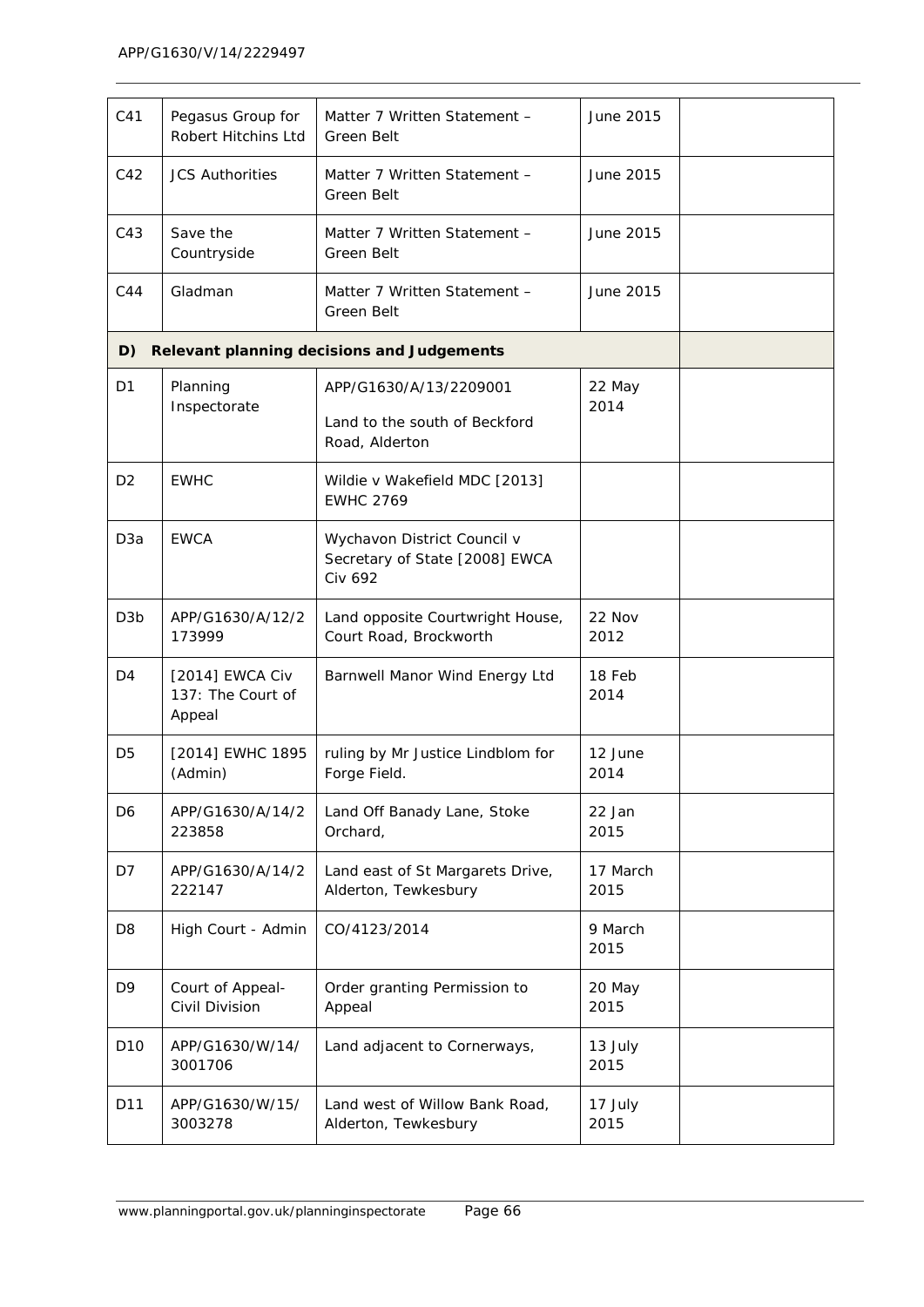| D <sub>12</sub> | APP/G1630/W/14/<br>3001584                                                                  | Land east of Willow Bank Road,                                                                                                                           | 17 July<br>2015                       |             |
|-----------------|---------------------------------------------------------------------------------------------|----------------------------------------------------------------------------------------------------------------------------------------------------------|---------------------------------------|-------------|
| D <sub>13</sub> | [2015] EWHC 488<br>(Admin)                                                                  | Stroud District Council v SSCLG                                                                                                                          | 6 Feb 2015                            |             |
| E)              | <b>Parish Council Documents</b>                                                             |                                                                                                                                                          |                                       |             |
| E1              | <b>Brockworth Parish</b><br>Council                                                         | Brockworth Parish Plan 2011                                                                                                                              | Nov 2011                              | Pages 12-21 |
|                 |                                                                                             |                                                                                                                                                          |                                       |             |
| F)              | <b>Application</b>                                                                          | Research Documents and Submissions Made in Respect of the                                                                                                |                                       |             |
| F <sub>1</sub>  | <b>Brockworth</b><br><b>Community Sports</b><br>& Recreation Ltd                            | The Future of Sport In Brockworth                                                                                                                        | <b>July 2014</b>                      |             |
| F <sub>2</sub>  | <b>Brockworth</b><br><b>Community Project</b>                                               | Potential Section 106 contribution<br>from proposed 'Perrybrook'<br>development letter.                                                                  | 18th July<br>2014                     |             |
| F <sub>3</sub>  | Charles Parry,<br>Senior<br>Archaeological<br>Officer,<br>Gloucestershire<br>County Council | Planning Application Consultation<br>Response form the County<br>Archaeologist in respect of<br>Archaeological Impacts at<br>Perrybrook.                 | 4th<br>February<br>2013               |             |
| F4              | <b>Caroline Power</b><br>Historic England                                                   | Planning Application Consultation<br>Response from English Heritage in<br>respect of Statutorily Designated<br>Heritage Assets Impacts at<br>Perrybrook. | 18 <sub>th</sub><br>September<br>2013 |             |
|                 |                                                                                             |                                                                                                                                                          |                                       |             |
| G)              | <b>Appeal documentation</b>                                                                 |                                                                                                                                                          |                                       |             |
| G <sub>1</sub>  | Tewkesbury<br>Borough Council                                                               | Officer's Report to Planning<br>Committee of 19 August 2014                                                                                              | 19 August<br>2014                     |             |
| G <sub>2</sub>  | <b>DCLG</b>                                                                                 | Secretary of State's call-in letter                                                                                                                      | 24 Nov<br>2104                        |             |
| G <sub>3</sub>  |                                                                                             | Pre-Inquiry Meeting Note                                                                                                                                 | 10 April<br>2015                      |             |
| G4              | Statement of<br>Common Ground                                                               | between the LPA and the<br>Applicants                                                                                                                    | 26th May<br>2015                      |             |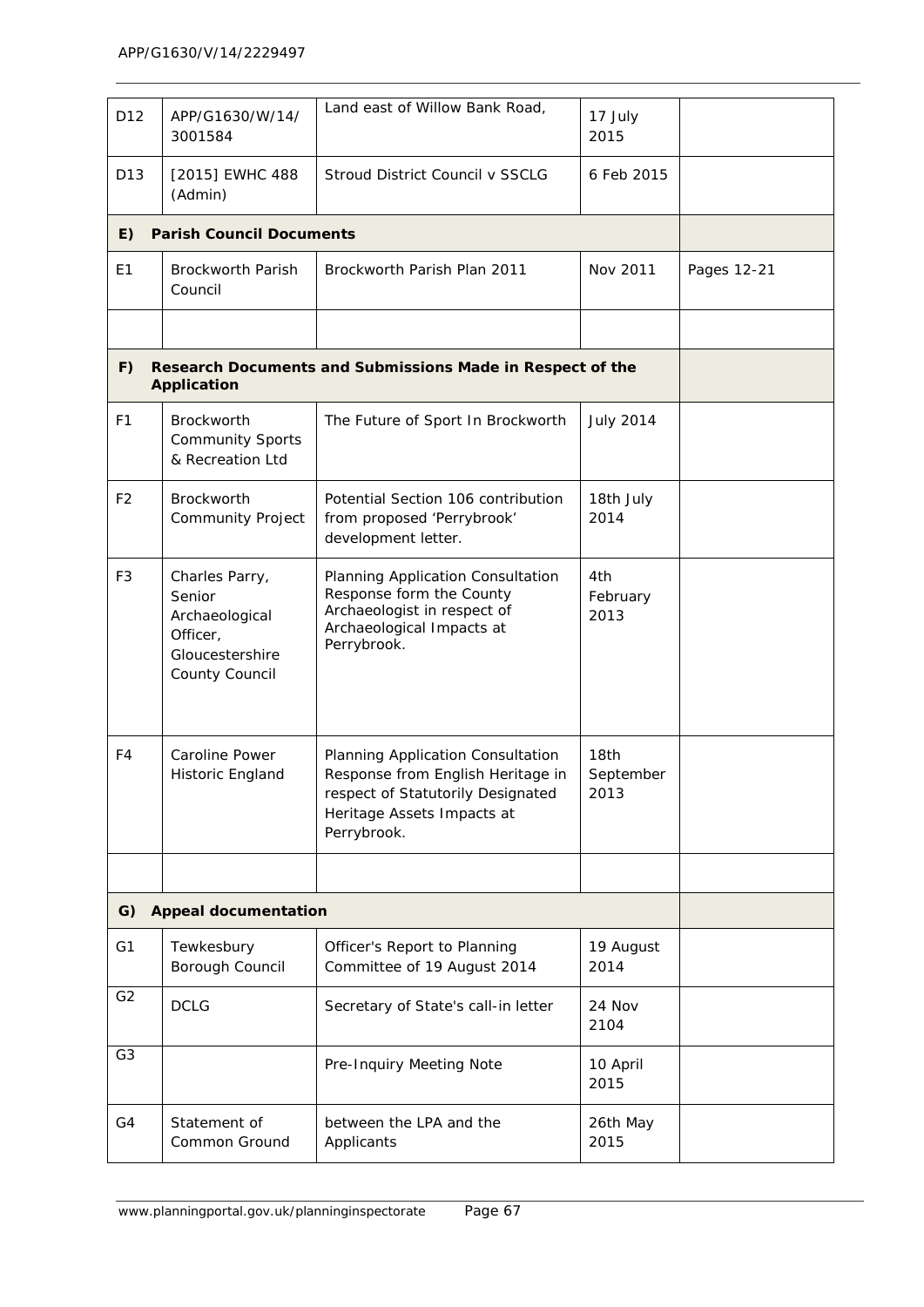| G5 | Statement of<br>Common Ground | between the LPA and the<br>Applicants and Save Brockworth<br>Greenbelt Ltd | 2nd June<br>2015 |  |
|----|-------------------------------|----------------------------------------------------------------------------|------------------|--|
| G6 | Statement of<br>Common Ground | on Transport and Highways<br><b>Matters</b>                                | May 2015         |  |
| G7 | Statement of<br>Common Ground | on Planning Obligations and CIL<br>Compliance Statement                    | Aug 2015         |  |
|    |                               |                                                                            |                  |  |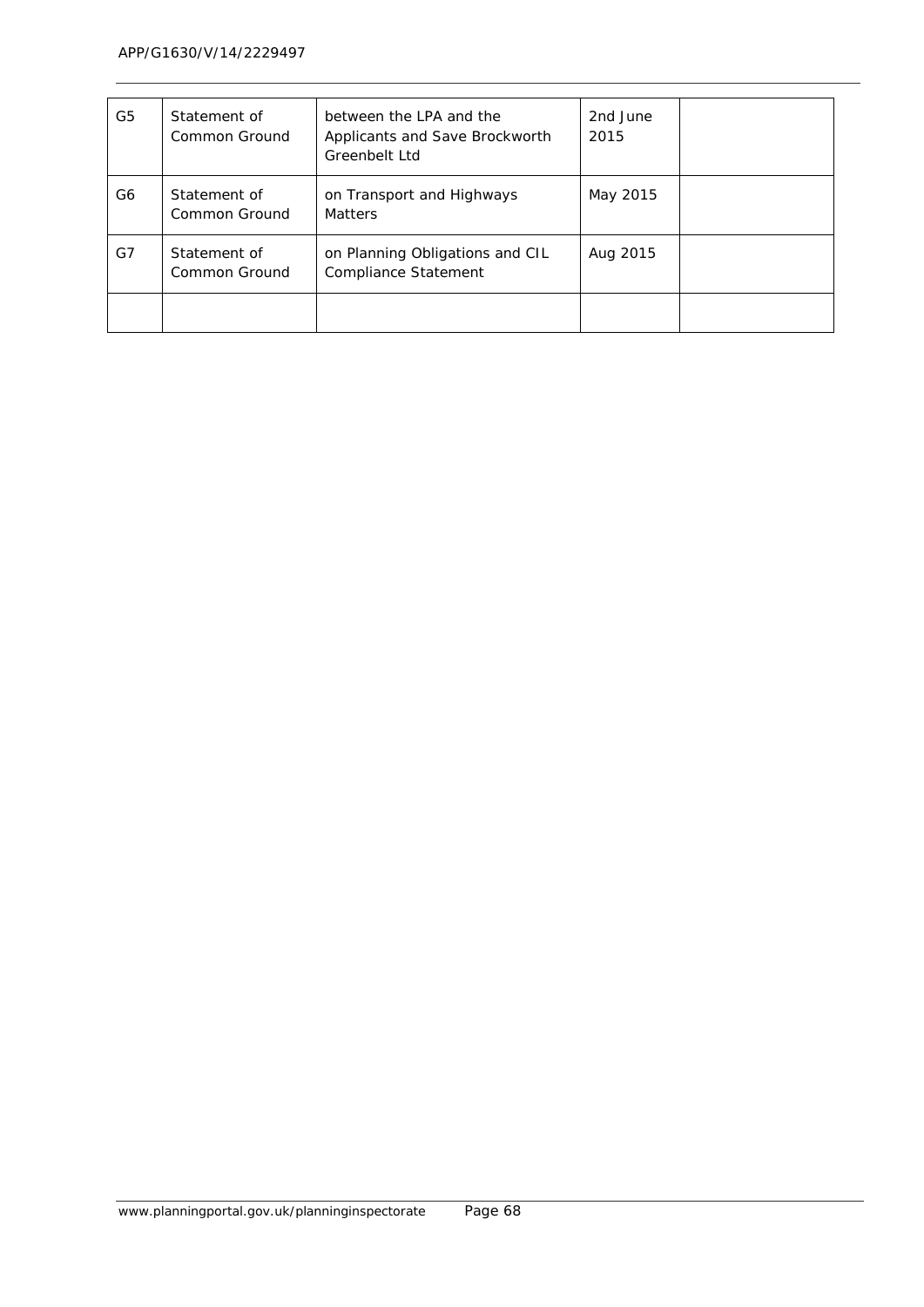### **Annex A Conditions**

Reserved Matters

1. The development shall not be begun before detailed plans for the relevant phase of the development showing the landscaping, layout, scale and external appearance of the buildings (hereinafter referred to as "the reserved matters") have been submitted to and approved by the Local Planning Authority. The development shall be carried out as approved.

2 Applications for the approval of the reserved matters relating to Phase One of the development, as shown on the phasing plan (drawing no. 10.67.111 Rev H) shall be made to the Local Planning Authority before the expiration of 2 years from the date of this permission.

3. Phase One shall be begun before the expiration of 12 months from the date of the approval of the reserved matters applications relating to that phase.

4. Applications for the approval of reserved matters relating to all following phases of development shall be made to the Local Planning Authority before the expiration of 10 years from the date of this permission; and development shall begin on those phases not later than two years from the date of the approval of reserved matters applications relating to that phase.

5. All reserved matters and details required to be submitted pursuant to condition 1 shall be broadly in accordance with the principles and parameters described and identified in the Illustrative Masterplan (Drawing No. 10.67.108 Rev E), the Conceptual Masterplan (Drawing No. 10.67.107 Rev F) and the Design and Access Statement (Revised July 2014) received on 2nd July 2014. A statement shall be submitted with each reserved matters application, demonstrating how the submitted reserved matters comply with the Design and Access Statement and Masterplan documents.

6. No more than 1,500 dwellings shall be constructed on the site.

7. The development shall include no more than 22,000 square metres gross external floor space of B1 and B8 of and no more than 2,500 square metres gross external floor space of A1, A2, A3, A4 and A5. The A-Class land uses shall have no more than one unit of up to 400 square metres gross internal floor space, with the remaining units being up to 75 square metres gross internal floor space.

Flood Risk/Drainage.

8. The first application for the approval of reserved matters on the site shall be accompanied by a surface drainage strategy for the entire application site. No building hereby permitted within each phase of the development shall be occupied until surface water drainage works have been implemented in accordance with details that have been submitted to and approved in writing by the Local Planning Authority as part of the reserved matters applications for that phase. The information submitted shall be in accordance with the principles set out in the approved drainage strategy. Before these details are submitted, an assessment shall be carried out of the potential for disposing of surface water by means of a sustainable drainage system in accordance with the principles set out in DEFRA's non-statutory technical standards for the design, maintenance and operation of sustainable drainage systems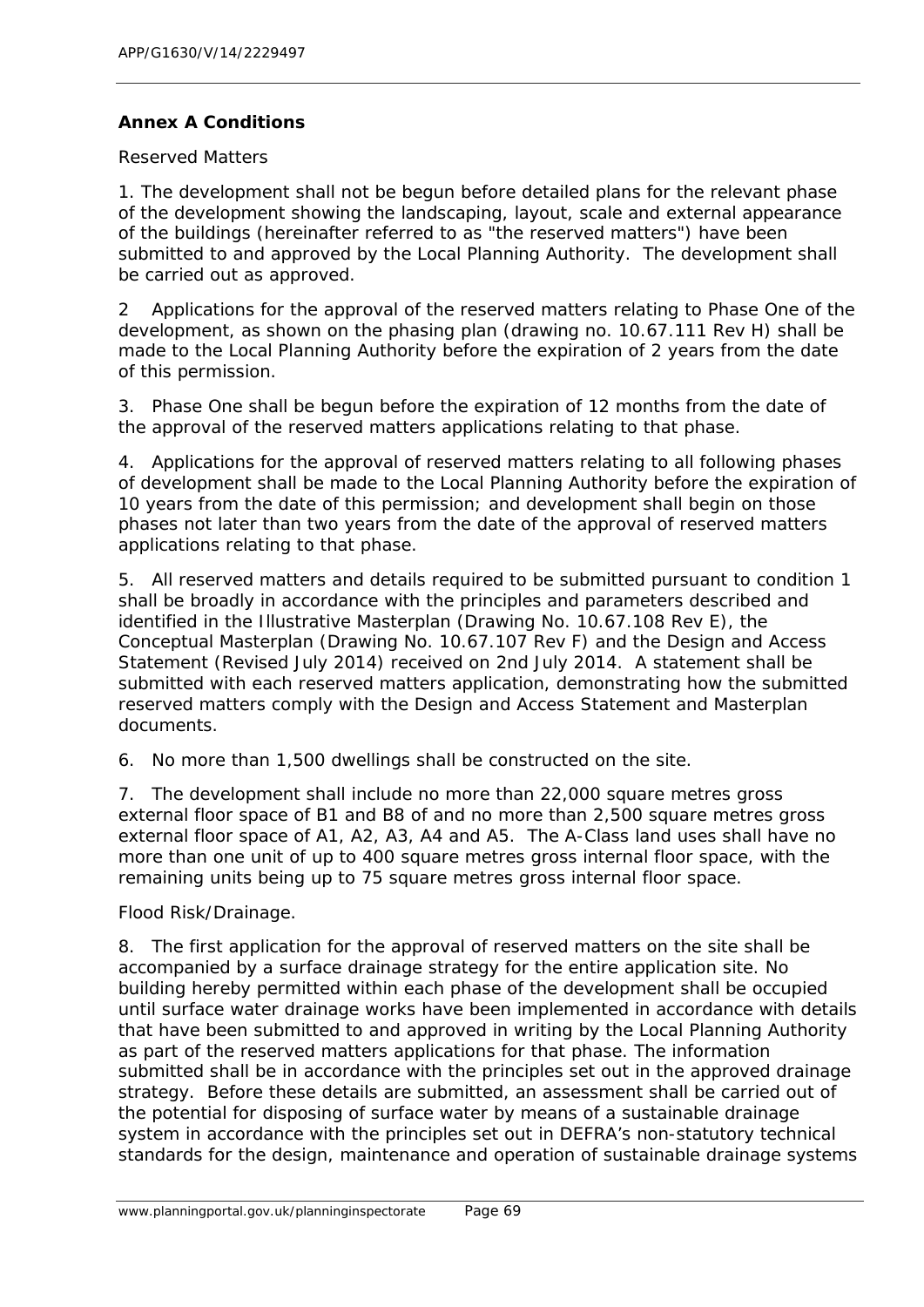to drain surface water (or any subsequent version), and the results of the assessment provided to the local planning authority. Where a sustainable drainage scheme is to be provided, the submitted details shall:

i) provide information about the design storm period and intensity, the method employed to delay and control the surface water discharged from the site and the measures taken to prevent pollution of the receiving groundwater and/or surface waters;

ii) include a timetable for its implementation; and

iii) provide a management and maintenance plan for the lifetime of the development which shall include the arrangements for adoption by any public authority or statutory undertaker and any other arrangements to secure the operation of the scheme throughout its lifetime.

9. Floor levels of all properties shall be set a minimum of 600mm above the modelled 1 in 100 year flood level, including an allowance for climate change at the appropriate locations along the Horsbere Brook.

10. No building for any phase of development hereby permitted shall be occupied until sewage disposal works for that phase have been implemented in accordance with a scheme which has first been submitted to and approved in writing by the Local Planning Authority.

11. No new buildings, structures (including gates, walls and fences) or raised ground levels shall be constructed or erected within 5 metres of the top of any bank of a watercourse, and/or the side of any existing culverted watercourses, inside or along the boundary of the site.

Trees and Landscaping

12. The plans and particulars required to be submitted in accordance with the condition 1 shall include:

(i) a plan showing the location of, and allocating a reference number to, all trees protected by Tree Preservation Orders and all trees on the site which have a stem with a diameter, measured over the bark at a point 1.5 metres above ground level, exceeding 75 mm, showing which trees are to be retained and the crown spread of each retained tree;

(ii) details of the species, diameter (measured in accordance with paragraph (i) above), and the approximate height, and an assessment of the general state of health and stability, of each retained tree and of each tree which is on land adjacent to the site and to which paragraphs (iii) and (iv) below apply;

(iii) details of any proposed topping or lopping of any retained tree, or of any tree on land adjacent to the site;

(iv) details of any proposed alterations in existing ground levels, and of the position of any proposed excavation, within the crown spread of any retained tree;

(v) details of the specification and position of fencing and of any other measures to be taken for the protection of any retained tree from damage before or during the course of development. In this condition "retained tree" means an existing tree which is to be retained in accordance with the plan referred to in paragraph (i) above.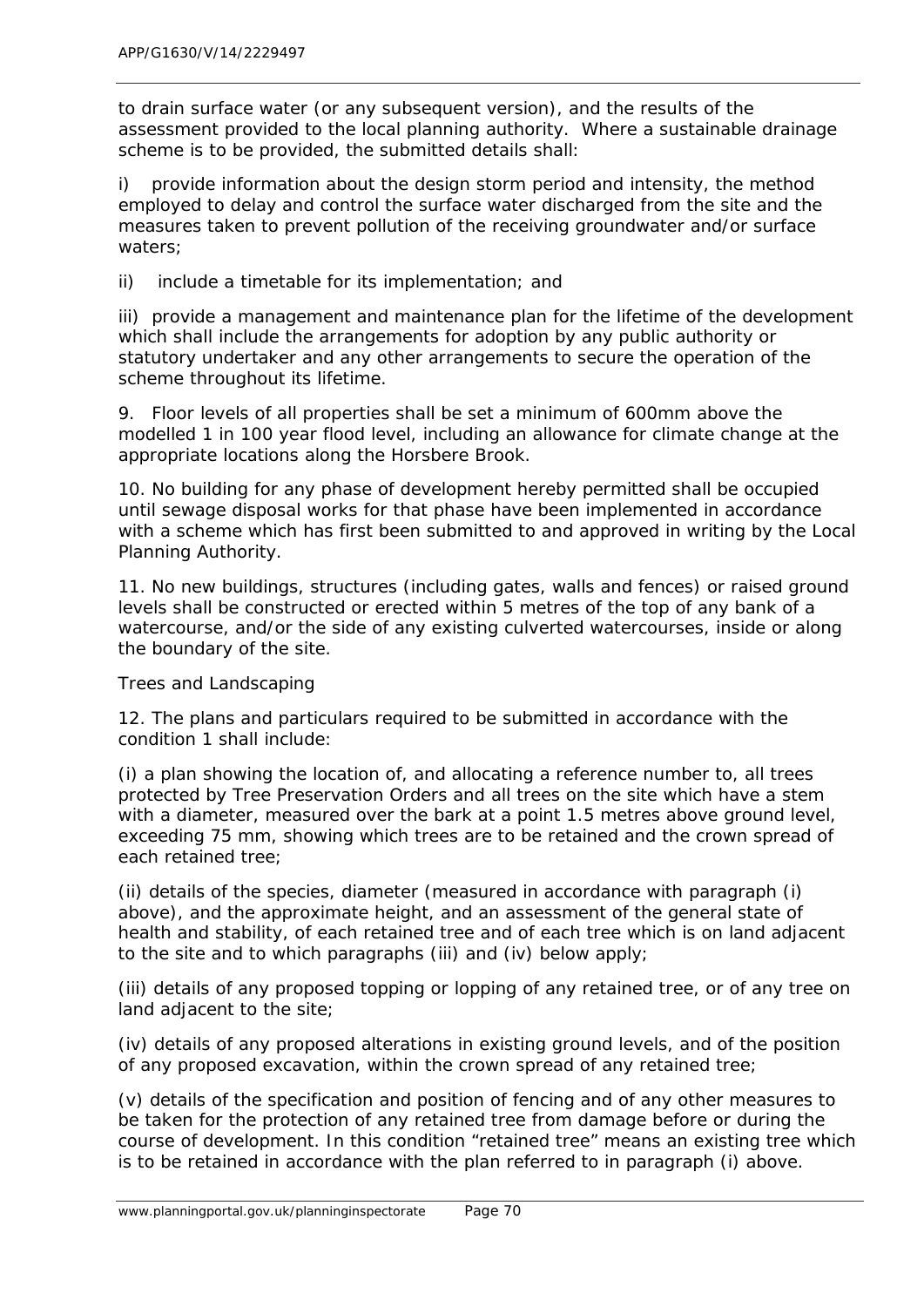13. If within a period of five years from the date of the planting of any tree that tree, or any tree planted in replacement for it, is removed, uprooted or destroyed or dies, or becomes, in the opinion of the Local Planning Authority, seriously damaged or defective, another tree of the same species and size as that originally planted shall be planted at the same place.

### Highways

14. No development shall take place, including any works of demolition, until a Construction Method Statement has been submitted to, and approved in writing by, the Local Planning Authority. The approved Statement shall be adhered to throughout the construction period. The Statement shall provide for:

i) the parking of vehicles of site operatives and visitors

ii) loading and unloading of plant and materials

iii) storage of plant and materials used in constructing the development

iv) wheel washing facilities

v) measures to control the emission of dust and dirt during construction

vi) a scheme for recycling/disposing of waste resulting from demolition and construction works

15. No part of the development hereby permitted shall be occupied until such time as the improvement works to the junction of the A417 and A46 as shown in the Development Transport Planning Drawing no. 60007-TA-011 Rev B has been completed in accordance with the Local Planning Authority's approval.

16. Except as specified in condition 17, no building shall be occupied on Phase 1 of the development until the Mill Lane highway improvement works shown on plan no. 60007-TA-015 have been completed in accordance with engineering details to be submitted to and approved in writing beforehand by the Local Planning Authority.

17. No more than 80 dwellings shall be occupied on Phase 1 of the development until the Mill Lane highway improvement works shown on plans no. 60007-TA-014 have been completed in accordance with engineering details to be submitted to and approved in writing beforehand by the Local Planning Authority.

18. No building shall be occupied on Phases 2, 3 or 5 until a scheme of works broadly in accordance with the following plans has been submitted to and approved in writing by the Local Planning Authority:-

- (i) Court Road compact roundabout highway works as shown on plan no. 60007-TA-005 rev B;
- (ii) the Court Road Bus Layby highway works as shown on plan no. 60007- BUS-002;
- (iii) the Vicarage Lane Half Width Bus Layby highway works as shown on plan no.60007-BUS-001;
- (iv) the Westfield Road / Ermin Street junction improvements highway works as shown on plan no. 6007-TA-009;
- (v) the Ermin Street / Shurdington Road junction improvement highway works as shown on plan no.60007-TA-010; and
- (vi) the Cycle Route signage scheme as shown on plan no. 60007-AUDIT-03.

Development shall be carried out in accordance with the approved details.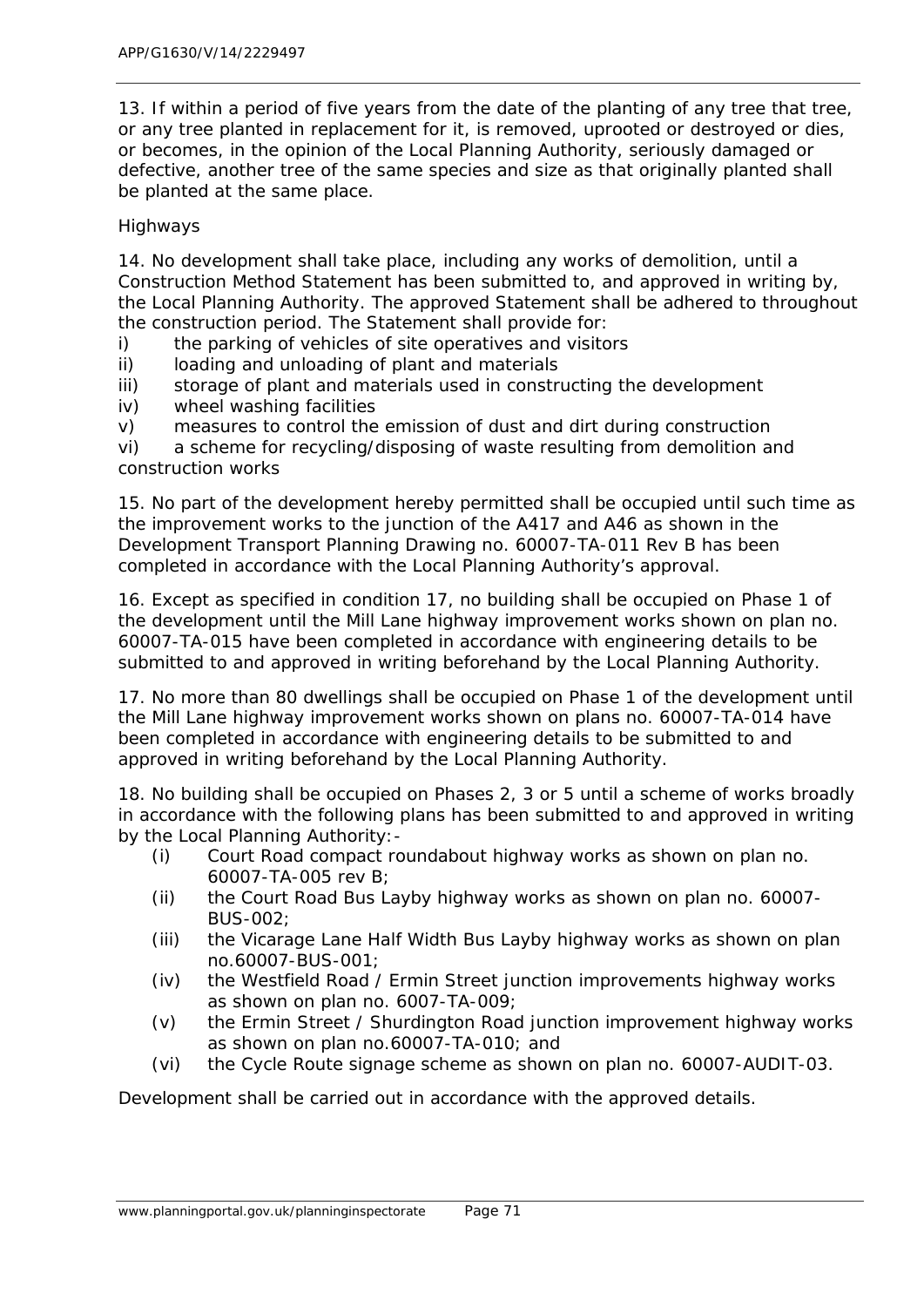19. No building hereby permitted shall be occupied on Phases 4 and 6 of the development until a scheme of works broadly in accordance with the following plans has been submitted to and approved in writing by the Local Planning Authority:-

- (i) Valiant Way normal roundabout highway works as shown on plan no. 60007-TA-006 rev D; and,
- (ii) The cycle/footway works shown on plan no. 60007-TA-013.

Development shall be carried out in accordance with the approved details.

20. No building hereby permitted shall be occupied on Phase 7 of the development as shown on the approved Phasing Plan until a scheme of works broadly in accordance with the following plans has been submitted to and approved in writing by the Local Planning Authority:-

- (i) Delta Way normal roundabout highway works as shown on plan no. 60007- TA-007 rev A;
- (ii) the A417/Delta Way roundabout improvements works as shown on plan no. 60007-TA-008; and
- (iii) the cycle/footbridge works shown on plan no. 60007-TA-012

21. No dwellings on the development shall be occupied until the carriageway(s) (including surface water drainage/disposal, vehicular turning head(s) and street lighting) providing access from the nearest public highway to that dwelling have been completed to at least binder course level and the footway(s) to surface course level.

22. No development shall be commenced until details of the proposed arrangements for future management and maintenance of the proposed streets within the development have been submitted to and approved in writing by the Local Planning Authority. The streets shall thereafter be maintained in accordance with the approved management and maintenance details until such time as either a dedication agreement has been entered into or a private management and maintenance company has been established.

### Archaeology

23. No development shall take place within any phase of the development until a programme of archaeological work has been secured and implemented in accordance with a written scheme of investigation for the relevant phase, which shall have first been submitted to and approved in writing by the Local Planning Authority.

### Noise

24. No development shall take place within any phase of the development until a Noise Assessment has been carried out by a suitably qualified person. The Noise Assessment shall particularly address the likely effects of road noise and noise from the Henley Bank Kennels on any proposed residential areas within the site. It shall provide details of measures to mitigate and minimise any identified adverse noise effects within those areas. It shall also specify measures to protect any individual properties as required. A scheme of measures based on the Noise Assessment and broadly in accordance with the proposals set out within the Design and Access Statement shall be submitted to and approved in writing by the Local Planning Authority, together with a timetable for their implementation. No dwelling shall be occupied until any measures in the approved scheme which are relevant to it have been carried out in accordance with the approved details. The approved measures shall be retained thereafter.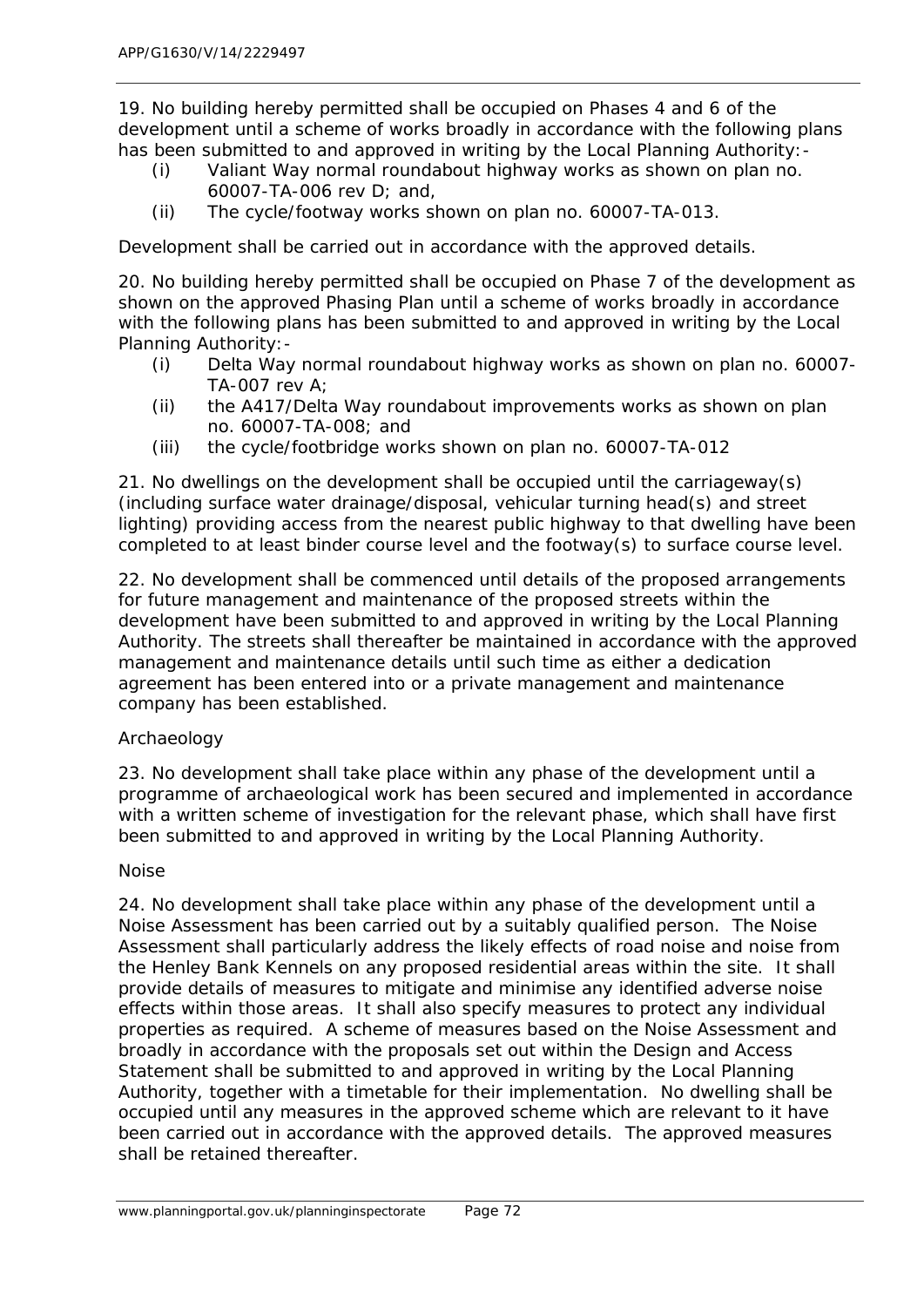26. No external construction works, deliveries, external running of plant and equipment or internal works audible outside the site boundary shall take place on the site other than between the hours of 0730 to 1800 on Monday to Friday and 0800 to 1400 on Saturday and not at all on Sundays, Public or Bank Holidays.

26. No development shall take place until an Ecological Management Plan (EMP) has been submitted to and approved in writing by the Local Planning Authority. The EMP shall be in accordance with the mitigation and enhancement measures in the submitted Environmental Statement. It shall include a timetable for implementation, details for monitoring and review and how the areas concerned will be maintained and managed. Development shall be in accordance with the approved details and timetable in the EMP.

26. No development shall take place until a Construction Environmental Management Plan in accordance with the approach outlined in the Environmental Statement has been submitted to and approved in writing by the Local Planning Authority. This shall deal with the treatment of all environmentally sensitive areas, their aftercare and maintenance as well as detailing measures for their protection during construction. The scheme shall include details of the following and the works shall be carried out in accordance with the approved method statement.

- (i) The timing of the works
- (ii) The measures to be used during the development in order to minimise environmental impact of the works (considering both potential disturbance and pollution)
- (iii) The ecological enhancements as mitigation for the loss of habitat resulting from the development
- (iv) A map or plan showing habitat areas to be specifically protected (identified in the ecological report) during the works.
- (v) Any necessary mitigation for protected species
- (vi) Construction methods
- (vii) Any necessary pollution protection methods

### Waste Minimisation

27. All applications for reserved matters shall include details of the proposed design and location of recycling and refuse storage arrangements within that phase. The recycling and refuse storage facilities shall then be provided in accordance with the approved scheme and retained as such thereafter.